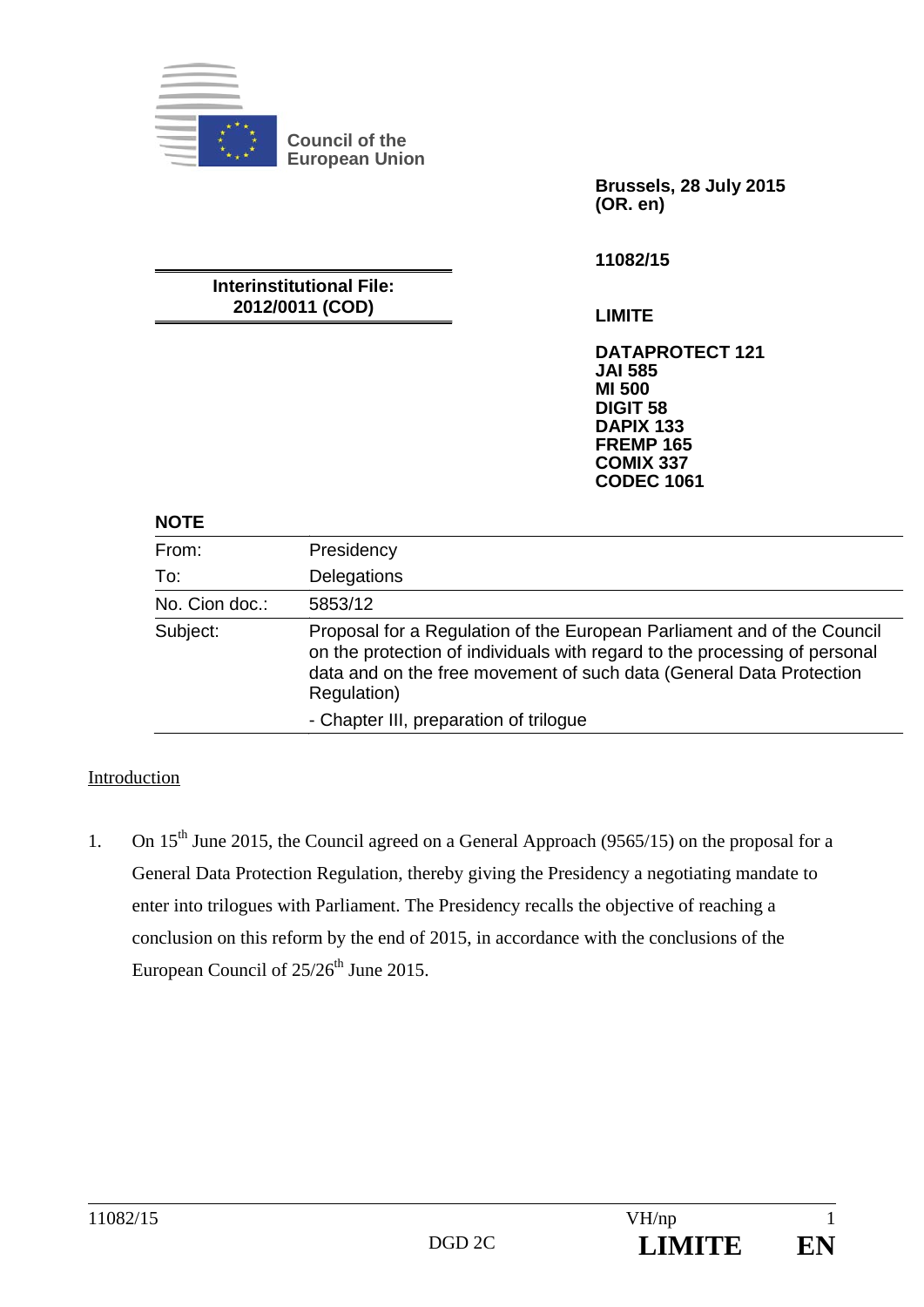- 2. With a view to preparing the next trilogue, the Presidency invites delegations to discuss
	- Chapter III Rights of the data subject
	- ‐ Relevant definitions in Article 4, in particular definitions (2b) (EP), (3a) (EP), (3a) (Council), (7), (7a) (EP), (12a) (Council)
	- ‐ Relevant recitals: 46, 47, 48, 49, 50, 51, 52, 53, 54, 54a (EP), 54a (Council), 55, 56, 57, 58, 58a (EP), 58a (Council)
- 3. Delegations are reminded that provisions relating to articles not covered by this trilogue are marked in [brackets] as they will be discussed at a later stage. The next trilogue will not address issues related to flexibility for the Member States' public sector and overall restrictions by way of national or Union legislative measures which the Presidency proposes to discuss comprehensively when addressing Articles 1(2a), 2, 6(3) and 21.
- 4. While underlining that the General Approach reached by Council on 15<sup>th</sup> June 2015 constitutes the basis of the Presidency's negotiation mandate, and taking into account the position of the European Parliament on Chapter III, the Presidency invites delegations to share their views on the different questions and suggestions listed below (points 8 and 9).
- 5. In order to ensure an efficient discussion process, as well as to maximise its clarity, the Presidency chose to divide the different provisions into three categories.

The first category (points 6 and 7) relates either to provisions on which the co-legislators have a consensual view or to provisions where the Presidency intends to maintain the Council's General Approach. With regard to this category, the Presidency takes the view that no further discussion is needed.

The second category (point 8) relates to provisions where the Presidency suggests maintaining the Council's General Approach, while remaining flexible with regard to minor modifications suggested by the European Parliament.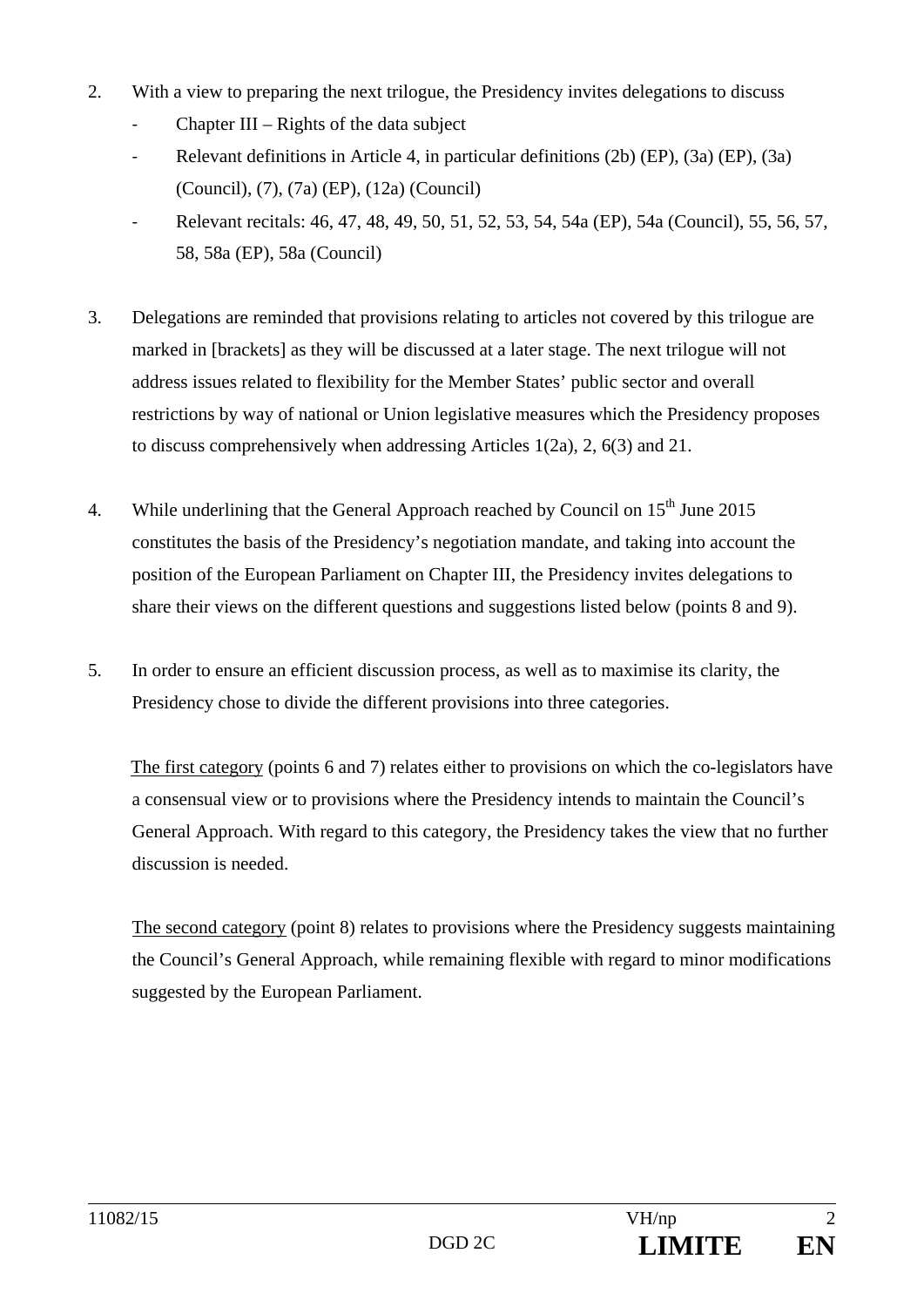The third category (point 9) relates to provisions by the Parliament that differ from the provisions of the Council's General Approach. In this context, the Presidency invites delegations to share their views on the issues raised while keeping in mind the Council's General Approach.

### Preparation for trilogue

- 6. Considering the position of the Parliament and the Council's General Approach, delegations will note that there is a consensus on:
	- ‐ Article 12 (5), (6)
	- ‐ Article 14 (7), (8)
	- Article  $15 (3)$ ,  $(4)$
	- Article  $17 \text{ (1(a)), (1(d))}$
	- ‐ Article 18 (1), (3)
	- Article  $20(4)$

*The Presidency takes the view that no additional discussion is necessary on these provisions.* 

- 7. The Presidency suggests to maintain the Council's General Approach as regards:
	- ‐ Article 10a new
	- ‐ Article 11
	- ‐ Article 13
	- ‐ Article 14 as regards the structure of the article
	- ‐ Article 14a as regards the structure of the article
	- ‐ Article 17a
	- ‐ Article 17b

*The Presidency takes the view that no additional discussion is necessary on these articles. However, in case delegations wish to raise any crucial point or to provide further input relating to these articles, they may do so under point 10.*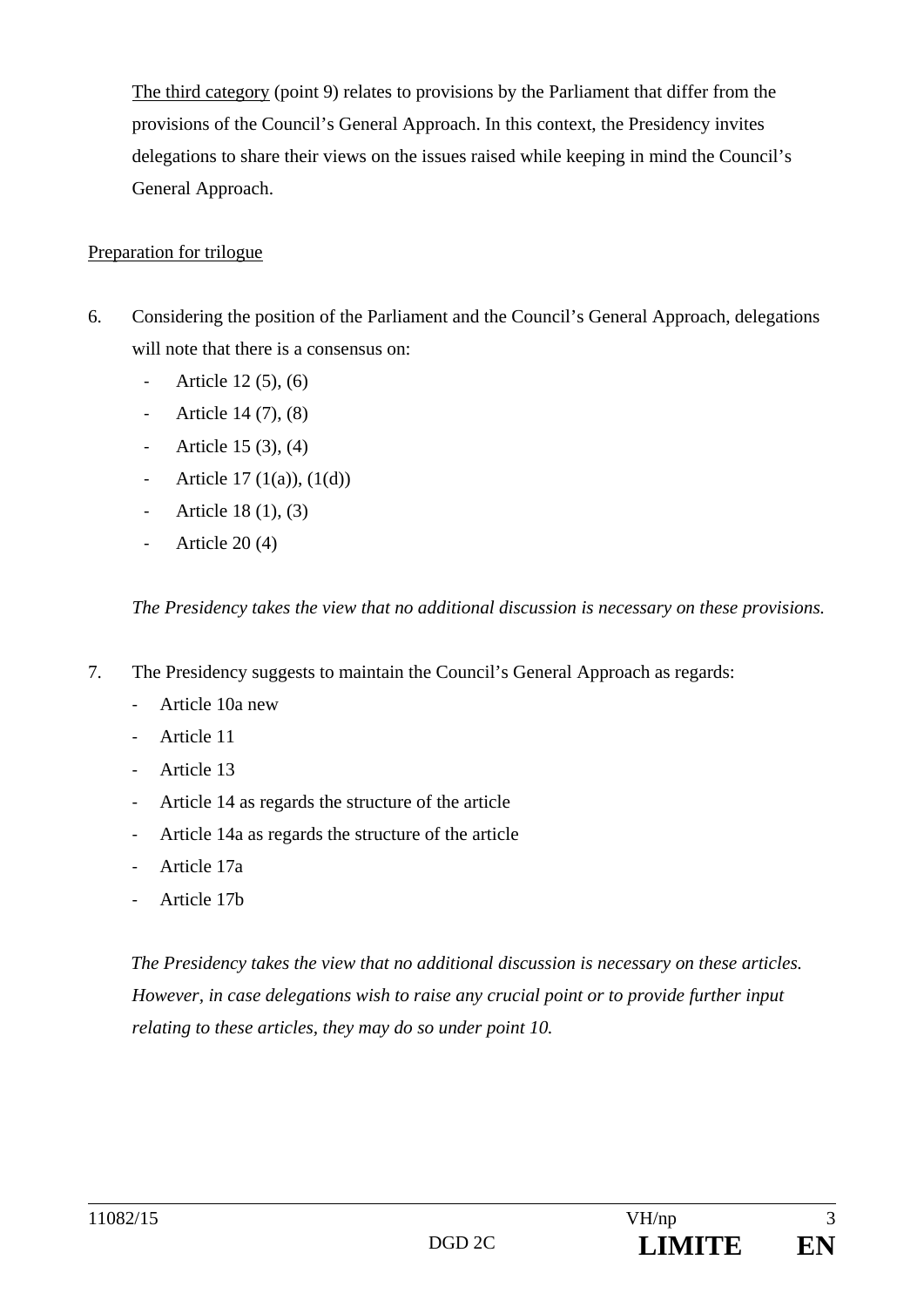- 8. With regard to the position of the European Parliament, the Presidency takes the view that on the following provisions the Council's General Approach should be maintained while remaining flexible on some modifications taking into consideration the Parliament's proposals:
	- ‐ Article 12(3): the Council's General Approach has deleted the terms "*and seeking a judicial remedy*" which the Parliament has maintained. The Presidency suggests accepting such a reference.
	- ‐ Article 16: the Council is conditioning the right to obtain completion of incomplete personal data by adding "*having regard to the purposes for which data were processed*" at the beginning of the second sentence. The European Parliament did not include such a limitation. The Presidency suggests being flexible.

*Member States are invited to confirm the Presidency's suggestions or share their views on the issues raised under point 8.* 

9. Taking the Council's General Approach as a basis, and with regard to the position of the Parliament, the Presidency considers that certain provisions need further clarifications. Consequently the Presidency invites delegations to share their views as regards the following points:

# Article 13a (new) (Parliament text) – Standardized information policies

- ‐ The European Parliament proposes additional information to be provided to the data subject in the form of "icons". Given the importance attached to this new article by the Parliament, the Presidency invites delegations to share their views on the principle of introducing such "icons" irrespective of the possible content of such icons.
- The Presidency considers that one of the added values of such icons could be the creation of trust by data subjects and raising awareness. This is also an objective of the mechanisms foreseen in section 5 of Chapter IV, such as certification. Delegations are invited to reflect on the possible ways to take on board the Parliament's idea.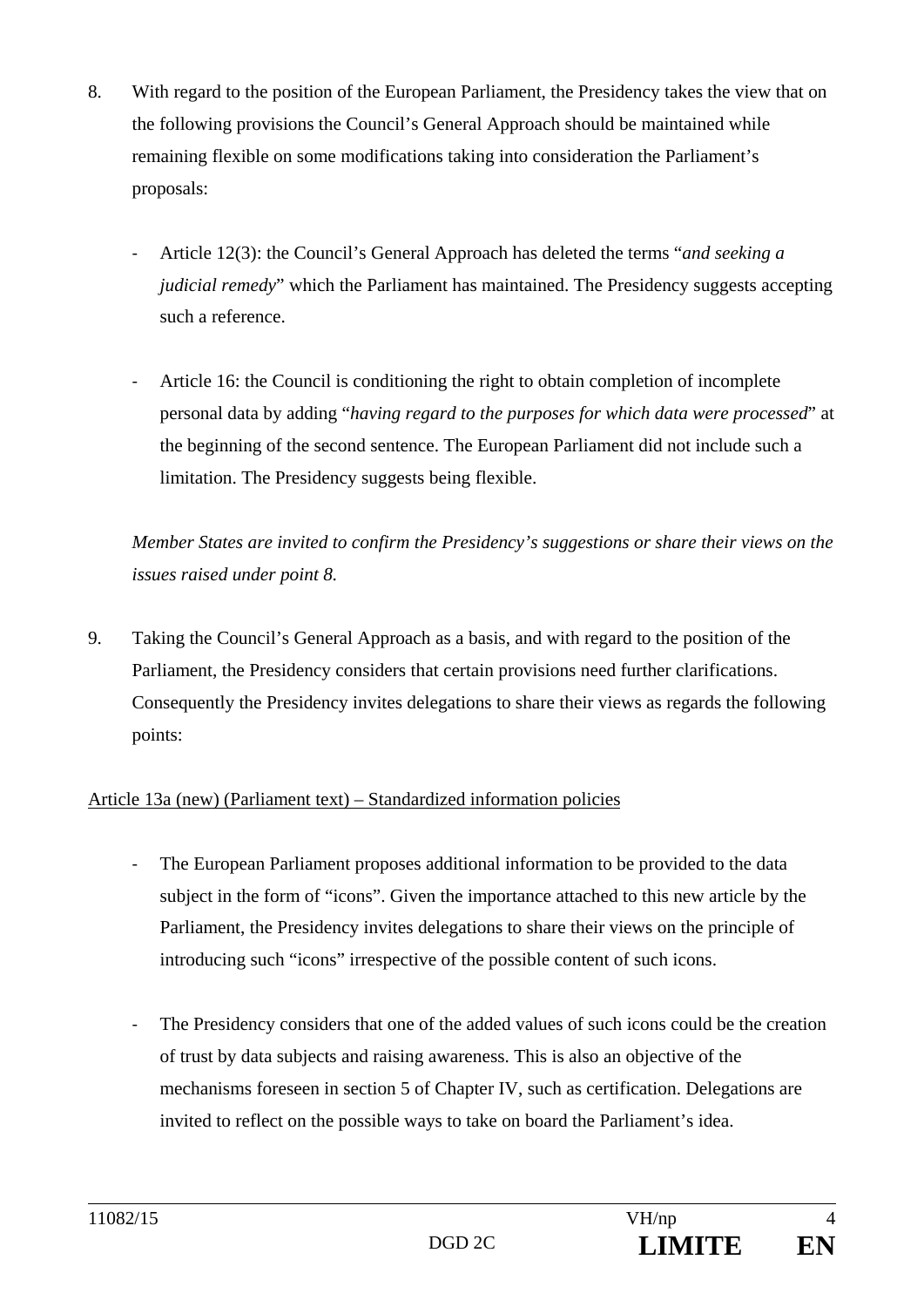# Articles 14/14a – Information to be provided where the data are collected from the data subject / Information to be provided where the data have not been obtained from the data subject *Recitals: 48, 49, 50*

The Parliament has maintained a single article to cover information to be provided both where the data are collected from the data subject and where the data have not been obtained from the data subject. The Presidency suggests maintaining the Council's General Approach in terms of structure and keeping two separate articles. For the sake of comprehensiveness, the Presidency proposes to examine both articles together.

- In situations where the data have been collected from the data subject, the Parliament has added in Article 14 (1(c)) "*the period for which the personal data will be stored, or if this is not possible, the criteria used to determine this period*". The Presidency suggests being flexible on this point. Delegations are also invited to share their views on the inclusion of such a reference in Article 14a.
- In situations where data have been collected from the data subject, the Parliament has introduced in Article 14(1(g)) "*the existence or absence of an adequacy decision by the Commission, or in case of transfers referred to in Article 42, Article 43, or point (h) of Article 44(1), reference to the appropriate safeguards and the means to obtain a copy of them*". The Presidency suggests being flexible on this point, while completing the end of the sentence by "*or where they have been made available*".

Delegations are also invited to share their views on the inclusion of such a reference in Article 14a.

In situations where data have been collected from the data subject, the Parliament has introduced in Article 14(1(ha)) "*where applicable, information whether personal data were provided to public authorities during the last consecutive 12-month period*". The Presidency considers that this is already covered by Article  $14(1(c))$  and Article  $14a(2(d))$ relating to recipients or categories of recipients. Therefore, the Presidency suggests maintaining the Council's General Approach on this point.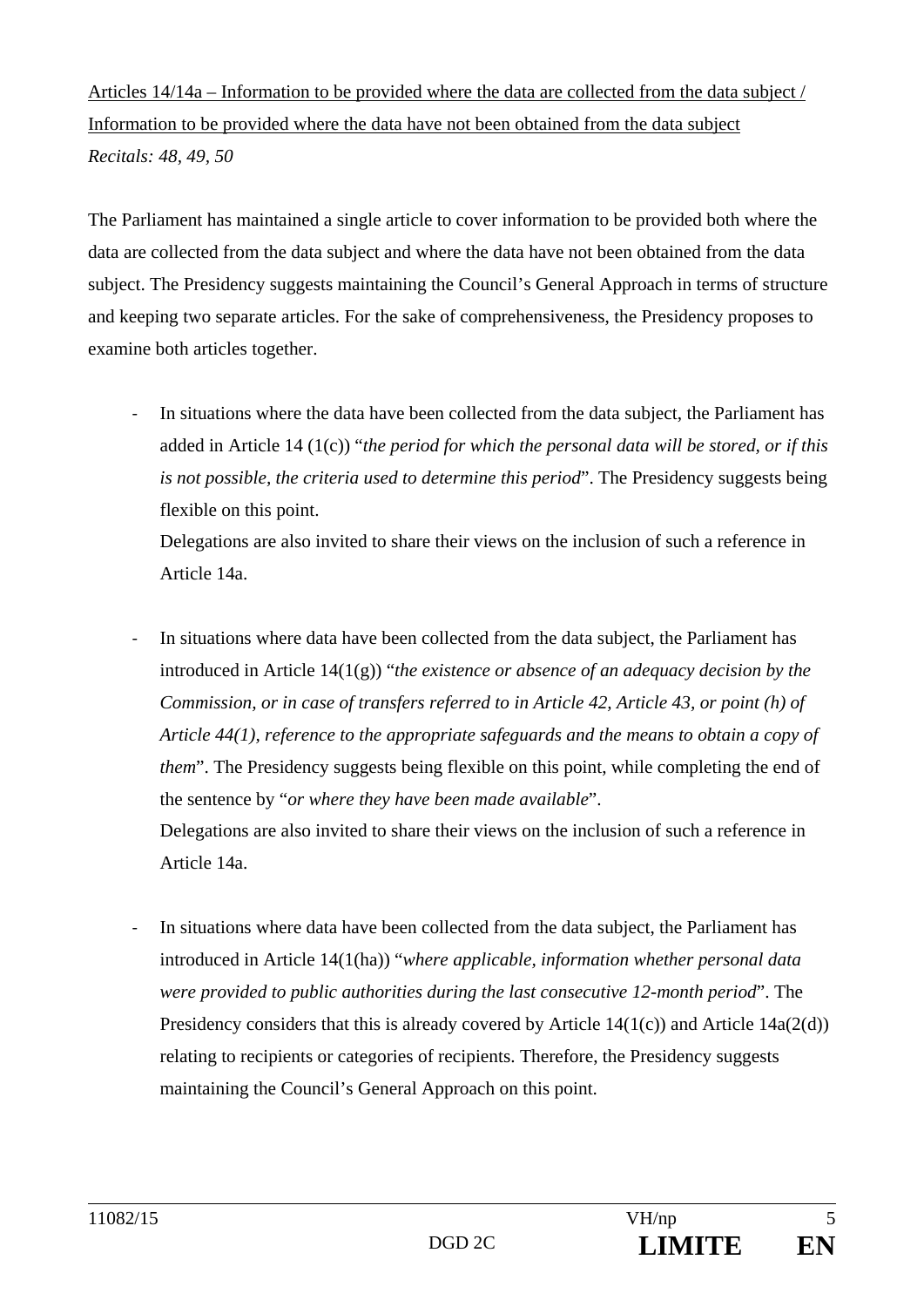- In situations where the data have not been obtained from the data subject, the Parliament has introduced Article 14(4(ba)) relating to small or micro enterprises that have to provide information only on request when processing personal data is an ancillary activity. The Presidency considers that such a provision would go below the level of protection of Directive 95/46 and invites the views of the delegations.
- The Parliament suggests in Article  $14(5(b))$  to restrict the obligation to inform the data subject where "*the data are processed for* [*historical, statistical or scientific research purposes subject to the conditions and safeguards referred to in Articles 81 and 83*]*, are not collected from the data subject and the provision of such information proves impossible or would involve a disproportionate effort and the controller has published the information for anyone to retrieve*." Notwithstanding agreement on the question of processing for historical, statistical and scientific purposes, the Presidency invites the views of delegations on the added limitation and on the publication of the information.

# Article 15 – The right of access for the data subject

*Recitals: 51, 52* 

- ‐ The Parliament introduced in Article 15(1) chapeau the terms "*at any time*" for the right to obtain confirmation as to whether or not his or her personal data are being processed. The Council's General Approach maintains the wording from Directive 95/46 "*reasonable intervals*". Delegations are invited to comment on this point.
- ‐ The Parliament introduced in Article 15(1(b)) a reference to "*the categories of personal data concerned*". The Presidency suggests accepting this reference.
- ‐ The Parliament added in Article 15(1(d)) a reference to "*or if this is not possible, the criteria used to determine this period*". The Presidency suggests being flexible on this point.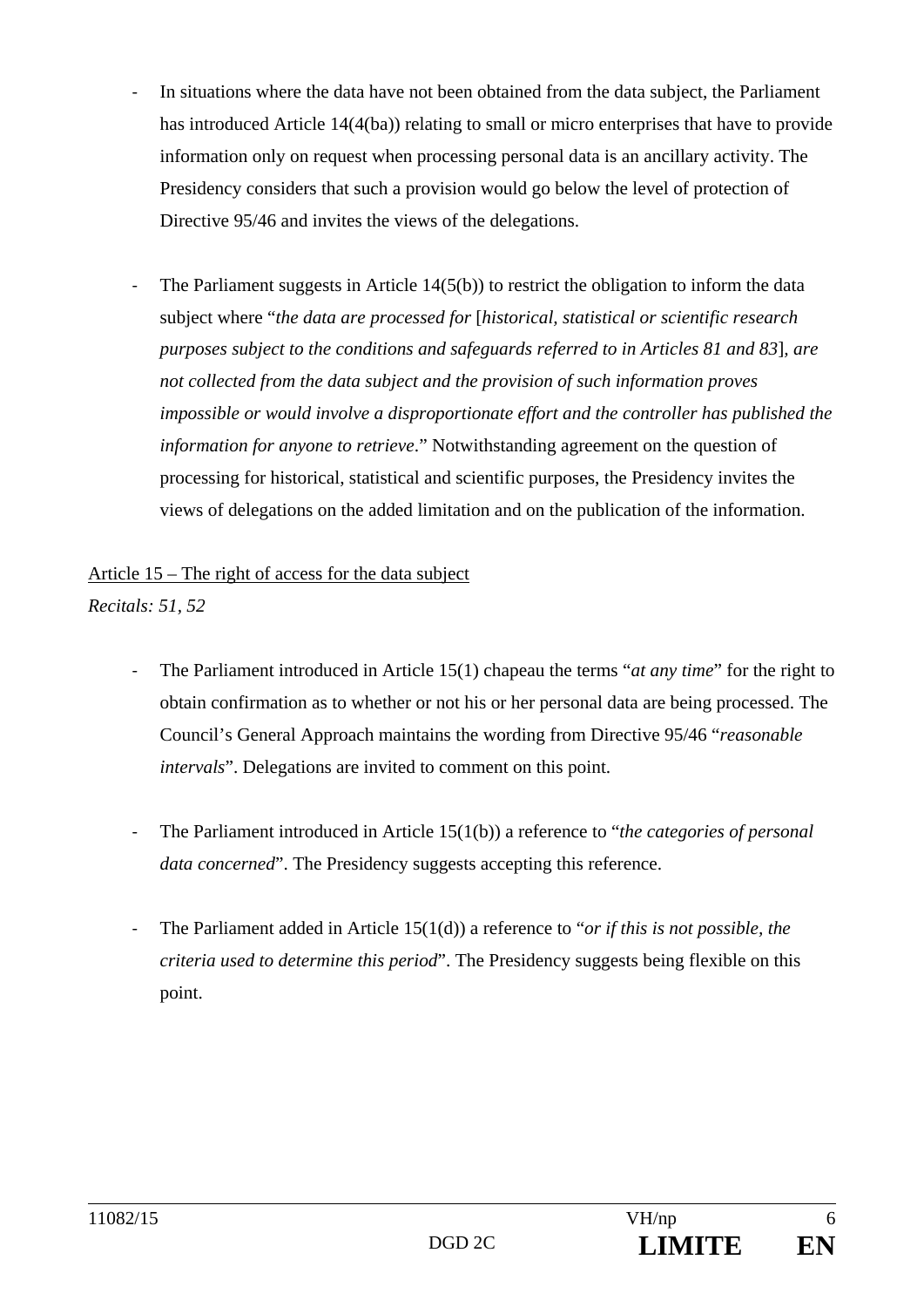- ‐ The Parliament, in its Article 15(1(ha)), broadened the scope by referring to "*any automated processing*" while the Council's General Approach focuses on "*decisions based on automated processing, including profiling*" in its Article 15(1(h)). The Presidency invites delegations to share their views on this point, also considering Directive 95/46.
- ‐ The Council's General Approach provides in Article 15(2a) that the right to obtain a copy shall not apply in two cases. First, that such copy cannot be provided "*without disclosing personal data of other data subjects or confidential data of the controller*". The Presidency wonders if this case may be covered by Article 2 which refers under its paragraph 2(f) also to "*the protection of the data subject or the rights and freedoms of others*". Second, that such copy cannot be provided if it would "*infringe intellectual property rights*". Considering Directive 95/46 (recital 41), the Presidency invites delegations to reflect on a more balanced approach.

# Article 17 – Right to erasure and to be forgotten *Recitals: 53, 54, 54a (EP), 54a (Council)*

- ‐ The Parliament deleted, in the title of Article 17, the reference to a right "*to be forgotten*". The Presidency suggests being flexible on this point.
- ‐ The Council's General Approach includes Article 17(1a) on the right to erasure if the data have been collected in relation to the offering of information society services referred to in Article 8(1). The Presidency invites delegations to comment on this point and its articulation with Article 17(1) chapeau.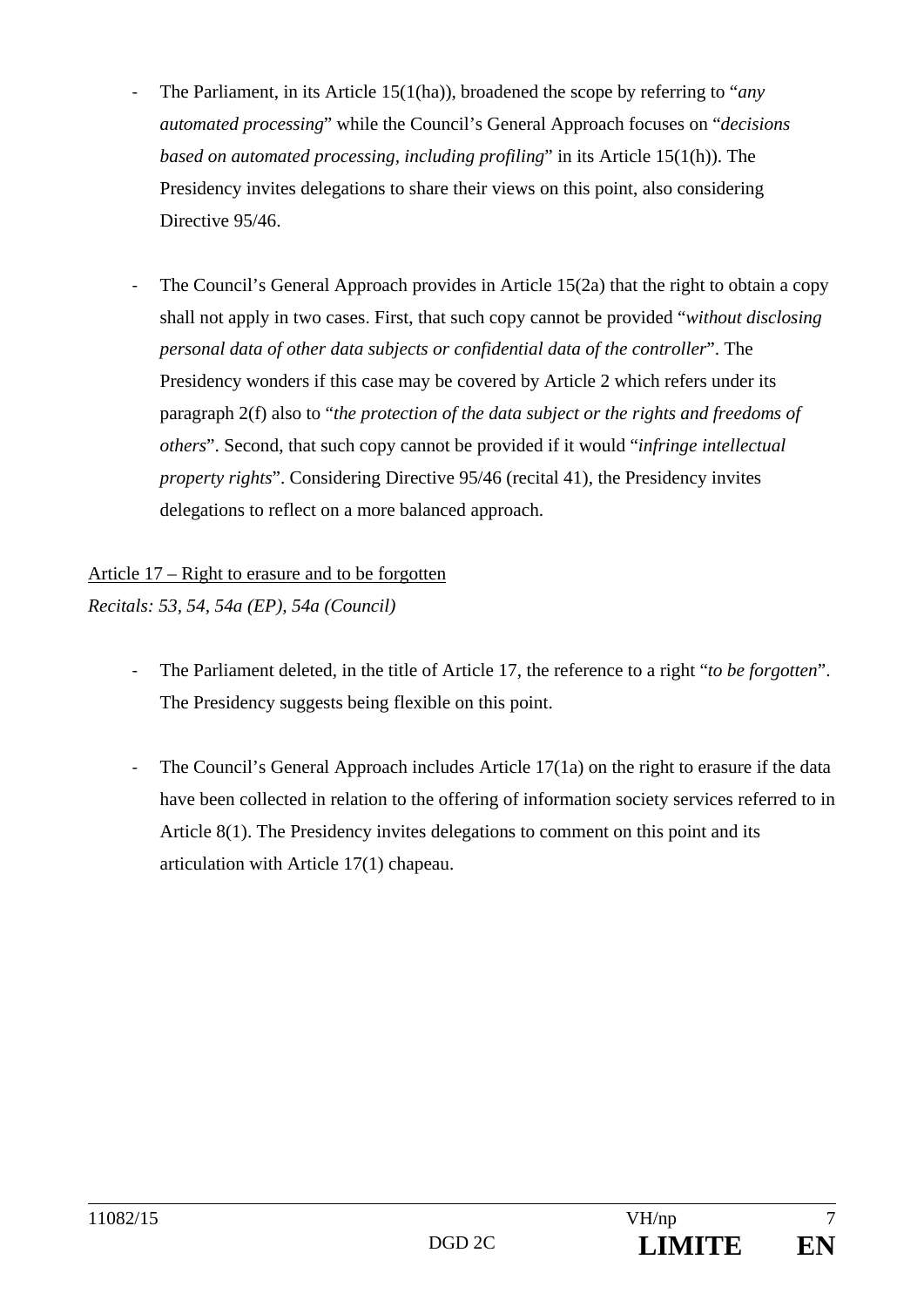- ‐ The Parliament added in Article 17(2) "*without a justification based on Article 6(1)*" meaning that controllers who have unlawfully published personal data, are obliged to take all reasonable steps to have the data erased by third parties. The Council takes a different approach in obliging the controllers that have lawfully made the personal data public to take reasonable steps to inform other controllers that the data subject has requested erasure. Delegations are invited to share their views on the scope of this provision (unlawful or lawful publication) and on the ensuing obligation for the controller (have data erased by third parties or information to controllers).
- The Parliament maintained the reference to Article 80 in its Article  $17(3(a))$  while the Council has deleted this reference. Delegations are invited to share their views on this point.
- ‐ The Parliament maintained the possibility for the Commission to adopt a delegated act in its Article 17(9)). The Presidency invites delegations to indicate their flexibility with regard to this point.

## Article 18 – Right to data portability

*Recital: 55* 

- ‐ The Council's General Approach provides that the right to data portability shall not apply if it would "*infringe intellectual property rights*". Given that the Parliament's position does not include such a limitation, the Presidency invites delegations to indicate their flexibility with regard to this point.
- In its version of the right to data portability contained in Article  $15(2a)$ , the Parliament has provided for the possibility, where technically feasible and available, for a controller to transmit data directly to another controller at the request of the data subject (last sentence of Article 15(2a)). The Presidency invites delegations to share their views on the possible inclusion of such a provision in Article 18, in addition to the right of the data subject to transmit him/herself the data to another controller (Article 18(2)).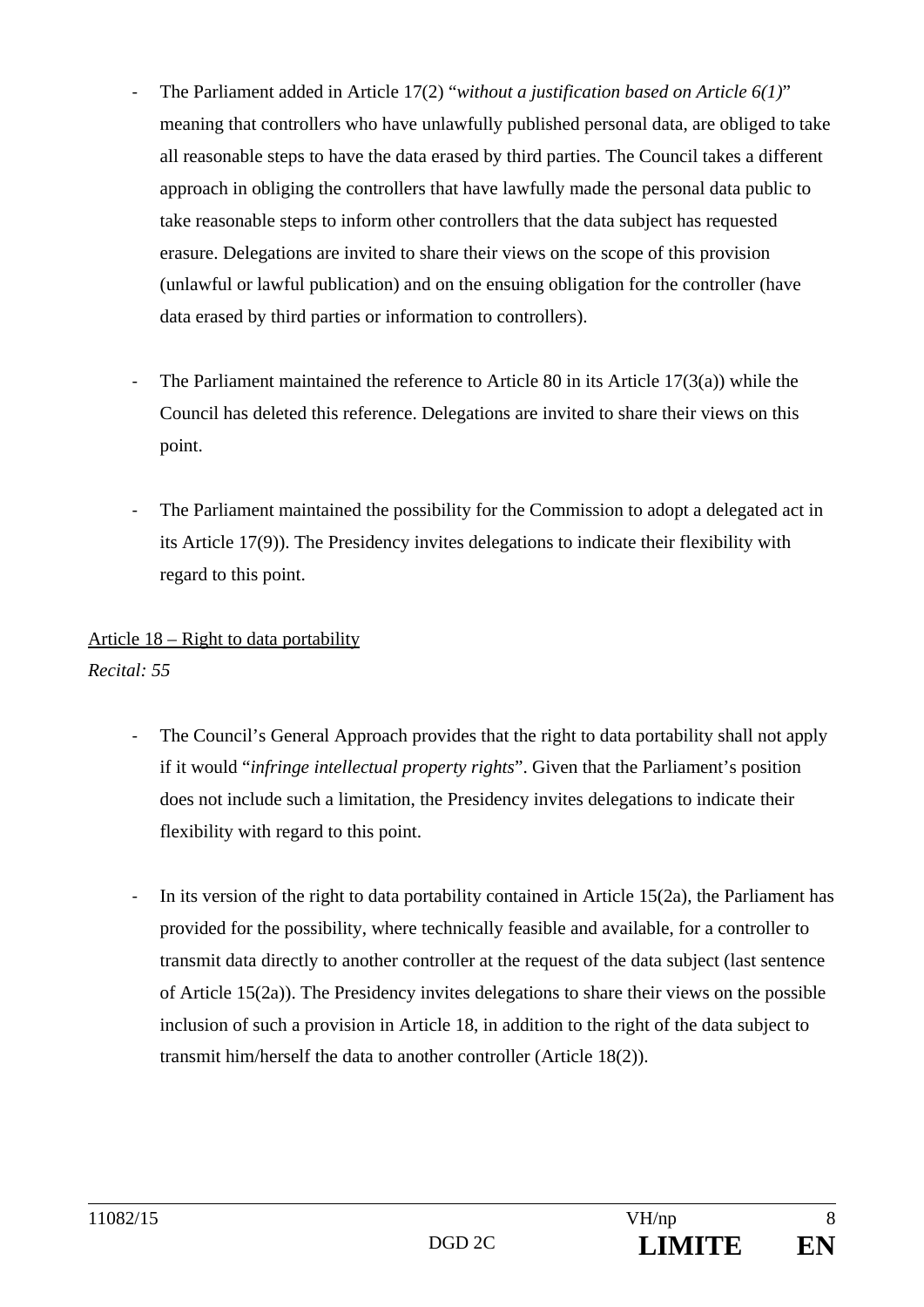## Article 19 – Right to object

*Recital: 56, 57* 

- ‐ The Parliament deleted the terms "*on grounds relating to their particular situation*" in Article 19(1). The Presidency considers that this is significantly enlarging the right to object and changing the logic of Article 19. Delegations are invited to share their views on this deletion and the general graduated approach to the right to object.
- The Parliament deleted the reference to direct marketing in Article 19(2) to enlarge the scope to all processing based on legitimate interest, while deleting the reference to the legitimate interest ground in Article 19(1). The Parliament also added a reference to "*at any time and without any further justification*". Delegations are invited to share their views on this enlarged scope.
- ‐ The Parliament introduced Article 19(2b) concerning the right to object via "*automated means using a technical standard which allows the data subject to clearly express his or her wishes*". The Presidency understands this as a reference to online do-not-track features. The Presidency invites delegations to comment on this point.
- The Parliament maintained Article 19(3) relating to when an objection is upheld. The Presidency suggests being flexible on this point.

## Article 20 – Automated individual decision making

*Recitals: 58, 58a (EP), 58a (Council)* 

The Presidency considers that the Parliament and the Council texts on Article 20 each follow their own logic without being mutually exclusive. In Article 20(1), the Parliament creates a right to object to profiling while the Council, following the approach from Directive 95/46, foresees a right not to be subject to decisions based solely on automated processing, including profiling which produces legal effects concerning him or her or significantly affects him or her. The Presidency invites delegations to share their views on these approaches.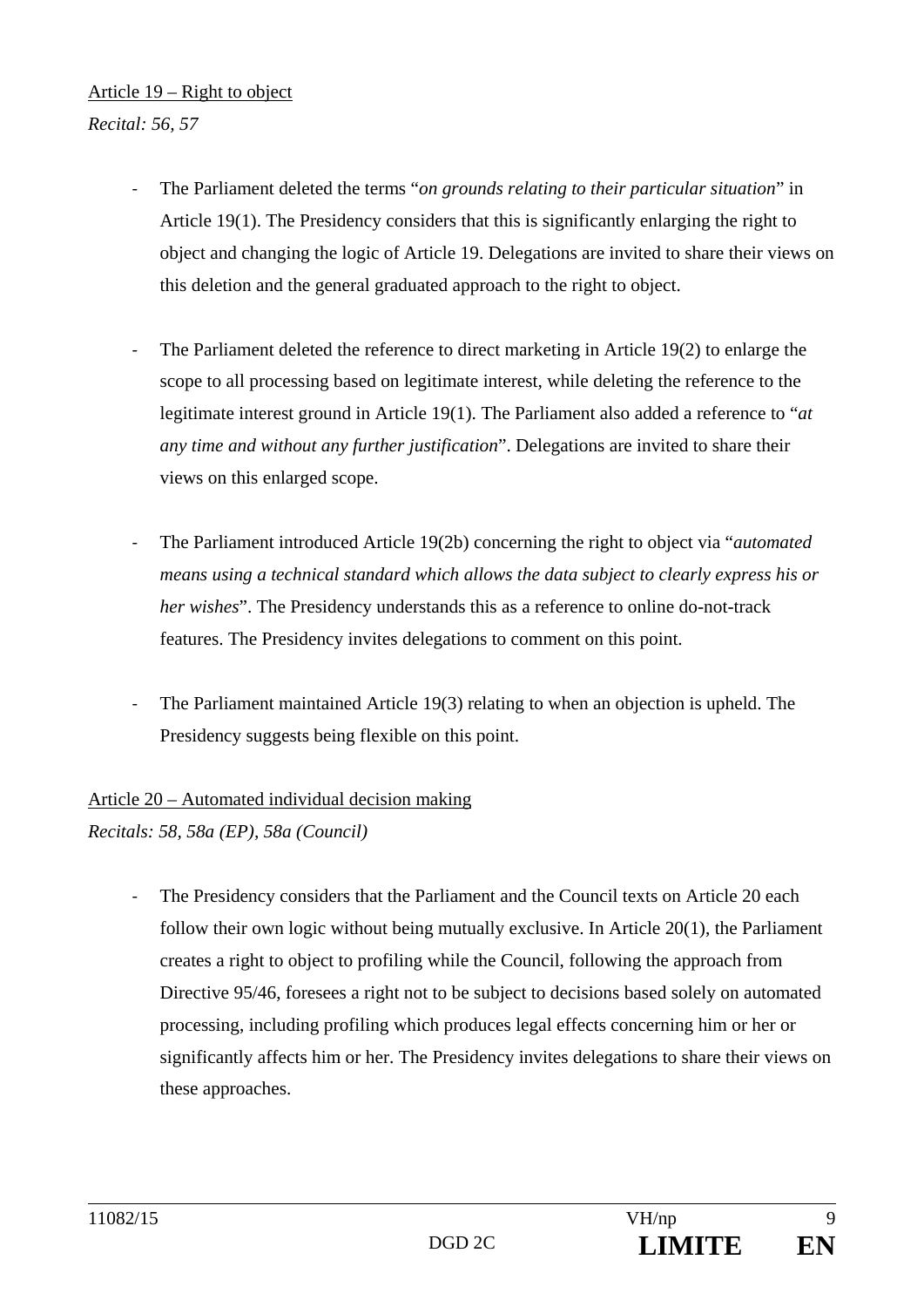- ‐ The Parliament introduced in its Article 20(5) a reference to "*human assessment, including an explanation of the decision reached after such an assessment*" covering all cases where profiling is done. In comparison, the Council's Article 20(1b) contains a reference to "*human intervention*" which may be requested by the data subject only in the cases of a contract or of explicit consent (Article 20(1a(a) and (c)). The Council introduced this as a safeguard given that the right to opt out foreseen in Article 20(1) does not apply in these situations. The Presidency invites delegations to share their views on the Parliament's reference.
- The Parliament introduced in its Article 20(5a) a role for the European Data Protection Board to issue guidelines, recommendations and best practices further specifying the criteria and conditions for profiling. The Presidency suggests being flexible on this point.

*Member States are invited to indicate their positions as regards point 9.* 

10. Finally, the Presidency invites the delegations to raise any other issue related to Chapter III.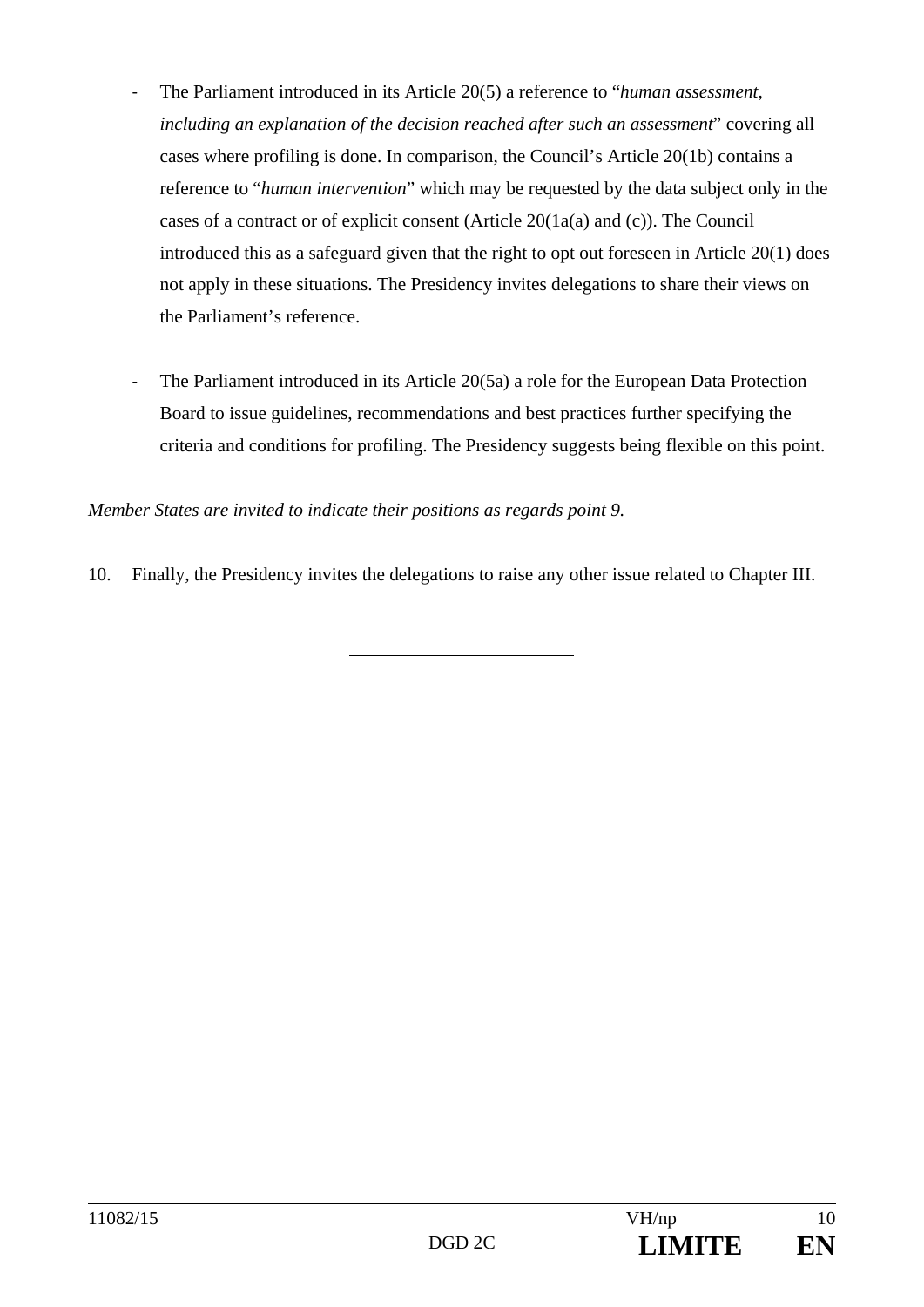### **ANNEX**

| COM (2012)0011                        | <b>EP Position / First Reading</b>    | <b>Council General Approach</b><br>(15/06/2015) | <b>Comments / compromise</b><br>suggestions |
|---------------------------------------|---------------------------------------|-------------------------------------------------|---------------------------------------------|
| (46) The principle of transparency    | (46) The principle of transparency    | (46) The principle of transparency              |                                             |
| requires that any information         | requires that any information         | requires that any information                   |                                             |
| addressed to the public or to the     | addressed to the public or to the     | addressed to the public or to the               |                                             |
| data subject should be easily         | data subject should be easily         | data subject should be easily                   |                                             |
| accessible and easy to understand,    | accessible and easy to understand,    | accessible and easy to understand,              |                                             |
| and that clear and plain language is  | and that clear and plain language is  | and that clear and plain language               |                                             |
| used. This is in particular relevant  | used. This is in particular relevant  | and, additionally, where                        |                                             |
| where in situations, such as online   | where in situations, such as online   | <i>appropriate, visualisation</i> is used.      |                                             |
| advertising, the proliferation of     | advertising, the proliferation of     | This information could be                       |                                             |
| actors and the technological          | actors and the technological          | provided in electronic form, for                |                                             |
| complexity of practice makes it       | complexity of practice makes it       | example, when addressed to the                  |                                             |
| difficult for the data subject to     | difficult for the data subject to     | <i>public, through a website. This is</i>       |                                             |
| know and understand if personal       | know and understand if personal       | in particular relevant where in                 |                                             |
| data relating to them are being       | data relating to him or her are       | situations, such as online                      |                                             |
| collected, by whom and for what       | being collected, by whom and for      | advertising, the proliferation of               |                                             |
| purpose. Given that children          | what purpose. Given that children     | actors and the technological                    |                                             |
| deserve specific protection, any      | deserve specific protection, any      | complexity of practice makes it                 |                                             |
| information and communication,        | information and communication,        | difficult for the data subject to               |                                             |
| where processing is addressed         | where processing is addressed         | know and understand if personal                 |                                             |
| specifically to a child, should be in | specifically to a child, should be in | data relating to them are being                 |                                             |
| such a clear and plain language that  | such a clear and plain language that  | collected, by whom and for what                 |                                             |
| the child can easily understand.      | the child can easily understand.      | purpose. Given that children                    |                                             |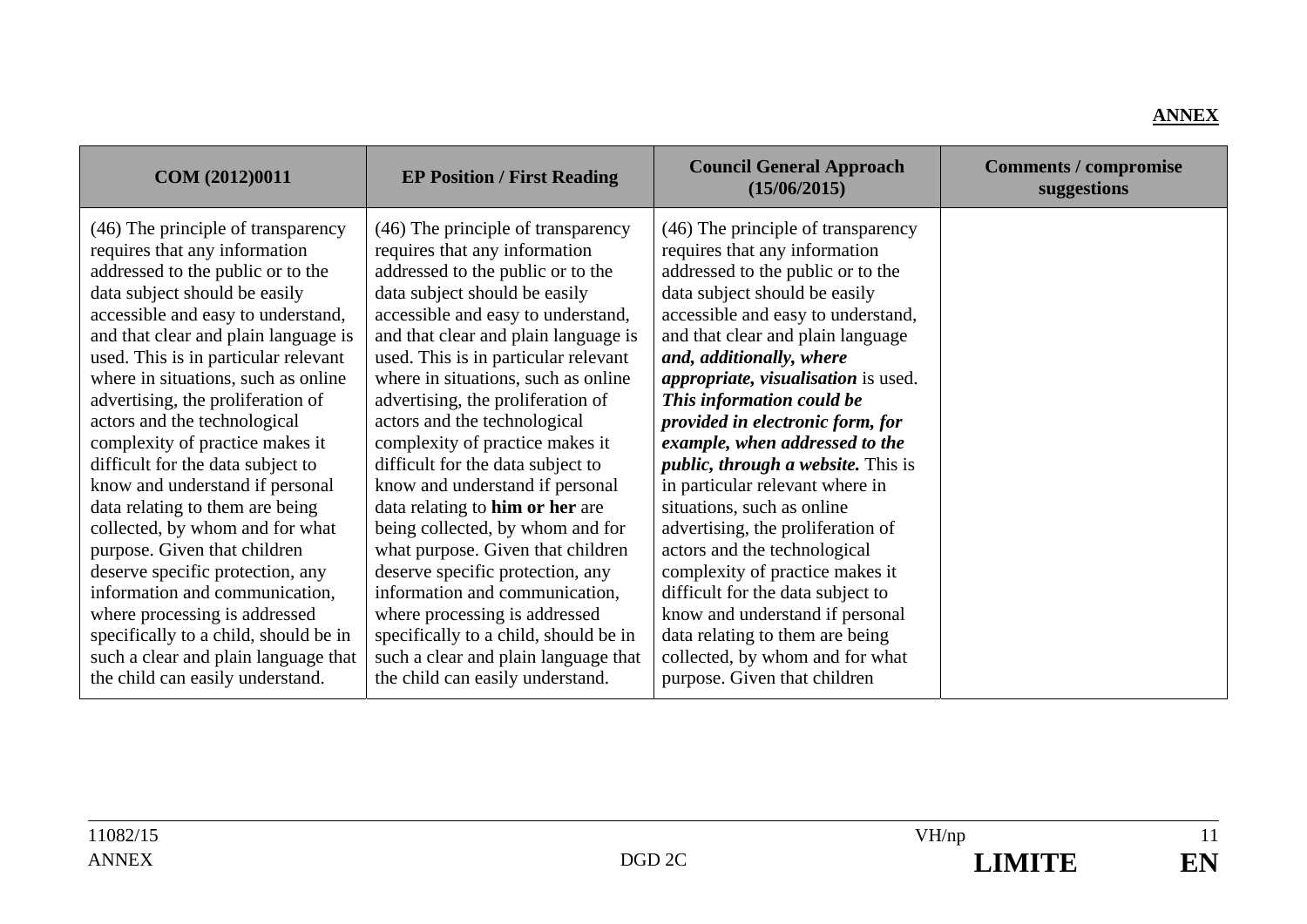|                                                                                                                                                                                                                                                                                                                                                                                                                                                                                               |                                                                                                                                                                                                                                                                                                                                                                                                                                                                                                                                 | deserve specific protection, any<br>information and communication,<br>where processing is addressed<br>specifically to a child, should be in<br>such a clear and plain language that<br>the child can easily understand.                                                                                                                                                                                                                                                                                                                                                                                                                                                                                                                                                                     |  |
|-----------------------------------------------------------------------------------------------------------------------------------------------------------------------------------------------------------------------------------------------------------------------------------------------------------------------------------------------------------------------------------------------------------------------------------------------------------------------------------------------|---------------------------------------------------------------------------------------------------------------------------------------------------------------------------------------------------------------------------------------------------------------------------------------------------------------------------------------------------------------------------------------------------------------------------------------------------------------------------------------------------------------------------------|----------------------------------------------------------------------------------------------------------------------------------------------------------------------------------------------------------------------------------------------------------------------------------------------------------------------------------------------------------------------------------------------------------------------------------------------------------------------------------------------------------------------------------------------------------------------------------------------------------------------------------------------------------------------------------------------------------------------------------------------------------------------------------------------|--|
|                                                                                                                                                                                                                                                                                                                                                                                                                                                                                               | <b>Amendment 23</b>                                                                                                                                                                                                                                                                                                                                                                                                                                                                                                             |                                                                                                                                                                                                                                                                                                                                                                                                                                                                                                                                                                                                                                                                                                                                                                                              |  |
| (47) Modalities should be provided<br>for facilitating the data subject's<br>exercise of their rights provided by<br>this Regulation, including<br>mechanisms to request, free of<br>charge, in particular access to data,<br>rectification, erasure and to exercise<br>the right to object. The controller<br>should be obliged to respond to<br>requests of the data subject within a<br>fixed deadline and give reasons, in<br>case he does not comply with the<br>data subject's request. | (47) Modalities should be provided<br>for facilitating the data subject's<br>exercise of his or her rights<br>provided by this Regulation,<br>including mechanisms to request<br><i>obtain</i> , free of charge, in particular<br>access to data, rectification, erasure<br>and to exercise the right to object.<br>The controller should be obliged to<br>respond to requests of the data<br>subject within a fixed-reasonable<br>deadline and give reasons, in case<br>he does not comply with the data<br>subject's request. | (47) Modalities should be provided<br>for facilitating the data subject's<br>exercise of their rights provided by<br>this Regulation, including<br>mechanisms to request, free of<br>charge, in particular access to data,<br>rectification, erasure and to exercise<br>the right to object. Thus the<br>controller should also provide<br>means for requests to be made<br>electronically, especially where<br>personal data are processed by<br><i>electronic means.</i> The controller<br>should be obliged to respond to<br>requests of the data subject without<br>undue delay and at the latest<br>within a fixed deadline of one<br><i>month</i> and give reasons where the<br><i>controller</i> , in case he does not<br><i>intend to</i> comply with the data<br>subject's request. |  |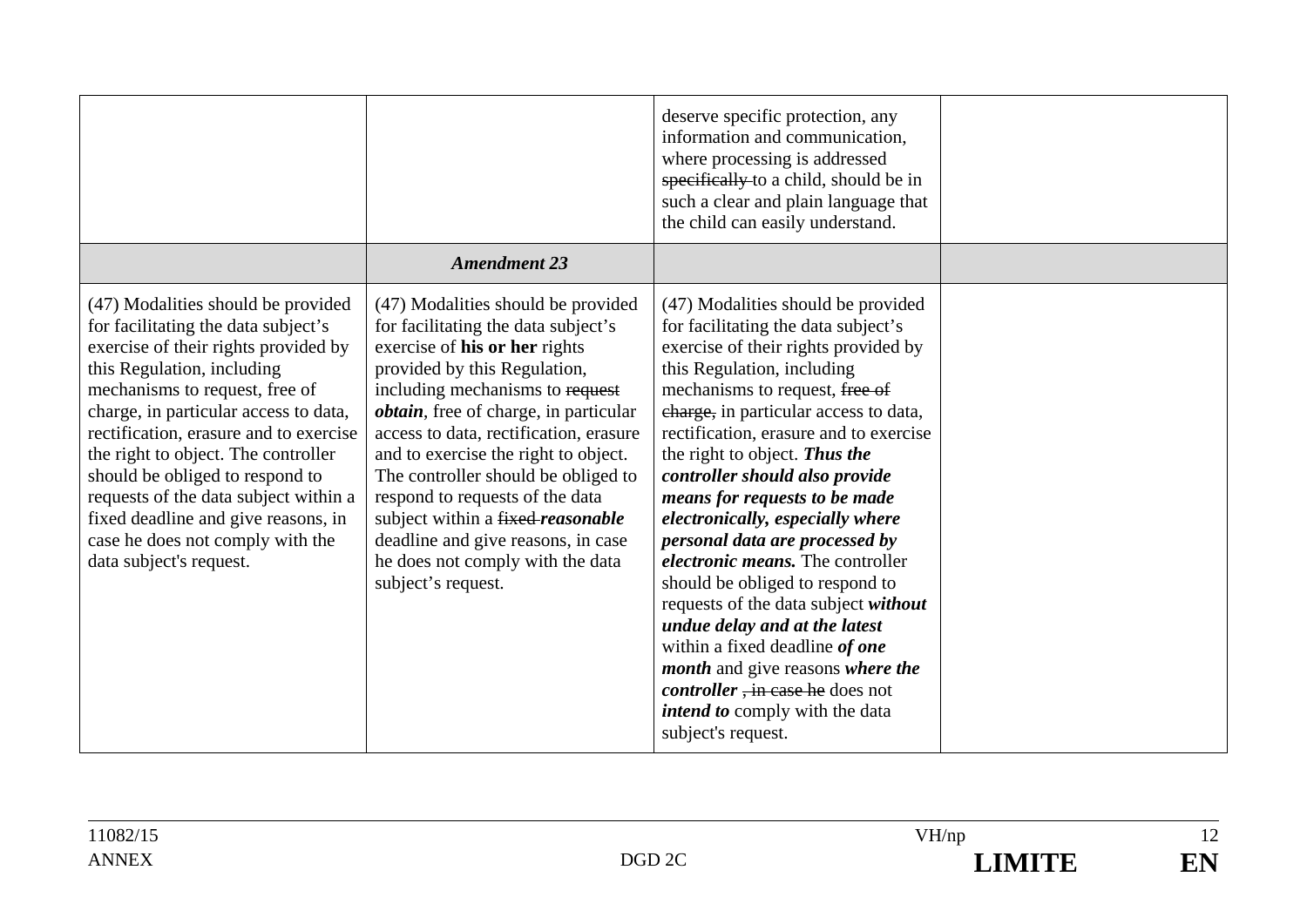|                                                                                                                                                                                                                                                                                                                                                                                                                                                                                                                                                                                         | <b>Amendment 24</b>                                                                                                                                                                                                                                                                                                                                                                                                                                                                                                                                                                                                                                                                                                                                                                                                                                                                                                                                                                                                                                                                          |                                                                                                                                                                                                                                                                                                                                                                                                                                                                                                                                                                                                                                                                                                                                                                                                                                                                            |  |
|-----------------------------------------------------------------------------------------------------------------------------------------------------------------------------------------------------------------------------------------------------------------------------------------------------------------------------------------------------------------------------------------------------------------------------------------------------------------------------------------------------------------------------------------------------------------------------------------|----------------------------------------------------------------------------------------------------------------------------------------------------------------------------------------------------------------------------------------------------------------------------------------------------------------------------------------------------------------------------------------------------------------------------------------------------------------------------------------------------------------------------------------------------------------------------------------------------------------------------------------------------------------------------------------------------------------------------------------------------------------------------------------------------------------------------------------------------------------------------------------------------------------------------------------------------------------------------------------------------------------------------------------------------------------------------------------------|----------------------------------------------------------------------------------------------------------------------------------------------------------------------------------------------------------------------------------------------------------------------------------------------------------------------------------------------------------------------------------------------------------------------------------------------------------------------------------------------------------------------------------------------------------------------------------------------------------------------------------------------------------------------------------------------------------------------------------------------------------------------------------------------------------------------------------------------------------------------------|--|
| (48) The principles of fair and<br>transparent processing require that<br>the data subject should be informed<br>in particular of the existence of the<br>processing operation and its<br>purposes, how long the data will be<br>stored, on the existence of the right<br>of access, rectification or erasure<br>and on the right to lodge a<br>complaint. Where the data are<br>collected from the data subject, the<br>data subject should also be<br>informed whether they are obliged<br>to provide the data and of the<br>consequences, in cases they do not<br>provide such data. | (48) The principles of fair and<br>transparent processing require that<br>the data subject should be informed<br>in particular of the existence of the<br>processing operation and its<br>purposes, how long the data will be<br>likely stored for each purpose, if<br>the data are to be transferred to<br>third parties or third countries, on<br>the existence of measures to object<br><i>and</i> of the right of access,<br>rectification or erasure and on the<br>right to lodge a complaint. Where<br>the data are collected from the data<br>subject, the data subject should also<br>be informed whether they are<br>obliged to provide the data and of<br>the consequences, in cases they do<br>not provide such data. This<br>information should be provided,<br>which can also mean made readily<br>available, to the data subject after<br>the provision of simplified<br>information in the form of<br>standardised icons. This should<br>also mean that personal data are<br>processed in a way that effectively<br>allows the data subject to exercise<br>his or her rights. | (48) The principles of fair and<br>transparent processing require that<br>the data subject should be informed<br>in particular of the existence of the<br>processing operation and its<br>purposes, how long the data will be<br>stored, on the existence of the right<br>of access, rectification or erasure<br>and on the right to lodge a<br>complaint. The controller should<br>provide the data subject with any<br>further information necessary to<br>guarantee fair and transparent<br>processing. Furthermore the data<br>subject should be informed about<br>the existence of profiling, and the<br>consequences of such profiling.<br>Where the data are collected from<br>the data subject, the data subject<br>should also be informed whether<br>they are obliged to provide the data<br>and of the consequences, in cases<br>they do not provide such data. |  |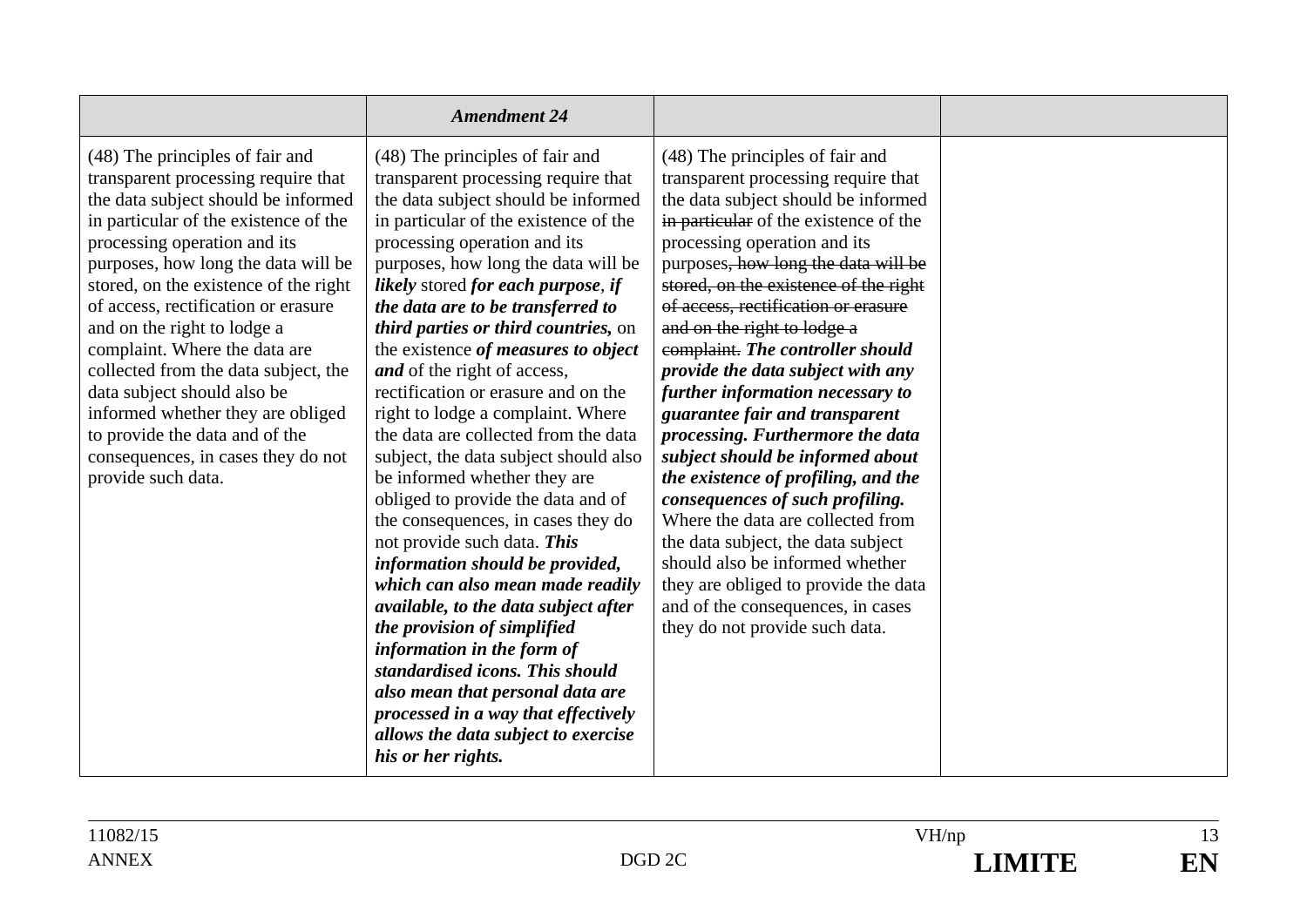| (49) The information in relation to          | (49) The information in relation to   |
|----------------------------------------------|---------------------------------------|
| (49) The information in relation to          | the processing of personal data       |
| the processing of personal data              | relating to the data subject should   |
| the processing of personal data              | be given to them at the time of       |
| relating to the data subject should          | collection, or, where the data are    |
| relating to the data subject should          | not collected from the data subject,  |
| be given to them at the time of              | within a reasonable period,           |
| be given to them at the time of              | depending on the circumstances of     |
| collection, or, where the data are           | the case. Where data can be           |
| collection, or, where the data $\angle A$ re | legitimately disclosed to another     |
| not collected from the data subject,         | recipient, the data subject should be |
| not collected from the data subject,         | informed when the data are first      |
| within a reasonable period,                  | disclosed to the recipient. Where     |
| within a reasonable period $\angle$          | the controller intends to process     |
| depending on the circumstances of            | the data for a purpose other than     |
| depending on the circumstances of            | the one for which the data were       |
| the case. Where data can be                  | collected the controller should       |
| the case. Where data can be                  | provide the data subject prior to     |
| legitimately disclosed to another            | that further processing with          |
| legitimately disclosed to another            | information on that other purpose     |
| recipient, the data subject should be        | and other necessary information.      |
| recipient, the data subject should be        | Where the origin of the data could    |
| informed when the data are first             | not be provided to the data subject   |
| informed when the data are first             | because various sources have been     |
| disclosed to the recipient.                  | used, the information should be       |
| disclosed to the recipient.                  | provided in a general manner.         |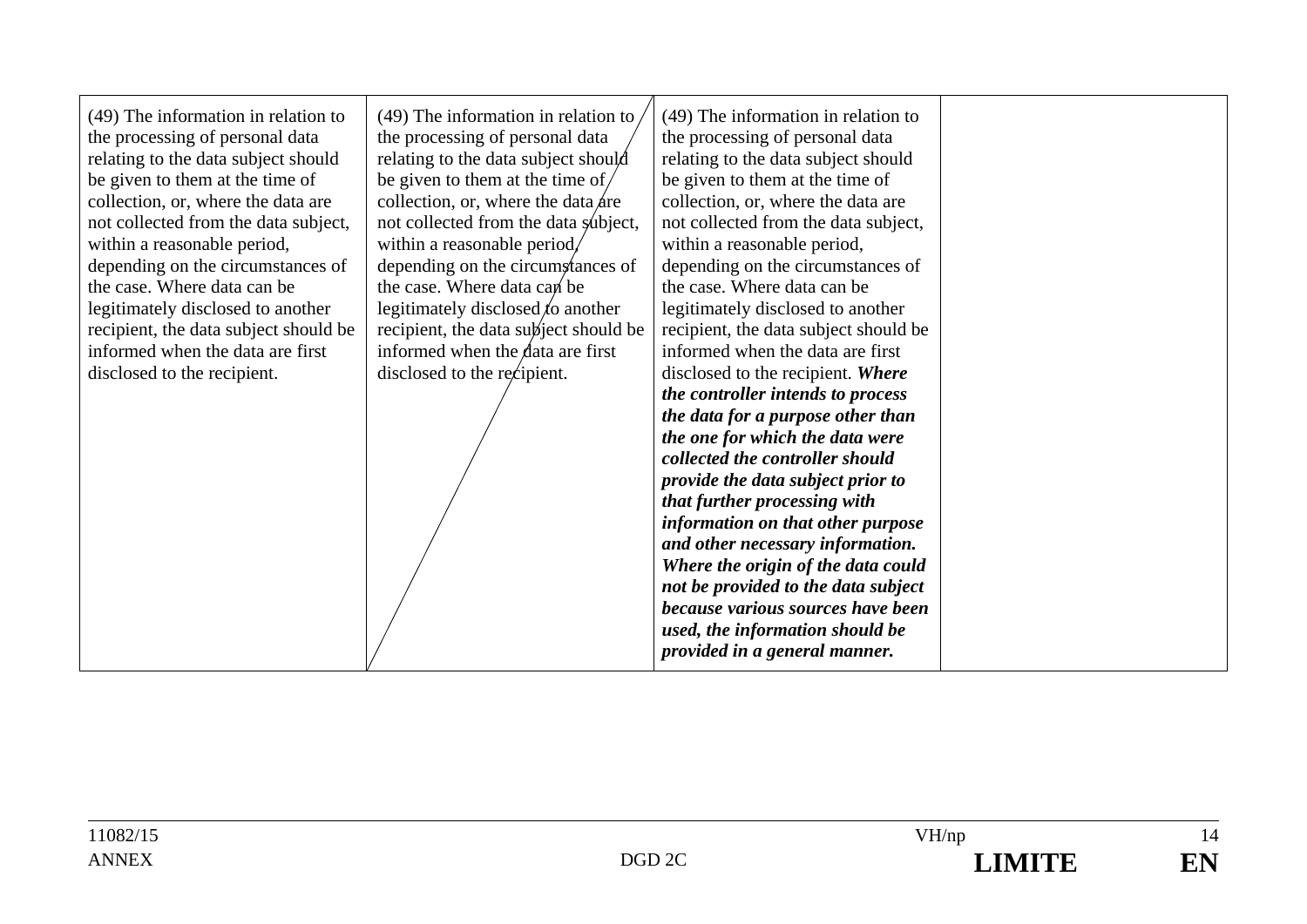|                                                                                                                                                                                                                                                                                                                                                                                                                                                                                                                                                                                                                                                        | <b>Amendment 25</b>                                                                                                                                                                                                                                                                                                                                                                                                                                                                                                                                                                                                                                                 |                                                                                                                                                                                                                                                                                                                                                                                                                                                                                                                                                                                                                                                                                                                                                |  |
|--------------------------------------------------------------------------------------------------------------------------------------------------------------------------------------------------------------------------------------------------------------------------------------------------------------------------------------------------------------------------------------------------------------------------------------------------------------------------------------------------------------------------------------------------------------------------------------------------------------------------------------------------------|---------------------------------------------------------------------------------------------------------------------------------------------------------------------------------------------------------------------------------------------------------------------------------------------------------------------------------------------------------------------------------------------------------------------------------------------------------------------------------------------------------------------------------------------------------------------------------------------------------------------------------------------------------------------|------------------------------------------------------------------------------------------------------------------------------------------------------------------------------------------------------------------------------------------------------------------------------------------------------------------------------------------------------------------------------------------------------------------------------------------------------------------------------------------------------------------------------------------------------------------------------------------------------------------------------------------------------------------------------------------------------------------------------------------------|--|
| (50) However, it is not necessary to<br>impose this obligation where the<br>data subject already disposes of this<br>information, or where the recording<br>or disclosure of the data is<br>expressly laid down by law, or<br>where the provision of information<br>to the data subject proves<br>impossible or would involve<br>disproportionate efforts. The latter<br>could be particularly the case where<br>processing is for historical,<br>statistical or scientific research<br>purposes; in this regard, the number<br>of data subjects, the age of the data,<br>and any compensatory measures<br>adopted may be taken into<br>consideration. | (50) However, it is not necessary to<br>impose this obligation where the<br>data subject already disposes of<br><i>knows</i> this information, or where<br>the recording or disclosure of the<br>data is expressly laid down by law,<br>or where the provision of<br>information to the data subject<br>proves impossible or would involve<br>disproportionate efforts. The latter<br>could be particularly the case where<br>processing is for historical,<br>statistical or scientific research<br>purposes; in this regard, the number<br>of data subjects, the age of the data,<br>and any compensatory measures<br>adopted may be taken into<br>consideration. | (50) However, it is not necessary to<br>impose this obligation where the<br>data subject already disposes<br><i>possesses</i> of this information, or<br>where the recording or disclosure of<br>the data is expressly laid down by<br>law, or where the provision of<br>information to the data subject<br>proves impossible or would involve<br>disproportionate efforts. The latter<br>could be particularly the case where<br>processing is for <i>archiving purpose</i><br><i>in the public interest, for historical,</i><br>statistical or scientific<br>research purposes; in this regard, the<br>number of data subjects, the age of<br>the data, and any compensatory<br>measures appropriate safeguards<br>adopted may be taken into |  |
|                                                                                                                                                                                                                                                                                                                                                                                                                                                                                                                                                                                                                                                        |                                                                                                                                                                                                                                                                                                                                                                                                                                                                                                                                                                                                                                                                     | consideration.                                                                                                                                                                                                                                                                                                                                                                                                                                                                                                                                                                                                                                                                                                                                 |  |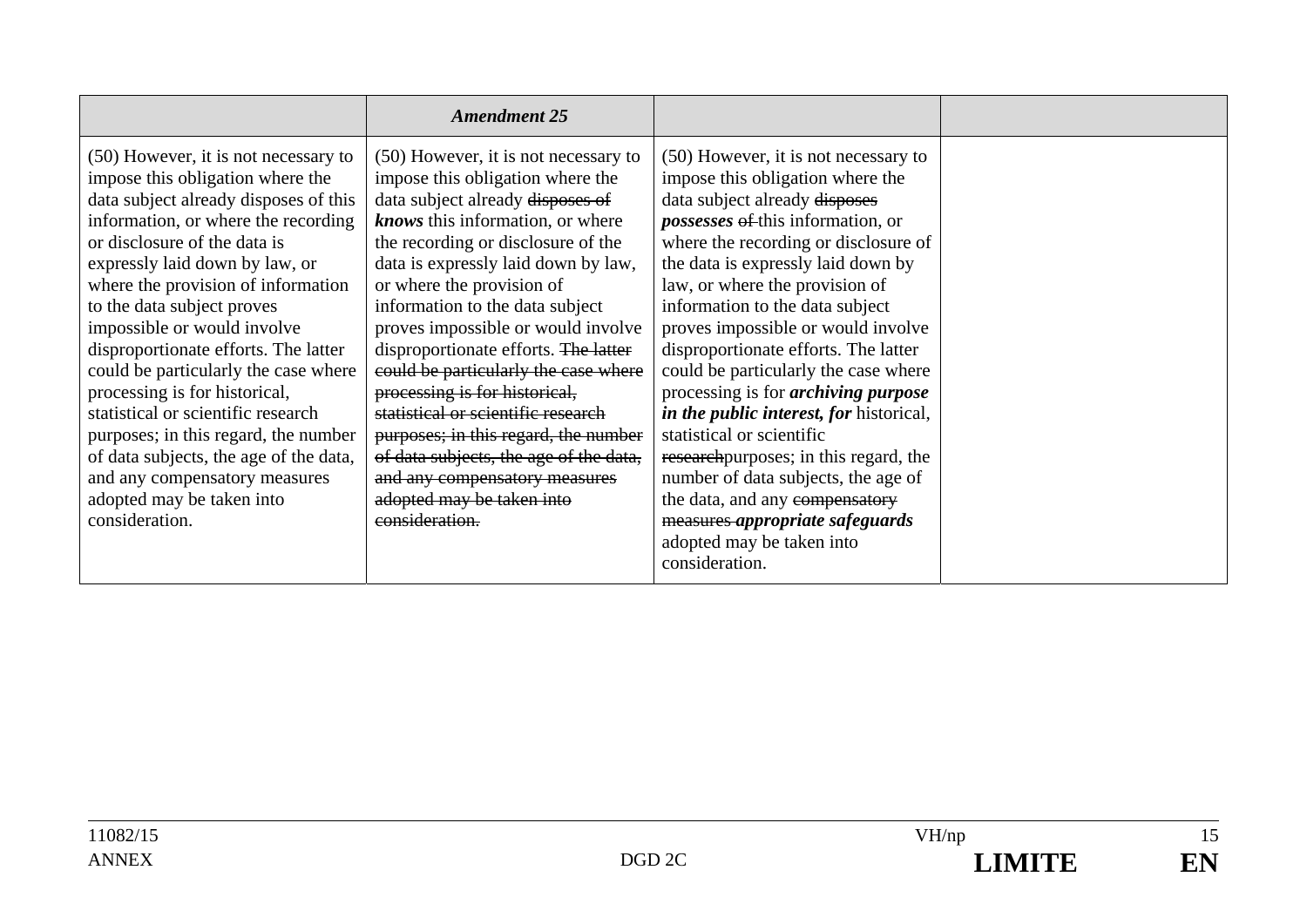|                                                                                                                                                                                                                                                                                                                                                                                                                                                                                                                                                                                                                                                                                                                                                                                                                                                                     | <b>Amendment 26</b>                                                                                                                                                                                                                                                                                                                                                                                                                                                                                                                                                                                                                                                                                                                                                                                                                                                              |                                                                                                                                                                                                                                                                                                                                                                                                                                                                                                                                                                                                                                                                                                                                                                                                                                               |  |
|---------------------------------------------------------------------------------------------------------------------------------------------------------------------------------------------------------------------------------------------------------------------------------------------------------------------------------------------------------------------------------------------------------------------------------------------------------------------------------------------------------------------------------------------------------------------------------------------------------------------------------------------------------------------------------------------------------------------------------------------------------------------------------------------------------------------------------------------------------------------|----------------------------------------------------------------------------------------------------------------------------------------------------------------------------------------------------------------------------------------------------------------------------------------------------------------------------------------------------------------------------------------------------------------------------------------------------------------------------------------------------------------------------------------------------------------------------------------------------------------------------------------------------------------------------------------------------------------------------------------------------------------------------------------------------------------------------------------------------------------------------------|-----------------------------------------------------------------------------------------------------------------------------------------------------------------------------------------------------------------------------------------------------------------------------------------------------------------------------------------------------------------------------------------------------------------------------------------------------------------------------------------------------------------------------------------------------------------------------------------------------------------------------------------------------------------------------------------------------------------------------------------------------------------------------------------------------------------------------------------------|--|
| (51) Any person should have the<br>right of access to data which has<br>been collected concerning them,<br>and to exercise this right easily, in<br>order to be aware and verify the<br>lawfulness of the processing. Every<br>data subject should therefore have<br>the right to know and obtain<br>communication in particular for<br>what purposes the data are<br>processed, for what period, which<br>recipients receive the data, what is<br>the logic of the data that are<br>undergoing the processing and what<br>might be, at least when based on<br>profiling, the consequences of such<br>processing. This right should not<br>adversely affect the rights and<br>freedoms of others, including trade<br>secrets or intellectual property and<br>in particular the copyright<br>protecting the software. However,<br>the result of these considerations | (51) Any person should have the<br>right of access to data which have<br>been collected concerning them,<br>and to exercise this right easily, in<br>order to be aware and verify the<br>lawfulness of the processing. Every<br>data subject should therefore have<br>the right to know and obtain<br>communication in particular for<br>what purposes the data are<br>processed, for what <i>estimated</i><br>period, which recipients receive the<br>data, what is the <i>general</i> logic of<br>the data that are undergoing the<br>processing and what might be, at<br>least when based on profiling, the<br>consequences of such processing.<br>This right should not adversely<br>affect the rights and freedoms of<br>others, including trade secrets or<br>intellectual property and in<br>particular, such as in relation to the<br>copyright protecting the software. | $(51)$ Any A natural person should<br>have the right of access to data<br>which has been collected<br>concerning themhim or her, and to<br>exercise this right easily and at<br><i>reasonable intervals</i> , in order to be<br>aware <i>of</i> and verify the lawfulness<br>of the processing. This includes<br>the right for individuals to have<br>access to their personal data<br>concerning their health, for<br>example the data in their medical<br>records containing such<br>information as diagnosis,<br>examination results, assessments<br>by treating physicians and any<br>treatment or interventions<br>provided. Every data subject<br>should therefore have the right to<br>know and obtain communication in<br>particular for what purposes the<br>data are processed, where possible<br>for what period, which recipients |  |
| should not be that all information is<br>refused to the data subject.                                                                                                                                                                                                                                                                                                                                                                                                                                                                                                                                                                                                                                                                                                                                                                                               | However, the result of these<br>considerations should not be that all<br>information is refused to the data<br>subject.                                                                                                                                                                                                                                                                                                                                                                                                                                                                                                                                                                                                                                                                                                                                                          | receive the data, what is the logic<br>involved in any automatic of the<br>data that are undergoing the<br>processing and what might be, at<br>least when based on profiling, the<br>consequences of such processing.                                                                                                                                                                                                                                                                                                                                                                                                                                                                                                                                                                                                                         |  |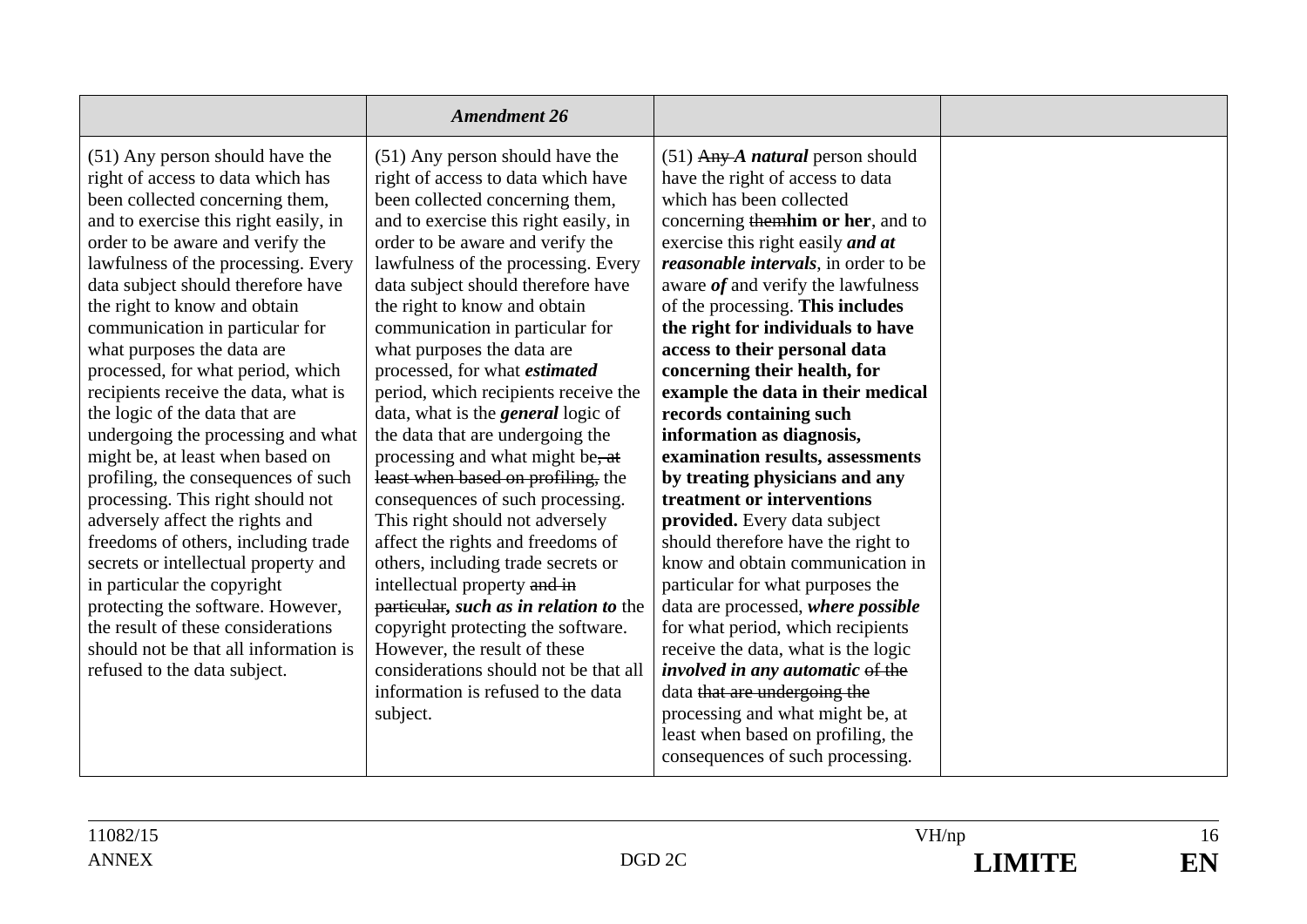|  | This right should not adversely<br>affect the rights and freedoms of<br>others, including trade secrets or<br>intellectual property and in<br>particular the copyright protecting<br>the software. However, the result of<br>these considerations should not be<br>that all information is refused to the<br>data subject. Where the controller<br>processes a large quantity of<br>information concerning the data<br>subject, the controller may request<br>that before the information is<br>delivered the data subject specify<br>to which information or to which<br>processing activities the request<br>relates. |
|--|-------------------------------------------------------------------------------------------------------------------------------------------------------------------------------------------------------------------------------------------------------------------------------------------------------------------------------------------------------------------------------------------------------------------------------------------------------------------------------------------------------------------------------------------------------------------------------------------------------------------------|
|--|-------------------------------------------------------------------------------------------------------------------------------------------------------------------------------------------------------------------------------------------------------------------------------------------------------------------------------------------------------------------------------------------------------------------------------------------------------------------------------------------------------------------------------------------------------------------------------------------------------------------------|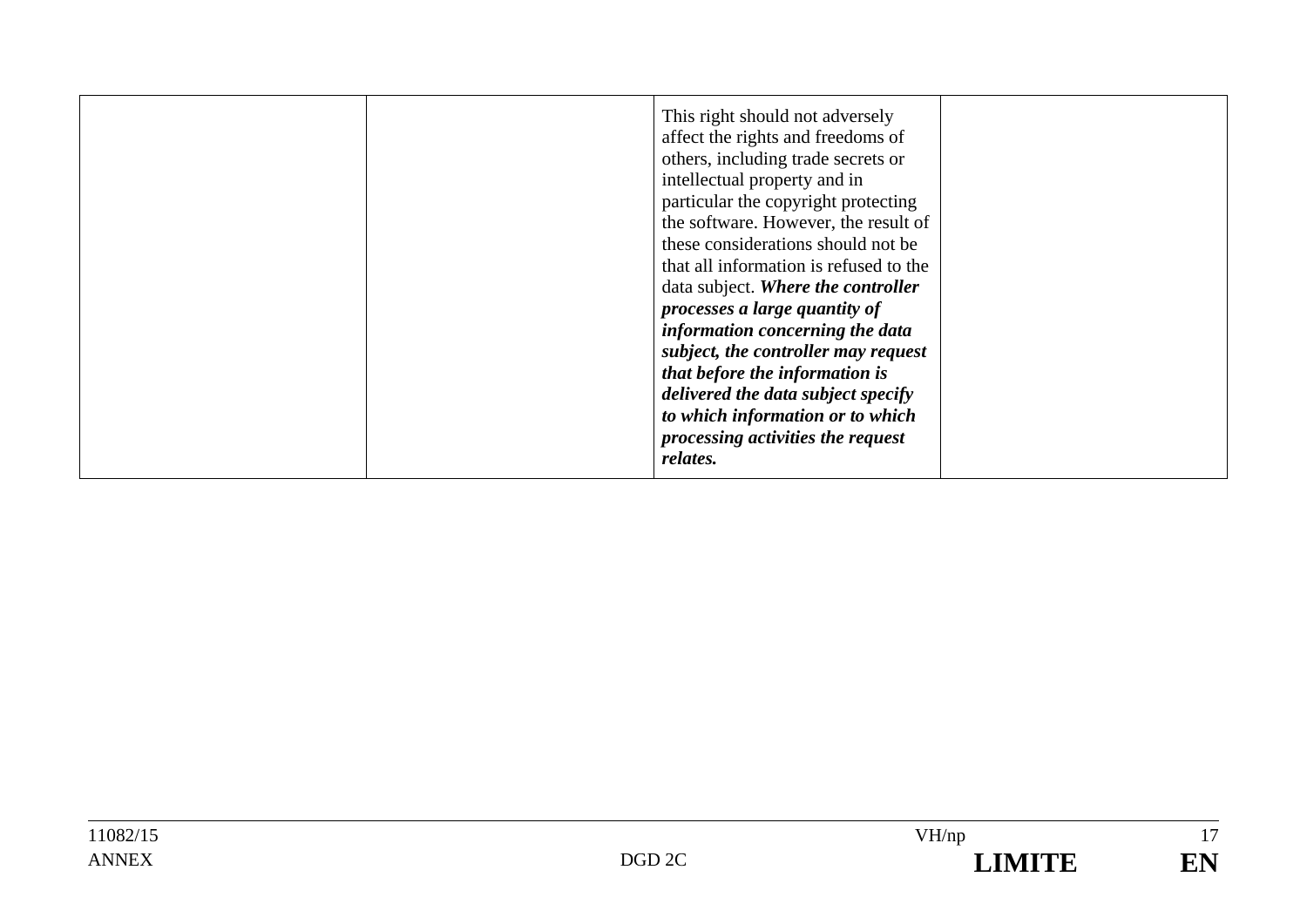| (52) The controller should use all<br>reasonable measures to verify the<br>identity of a data subject that<br>requests access, in particular in the<br>context of online services and<br>online identifiers. A controller<br>should not retain personal data for<br>the unique purpose of being able to<br>react to potential requests. | (52) The controller should use all<br>reasonable measures to verify the<br>identity of a data subject that<br>requests access, in particular $\sin$ the<br>context of online services and<br>online identifiers. A controller<br>should not retain personal data for<br>the unique purpose of being able to<br>react to potential requests. | (52) The controller should use all<br>reasonable measures to verify the<br>identity of a data subject that who<br>requests access, in particular in the<br>context of online services and<br>online identifiers. <i>Identification</i><br>should include the digital<br><i>identification of a data subject, for</i><br>example through authentication<br>mechanism such as the same<br>credentials, used by the data<br>subject to log-into the on-line<br>service offered by the data<br><i>controller.</i> A controller should not<br>retain personal data for the unique<br>sole purpose of being able to react<br>to potential requests. |  |
|-----------------------------------------------------------------------------------------------------------------------------------------------------------------------------------------------------------------------------------------------------------------------------------------------------------------------------------------|---------------------------------------------------------------------------------------------------------------------------------------------------------------------------------------------------------------------------------------------------------------------------------------------------------------------------------------------|-----------------------------------------------------------------------------------------------------------------------------------------------------------------------------------------------------------------------------------------------------------------------------------------------------------------------------------------------------------------------------------------------------------------------------------------------------------------------------------------------------------------------------------------------------------------------------------------------------------------------------------------------|--|
|-----------------------------------------------------------------------------------------------------------------------------------------------------------------------------------------------------------------------------------------------------------------------------------------------------------------------------------------|---------------------------------------------------------------------------------------------------------------------------------------------------------------------------------------------------------------------------------------------------------------------------------------------------------------------------------------------|-----------------------------------------------------------------------------------------------------------------------------------------------------------------------------------------------------------------------------------------------------------------------------------------------------------------------------------------------------------------------------------------------------------------------------------------------------------------------------------------------------------------------------------------------------------------------------------------------------------------------------------------------|--|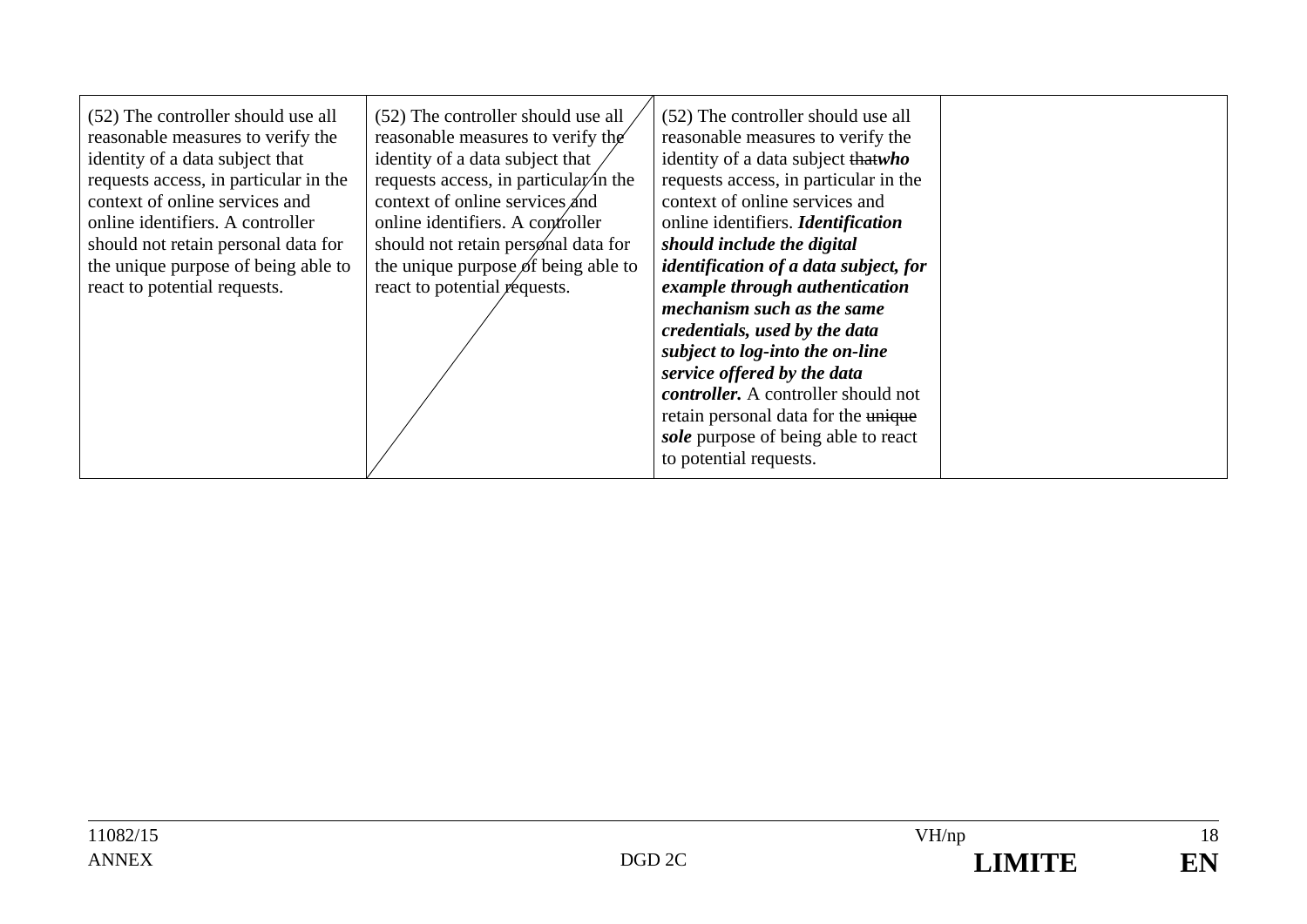|                                                                                                                                                                                                                  | <b>Amendment 27</b>                                                                                                                                                                                              |                                                                                                                                                                                                                                                                                                             |  |
|------------------------------------------------------------------------------------------------------------------------------------------------------------------------------------------------------------------|------------------------------------------------------------------------------------------------------------------------------------------------------------------------------------------------------------------|-------------------------------------------------------------------------------------------------------------------------------------------------------------------------------------------------------------------------------------------------------------------------------------------------------------|--|
| (53) Any person should have the                                                                                                                                                                                  | (53) Any person should have the                                                                                                                                                                                  | $(53)$ Any A natural person should                                                                                                                                                                                                                                                                          |  |
| right to have personal data                                                                                                                                                                                      | right to have personal data                                                                                                                                                                                      | have the right to have personal data                                                                                                                                                                                                                                                                        |  |
| concerning them rectified and a                                                                                                                                                                                  | concerning them rectified and a                                                                                                                                                                                  | concerning them rectified and a                                                                                                                                                                                                                                                                             |  |
| 'right to be forgotten' where the                                                                                                                                                                                | 'right to be forgotten erasure' where                                                                                                                                                                            | 'right to be forgotten' where the                                                                                                                                                                                                                                                                           |  |
| retention of such data is not in                                                                                                                                                                                 | the retention of such data is not in                                                                                                                                                                             | retention of such data is not in                                                                                                                                                                                                                                                                            |  |
| compliance with this Regulation. In                                                                                                                                                                              | compliance with this Regulation. In                                                                                                                                                                              | compliance with this Regulation or                                                                                                                                                                                                                                                                          |  |
| particular, data subjects should                                                                                                                                                                                 | particular, data subjects should                                                                                                                                                                                 | with Union or Member State law to                                                                                                                                                                                                                                                                           |  |
| have the right that their personal                                                                                                                                                                               | have the right that their personal                                                                                                                                                                               | which the controller is subject. In                                                                                                                                                                                                                                                                         |  |
| data are erased and no longer                                                                                                                                                                                    | data are erased and no longer                                                                                                                                                                                    | particular, data subjects should                                                                                                                                                                                                                                                                            |  |
| processed, where the data are no                                                                                                                                                                                 | processed, where the data are no                                                                                                                                                                                 | have the right that their personal                                                                                                                                                                                                                                                                          |  |
| longer necessary in relation to the                                                                                                                                                                              | longer necessary in relation to the                                                                                                                                                                              | data are erased and no longer                                                                                                                                                                                                                                                                               |  |
| purposes for which the data are                                                                                                                                                                                  | purposes for which the data are                                                                                                                                                                                  | processed, where the data are no                                                                                                                                                                                                                                                                            |  |
| collected or otherwise processed,                                                                                                                                                                                | collected or otherwise processed,                                                                                                                                                                                | longer necessary in relation to the                                                                                                                                                                                                                                                                         |  |
| where data subjects have withdrawn                                                                                                                                                                               | where data subjects have withdrawn                                                                                                                                                                               | purposes for which the data are                                                                                                                                                                                                                                                                             |  |
| their consent for processing or                                                                                                                                                                                  | their consent for processing or                                                                                                                                                                                  | collected or otherwise processed,                                                                                                                                                                                                                                                                           |  |
| where they object to the processing                                                                                                                                                                              | where they object to the processing                                                                                                                                                                              | where data subjects have withdrawn                                                                                                                                                                                                                                                                          |  |
| of personal data concerning them or                                                                                                                                                                              | of personal data concerning them or                                                                                                                                                                              | their consent for processing or                                                                                                                                                                                                                                                                             |  |
| where the processing of their                                                                                                                                                                                    | where the processing of their                                                                                                                                                                                    | where they object to the processing                                                                                                                                                                                                                                                                         |  |
| personal data otherwise does not                                                                                                                                                                                 | personal data otherwise does not                                                                                                                                                                                 | of personal data concerning them or                                                                                                                                                                                                                                                                         |  |
| comply with this Regulation. This                                                                                                                                                                                | comply with this Regulation. This                                                                                                                                                                                | where the processing of their                                                                                                                                                                                                                                                                               |  |
| right is particularly relevant, when                                                                                                                                                                             | right is particularly relevant, when                                                                                                                                                                             | personal data otherwise does not                                                                                                                                                                                                                                                                            |  |
| the data subject has given their<br>consent as a child, when not being<br>fully aware of the risks involved by<br>the processing, and later wants to<br>remove such personal data<br>especially on the Internet. | the data subject has given their<br>consent as a child, when not being<br>fully aware of the risks involved by<br>the processing, and later wants to<br>remove such personal data<br>especially on the Internet. | comply with this Regulation. This<br>right is particularly in particular<br>relevant, when the data subject has<br>given their consent as a child, when<br>not being fully aware of the risks<br>involved by the processing, and<br>later wants to remove such personal<br>data especially on the Internet. |  |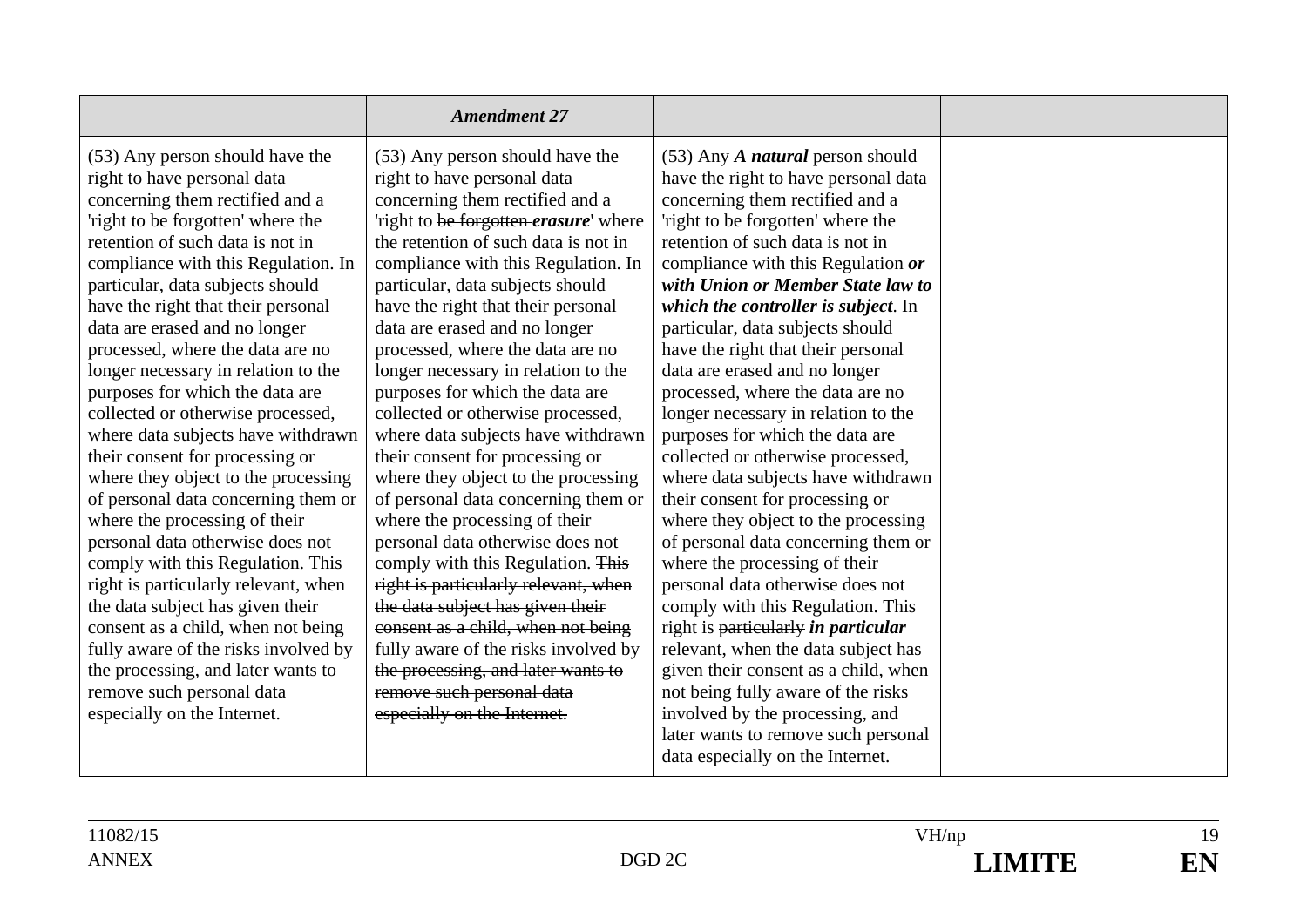| However, the further retention of<br>the data should be allowed where it<br>is necessary for historical, statistical<br>and scientific research purposes, for<br>reasons of public interest in the area<br>of public health, for exercising the<br>right of freedom of expression,<br>when required by law or where<br>there is a reason to restrict the<br>processing of the data instead of<br>erasing them. | However, the further retention of<br>the data should be allowed where it<br>is necessary for historical, statistical<br>and scientific research purposes, for<br>reasons of public interest in the area<br>of public health, for exercising the<br>right of freedom of expression,<br>when required by law or where<br>there is a reason to restrict the<br>processing of the data instead of<br>erasing them. Also, the right to<br>erasure should not apply when the<br>retention of personal data is<br>necessary for the performance of a<br>contract with the data subject, or<br>when there is a legal obligation to<br>retain this data. | The data subject should be able to<br>exercise this right notwithstanding<br>the fact that he or she is no longer<br><i>a child</i> . However, the further<br>retention of the data should be<br>allowed <i>lawful</i> where it is<br>necessary for historical, statistical<br>and scientific research purposes, for<br>reasons of public interest in the area<br>of public health, for exercising the<br>right of freedom of expression <i>and</i><br>information, for compliance with a<br>legal obligation, for the<br>performance of a task carried out<br>in the public interest or in the<br>exercise of official authority vested<br>in the controller, for reasons of<br>public interest in the area of<br>public health, for archiving<br>purposes in the public interest, for<br>historical, statistical and scientific<br>purposes or for the establishment,<br>exercise or defence of legal claims<br>when required by law or where<br>there is a reason to restrict the |  |
|----------------------------------------------------------------------------------------------------------------------------------------------------------------------------------------------------------------------------------------------------------------------------------------------------------------------------------------------------------------------------------------------------------------|-------------------------------------------------------------------------------------------------------------------------------------------------------------------------------------------------------------------------------------------------------------------------------------------------------------------------------------------------------------------------------------------------------------------------------------------------------------------------------------------------------------------------------------------------------------------------------------------------------------------------------------------------|--------------------------------------------------------------------------------------------------------------------------------------------------------------------------------------------------------------------------------------------------------------------------------------------------------------------------------------------------------------------------------------------------------------------------------------------------------------------------------------------------------------------------------------------------------------------------------------------------------------------------------------------------------------------------------------------------------------------------------------------------------------------------------------------------------------------------------------------------------------------------------------------------------------------------------------------------------------------------------------|--|
|                                                                                                                                                                                                                                                                                                                                                                                                                |                                                                                                                                                                                                                                                                                                                                                                                                                                                                                                                                                                                                                                                 | processing of the data instead of<br>erasing them.                                                                                                                                                                                                                                                                                                                                                                                                                                                                                                                                                                                                                                                                                                                                                                                                                                                                                                                                   |  |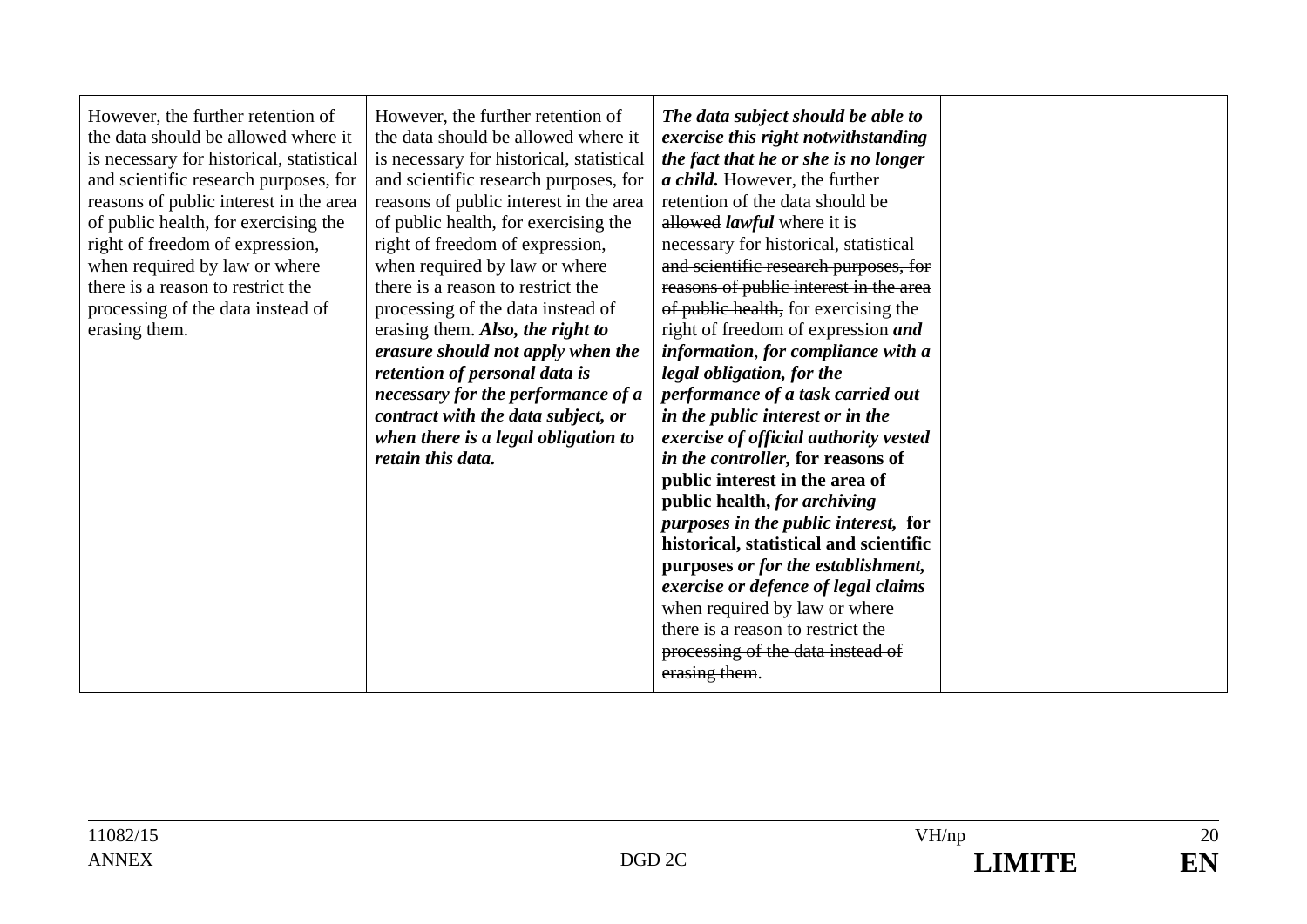|                                                                                                                                                                                                                                                                                                                                                                                                                                                                                                                                                                                                                                                                                                                                                                                                                                                   | <b>Amendment 28</b>                                                                                                                                                                                                                                                                                                                                                                                                                                                                                                                                                                                                                                                                                                                                                                                                                                                                                                                                                  |                                                                                                                                                                                                                                                                                                                                                                                                                                                                                                                                                                                                                                                                                                                                                                                                                                                                                                                                                              |  |
|---------------------------------------------------------------------------------------------------------------------------------------------------------------------------------------------------------------------------------------------------------------------------------------------------------------------------------------------------------------------------------------------------------------------------------------------------------------------------------------------------------------------------------------------------------------------------------------------------------------------------------------------------------------------------------------------------------------------------------------------------------------------------------------------------------------------------------------------------|----------------------------------------------------------------------------------------------------------------------------------------------------------------------------------------------------------------------------------------------------------------------------------------------------------------------------------------------------------------------------------------------------------------------------------------------------------------------------------------------------------------------------------------------------------------------------------------------------------------------------------------------------------------------------------------------------------------------------------------------------------------------------------------------------------------------------------------------------------------------------------------------------------------------------------------------------------------------|--------------------------------------------------------------------------------------------------------------------------------------------------------------------------------------------------------------------------------------------------------------------------------------------------------------------------------------------------------------------------------------------------------------------------------------------------------------------------------------------------------------------------------------------------------------------------------------------------------------------------------------------------------------------------------------------------------------------------------------------------------------------------------------------------------------------------------------------------------------------------------------------------------------------------------------------------------------|--|
| (54) To strengthen the 'right to be<br>forgotten' in the online<br>environment, the right to erasure<br>should also be extended in such a<br>way that a controller who has made<br>the personal data public should be<br>obliged to inform third parties<br>which are processing such data that<br>a data subject requests them to<br>erase any links to, or copies or<br>replications of that personal data.<br>To ensure this information, the<br>controller should take all reasonable<br>steps, including technical measures,<br>in relation to data for the<br>publication of which the controller<br>is responsible. In relation to a third<br>party publication of personal data,<br>the controller should be considered<br>responsible for the publication,<br>where the controller has authorised<br>the publication by the third party. | $(54)$ To strengthen the 'right to be<br>forgotten erasure' in the online<br>environment, the right to erasure<br>should also be extended in such a<br>way that a controller who has made<br>the personal data public without<br>legal justification should be<br>obliged to inform third parties<br>which are processing such data that<br>a data subject requests them to<br>erase any links to, or copies or<br>replications of that personal data.<br>To ensure this information, the<br>controller should take all reasonable<br>steps, including technical measures,<br>in relation to data for the<br>publication of which the controller<br>is responsible. In relation to a third<br>party publication of personal data,<br>the controller should be considered<br>responsible for the publication,<br>where the controller has authorised<br>the publication by the third party<br>take all necessary steps to have the<br>data erased, including by third | (54) To strengthen the 'right to be<br>forgotten' in the online<br>environment, the right to erasure<br>should also be extended in such a<br>way that a controller who has made<br>the personal data public should be<br>obliged to inform third parties the<br>controllers which are processing<br>such data that a data subject<br>requests them to erase any links to,<br>or copies or replications of that<br>personal data. To ensure this the<br><i>above mentioned</i> information, the<br>controller should take all reasonable<br>steps, taking into account available<br><i>technology and the means</i><br>available to the controller,<br>including technical measures, in<br>relation to data for the publication<br>of which the controller is<br>responsible. In relation to a third<br>party publication of personal data,<br>the controller should be considered<br>responsible for the publication,<br>where the controller has authorised |  |
|                                                                                                                                                                                                                                                                                                                                                                                                                                                                                                                                                                                                                                                                                                                                                                                                                                                   | parties, without prejudice to the<br>right of the data subject to claim                                                                                                                                                                                                                                                                                                                                                                                                                                                                                                                                                                                                                                                                                                                                                                                                                                                                                              | the publication by the third party.                                                                                                                                                                                                                                                                                                                                                                                                                                                                                                                                                                                                                                                                                                                                                                                                                                                                                                                          |  |
|                                                                                                                                                                                                                                                                                                                                                                                                                                                                                                                                                                                                                                                                                                                                                                                                                                                   | compensation.                                                                                                                                                                                                                                                                                                                                                                                                                                                                                                                                                                                                                                                                                                                                                                                                                                                                                                                                                        |                                                                                                                                                                                                                                                                                                                                                                                                                                                                                                                                                                                                                                                                                                                                                                                                                                                                                                                                                              |  |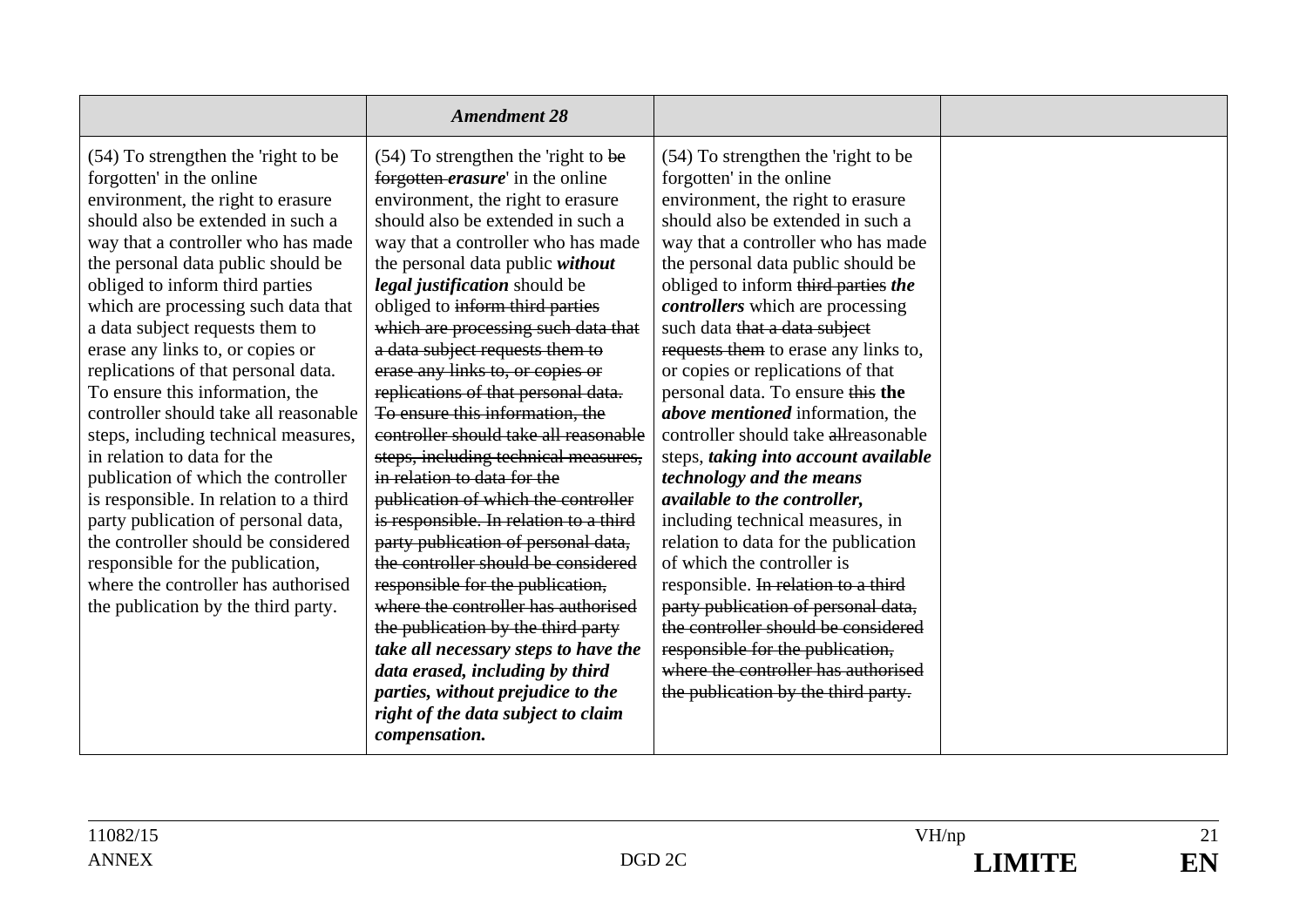| $(54a)$ Data which are contested by<br>the data subject and whose<br>accuracy or inaccuracy cannot be<br>determined should be blocked until<br>the issue is cleared. |                                                                                                                                                                                                                                                                                                                                                                                                                                                                                                                                                                                                                              |  |
|----------------------------------------------------------------------------------------------------------------------------------------------------------------------|------------------------------------------------------------------------------------------------------------------------------------------------------------------------------------------------------------------------------------------------------------------------------------------------------------------------------------------------------------------------------------------------------------------------------------------------------------------------------------------------------------------------------------------------------------------------------------------------------------------------------|--|
|                                                                                                                                                                      | 54a) Methods to restrict processing<br>of personal data could include,<br>inter alia, temporarily moving the<br>selected data to another processing<br>system or making the selected data<br>unavailable to users or temporarily<br>removing published data from a<br>website. In automated filing<br>systems the restriction of<br>processing of personal data should<br>in principle be ensured by<br>technical means; the fact that the<br>processing of personal data is<br>restricted should be indicated in<br>the system in such a way that it is<br>clear that the processing of the<br>personal data is restricted. |  |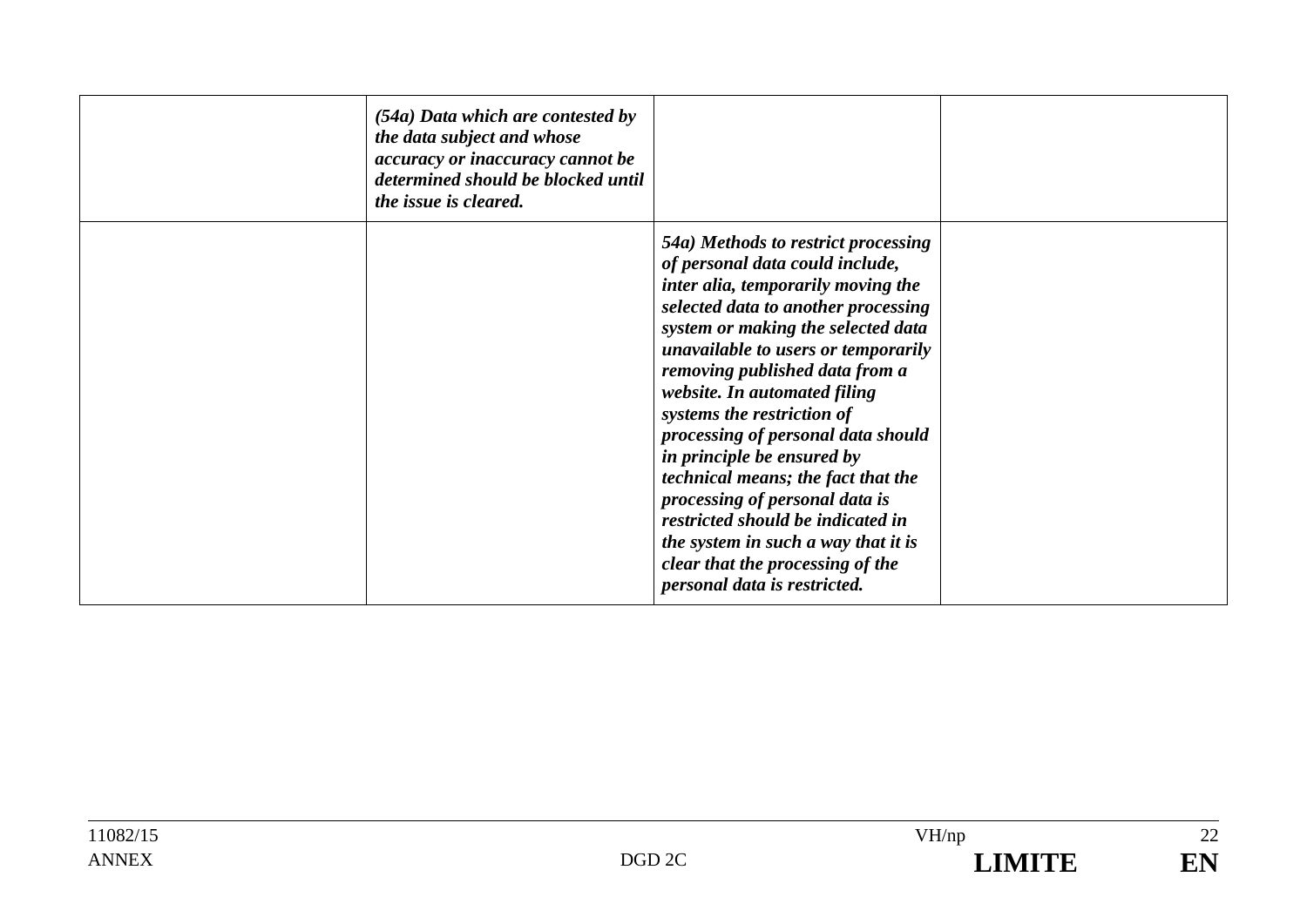|                                                                                                                                                                                                                                                                                                                                                                                                                                                                                                                                                                                                                                                                                                                | <b>Amendment 30</b>                                                                                                                                                                                                                                                                                                                                                                                                                                                                                                                                                                                                                                                                                                                                                                                                                                                                                                                                                                                  |                                                                                                                                                                                                                                                                                                                                                                                                                                                                                                                                                                                                                                                                                                                                                                                        |  |
|----------------------------------------------------------------------------------------------------------------------------------------------------------------------------------------------------------------------------------------------------------------------------------------------------------------------------------------------------------------------------------------------------------------------------------------------------------------------------------------------------------------------------------------------------------------------------------------------------------------------------------------------------------------------------------------------------------------|------------------------------------------------------------------------------------------------------------------------------------------------------------------------------------------------------------------------------------------------------------------------------------------------------------------------------------------------------------------------------------------------------------------------------------------------------------------------------------------------------------------------------------------------------------------------------------------------------------------------------------------------------------------------------------------------------------------------------------------------------------------------------------------------------------------------------------------------------------------------------------------------------------------------------------------------------------------------------------------------------|----------------------------------------------------------------------------------------------------------------------------------------------------------------------------------------------------------------------------------------------------------------------------------------------------------------------------------------------------------------------------------------------------------------------------------------------------------------------------------------------------------------------------------------------------------------------------------------------------------------------------------------------------------------------------------------------------------------------------------------------------------------------------------------|--|
| (55) To further strengthen the<br>control over their own data and<br>their right of access, data subjects<br>should have the right, where<br>personal data are processed by<br>electronic means and in a structured<br>and commonly used format, to<br>obtain a copy of the data<br>concerning them also in commonly<br>used electronic format. The data<br>subject should also be allowed to<br>transmit those data, which they<br>have provided, from one automated<br>application, such as a social<br>network, into another one. This<br>should apply where the data subject<br>provided the data to the automated<br>processing system, based on their<br>consent or in the performance of a<br>contract. | (55) To further strengthen the<br>control over their own data and<br>their right of access, data subjects<br>should have the right, where<br>personal data are processed by<br>electronic means and in a structured<br>and commonly used format, to<br>obtain a copy of the data<br>concerning them also in commonly<br>used electronic format. The data<br>subject should also be allowed to<br>transmit those data, which they<br>have provided, from one automated<br>application, such as a social<br>network, into another one. Data<br>controllers should be encouraged<br>to develop interoperable formats<br><i>that enable data portability.</i> This<br>should apply where the data subject<br>provided the data to the automated<br>processing system, based on<br>theirhis or her consent or in the<br>performance of a contract.<br><b>Providers of information society</b><br>services should not make the<br>transfer of those data mandatory<br>for the provision of their services. | (55) To further strengthen the<br>control over their own data and<br>their right of access, data subjects<br>should have the right, where the<br>processing of personal data are<br>processed is carried out by<br>electronic <i>automated</i> means and in<br>a structured and commonly used<br>format, to obtain a copy of the data<br>concerning them also in commonly<br>used electronic format. The the data<br>subject should also be allowed to<br>transmit-receivethose-the personal<br>data <i>concerning him or her</i> , which<br>they have he or she has provided,<br>from one automated application,<br>such as a social network, into to a<br>controller, in a structured and<br>commonly used and machine-<br>readable format and transmit to<br>another onecontroller. |  |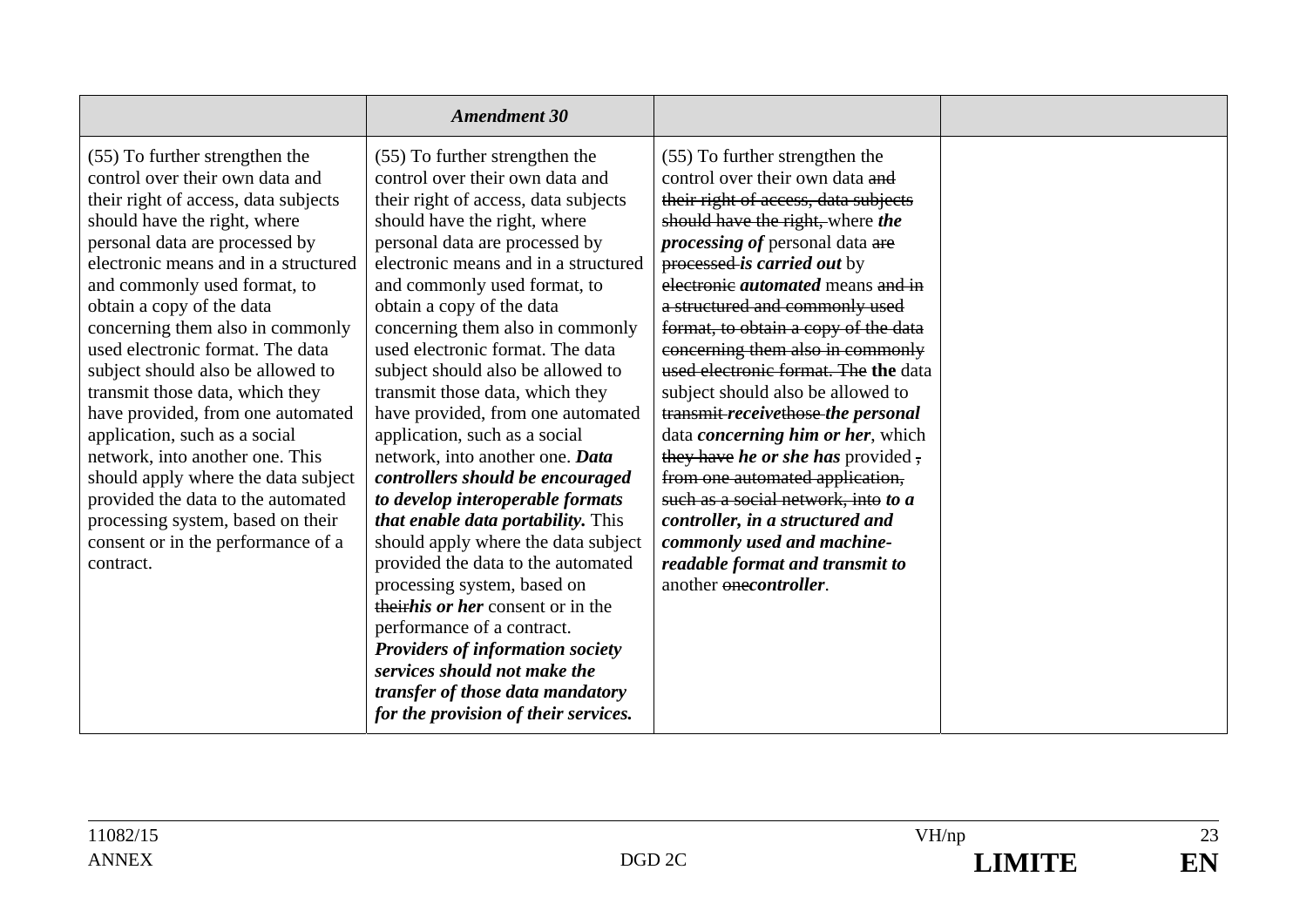| This <i>right</i> should apply where the<br>data subject provided the <i>personal</i><br>data to the automated processing |
|---------------------------------------------------------------------------------------------------------------------------|
| system, based on their his or her                                                                                         |
| consent or in the performance of a                                                                                        |
| contract. It should not apply where                                                                                       |
| processing is based on another                                                                                            |
| legal ground other than consent or                                                                                        |
| contract. By its very nature this                                                                                         |
| right should not be exercised                                                                                             |
| against controllers processing data                                                                                       |
| in the exercise of their public                                                                                           |
| duties. It should therefore in                                                                                            |
| particular not apply where                                                                                                |
| processing of the personal data is                                                                                        |
| necessary for compliance with a                                                                                           |
| legal obligation to which the                                                                                             |
| controller is subject or for the                                                                                          |
| performance of a task carried out                                                                                         |
| in the public interest or in the                                                                                          |
| exercise of an official authority                                                                                         |
| vested in the controller.                                                                                                 |
|                                                                                                                           |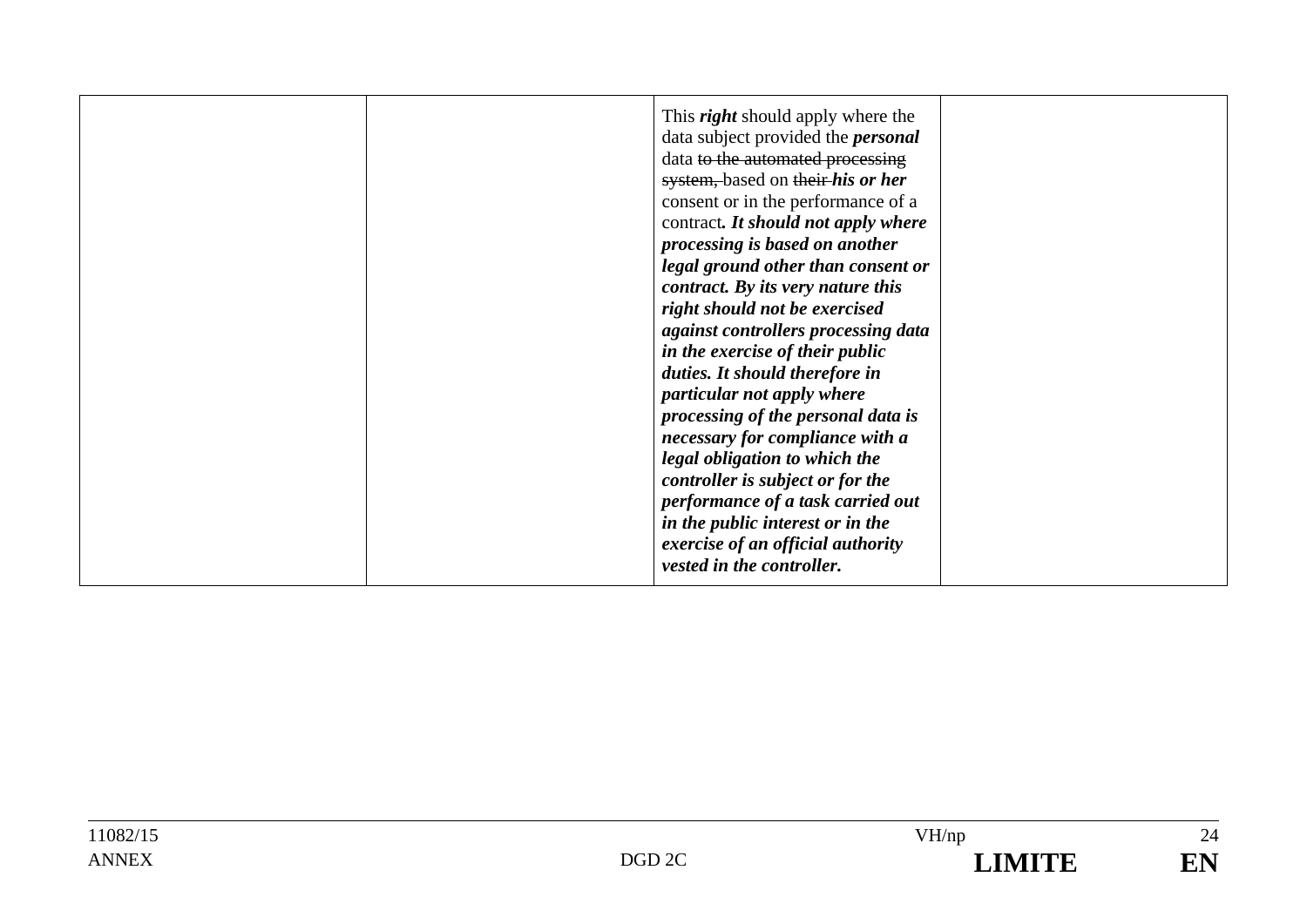| The data subject's right to transmit<br>personal data does not create an<br>obligation for the controllers to<br>adopt or maintain data processing<br>systems which are technically<br>compatible.                                                                                                                                                                                                                                                                                                                                                                                                                                                                                                                                                          |  |
|-------------------------------------------------------------------------------------------------------------------------------------------------------------------------------------------------------------------------------------------------------------------------------------------------------------------------------------------------------------------------------------------------------------------------------------------------------------------------------------------------------------------------------------------------------------------------------------------------------------------------------------------------------------------------------------------------------------------------------------------------------------|--|
| Where, in a certain set of personal<br>data, more than one data subject is<br>concerned, the right to transmit<br>the data should be without<br>prejudice to the requirements on<br>the lawfulness of the processing of<br>personal data related to another<br>data subject in accordance with<br>this Regulation. This right should<br>also not prejudice the right of the<br>data subject to obtain the erasure<br>of personal data and the<br>limitations of that right as set out<br>in this Regulation and should in<br>particular not imply the erasure of<br>personal data concerning the data<br>subject which have been provided<br>by him or her for the performance<br>of a contract, to the extent and as<br>long as the data are necessary for |  |
| the performance of that contract.                                                                                                                                                                                                                                                                                                                                                                                                                                                                                                                                                                                                                                                                                                                           |  |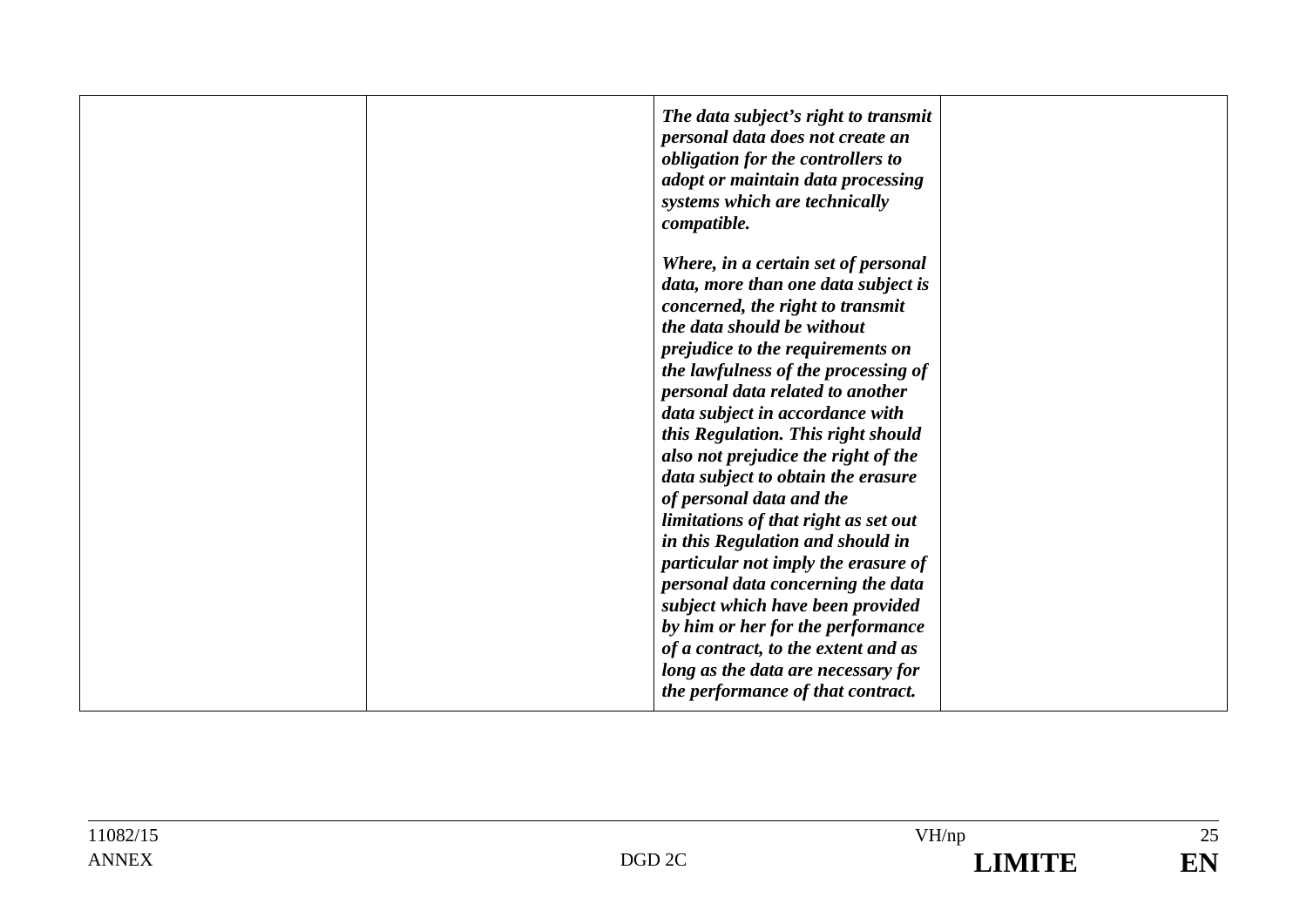|                                                                                                                                                                                                                                                                                                                                                                                                                                                                                                                                                                | <b>Amendment 31</b>                                                                                                                                                                                                                                                                                                                                                                                                                                                                                                                                                                                                                                          |                                                                                                                                                                                                                                                                                                                                                                                                                                                                                                                                                                                                                                                                                                                                                                                                                                                |  |
|----------------------------------------------------------------------------------------------------------------------------------------------------------------------------------------------------------------------------------------------------------------------------------------------------------------------------------------------------------------------------------------------------------------------------------------------------------------------------------------------------------------------------------------------------------------|--------------------------------------------------------------------------------------------------------------------------------------------------------------------------------------------------------------------------------------------------------------------------------------------------------------------------------------------------------------------------------------------------------------------------------------------------------------------------------------------------------------------------------------------------------------------------------------------------------------------------------------------------------------|------------------------------------------------------------------------------------------------------------------------------------------------------------------------------------------------------------------------------------------------------------------------------------------------------------------------------------------------------------------------------------------------------------------------------------------------------------------------------------------------------------------------------------------------------------------------------------------------------------------------------------------------------------------------------------------------------------------------------------------------------------------------------------------------------------------------------------------------|--|
| (56) In cases where personal data<br>might lawfully be processed to<br>protect the vital interests of the data<br>subject, or on grounds of public<br>interest, official authority or the<br>legitimate interests of a controller,<br>any data subject should<br>nevertheless be entitled to object to<br>the processing of any data relating<br>to them. The burden of proof<br>should be on the controller to<br>demonstrate that their legitimate<br>interests may override the interests<br>or the fundamental rights and<br>freedoms of the data subject. | (56) In cases where personal data<br>might lawfully be processed to<br>protect the vital interests of the data<br>subject, or on grounds of public<br>interest, official authority or the<br>legitimate interests of a controller,<br>any data subject should<br>nevertheless be entitled to object to<br>the processing of any data relating<br>to themhim or her, free of charge<br>and in a manner that can be easily<br>and effectively invoked. The<br>burden of proof should be on the<br>controller to demonstrate that their<br>legitimate interests may override<br>the interests or the fundamental<br>rights and freedoms of the data<br>subject. | (56) In cases where personal data<br>might lawfully be processed to<br>protect the vital interests of the data<br>subject, or because processing is<br>necessary for the performance of a<br>task carried out in the public<br>interest or in the exercise of<br>official authority vested in the<br><i>controller or</i> on grounds of public<br>interest, official authority or the<br>legitimate interests of a controller<br>or a third party, any data subject<br>should nevertheless be entitled to<br>object to the processing of any data<br>relating to them their particular<br>situation. The burden of proof-It<br>should be $\theta$ on for the controller to<br>demonstrate that their <i>compelling</i><br>legitimate interests may override<br>the interests or the fundamental<br>rights and freedoms of the data<br>subject. |  |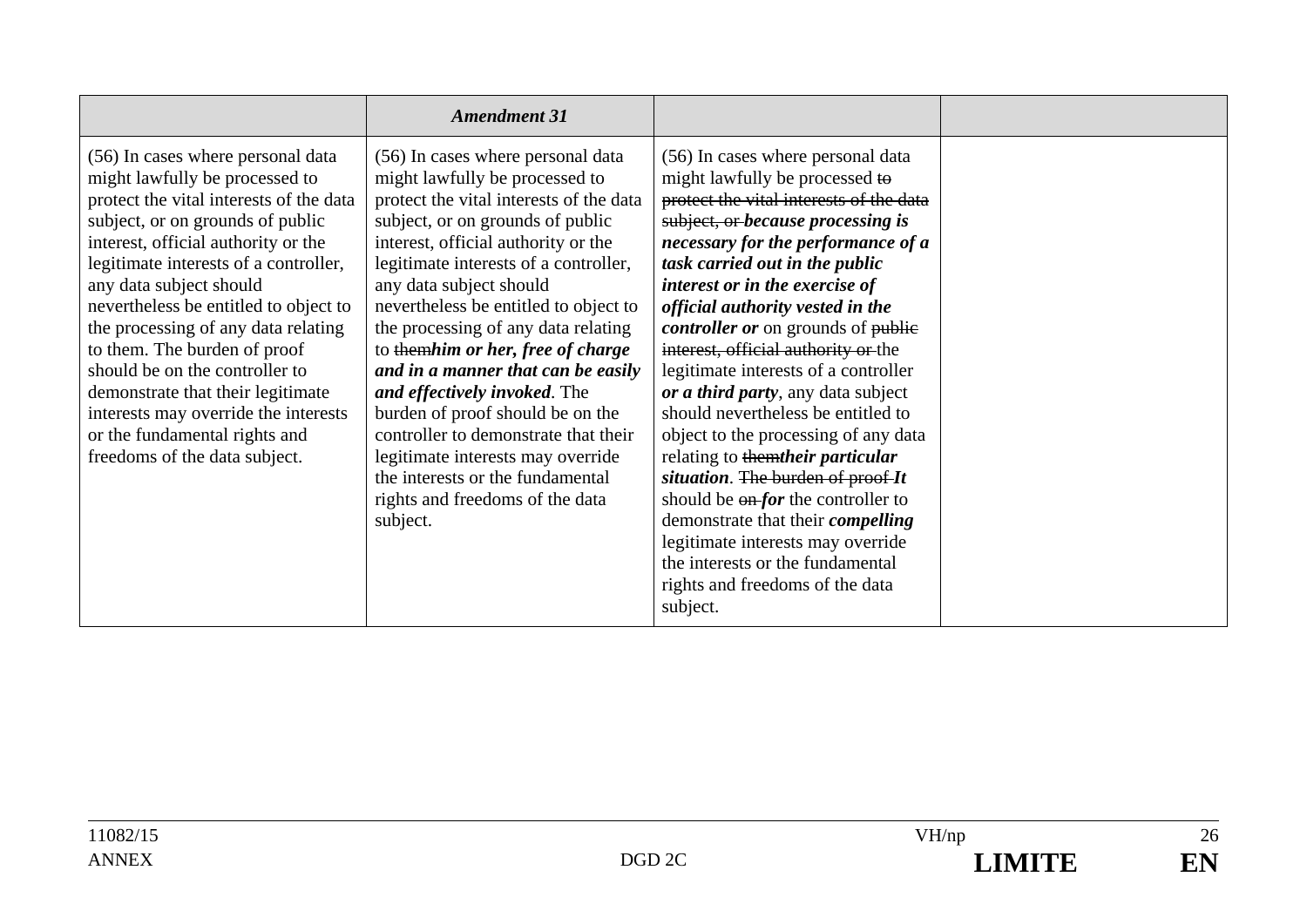|                                                                                                                                                                                                                                               | <b>Amendment 32</b>                                                                                                                                                                                                                                                                                                                                                                                                                                                |                                                                                                                                                                                                                                                                                                     |  |
|-----------------------------------------------------------------------------------------------------------------------------------------------------------------------------------------------------------------------------------------------|--------------------------------------------------------------------------------------------------------------------------------------------------------------------------------------------------------------------------------------------------------------------------------------------------------------------------------------------------------------------------------------------------------------------------------------------------------------------|-----------------------------------------------------------------------------------------------------------------------------------------------------------------------------------------------------------------------------------------------------------------------------------------------------|--|
| (57) Where personal data are<br>processed for the purposes of direct<br>marketing, the data subject should<br>have the right to object to such<br>processing free of charge and in a<br>manner that can be easily and<br>effectively invoked. | (57) Where personal data are<br>processed for the purposes of direct<br>marketing, the data subject should<br>have has the right to object to such<br>the processing free of charge and in<br>a manner that can be easily and<br>effectively invoked, the controller<br>should explicitly offer it to the data<br>subject in an intelligible manner<br>and form, using clear and plain<br>language and should clearly<br>distinguish it from other<br>information. | (57) Where personal data are<br>processed for the purposes of direct<br>marketing, the data subject should<br>have the right to object to such<br>processing, whether the initial or<br><i>further processing, free of charge</i><br>and in a manner that can be easily<br>and effectively invoked. |  |

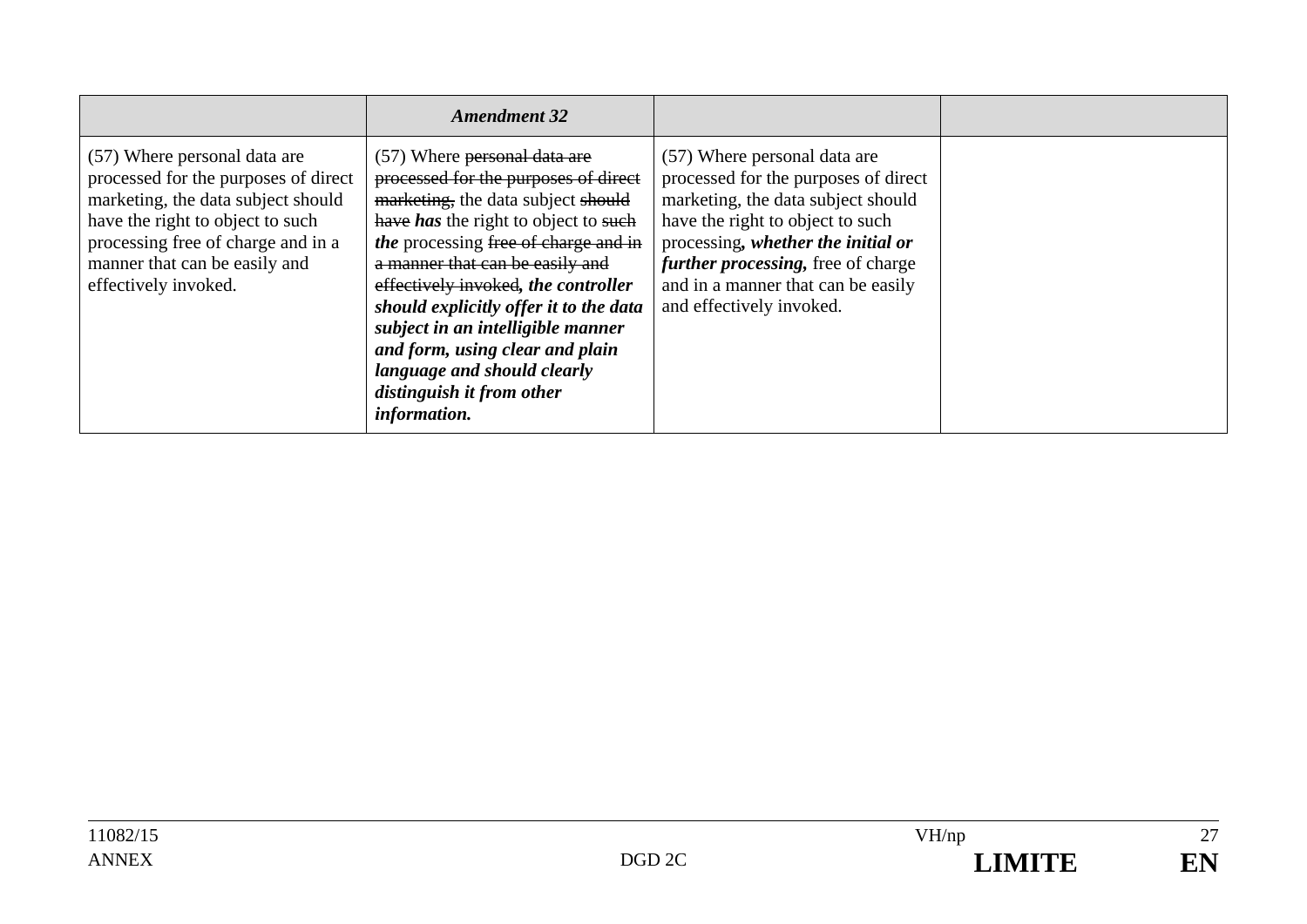|                                                                                                                                                                                                                                                                                                                                                                                                                                                                                                                                                                                                                | <b>Amendment 33</b>                                                                                                                                                                                                                                                                                                                                                                                                                                                                                                                                                                                                                                                                                                                                                                                                                                                                                                                                                          |                                                                                                                                                                                                                                                                                                                                                                                                                                                                                                                                                                                                                                                                                                                                                                                                                                                                                                                                                                                                                    |  |
|----------------------------------------------------------------------------------------------------------------------------------------------------------------------------------------------------------------------------------------------------------------------------------------------------------------------------------------------------------------------------------------------------------------------------------------------------------------------------------------------------------------------------------------------------------------------------------------------------------------|------------------------------------------------------------------------------------------------------------------------------------------------------------------------------------------------------------------------------------------------------------------------------------------------------------------------------------------------------------------------------------------------------------------------------------------------------------------------------------------------------------------------------------------------------------------------------------------------------------------------------------------------------------------------------------------------------------------------------------------------------------------------------------------------------------------------------------------------------------------------------------------------------------------------------------------------------------------------------|--------------------------------------------------------------------------------------------------------------------------------------------------------------------------------------------------------------------------------------------------------------------------------------------------------------------------------------------------------------------------------------------------------------------------------------------------------------------------------------------------------------------------------------------------------------------------------------------------------------------------------------------------------------------------------------------------------------------------------------------------------------------------------------------------------------------------------------------------------------------------------------------------------------------------------------------------------------------------------------------------------------------|--|
| (58) Every natural person should<br>have the right not to be subject to a<br>measure which is based on profiling<br>by means of automated processing.<br>However, such measure should be<br>allowed when expressly authorised<br>by law, carried out in the course of<br>entering or performance of a<br>contract, or when the data subject<br>has given his consent. In any case,<br>such processing should be subject<br>to suitable safeguards, including<br>specific information of the data<br>subject and the right to obtain<br>human intervention and that such<br>measure should not concern a child. | (58) Without prejudice to the<br>lawfulness of the data processing,<br>every natural person should have<br>the right not to be subject to object<br>to a measure which is based on<br>profiling by means of automated<br>processing. However, such<br>measure. Profiling which leads to<br>measures producing legal effects<br>concerning the data subject or<br>does similarly significantly affect<br>the interests, rights or freedoms of<br>the concerned data subject should<br>only be allowed when expressly<br>authorised by law, carried out in the<br>course of entering or performance<br>of a contract, or when the data<br>subject has given his consent. The<br>In any case, such processing should<br>be subject to suitable safeguards,<br>including specific information of<br>the data subject and the right to<br>obtain human intervention<br><i>assessment</i> and that such measure<br>should not concern a child. Such<br>measures should not lead to | (58) Every natural person-The data<br><i>subject</i> should have the right not to<br>be subject to a measure <i>a decision</i><br>evaluating personal aspects<br><i>relating to him or her which is</i><br>based <i>solely</i> on profiling by means<br>of-automated processing, which<br>produces legal effects concerning<br>him or her or significantly affects<br>him or her, like automatic refusal<br>of an on-line credit application or<br>e-recruiting practices without any<br>human intervention. Such<br>processing includes also 'profiling'<br>consisting in any form of<br>automated processing of personal<br>data evaluating personal aspects<br>relating to a natural person, in<br>particular to analyse or predict<br>aspects concerning performance at<br>work, economic situation, health,<br>personal preferences or interests,<br>reliability or behaviour, location or<br>movements as long as it produces<br>legal effects concerning him or her<br>or significantly affects him or her. |  |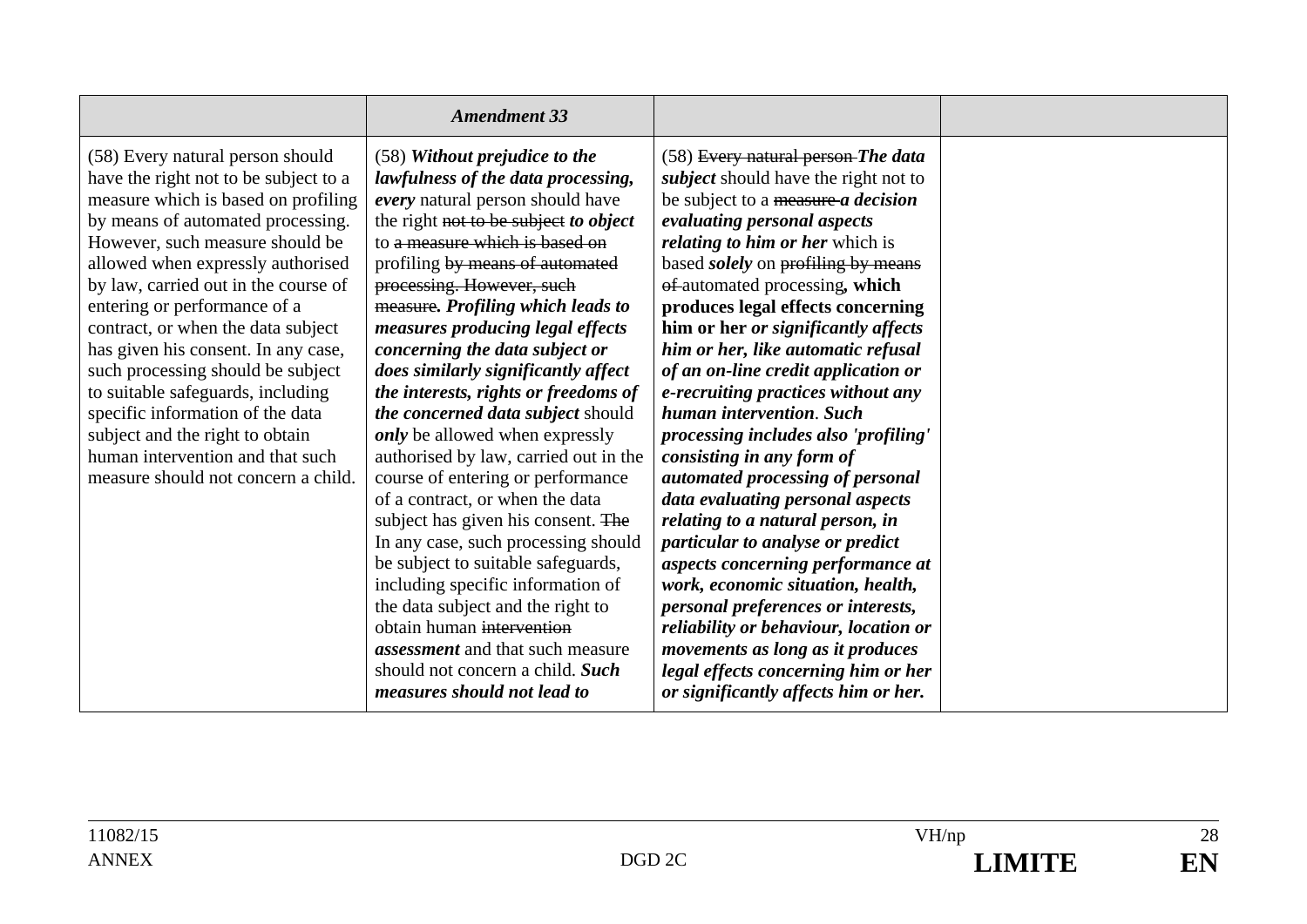| discrimination against individuals<br>on the basis of race or ethnic<br>origin, political opinions, religion<br>or beliefs, trade union<br>membership, sexual orientation or<br>gender identity. | However, such measure <i>decision</i><br>making based on such processing,<br><i>including profiling</i> , should be<br>allowed when expressly authorised<br>by Union or Member State law,<br>earried out in the course of to<br>which the controller is subject,<br>including for fraud and tax<br>evasion monitoring and prevention<br>purposes and to ensure the<br>security and reliability of a service<br>provided by the controller, or<br><i>necessary for the entering or</i><br>performance of a contract <b>between</b><br>the data subject and a controller,<br>or when the data subject has given<br>his <i>or her explicit</i> consent. In any<br>case, such processing should be<br>subject to suitable safeguards,<br>including specific information of<br>the data subject and the right to<br>obtain human intervention and that<br>such measure should not concern a<br>child, to express his or her point of<br>view, to get an explanation of the<br>decision reached after such |  |
|--------------------------------------------------------------------------------------------------------------------------------------------------------------------------------------------------|------------------------------------------------------------------------------------------------------------------------------------------------------------------------------------------------------------------------------------------------------------------------------------------------------------------------------------------------------------------------------------------------------------------------------------------------------------------------------------------------------------------------------------------------------------------------------------------------------------------------------------------------------------------------------------------------------------------------------------------------------------------------------------------------------------------------------------------------------------------------------------------------------------------------------------------------------------------------------------------------------|--|
|                                                                                                                                                                                                  | assessment and the right to contest<br>the decision. In order to ensure<br>fair and transparent processing in                                                                                                                                                                                                                                                                                                                                                                                                                                                                                                                                                                                                                                                                                                                                                                                                                                                                                        |  |
|                                                                                                                                                                                                  |                                                                                                                                                                                                                                                                                                                                                                                                                                                                                                                                                                                                                                                                                                                                                                                                                                                                                                                                                                                                      |  |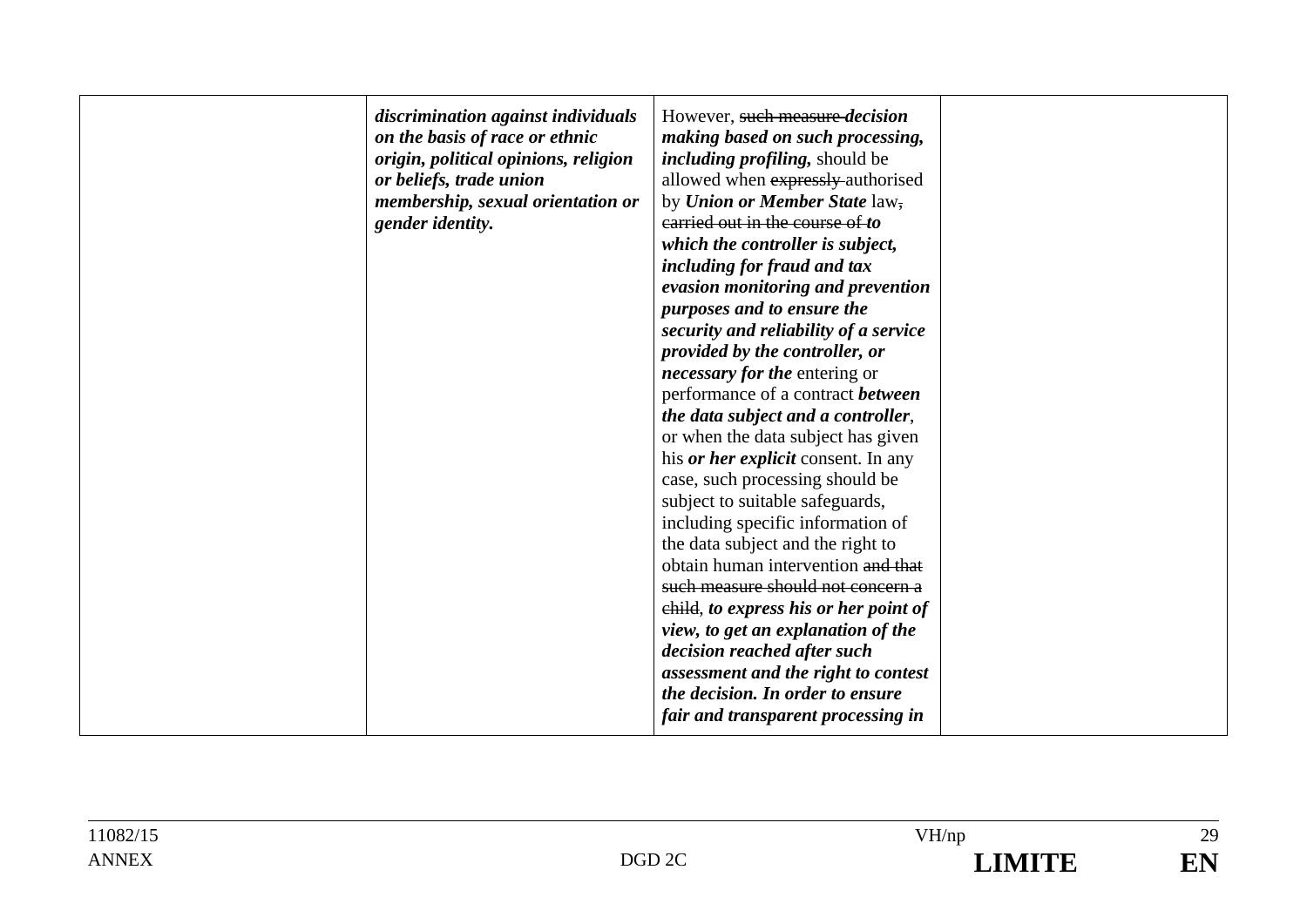|  | respect of the data subject, having<br>regard to the specific<br>circumstances and context in<br>which the personal data are<br>processed, the controller should<br>use adequate mathematical or<br>statistical procedures for the<br>profiling, implement technical and<br>organisational measures<br>appropriate to ensure in particular<br>that factors which result in data<br>inaccuracies are corrected and the<br>risk of errors is minimized, secure<br>personal data in a way which takes<br>account of the potential risks<br>involved for the interests and<br>rights of the data subject and<br>which prevents inter alia<br>discriminatory effects against<br>individuals on the basis of race or<br>ethnic origin, political opinions,<br>religion or beliefs, trade union<br>membership, genetic or health<br>status, sexual orientation or that |  |
|--|-----------------------------------------------------------------------------------------------------------------------------------------------------------------------------------------------------------------------------------------------------------------------------------------------------------------------------------------------------------------------------------------------------------------------------------------------------------------------------------------------------------------------------------------------------------------------------------------------------------------------------------------------------------------------------------------------------------------------------------------------------------------------------------------------------------------------------------------------------------------|--|
|  |                                                                                                                                                                                                                                                                                                                                                                                                                                                                                                                                                                                                                                                                                                                                                                                                                                                                 |  |
|  |                                                                                                                                                                                                                                                                                                                                                                                                                                                                                                                                                                                                                                                                                                                                                                                                                                                                 |  |
|  | result in measures having such                                                                                                                                                                                                                                                                                                                                                                                                                                                                                                                                                                                                                                                                                                                                                                                                                                  |  |
|  | effect. Automated decision making                                                                                                                                                                                                                                                                                                                                                                                                                                                                                                                                                                                                                                                                                                                                                                                                                               |  |
|  | and profiling based on special<br>categories of personal data should                                                                                                                                                                                                                                                                                                                                                                                                                                                                                                                                                                                                                                                                                                                                                                                            |  |
|  | only be allowed under specific<br>conditions.                                                                                                                                                                                                                                                                                                                                                                                                                                                                                                                                                                                                                                                                                                                                                                                                                   |  |

| 11082/15     |                   | VH/np          | 30            |
|--------------|-------------------|----------------|---------------|
| <b>ANNEX</b> | DGD <sub>2C</sub> | <b>I IMITE</b> | ГN<br>H<br>-- |
|              |                   |                |               |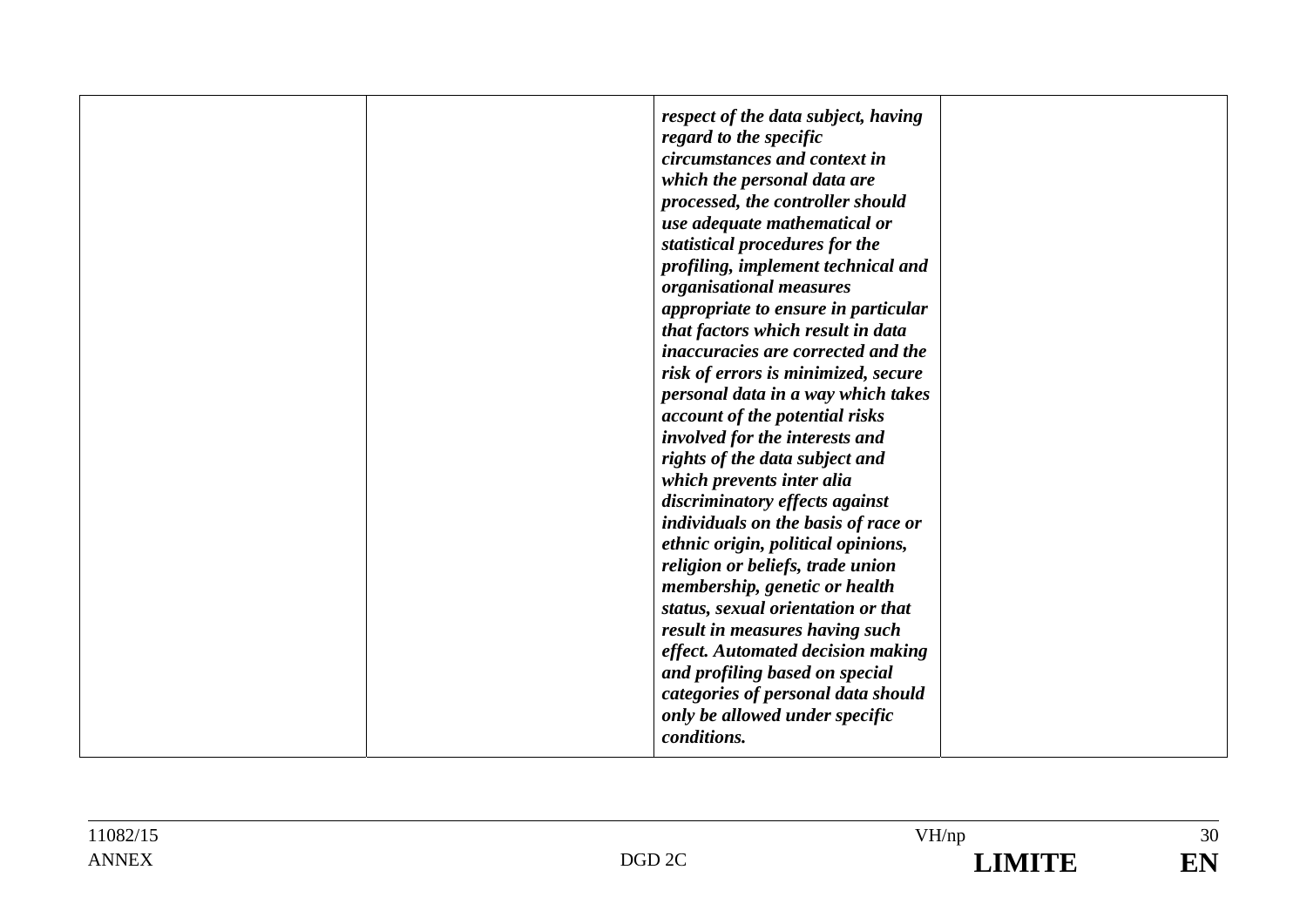| <b>Amendment 34</b>                                                                                                                                                                                                                                                                                                                                                                                                                                                                                                   |  |
|-----------------------------------------------------------------------------------------------------------------------------------------------------------------------------------------------------------------------------------------------------------------------------------------------------------------------------------------------------------------------------------------------------------------------------------------------------------------------------------------------------------------------|--|
| (58a) Profiling based solely on the<br>processing of pseudonymous data<br>should be presumed not to<br>significantly affect the interests,<br>rights or freedoms of the data<br>subject. Where profiling, whether<br>based on a single source of<br>pseudonymous data or on the<br>aggregation of pseudonymous data<br>from different sources, permits the<br>controller to attribute<br>pseudonymous data to a specific<br>data subject, the processed data<br>should no longer be considered to<br>be pseudonymous. |  |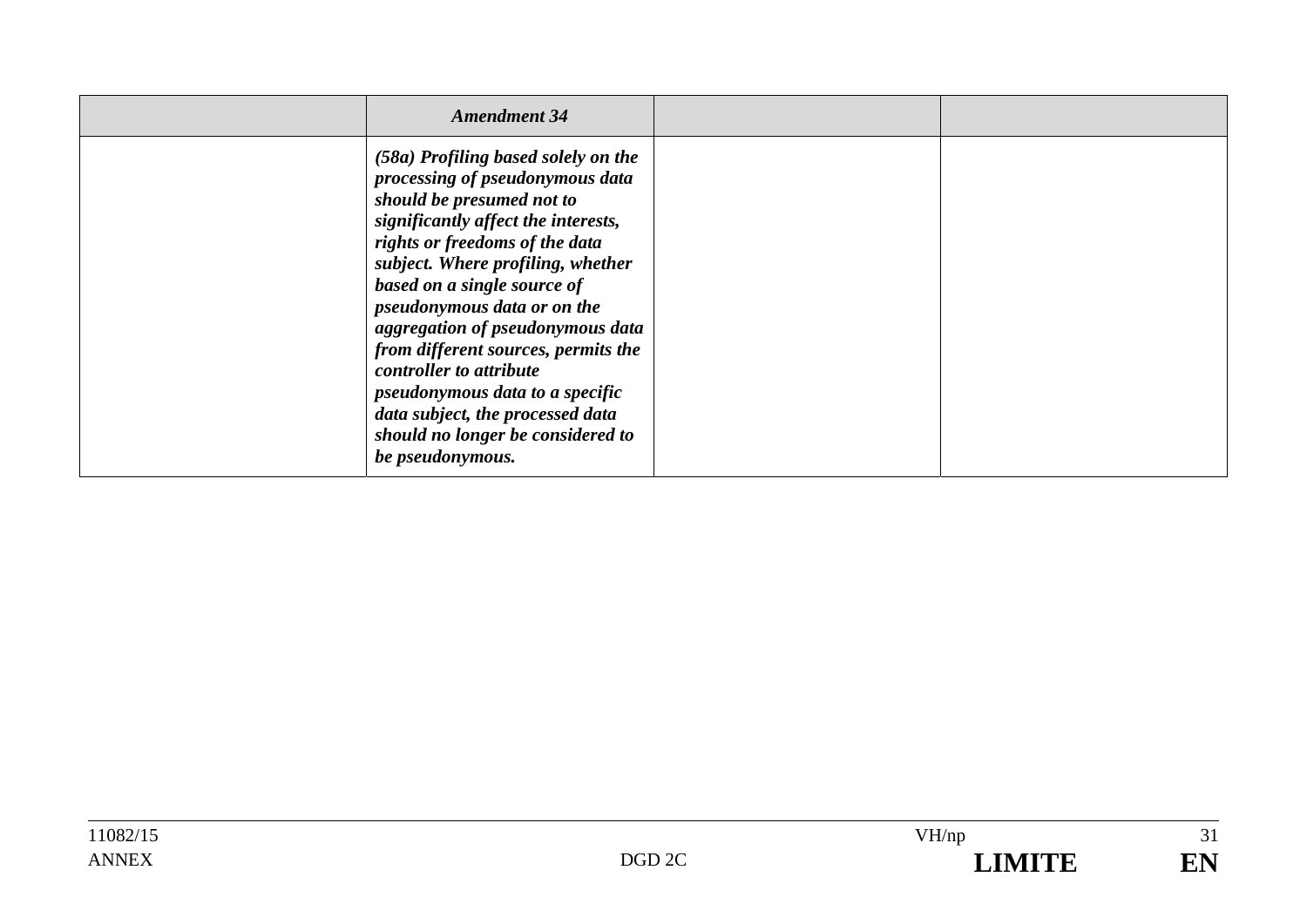|  | $(58a)$ Profiling as such is subject to<br>the (general) rules of this<br>Regulation governing processing of<br>personal data (legal grounds of<br>processing, data protection<br>principles etc.) with specific<br>safeguards (for instance the<br>obligation to conduct an impact<br>assessment in some cases or<br>provisions concerning specific<br>information to be provided to the<br>concerned individual). The<br><b>European Data Protection Board</b><br>should have the possibility to issue<br>guidance in this context. |
|--|---------------------------------------------------------------------------------------------------------------------------------------------------------------------------------------------------------------------------------------------------------------------------------------------------------------------------------------------------------------------------------------------------------------------------------------------------------------------------------------------------------------------------------------|
|--|---------------------------------------------------------------------------------------------------------------------------------------------------------------------------------------------------------------------------------------------------------------------------------------------------------------------------------------------------------------------------------------------------------------------------------------------------------------------------------------------------------------------------------------|

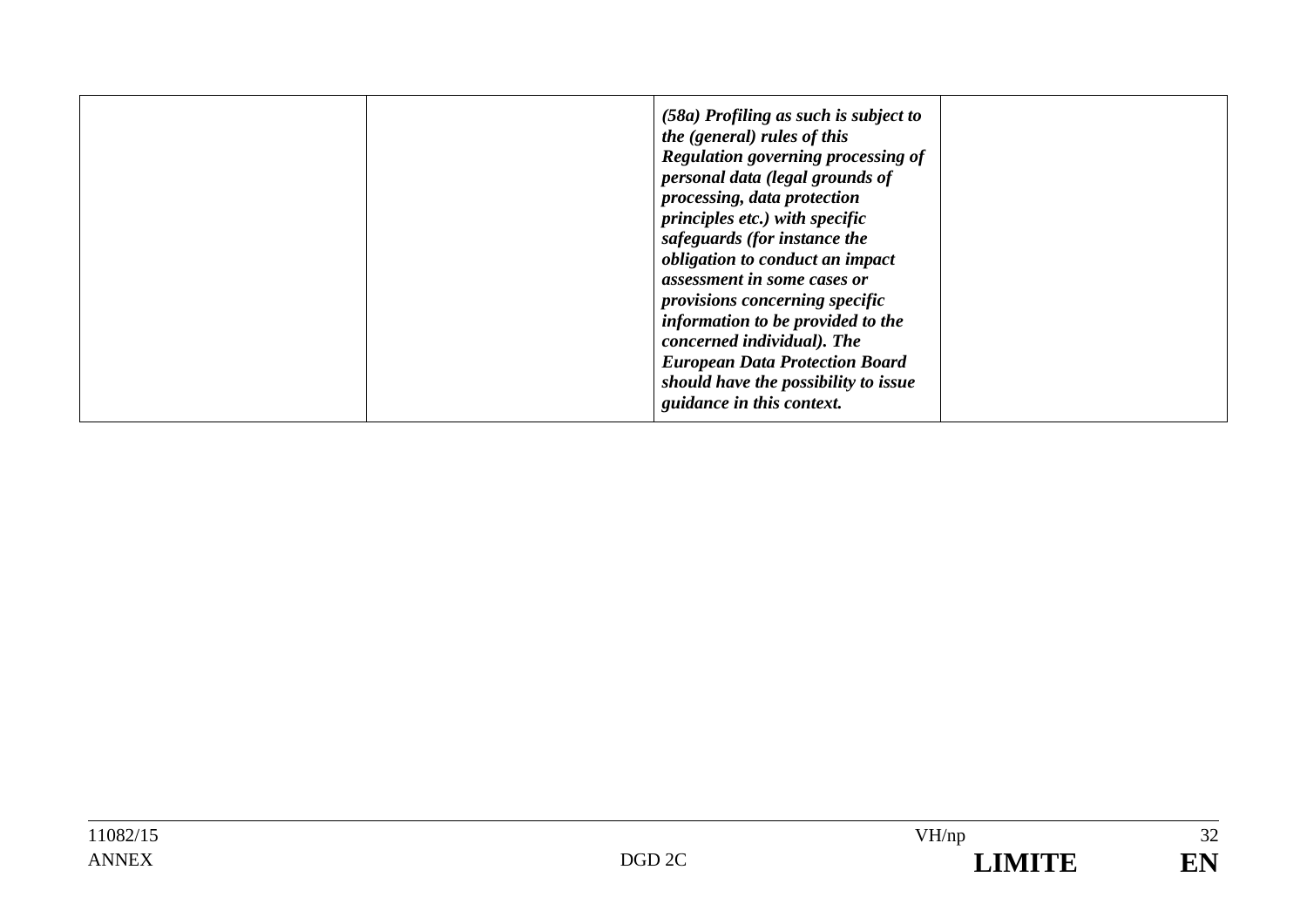| <b>Article 4</b> | <b>Article 4</b>                                                                                                                                                                                                                                                                                                                                         | <b>Article 4</b>                                                                                                                                  |  |
|------------------|----------------------------------------------------------------------------------------------------------------------------------------------------------------------------------------------------------------------------------------------------------------------------------------------------------------------------------------------------------|---------------------------------------------------------------------------------------------------------------------------------------------------|--|
|                  | (2b) 'encrypted data' means<br>personal data, which through<br>technological protection measures<br>is rendered unintelligible to any<br>person who is not authorised to<br>access them;                                                                                                                                                                 |                                                                                                                                                   |  |
|                  | $(3a)$ 'profiling' means any form of<br>automated processing of personal<br>data intended to evaluate certain<br>personal aspects relating to a<br>natural person or to analyse or<br>predict in particular that natural<br>person's performance at work,<br>economic situation, location,<br>health, personal preferences,<br>reliability or behaviour; |                                                                                                                                                   |  |
|                  |                                                                                                                                                                                                                                                                                                                                                          | $(3a)$ 'restriction of processing'<br>means the marking of stored<br>personal data with the aim of<br>limiting their processing in the<br>future; |  |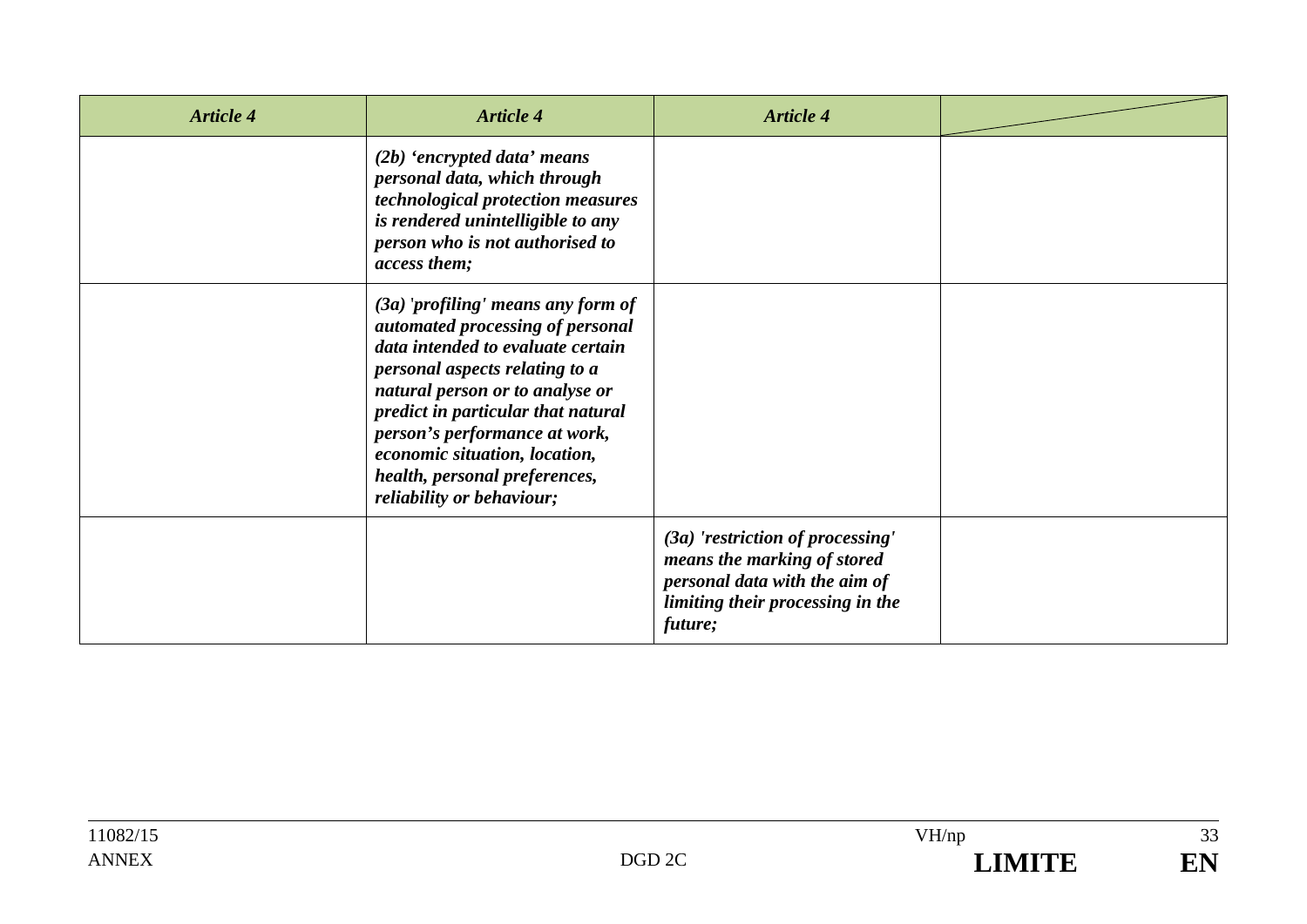| (7) 'recipient' means a natural or<br>legal person, public authority,<br>agency or any other body to which<br>the personal data are disclosed; | (7) 'recipient' means a natural or<br>legal person, public authority,<br>agency or any other body to which<br>the personal data are disclosed;                                                                                                                                                                | (7) 'recipient' means a natural or<br>legal person, public authority,<br>agency or any other body to which<br>the personal data are disclosed,<br>whether a third party or not;<br>however, authorities which may<br>receive data in the framework of a<br>particular inquiry shall not be<br>regarded as recipients;                                                                                |  |
|------------------------------------------------------------------------------------------------------------------------------------------------|---------------------------------------------------------------------------------------------------------------------------------------------------------------------------------------------------------------------------------------------------------------------------------------------------------------|------------------------------------------------------------------------------------------------------------------------------------------------------------------------------------------------------------------------------------------------------------------------------------------------------------------------------------------------------------------------------------------------------|--|
|                                                                                                                                                | $(7a)$ 'third party' means any<br>natural or legal person, public<br>authority, agency or any other<br>body other than the data subject,<br>the controller, the processor and<br>the persons who, under the direct<br>authority of the controller or the<br>processor, are authorized to<br>process the data; |                                                                                                                                                                                                                                                                                                                                                                                                      |  |
|                                                                                                                                                |                                                                                                                                                                                                                                                                                                               | $(12a)$ 'profiling' means any form<br>of automated processing of<br>personal data consisting of using<br>those data to evaluate personal<br>aspects relating to a natural<br>person, in particular to analyse<br>and predict aspects concerning<br>performance at work, economic<br>situation, health, personal<br>preferences, or interests, reliability<br>or behaviour, location or<br>movements; |  |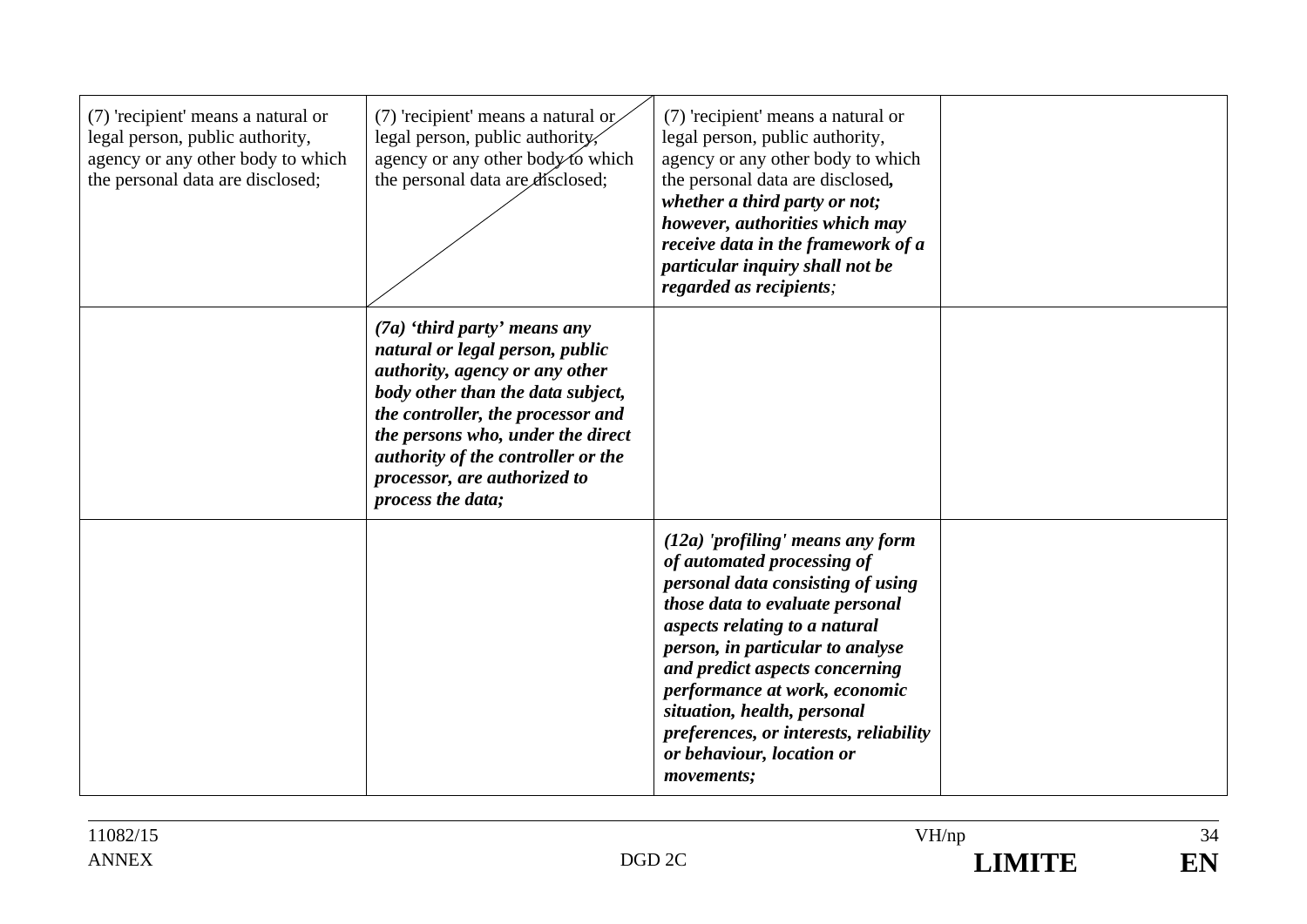| <b>CHAPTER III</b><br><b>RIGHTS OF THE</b><br><b>DATA SUBJECT</b> | <b>CHAPTER III</b><br><b>RIGHTS OF THE</b><br><b>DATA SUBJECT</b>                                                                                                                                                                                                              | <b>CHAPTER III</b><br><b>RIGHTS OF THE</b><br><b>DATA SUBJECT</b> |  |
|-------------------------------------------------------------------|--------------------------------------------------------------------------------------------------------------------------------------------------------------------------------------------------------------------------------------------------------------------------------|-------------------------------------------------------------------|--|
|                                                                   | Article 10 a (new)                                                                                                                                                                                                                                                             |                                                                   |  |
|                                                                   | <b>Amendment 105</b>                                                                                                                                                                                                                                                           |                                                                   |  |
|                                                                   | <b>General principles for the rights of</b><br>the data subject rights                                                                                                                                                                                                         |                                                                   |  |
|                                                                   | 1. The basis of data protection is<br>clear and unambiguous rights for<br>the data subject which shall be<br>respected by the data controller.<br>The provisions of this Regulation<br>aim to strengthen, clarify,<br>guarantee and where appropriate,<br>codify these rights. |                                                                   |  |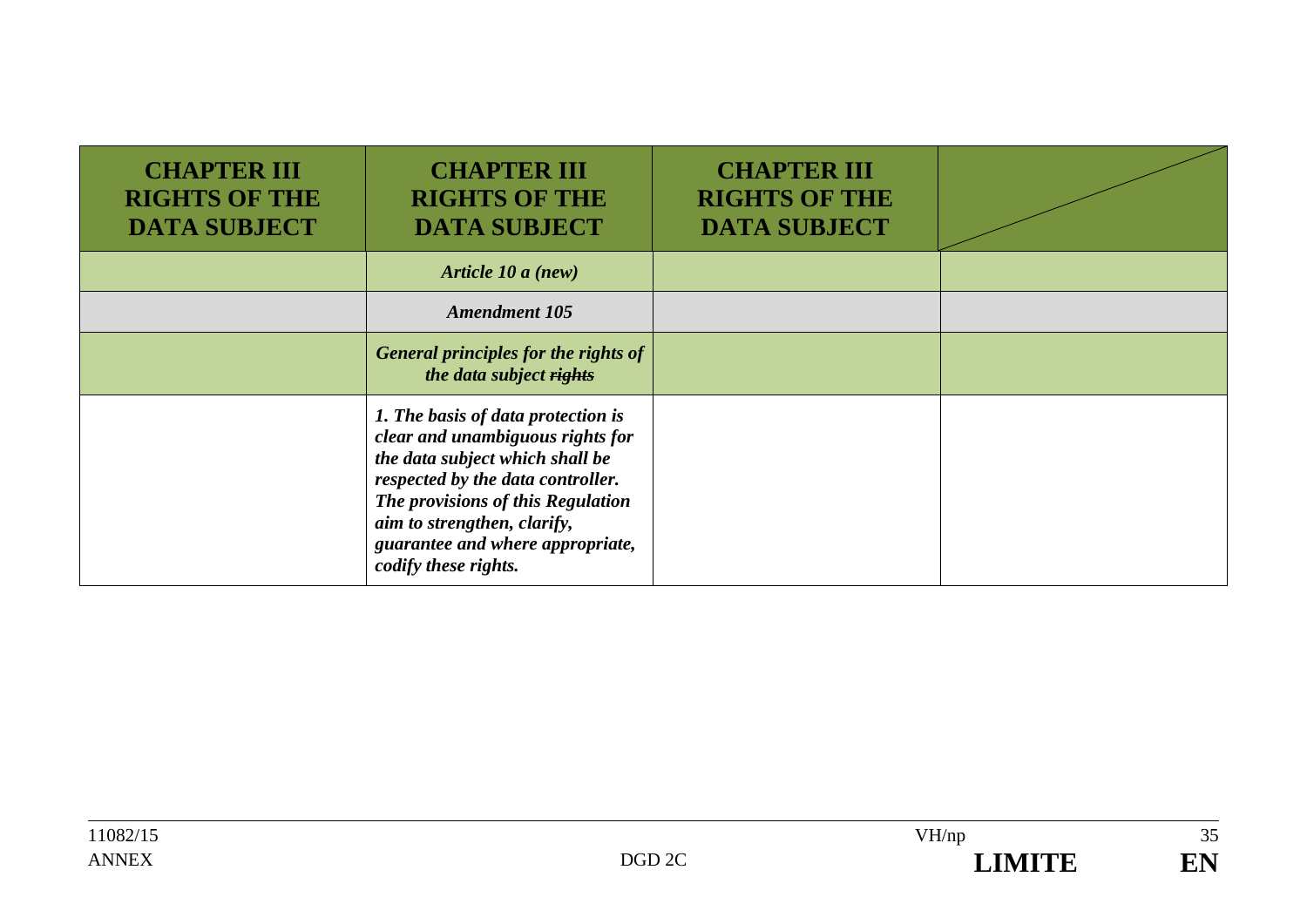| 2. Such rights include, inter alia,<br>the provision of clear and easily<br>understandable information<br>regarding the processing of the<br>data subject's his or her personal<br>data, the right of access,<br>rectification and erasure of their<br>his or her data, the right to obtain<br>data, the right to object to<br>profiling, the right to lodge a<br>complaint with the competent data<br>protection authority and to bring<br>legal proceedings as well as the<br>right to compensation and<br>damages resulting from an<br>unlawful processing operation.<br>Such rights shall in general be<br>exercised free of charge. The data<br>controller shall respond to<br>requests from the data subject |  |
|--------------------------------------------------------------------------------------------------------------------------------------------------------------------------------------------------------------------------------------------------------------------------------------------------------------------------------------------------------------------------------------------------------------------------------------------------------------------------------------------------------------------------------------------------------------------------------------------------------------------------------------------------------------------------------------------------------------------|--|
| within a reasonable period of time.                                                                                                                                                                                                                                                                                                                                                                                                                                                                                                                                                                                                                                                                                |  |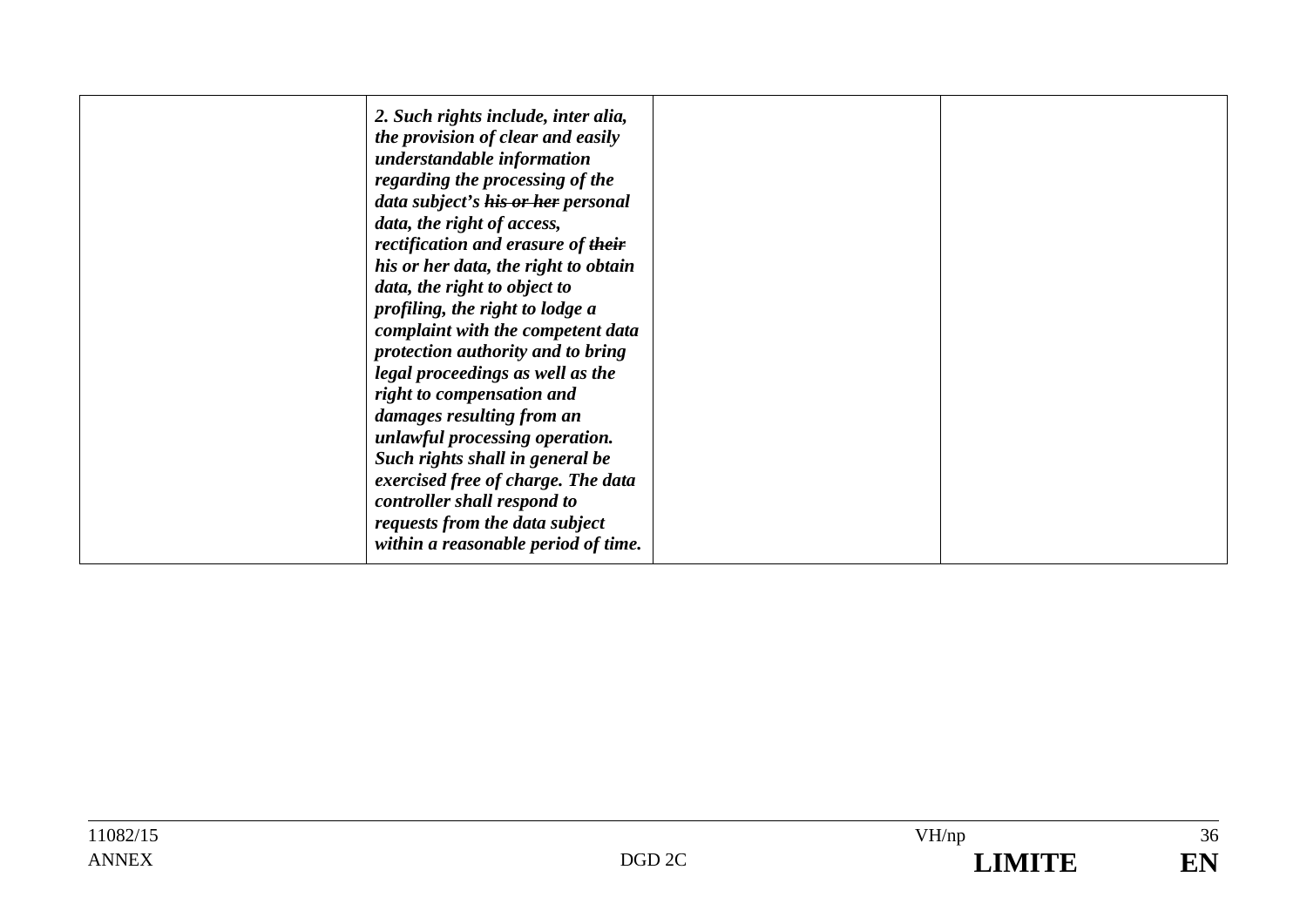| <b>SECTION 1</b><br><b>TRANSPARENCY AND</b><br><b>MODALITIES</b>                                                                                                                  | <b>SECTION 1</b><br><b>TRANSPARENCY AND</b><br><b>MODALITIES</b>                                                                                                                                                   | <b>SECTION 1</b><br><b>TRANSPARENCY AND</b><br><b>MODALITIES</b> |  |
|-----------------------------------------------------------------------------------------------------------------------------------------------------------------------------------|--------------------------------------------------------------------------------------------------------------------------------------------------------------------------------------------------------------------|------------------------------------------------------------------|--|
| <b>Article 11</b>                                                                                                                                                                 | <b>Article 11</b>                                                                                                                                                                                                  | <b>Article 11</b>                                                |  |
| <b>Transparent information and</b><br>communication                                                                                                                               | <b>Transparent information and</b><br>communication                                                                                                                                                                | <b>Transparent information and</b><br>communication              |  |
|                                                                                                                                                                                   | <b>Amendment 106</b>                                                                                                                                                                                               |                                                                  |  |
| 1. The controller shall have<br>transparent and easily accessible<br>policies with regard to the<br>processing of personal data and for<br>the exercise of data subjects' rights. | 1. The controller shall have<br><i>concise</i> , transparent, <i>clear</i> and<br>easily accessible policies with<br>regard to the processing of personal<br>data and for the exercise of data<br>subjects' rights | deleted                                                          |  |

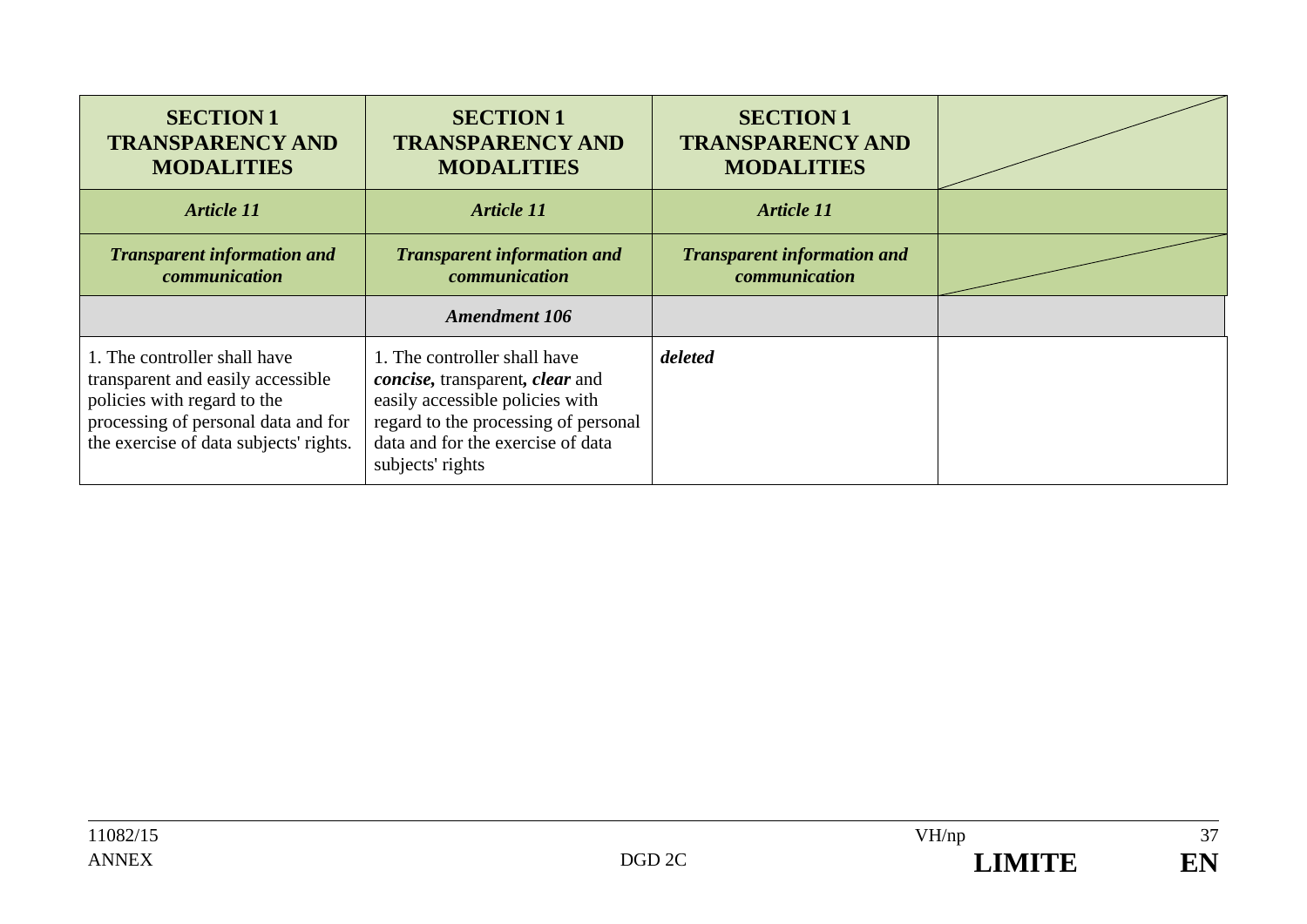| 2. The controller shall provide any<br>information and any<br>communication relating to the<br>processing of personal data to the<br>data subject in an intelligible form,<br>using clear and plain language,<br>adapted to the data subject, in<br>particular for any information<br>addressed specifically to a child.                                                                    | 2. The controller shall provide any<br>information and any<br>communication relating to the<br>processing of personal data to the<br>data subject in an intelligible form,<br>using clear and plain language,<br>adapted to the data subject, in<br>particular for any information<br>addressed specifically to a child.                                                                    | deleted                                                                                                                                                                                                                                                                                                                                                                            |  |
|---------------------------------------------------------------------------------------------------------------------------------------------------------------------------------------------------------------------------------------------------------------------------------------------------------------------------------------------------------------------------------------------|---------------------------------------------------------------------------------------------------------------------------------------------------------------------------------------------------------------------------------------------------------------------------------------------------------------------------------------------------------------------------------------------|------------------------------------------------------------------------------------------------------------------------------------------------------------------------------------------------------------------------------------------------------------------------------------------------------------------------------------------------------------------------------------|--|
| <b>Article 12</b>                                                                                                                                                                                                                                                                                                                                                                           | <b>Article 12</b>                                                                                                                                                                                                                                                                                                                                                                           | <b>Article 12</b>                                                                                                                                                                                                                                                                                                                                                                  |  |
| <b>Procedures and mechanisms for</b><br>exercising the rights of the data<br>subject                                                                                                                                                                                                                                                                                                        | <b>Procedures and mechanisms for</b><br>exercising the rights of the data<br>subject                                                                                                                                                                                                                                                                                                        | <b>Procedures and mechanisms</b><br><b>Transparent information,</b><br>communication and modalities<br>for exercising the rights of the<br>data subject                                                                                                                                                                                                                            |  |
|                                                                                                                                                                                                                                                                                                                                                                                             | <b>Amendment 107</b>                                                                                                                                                                                                                                                                                                                                                                        |                                                                                                                                                                                                                                                                                                                                                                                    |  |
| 1. The controller shall establish<br>procedures for providing the<br>information referred to in Article<br>14 and for the exercise of the rights<br>of data subjects referred to in<br>Article 13 and Articles 15 to 19.<br>The controller shall provide in<br>particular mechanisms for<br>facilitating the request for the<br>actions referred to in Article 13 and<br>Articles 15 to 19. | 1. The controller shall establish<br>procedures for providing the<br>information referred to in Article<br>14 and for the exercise of the rights<br>of data subjects referred to in<br>Article 13 and Articles 15 to 19.<br>The controller shall provide in<br>particular mechanisms for<br>facilitating the request for the<br>actions referred to in Article 13 and<br>Articles 15 to 19. | 1. The controller shall establish<br>procedures for providing the take<br>appropriate measured to provide<br><i>any</i> information referred to in<br>Article 14 and $14a$ for the exercise<br>of the rights of data subjects<br>referred to in Article 13 and any<br><i>communication under Articles 15</i><br>to 19 and 32 relating to the<br>processing of personal data to the |  |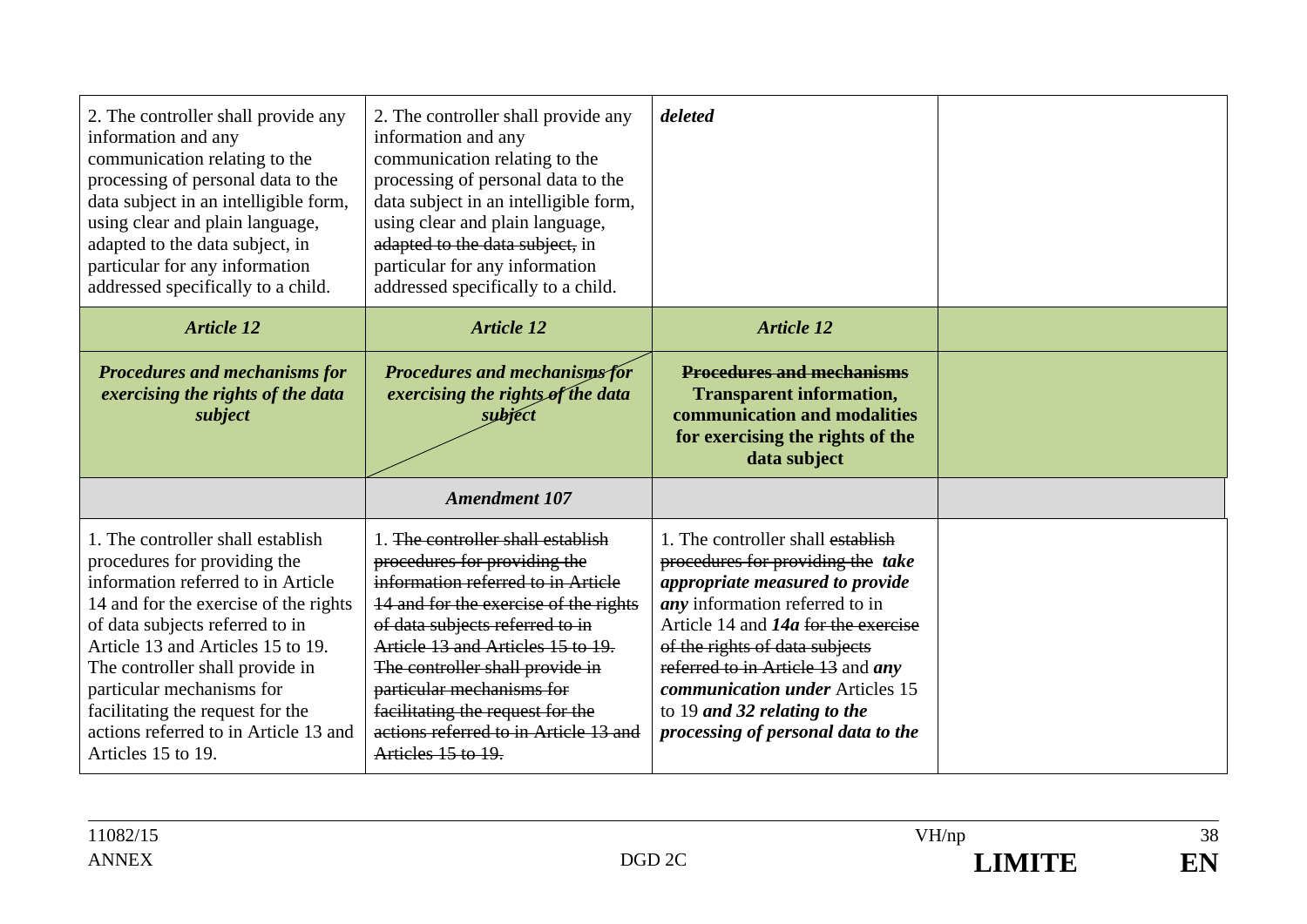| Where personal data are processed<br>by automated means, the controller<br>shall also provide means for<br>requests to be made electronically. | Where personal data are processed<br>by automated means, the controller<br>shall also provide means for<br>requests to be made electronically<br>where possible. | data subject in an intelligible and<br>easily accessible form, using clear<br>and plain language. The<br>information shall be provided in<br>writing, or by other means, where<br>appropriately in electronic form.<br>Where the data subject makes the<br>request in electronic form, the<br>information may as a rule be<br>provided in electronic form, unless<br>otherwise requested by the data<br>subject. When requested by the<br>data subject, the information may<br>be given orally provided that the<br><i>identity of the data subject is</i><br>proven other means. The controller<br>shall provide in particular<br>mechanisms for facilitating the<br>request for the actions referred to in<br>Article 13 and Articles 15 to 19.<br>Where personal data are processed<br>by automated means, the controller<br>shall also provide means for<br>requests to be made electronically. |  |
|------------------------------------------------------------------------------------------------------------------------------------------------|------------------------------------------------------------------------------------------------------------------------------------------------------------------|-----------------------------------------------------------------------------------------------------------------------------------------------------------------------------------------------------------------------------------------------------------------------------------------------------------------------------------------------------------------------------------------------------------------------------------------------------------------------------------------------------------------------------------------------------------------------------------------------------------------------------------------------------------------------------------------------------------------------------------------------------------------------------------------------------------------------------------------------------------------------------------------------------|--|
|------------------------------------------------------------------------------------------------------------------------------------------------|------------------------------------------------------------------------------------------------------------------------------------------------------------------|-----------------------------------------------------------------------------------------------------------------------------------------------------------------------------------------------------------------------------------------------------------------------------------------------------------------------------------------------------------------------------------------------------------------------------------------------------------------------------------------------------------------------------------------------------------------------------------------------------------------------------------------------------------------------------------------------------------------------------------------------------------------------------------------------------------------------------------------------------------------------------------------------------|--|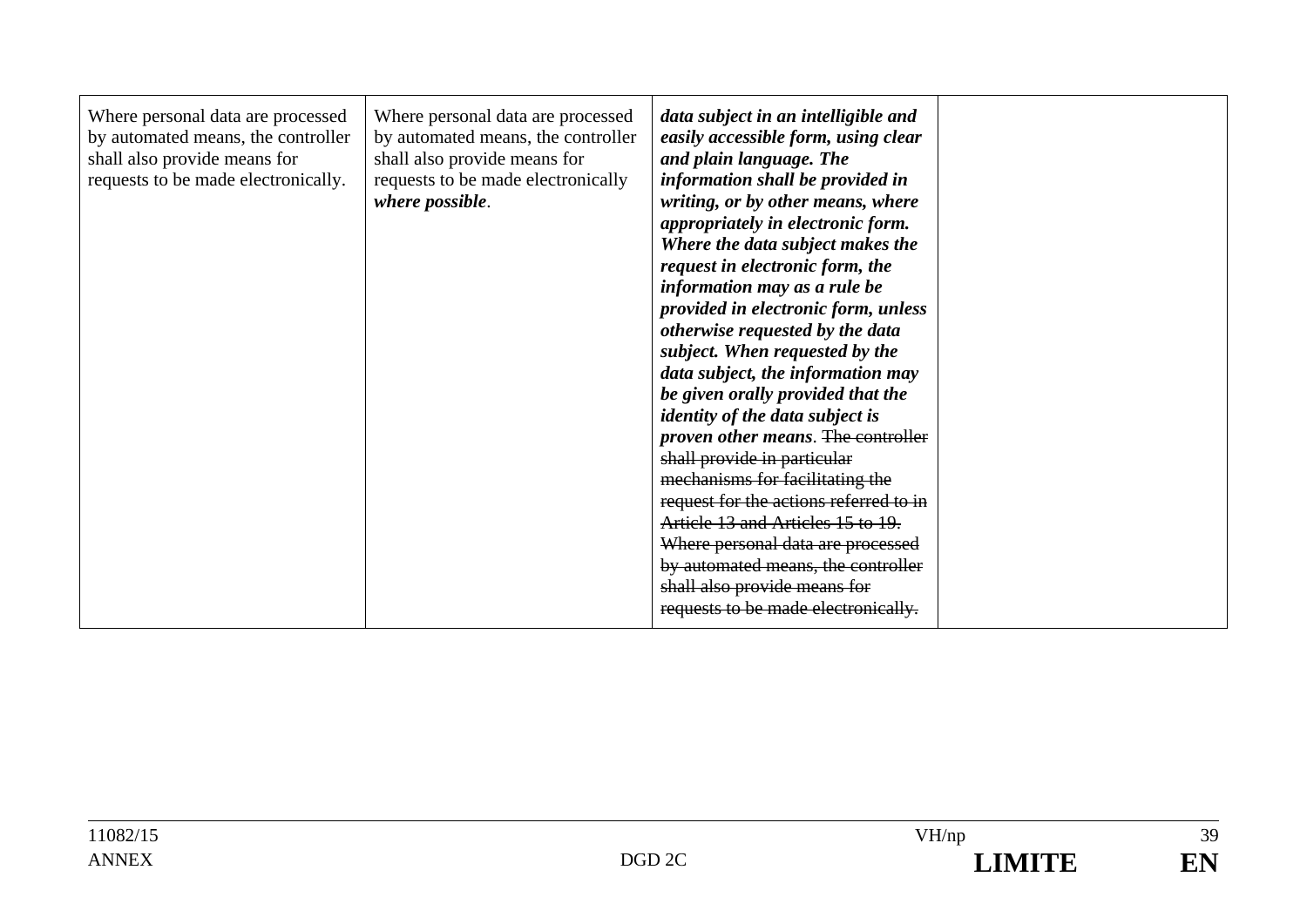|                                       |                                         | 1a. The controller shall facilitate<br>the exercise of data subject rights<br>under Articles 15 to 19. In cases<br>referred to in Article 10 $(2)$ the<br>controller shall not refuse to act<br>on the request of the data subject<br>for exercising his/her rights under<br>Articles 15 to 19, unless the<br>controller demonstrates that<br>he/she is not in a position to<br><i>identify the data subject.</i> |  |
|---------------------------------------|-----------------------------------------|-------------------------------------------------------------------------------------------------------------------------------------------------------------------------------------------------------------------------------------------------------------------------------------------------------------------------------------------------------------------------------------------------------------------|--|
| 2. The controller shall inform the    | 2. The controller shall inform the      | 2. The controller shall <i>provide</i>                                                                                                                                                                                                                                                                                                                                                                            |  |
| data subject without delay and, at    | data subject without <i>undue</i> delay | information on action taken on a                                                                                                                                                                                                                                                                                                                                                                                  |  |
| the latest within one month of        | and, at the latest within one month     | rquest under Articles 15 and 16 to                                                                                                                                                                                                                                                                                                                                                                                |  |
| receipt of the request, whether or    | 40 calendar days of receipt of the      | 19 to the data subject without                                                                                                                                                                                                                                                                                                                                                                                    |  |
| not any action has been taken         | request, whether or not any action      | <i>undue</i> delay and, at the latest                                                                                                                                                                                                                                                                                                                                                                             |  |
| pursuant to Article 13 and Articles   | has been taken pursuant to Article      | within one month of receipt of the                                                                                                                                                                                                                                                                                                                                                                                |  |
| 15 to 19 and shall provide the        | 13 and Articles 15 to 19 and shall      | request, whether or not any action                                                                                                                                                                                                                                                                                                                                                                                |  |
| requested information. This period    | provide the requested information.      | has been taken pursuant to Article                                                                                                                                                                                                                                                                                                                                                                                |  |
| may be prolonged for a further        | This period may be prolonged for a      | 13 and Articles 15 to 19 and shall                                                                                                                                                                                                                                                                                                                                                                                |  |
| month, if several data subjects       | further month, if several data          | provide the requested information.                                                                                                                                                                                                                                                                                                                                                                                |  |
| exercise their rights and their       | subjects exercise their rights and      | This period may be prolonged                                                                                                                                                                                                                                                                                                                                                                                      |  |
| cooperation is necessary to a         | their cooperation is necessary to a     | extended for a further two months                                                                                                                                                                                                                                                                                                                                                                                 |  |
| reasonable extent to prevent an       | reasonable extent to prevent an         | when necessary, taking into                                                                                                                                                                                                                                                                                                                                                                                       |  |
| unnecessary and disproportionate      | unnecessary and disproportionate        | account the complexity of the                                                                                                                                                                                                                                                                                                                                                                                     |  |
| effort on the part of the controller. | effort on the part of the controller.   | request and the number of the                                                                                                                                                                                                                                                                                                                                                                                     |  |
| The information shall be given in     | The information shall be given in       | <i>requests.</i> , if several data subjects                                                                                                                                                                                                                                                                                                                                                                       |  |
| writing. Where the data subject       | writing and, where possible, the        | exercise their rights and their                                                                                                                                                                                                                                                                                                                                                                                   |  |
| makes the request in electronic       | controller may provide remote           | cooperation is necessary to a                                                                                                                                                                                                                                                                                                                                                                                     |  |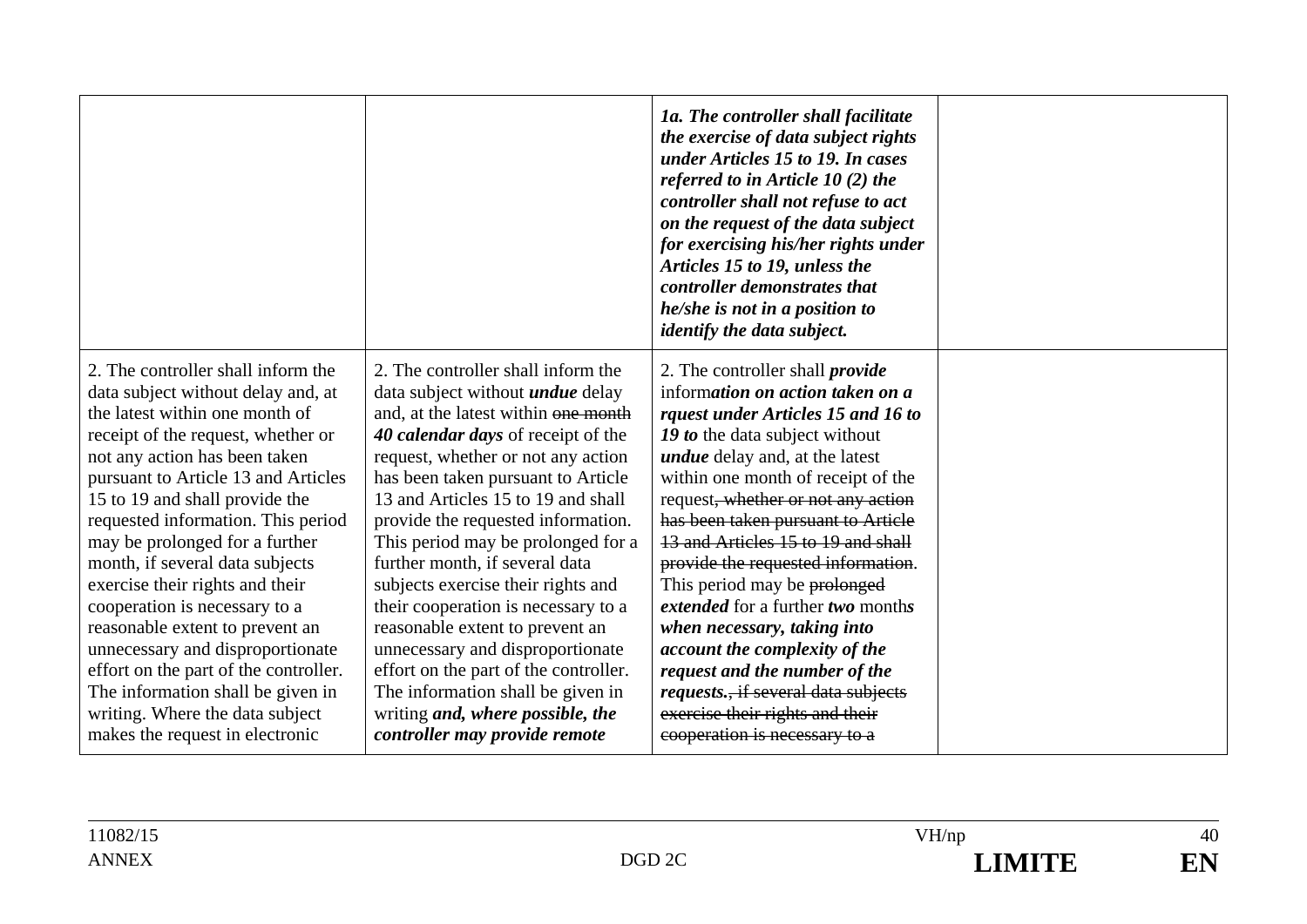| form, the information shall be<br>provided in electronic form, unless<br>otherwise requested by the data<br>subject.                                                                                                                                                                         | access to a secure system which<br>would provide the data subject<br>with direct access to their-his or<br>her personal data. Where the data<br>subject makes the request in<br>electronic form, the information<br>shall be provided in electronic form<br>where possible, unless otherwise<br>requested by the data subject. | reasonable extent to prevent an<br>unnecessary and disproportionate<br>effort on the part of the controller.<br>The information shall be given in<br>writing. Where the extended period<br><i>applies</i> , the data subject makes the<br>request in electronic form, the<br>information shall be provided in<br>electronic form, unless otherwise<br>requested by the data<br>subjectinformed within one month<br>of receipt of the request of the<br>reasons for the delay. |  |
|----------------------------------------------------------------------------------------------------------------------------------------------------------------------------------------------------------------------------------------------------------------------------------------------|--------------------------------------------------------------------------------------------------------------------------------------------------------------------------------------------------------------------------------------------------------------------------------------------------------------------------------|-------------------------------------------------------------------------------------------------------------------------------------------------------------------------------------------------------------------------------------------------------------------------------------------------------------------------------------------------------------------------------------------------------------------------------------------------------------------------------|--|
| 3. If the controller refuses to take<br>action on the request of the data<br>subject, the controller shall inform<br>the data subject of the reasons for<br>the refusal and on the possibilities<br>of lodging a complaint to the<br>supervisory authority and seeking a<br>judicial remedy. | 3. If the controller refuses to <i>does</i><br><i>not</i> take action at the request of the<br>data subject, the controller shall<br>inform the data subject of the<br>reasons for the refusalingction and<br>on the possibilities of lodging a<br>complaint to the supervisory<br>authority and seeking a judicial<br>remedy. | 3. If the controller refuses todoes<br><i>not</i> take action on the request of the<br>data subject, the controller shall<br>inform the data subject without<br>delay and at the latest within one<br><i>month of receipt of the request of</i><br>the reasons for the refusalnot<br><i>taking action</i> and on the<br>possibilities <i>possibility</i> of lodging a<br>complaint to the $a$ supervisory<br>authority and seeking a judicial<br>remedy.                      |  |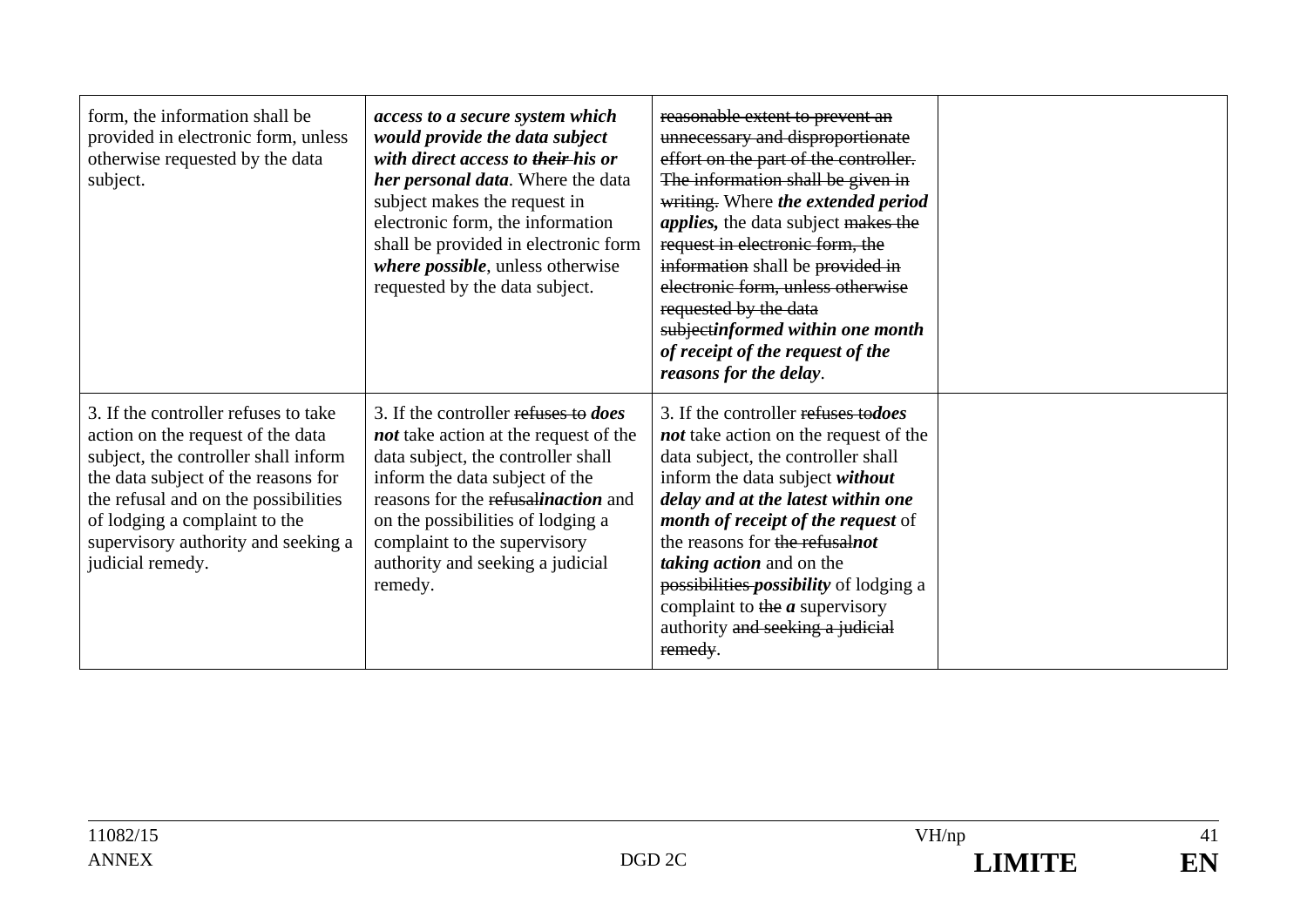| 4. The information and the actions<br>taken on requests referred to in<br>paragraph 1 shall be free of charge.<br>Where requests are manifestly<br>excessive, in particular because of<br>their repetitive character, the<br>controller may charge a fee for<br>providing the information or taking<br>the action requested, or the<br>controller may not take the action<br>requested. In that case, the<br>controller shall bear the burden of<br>proving the manifestly excessive<br>character of the request. | 4. The information and the actions<br>taken on requests referred to in<br>paragraph 1 shall be free of charge.<br>Where requests are manifestly<br>excessive, in particular because of<br>their repetitive character, the<br>controller may charge a <b>reasonable</b><br>fee taking into account the<br><i>administrative costs</i> for providing<br>the information or taking the action<br>requested, or the controller may not<br>take the action requested. In that<br>case, the controller shall bear the<br>burden of proving the manifestly<br>excessive character of the request. | 4. The <i>il</i> information and the actions<br>taken on requests referred to in<br>paragraph 1provided under Articles<br>14 and 14a and any<br>communication under Articles 16<br>to 19 and 32_shall be provided free<br>of charge. Where requests from a<br><i>data subject</i> are manifestly<br><i>unfounded or excessive, in</i><br>particular because of their repetitive<br>character, the controller may eharge<br>a fee for providing the information<br>or taking the action requested, or<br>the controller may not take the<br>action requested refuse to act on<br>the request. In that case, the<br>controller shall bear the burden of<br>proving <i>demonstrating</i> the<br>manifestly <i>unfounded or</i> excessive<br>character of the request. |  |
|-------------------------------------------------------------------------------------------------------------------------------------------------------------------------------------------------------------------------------------------------------------------------------------------------------------------------------------------------------------------------------------------------------------------------------------------------------------------------------------------------------------------|--------------------------------------------------------------------------------------------------------------------------------------------------------------------------------------------------------------------------------------------------------------------------------------------------------------------------------------------------------------------------------------------------------------------------------------------------------------------------------------------------------------------------------------------------------------------------------------------|--------------------------------------------------------------------------------------------------------------------------------------------------------------------------------------------------------------------------------------------------------------------------------------------------------------------------------------------------------------------------------------------------------------------------------------------------------------------------------------------------------------------------------------------------------------------------------------------------------------------------------------------------------------------------------------------------------------------------------------------------------------------|--|
|                                                                                                                                                                                                                                                                                                                                                                                                                                                                                                                   |                                                                                                                                                                                                                                                                                                                                                                                                                                                                                                                                                                                            | 4a. Without prejudice to Article<br>10, where the controller has<br>reasonable doubts concerning the<br><i>identity of the individual making</i><br>the request referred to in Articles<br>15 to 19, the controller may<br>request the provision of additional<br>information necessary to confirm<br>the identity of the data subject.                                                                                                                                                                                                                                                                                                                                                                                                                            |  |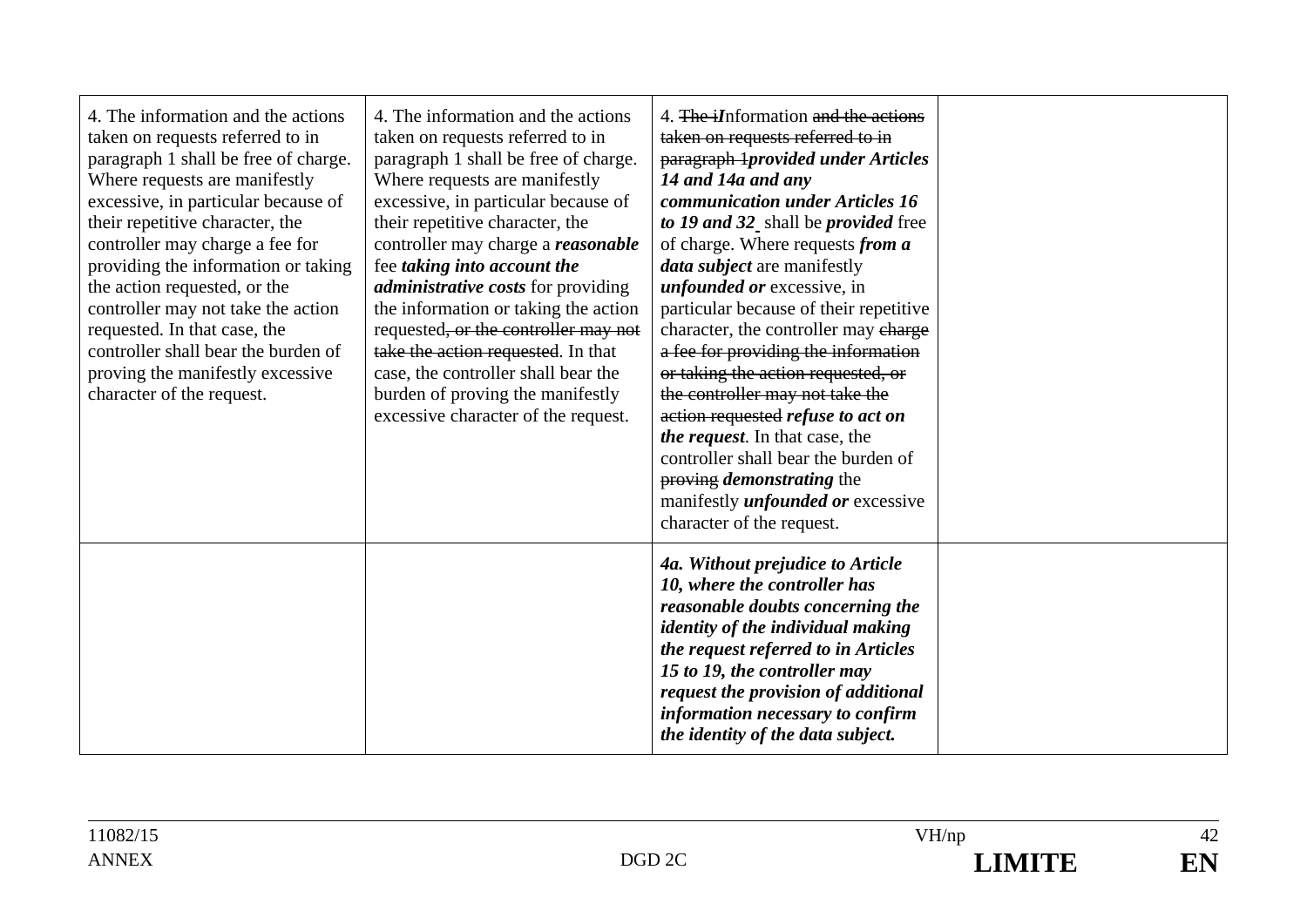| 5. The Commission shall be<br>empowered to adopt delegated acts<br>in accordance with Article 86 for<br>the purpose of further specifying<br>the criteria and conditions for the<br>manifestly excessive requests and<br>the fees referred to in paragraph 4.                                                                                                                                                                              | deleted | deleted |  |
|--------------------------------------------------------------------------------------------------------------------------------------------------------------------------------------------------------------------------------------------------------------------------------------------------------------------------------------------------------------------------------------------------------------------------------------------|---------|---------|--|
| 6. The Commission may lay down<br>standard forms and specifying<br>standard procedures for the<br>communication referred to in<br>paragraph 2, including the<br>electronic format. In doing so, the<br>Commission shall take the<br>appropriate measures for micro,<br>small and medium-sized<br>enterprises. Those implementing<br>acts shall be adopted in accordance<br>with the examination procedure<br>referred to in Article 87(2). | deleted | deleted |  |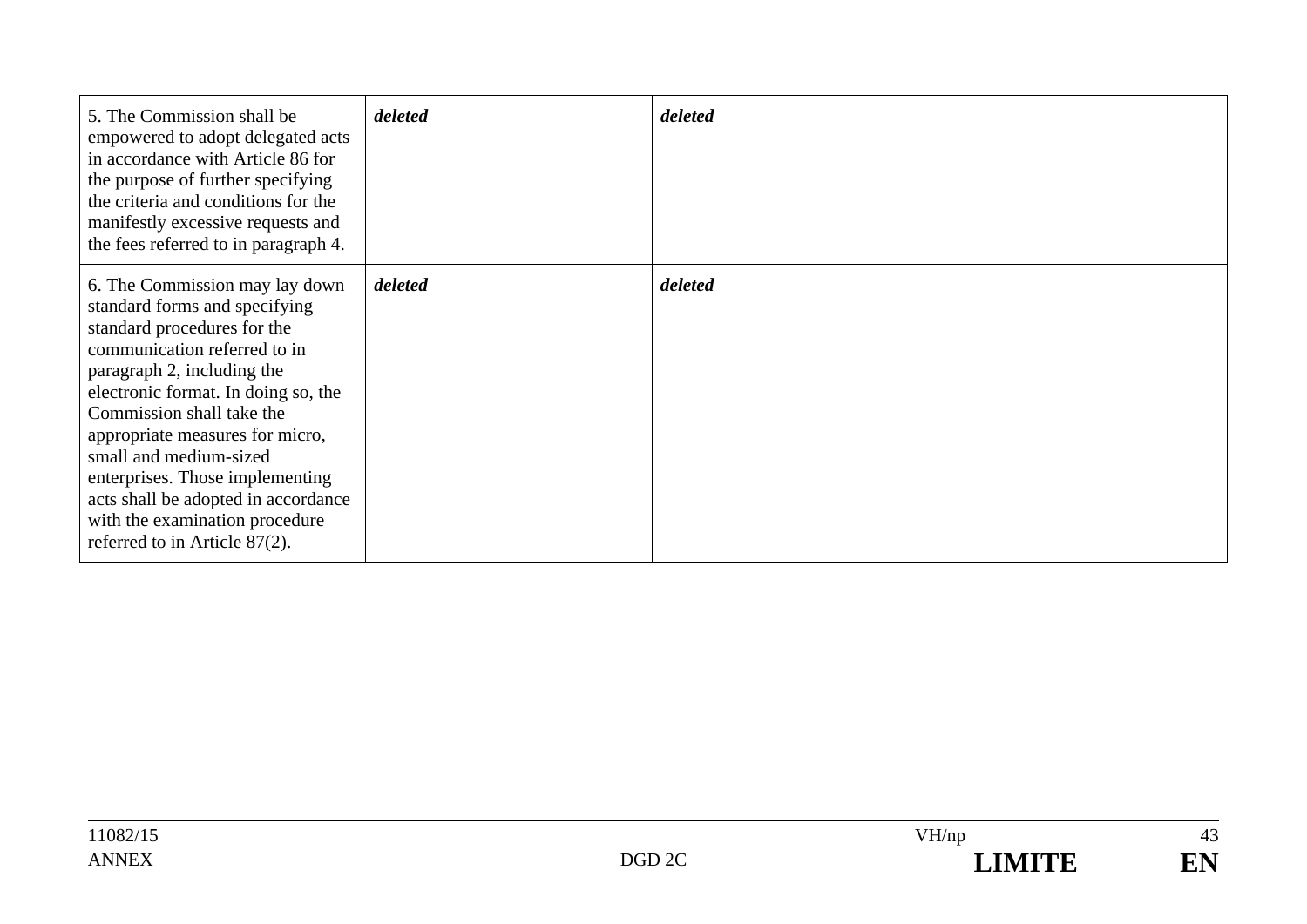| <b>Article 13</b>                                                                                                                                                                                                                                              | <b>Article 13</b>                                                                                                                                                                                                                                                                                                                                                                                     | <b>Article 13</b>                       |  |
|----------------------------------------------------------------------------------------------------------------------------------------------------------------------------------------------------------------------------------------------------------------|-------------------------------------------------------------------------------------------------------------------------------------------------------------------------------------------------------------------------------------------------------------------------------------------------------------------------------------------------------------------------------------------------------|-----------------------------------------|--|
|                                                                                                                                                                                                                                                                | <b>Amendment 108</b>                                                                                                                                                                                                                                                                                                                                                                                  |                                         |  |
| <b>Rights in relation to recipients</b>                                                                                                                                                                                                                        | <b>Rights in relation to recipients</b><br><b>Notification requirement in the</b><br>event of rectification and erasure                                                                                                                                                                                                                                                                               | <b>Rights in relation to recipients</b> |  |
| The controller shall communicate<br>any rectification or erasure carried<br>out in accordance with Articles 16<br>and 17 to each recipient to whom<br>the data have been disclosed, unless<br>this proves impossible or involves a<br>disproportionate effort. | The controller shall communicate<br>any rectification or erasure carried<br>out in accordance with Articles 16<br>and 17 to each recipient to whom<br>the data have been disclosed<br><i>transferred</i> , unless this proves<br>impossible or involves a<br>disproportionate effort. The<br>controller shall inform the data<br>subject about those recipients if<br>the data subject requests this. | deleted                                 |  |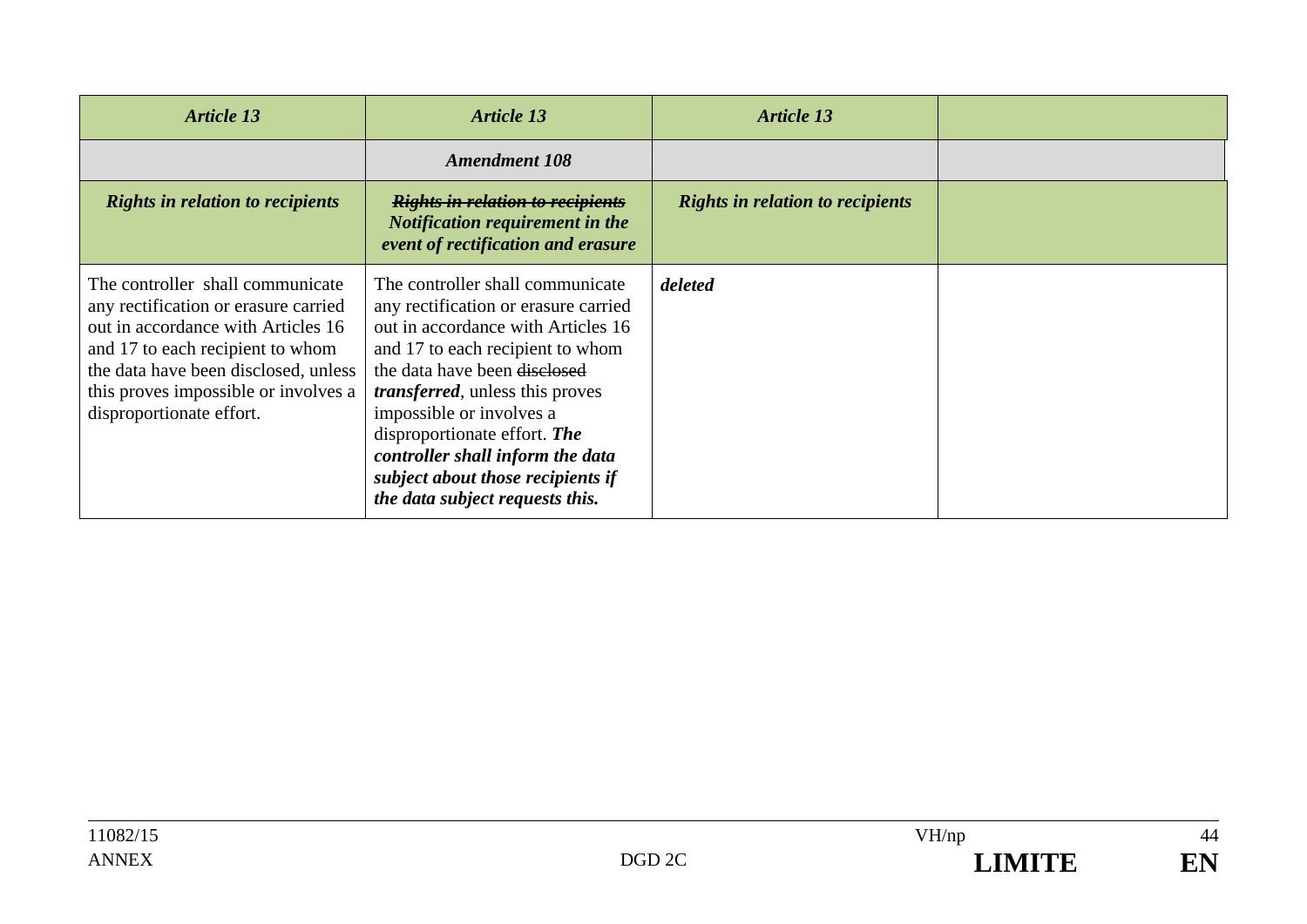| Article 13 a (new)                                                                                                                                                                                                   |  |
|----------------------------------------------------------------------------------------------------------------------------------------------------------------------------------------------------------------------|--|
| <b>Amendment 109</b>                                                                                                                                                                                                 |  |
| <b>Standardised information policies</b>                                                                                                                                                                             |  |
| 1. Where personal data relating to<br>a data subject are collected, the<br>controller shall provide the data<br>subject with the following<br>particulars before providing<br>information pursuant to Article<br>14: |  |
| (a) whether personal data are<br>collected beyond the minimum<br>necessary for each specific<br>purpose of the processing;                                                                                           |  |
| (b) whether personal data are<br>retained beyond the minimum<br>necessary for each specific<br>purpose of the processing;                                                                                            |  |
| (c) whether personal data are<br>processed for purposes other than<br>the purposes for which they were<br>collected;                                                                                                 |  |
| (d) whether personal data are<br>disseminated to commercial third<br><i>parties;</i>                                                                                                                                 |  |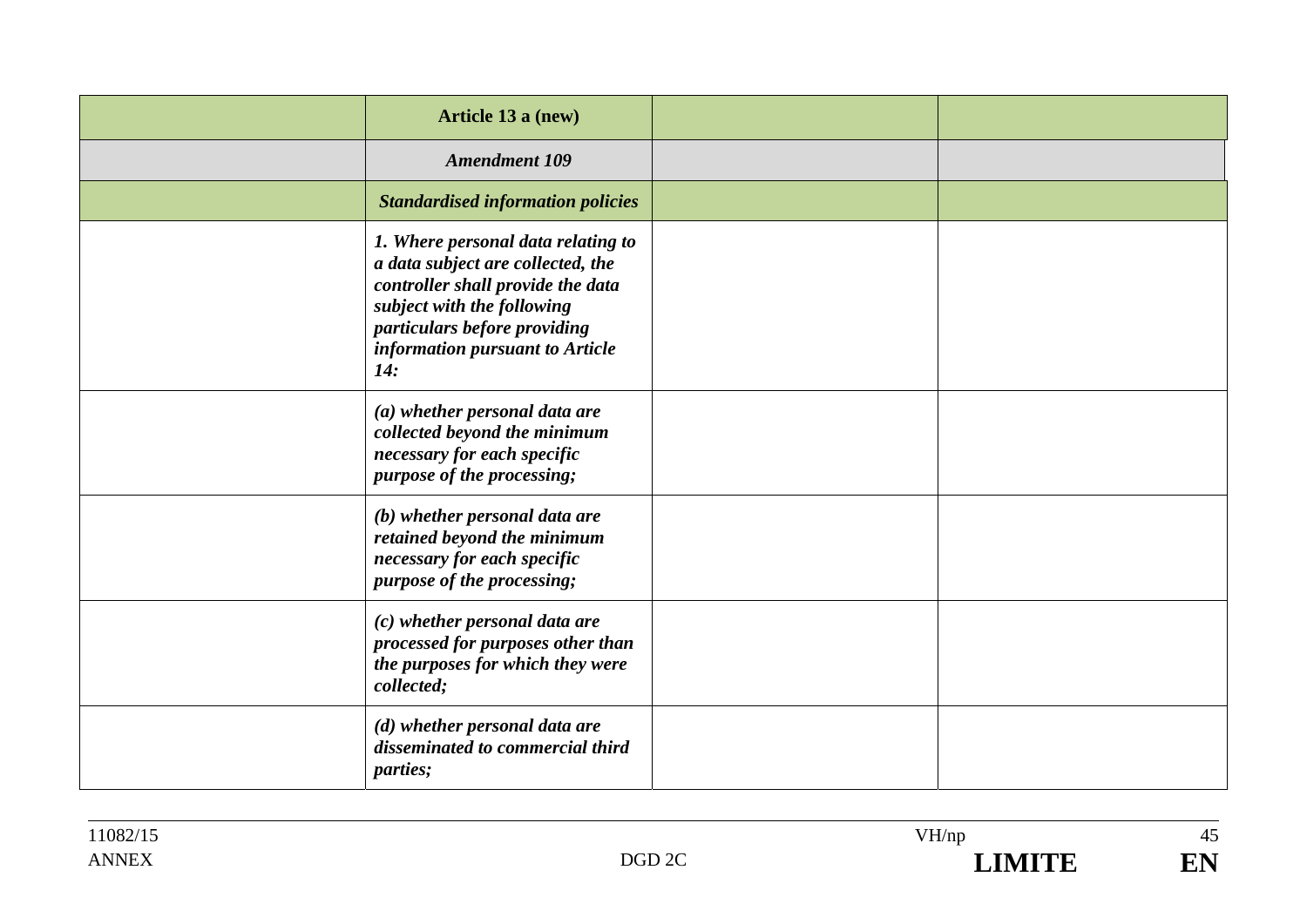| (e) whether personal data are sold<br>or rented out;                                                                                                                                                       |  |
|------------------------------------------------------------------------------------------------------------------------------------------------------------------------------------------------------------|--|
| $(f)$ whether personal data are<br>retained in encrypted form.                                                                                                                                             |  |
| 2. The particulars referred to in<br>paragraph 1 shall be presented<br>pursuant to Annex to this<br>Regulation in an aligned tabular<br>format, using text and symbols, in<br>the following three columns: |  |
| $(a)$ the first column depicts<br>graphical forms symbolising those<br><i>particulars;</i>                                                                                                                 |  |
| $(b)$ the second column contains<br>essential information describing<br>those particulars;                                                                                                                 |  |
| $(c)$ the third column depicts<br>graphical forms indicating<br>whether a specific particular is<br>met.                                                                                                   |  |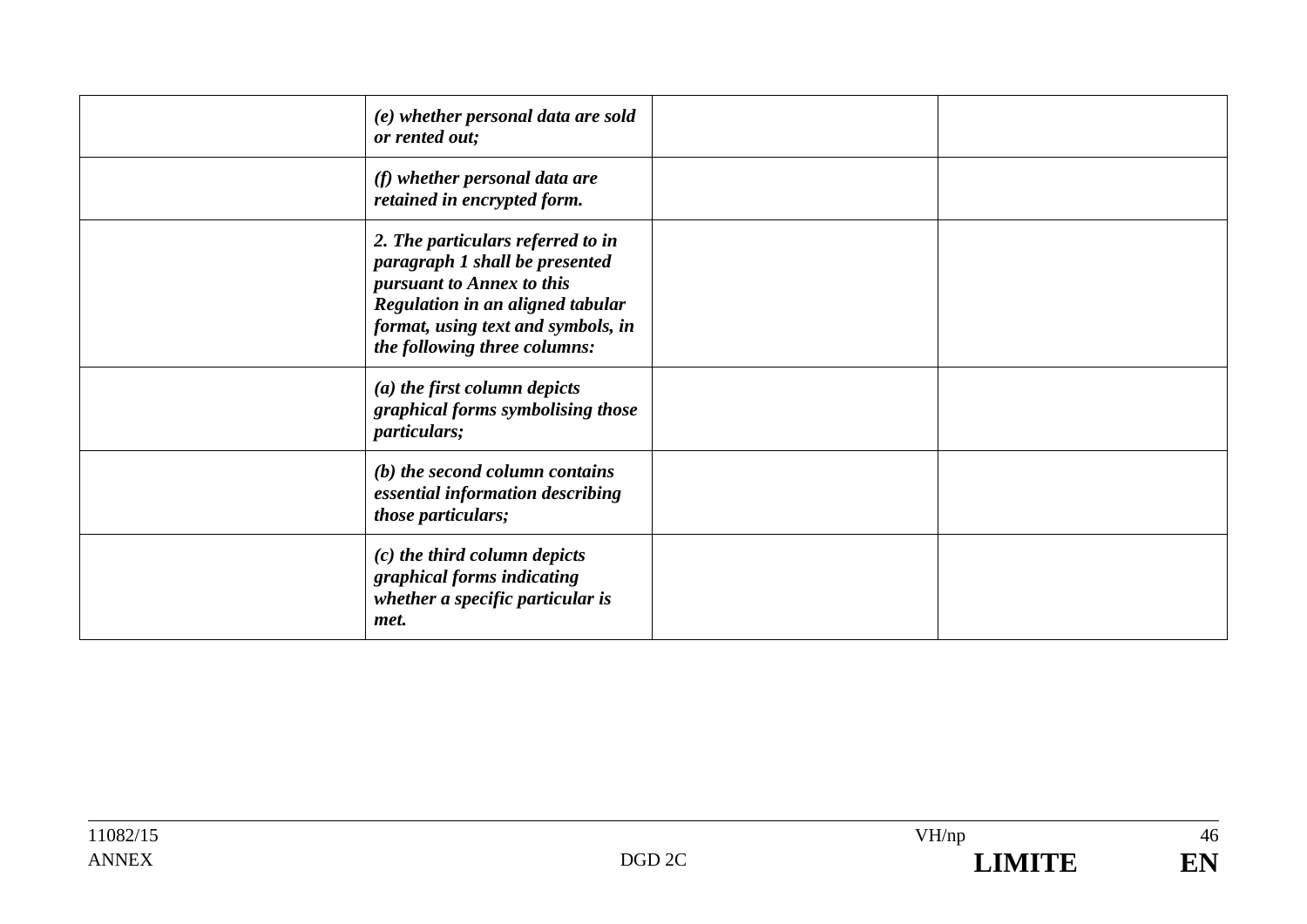| 3. The information referred to in<br>paragraphs 1 and 2 shall be<br>presented in an easily visible and<br>clearly legible way and shall<br>appear in a language easily<br>understood by the consumers of<br>the Member States to whom the<br>information is provided. Where the<br>particulars are presented<br>electronically, they shall be<br>machine readable.             |  |
|--------------------------------------------------------------------------------------------------------------------------------------------------------------------------------------------------------------------------------------------------------------------------------------------------------------------------------------------------------------------------------|--|
| 4. Additional particulars shall not<br>be provided. Detailed explanations<br>or further remarks regarding the<br>particulars referred to in<br>paragraph 1 may be provided<br>together with the other<br>information requirements<br>pursuant to Article 14.                                                                                                                   |  |
| 5. The Commission shall be<br>empowered to adopt, after<br>requesting an opinion of the<br><b>European Data Protection Board,</b><br>delegated acts in accordance with<br>Article 86 for the purpose of<br>further specifying the particulars<br>referred to in paragraph 1 and<br>their presentation as referred to in<br>paragraph 2 and in the Annex to<br>this Regulation. |  |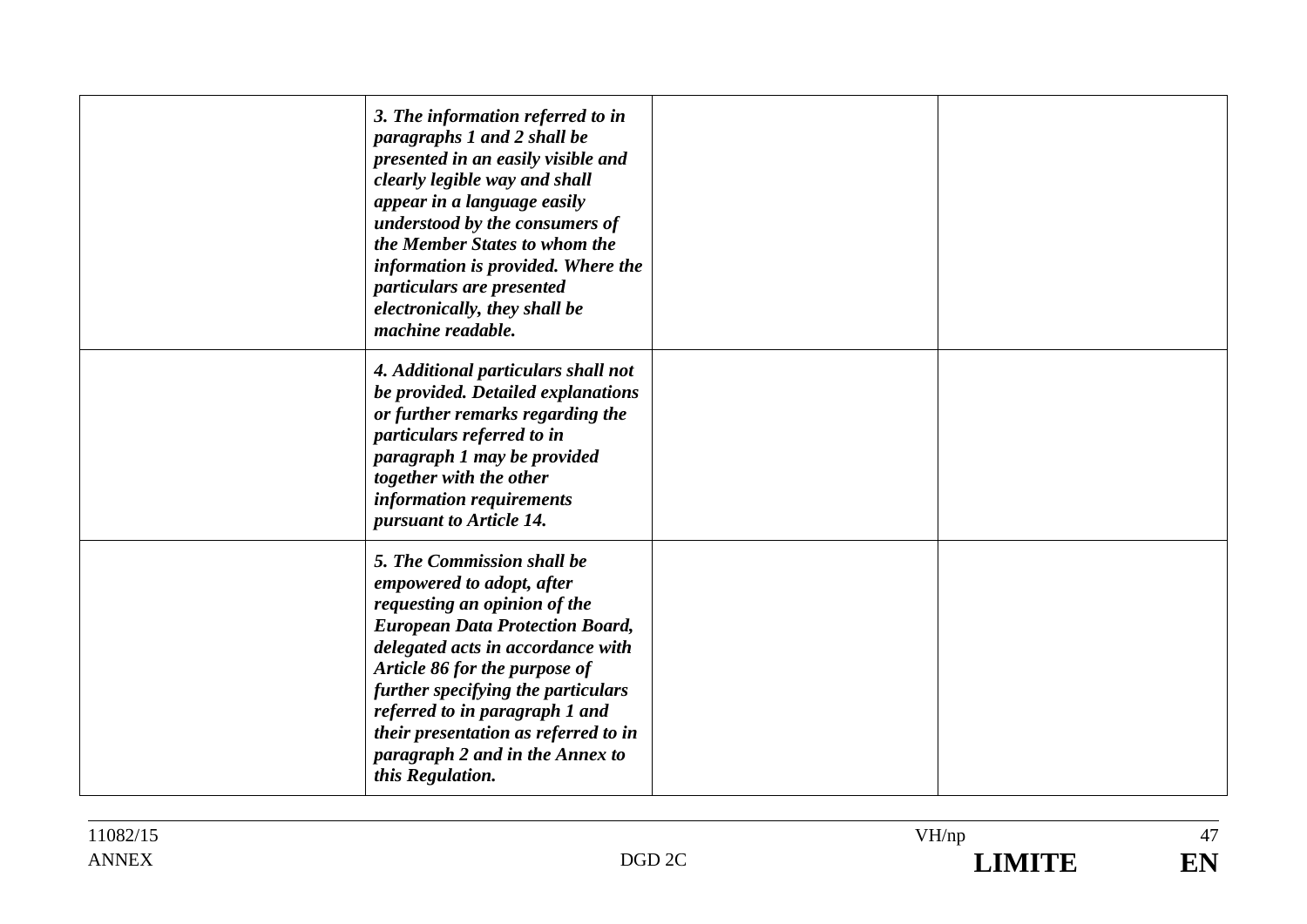| <b>SECTION 2</b>                                                                                                                                                    | <b>SECTION 2</b>                                                                                                                                                                                                                            | <b>SECTION 2</b>                                                                                                                                                                                                                              |  |
|---------------------------------------------------------------------------------------------------------------------------------------------------------------------|---------------------------------------------------------------------------------------------------------------------------------------------------------------------------------------------------------------------------------------------|-----------------------------------------------------------------------------------------------------------------------------------------------------------------------------------------------------------------------------------------------|--|
| <b>INFORMATION AND</b><br><b>ACCESS TO DATA</b>                                                                                                                     | <b>INFORMATION AND</b><br><b>ACCESS TO DATA</b>                                                                                                                                                                                             | <b>INFORMATION AND</b><br><b>ACCESS TO DATA</b>                                                                                                                                                                                               |  |
| <b>Article 14</b>                                                                                                                                                   | <b>Article 14</b>                                                                                                                                                                                                                           | <b>Article 14</b>                                                                                                                                                                                                                             |  |
| <b>Information to the data subject</b>                                                                                                                              | Information to the data subject                                                                                                                                                                                                             | <b>Information to be provided where</b><br>the data are collected from the<br>data subject                                                                                                                                                    |  |
|                                                                                                                                                                     | <b>Amendment 110</b>                                                                                                                                                                                                                        |                                                                                                                                                                                                                                               |  |
| 1. Where personal data relating to a<br>data subject are collected, the<br>controller shall provide the data<br>subject with at least the following<br>information: | 1. Where personal data relating to a<br>data subject are collected, the<br>controller shall provide the data<br>subject with at least the following<br>information, after the particulars<br>pursuant to Article 13a have been<br>provided: | 1. Where personal data relating to<br>a data subject are collected from<br>the data subject, the controller<br>shall, at the time when personal<br>data are obtained, provide the<br>data subject with at least the<br>following information: |  |
| (a) the identity and the contact<br>details of the controller and, if any,<br>of the controller's representative<br>and of the data protection officer;             | (a) the identity and the contact<br>details of the controller and if any,<br>of the controller's representative and<br>of the data protection officer;                                                                                      | (a) the identity and the contact<br>details of the controller and, if<br>any, of the controller's<br>representative; the controller<br>shall also include the contact<br><i>details</i> and of the data protection<br>officer, if any;        |  |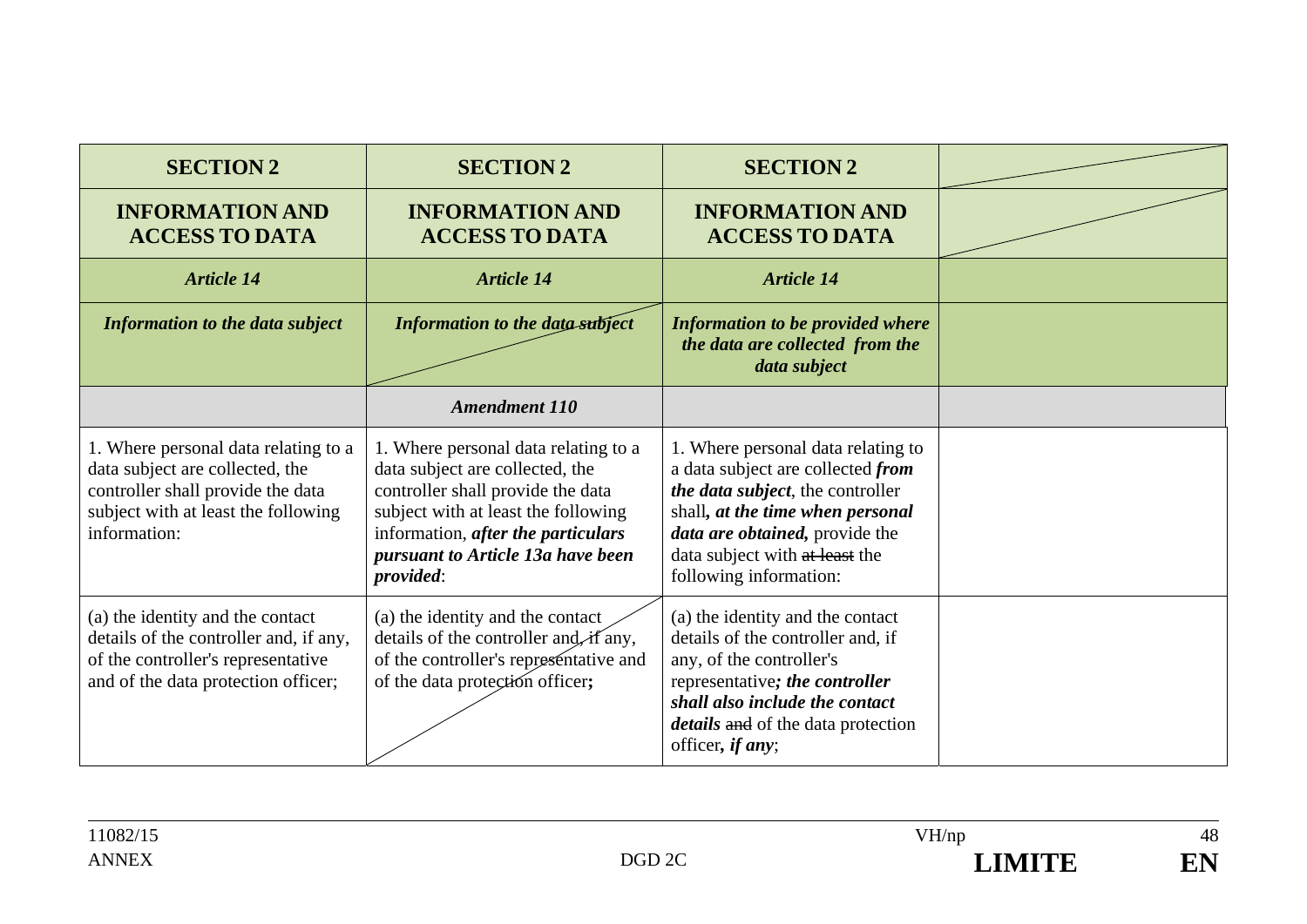| (b) the purposes of the processing<br>for which the personal data are<br>intended, <i>including the contract</i><br>terms and general conditions<br>where the processing is based on<br><i>point (b) of Article 6(1)</i> and the<br>legitimate interests pursued by the<br>controller where the processing is<br>based on point (f) of Article $6(1)$ ; | (b) the purposes of the processing for<br>which the personal data are intended,<br>as well as information regarding the<br>security of the processing of<br><i>personal data</i> , including the contract<br>terms and general conditions where<br>the processing is based on point (b)<br>of Article $6(1)$ and the legitimate<br>interests pursued by the controller<br>where the processing is based on,<br>where applicable, information on<br>how they implement and meet the<br><i>requirements of point (f) of Article</i><br>6(1); | (b) the purposes of the processing<br>for which the personal data are<br>intended, including the contract<br>terms and general conditions<br>where the processing is based on<br>point (b) of Article $6(1)$ and the<br>legitimate interests pursued by the<br>controller where the processing is<br>based on point $(f)$ of Article $6(1)$ ;<br>as well as the legal basis of the<br>processing. |  |
|---------------------------------------------------------------------------------------------------------------------------------------------------------------------------------------------------------------------------------------------------------------------------------------------------------------------------------------------------------|--------------------------------------------------------------------------------------------------------------------------------------------------------------------------------------------------------------------------------------------------------------------------------------------------------------------------------------------------------------------------------------------------------------------------------------------------------------------------------------------------------------------------------------------|---------------------------------------------------------------------------------------------------------------------------------------------------------------------------------------------------------------------------------------------------------------------------------------------------------------------------------------------------------------------------------------------------|--|
|                                                                                                                                                                                                                                                                                                                                                         |                                                                                                                                                                                                                                                                                                                                                                                                                                                                                                                                            | 1a. In addition to the information<br>referred to in paragraph 1, the<br>controller shall at the time when<br>personal data are obtained<br>provide the data subject with<br>such further information that is<br>necessary to ensure fair and<br>transparent processing, having<br>regard to the specific<br>circumstances and context in<br>which the personal data are<br>processed:            |  |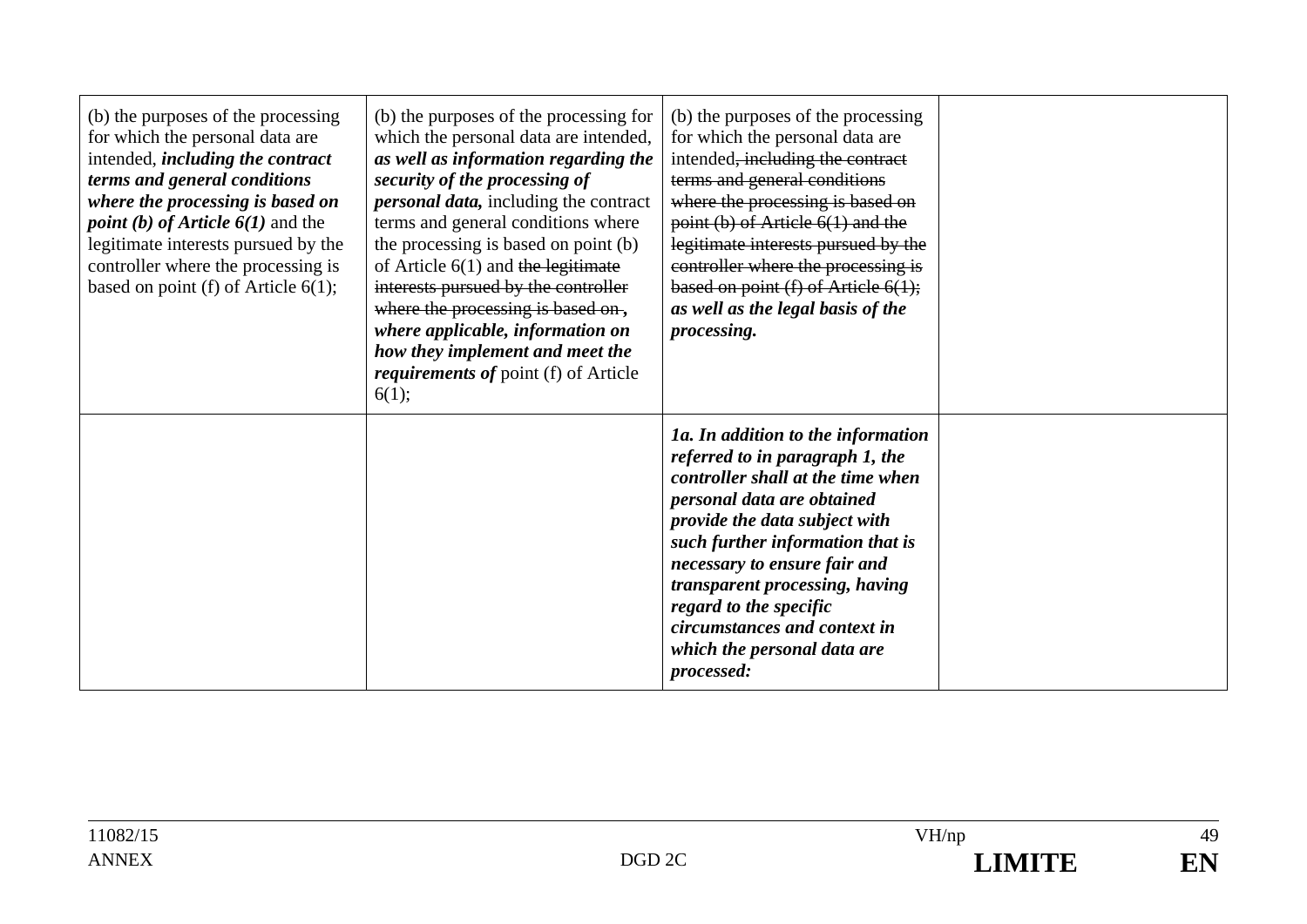| (c) the period for which the<br>personal data will be stored; | (c) the period for which the personal<br>data will be stored, or if this is not<br>possible, the criteria used to<br>determine this period; | deleted                                                                                                                                                                                                                                                                                                                              |  |
|---------------------------------------------------------------|---------------------------------------------------------------------------------------------------------------------------------------------|--------------------------------------------------------------------------------------------------------------------------------------------------------------------------------------------------------------------------------------------------------------------------------------------------------------------------------------|--|
|                                                               |                                                                                                                                             | $(b)$ where the processing is based<br>on point (f) of Article $6(1)$ , the<br>legitimate interests pursued by<br>the controller or by a third party;                                                                                                                                                                                |  |
|                                                               |                                                                                                                                             | $f(x)$ the recipients or categories of<br>recipients of the personal data;                                                                                                                                                                                                                                                           |  |
|                                                               |                                                                                                                                             | $(gd)$ where applicable, that the<br>controller intends to transfer<br><i>personal data to a recipient in a</i><br>third country or international<br>organisation and on the level of<br>protection afforded by that third<br>country or international<br>organisation by reference to an<br>adequacy decision by the<br>Commission: |  |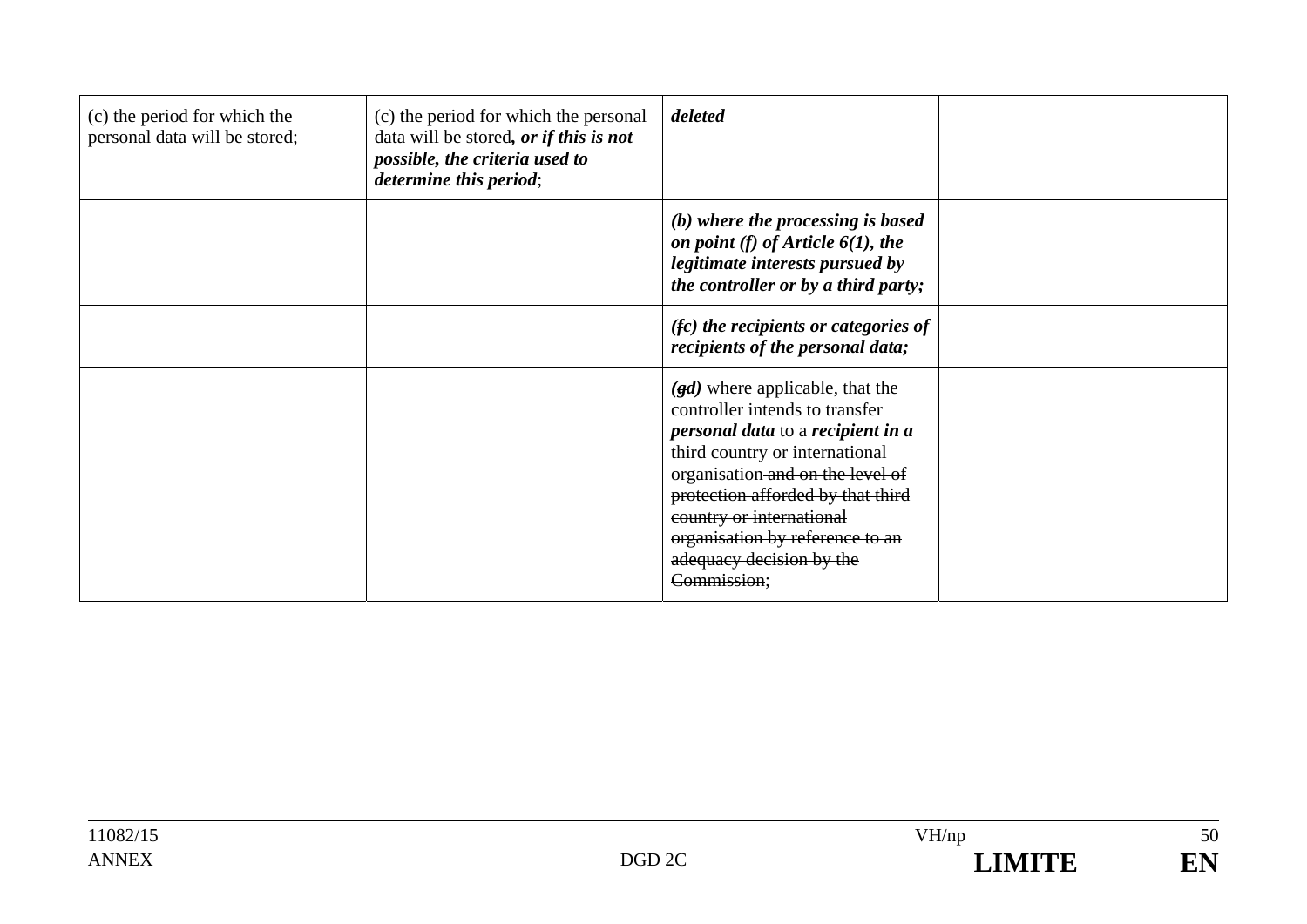| (d) the existence of the right to<br>request from the controller access<br>to and rectification or erasure of the<br>personal data concerning the data<br>subject or to object to the<br>processing of such personal data; | (d) the existence of the right to<br>request from the controller access to<br>and rectification or erasure of the<br>personal data concerning the data<br>subject, or to object to the processing<br>of such personal data, or to obtain<br>data; | $(de)$ the existence of the right to<br>request from the controller access<br>to and rectification or erasure of<br>the personal data <i>or restriction of</i><br>processing of personal data<br>concerning the data subject $\theta$ <b>r</b> and<br>to object to the processing of such<br>personal data <i>as well as the right</i><br>to data portability; |  |
|----------------------------------------------------------------------------------------------------------------------------------------------------------------------------------------------------------------------------|---------------------------------------------------------------------------------------------------------------------------------------------------------------------------------------------------------------------------------------------------|----------------------------------------------------------------------------------------------------------------------------------------------------------------------------------------------------------------------------------------------------------------------------------------------------------------------------------------------------------------|--|
| (e) the right to lodge a complaint to<br>the supervisory authority and the<br>contact details of the supervisory<br>authority;                                                                                             | (e) the right to lodge a complaint<br><b>towith</b> the supervisory authority and<br>the contact details of the supervisory<br>authority;                                                                                                         | $(\epsilon f)$ the right to lodge a complaint<br>to the $a$ supervisory authority and<br>the contact details of the<br>supervisory authority;                                                                                                                                                                                                                  |  |
| (f) the recipients or categories of<br>recipients of the personal data;                                                                                                                                                    | $(f)$ the recipients or categories of<br>recipients of the personal data;                                                                                                                                                                         | moved under $(c)$                                                                                                                                                                                                                                                                                                                                              |  |

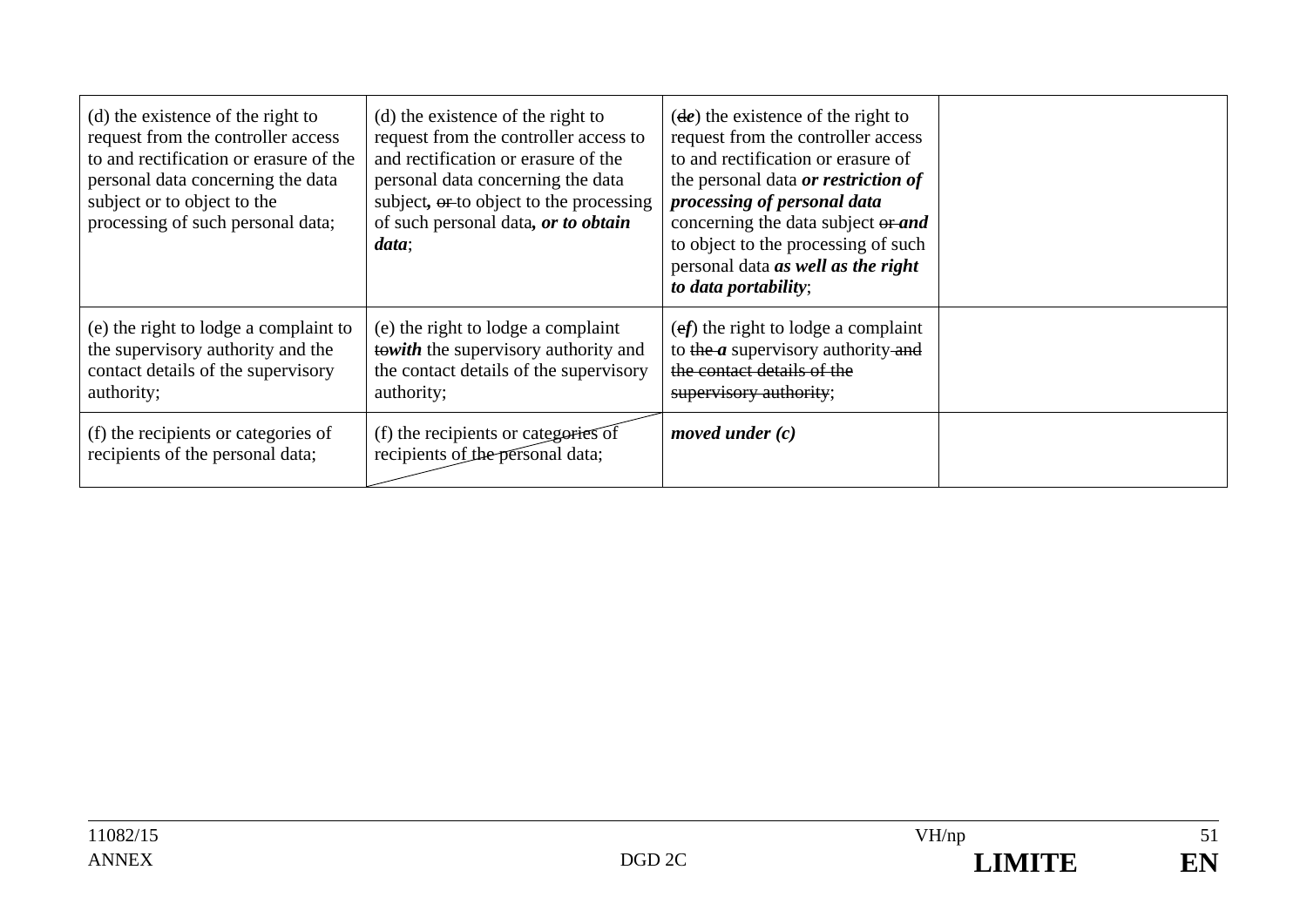| (g) where applicable, that the<br>controller intends to transfer to a<br>third country or international<br>organisation and on the level of<br>protection afforded by that third<br>country or international<br>organisation by reference to an<br>adequacy decision by the<br>Commission; | (g) where applicable, that the<br>controller intends to transfer the data<br>to a third country or international<br>organisation and on the level of<br>protection afforded by that third<br>country or international organisation<br>by reference to the existence or<br><i>absence of an adequacy decision by</i><br>the Commission, or in case of<br>transfers referred to in Article 42,<br>Article 43, or point (h) of Article<br>$44(1)$ , reference to the appropriate<br>safeguards and the means to obtain<br><i>a copy of them</i> ; | moved under (d) modified |  |
|--------------------------------------------------------------------------------------------------------------------------------------------------------------------------------------------------------------------------------------------------------------------------------------------|------------------------------------------------------------------------------------------------------------------------------------------------------------------------------------------------------------------------------------------------------------------------------------------------------------------------------------------------------------------------------------------------------------------------------------------------------------------------------------------------------------------------------------------------|--------------------------|--|
|--------------------------------------------------------------------------------------------------------------------------------------------------------------------------------------------------------------------------------------------------------------------------------------------|------------------------------------------------------------------------------------------------------------------------------------------------------------------------------------------------------------------------------------------------------------------------------------------------------------------------------------------------------------------------------------------------------------------------------------------------------------------------------------------------------------------------------------------------|--------------------------|--|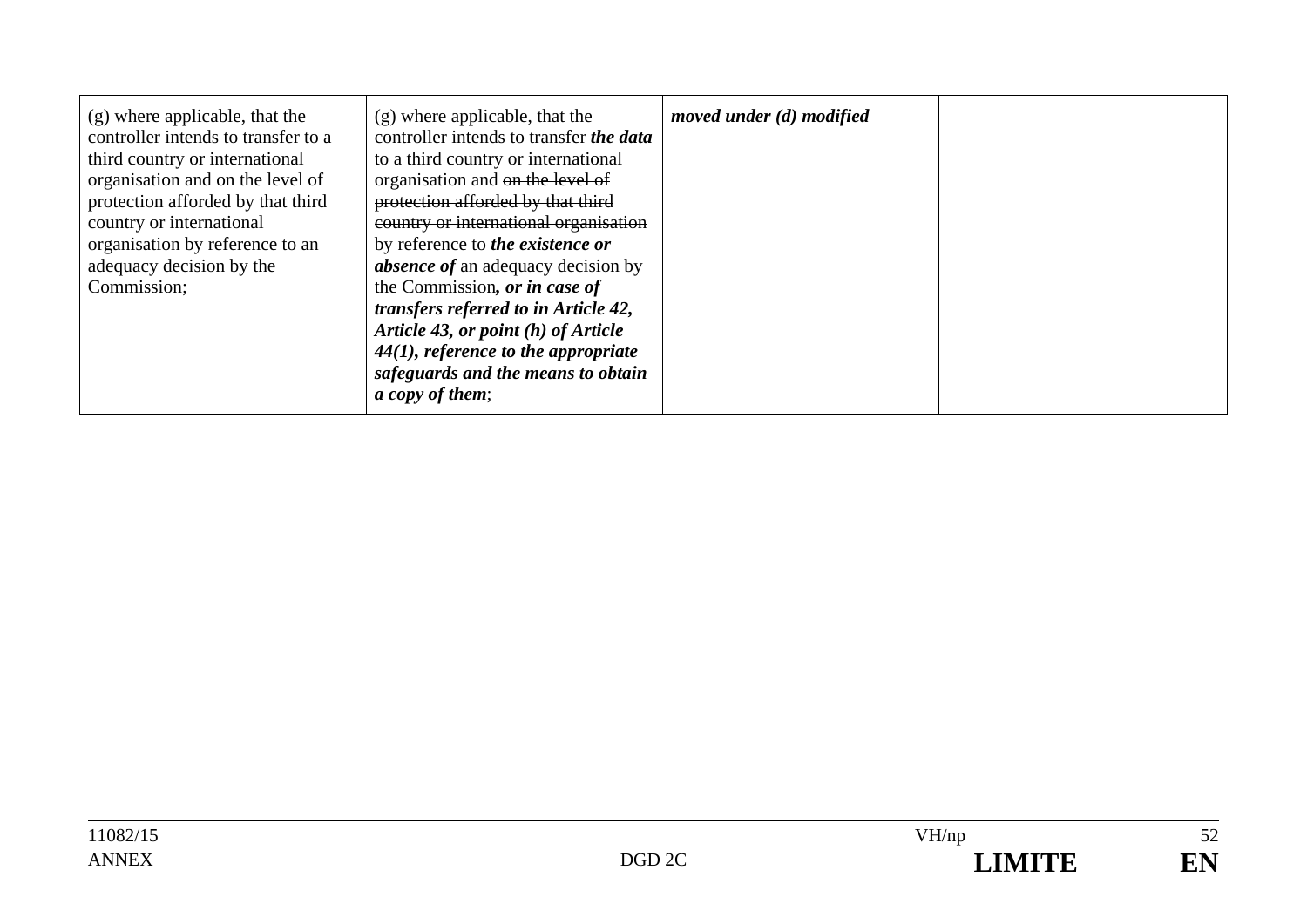|                                                                                                                                                                                | $(g)$ whether the provision of<br>personal data is a statutory or<br>contractual requirement, or a<br>requirement necessary to enter<br>into a contract, as well as<br>whether the data subject is<br>obliged to provide the data and of<br>the possible consequences of<br>failure to provide such data; |  |
|--------------------------------------------------------------------------------------------------------------------------------------------------------------------------------|-----------------------------------------------------------------------------------------------------------------------------------------------------------------------------------------------------------------------------------------------------------------------------------------------------------|--|
| $(ga)$ where applicable, information<br>about the existence of profiling, of<br>measures based on profiling, and<br>the envisaged effects of profiling on<br>the data subject; |                                                                                                                                                                                                                                                                                                           |  |
| (gb) meaningful information about<br>the logic involved in any automated<br>processing;                                                                                        |                                                                                                                                                                                                                                                                                                           |  |
|                                                                                                                                                                                | (h) the existence of automated<br>decision making including<br>profiling referred to in Article<br>$20(1)$ and (3) and information<br>concerning the logic involved, as<br>well as the significance and the<br>envisaged consequences of such<br>processing for the data subject.                         |  |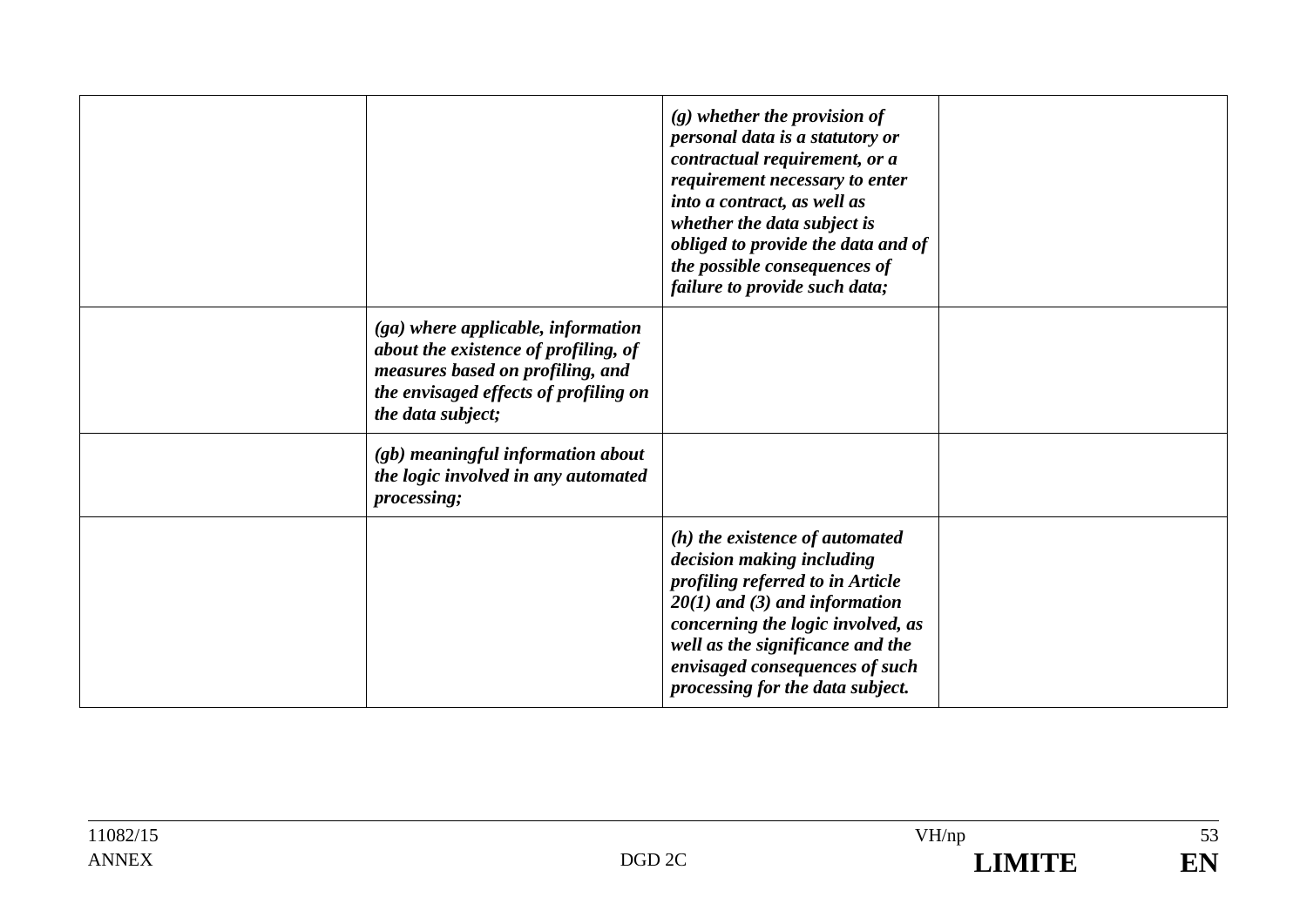| (h) any further information<br>necessary to guarantee fair<br>processing in respect of the data<br>subject, having regard to the<br>specific circumstances in which the<br>personal data are collected. | (h) any further information $which$ is<br>necessary to guarantee fair<br>processing in respect of the data<br>subject, having regard to the specific<br>circumstances in which the personal<br>data are collected or processed, in<br>particular the existence of certain<br>processing activities and operations<br>for which a personal data impact<br>assessment has indicated that there<br>may be a high risk; | deleted                                                                                                                                                                                                                                                                                                                                                    |  |
|---------------------------------------------------------------------------------------------------------------------------------------------------------------------------------------------------------|---------------------------------------------------------------------------------------------------------------------------------------------------------------------------------------------------------------------------------------------------------------------------------------------------------------------------------------------------------------------------------------------------------------------|------------------------------------------------------------------------------------------------------------------------------------------------------------------------------------------------------------------------------------------------------------------------------------------------------------------------------------------------------------|--|
|                                                                                                                                                                                                         | (ha) where applicable, information<br>whether personal data was were<br>provided to public authorities<br>during the last consecutive 12-<br>month period.                                                                                                                                                                                                                                                          |                                                                                                                                                                                                                                                                                                                                                            |  |
|                                                                                                                                                                                                         |                                                                                                                                                                                                                                                                                                                                                                                                                     | 1b. Where the controller intends<br>to further process the data for a<br>purpose other than the one for<br>which the data were collected the<br>controller shall provide the data<br>subject prior to that further<br>processing with information on<br>that other purpose and with any<br>relevant further information as<br>referred to in paragraph 1a. |  |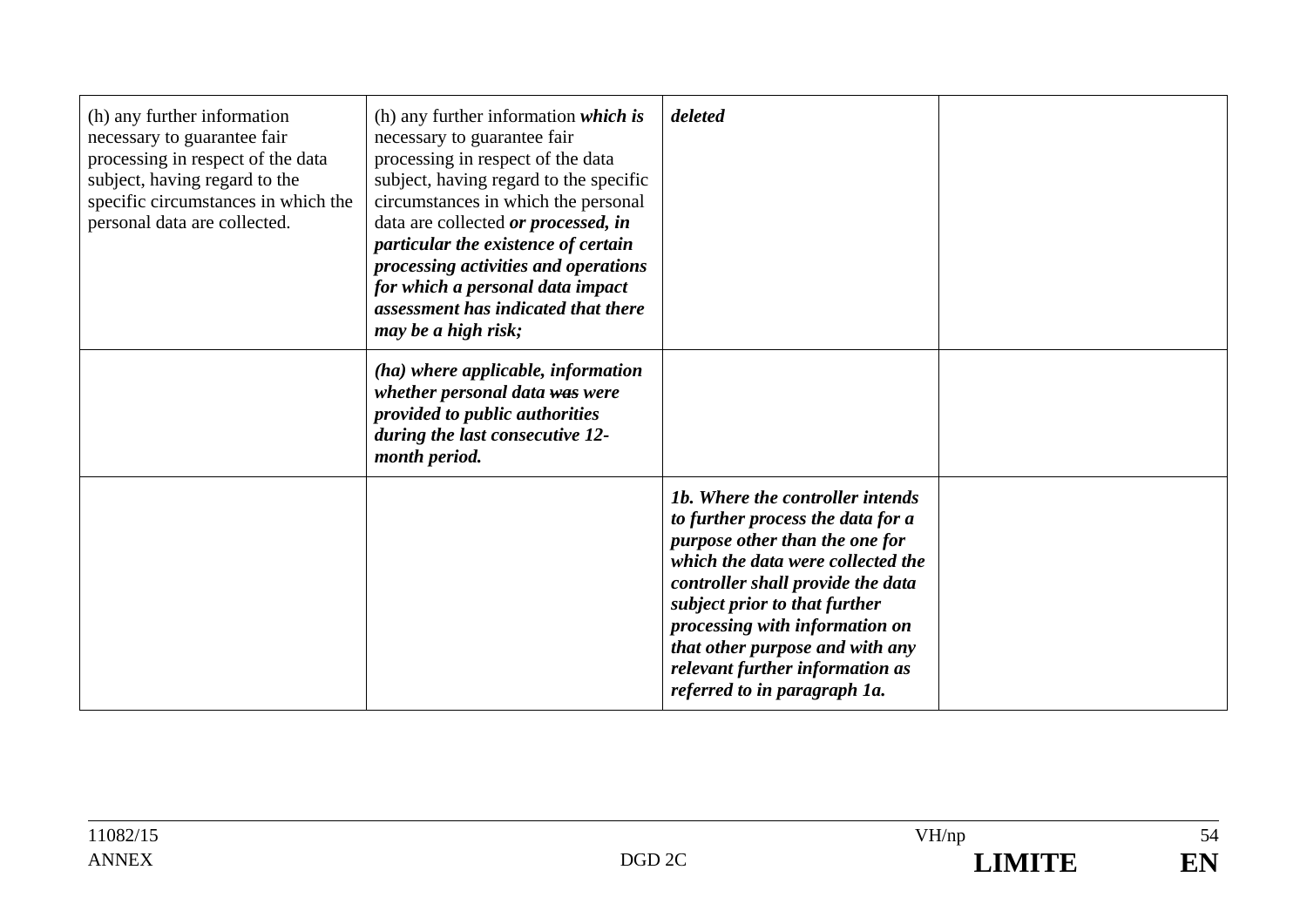| 2. Where the personal data are<br>collected from the data subject, the<br>controller shall inform the data<br>subject, in addition to the<br>information referred to in paragraph<br>1, whether the provision of personal<br>data is obligatory or voluntary, as<br>well as the possible consequences<br>of failure to provide such data. | 2. Where the personal data are<br>collected from the data subject, the<br>controller shall inform the data<br>subject, in addition to the<br>information referred to in paragraph<br>1, whether the provision of personal<br>data is obligatory mandatory or<br>voluntaryoptional, as well as the<br>possible consequences of failure to<br>provide such data.        | deleted |  |
|-------------------------------------------------------------------------------------------------------------------------------------------------------------------------------------------------------------------------------------------------------------------------------------------------------------------------------------------|-----------------------------------------------------------------------------------------------------------------------------------------------------------------------------------------------------------------------------------------------------------------------------------------------------------------------------------------------------------------------|---------|--|
|                                                                                                                                                                                                                                                                                                                                           | 2a. In deciding on further<br>information which is necessary to<br>make the processing fair under<br>point (h) of paragraph 1, controllers<br>shall have regard to any relevant<br>guidance under Article 3834.                                                                                                                                                       |         |  |
| 3. Where the personal data are not<br>collected from the data subject, the<br>controller shall inform the data<br>subject, in addition to the<br>information referred to in paragraph<br>1, from which source the personal<br>data originate.                                                                                             | 3. Where the personal data are not<br>collected from the data subject, the<br>controller shall inform the data<br>subject, in addition to the<br>information referred to in paragraph<br>1, from which source the <i>specific</i><br>personal data originate. If personal<br>data originate from publicly<br>available sources, a general<br>indication may be given. | deleted |  |
| 4. The controller shall provide the<br>information referred to in<br>paragraphs 1, 2 and 3:                                                                                                                                                                                                                                               | 4. The controller shall provide the<br>information referred to in paragraphs<br>$1, 2$ and 3.                                                                                                                                                                                                                                                                         | deleted |  |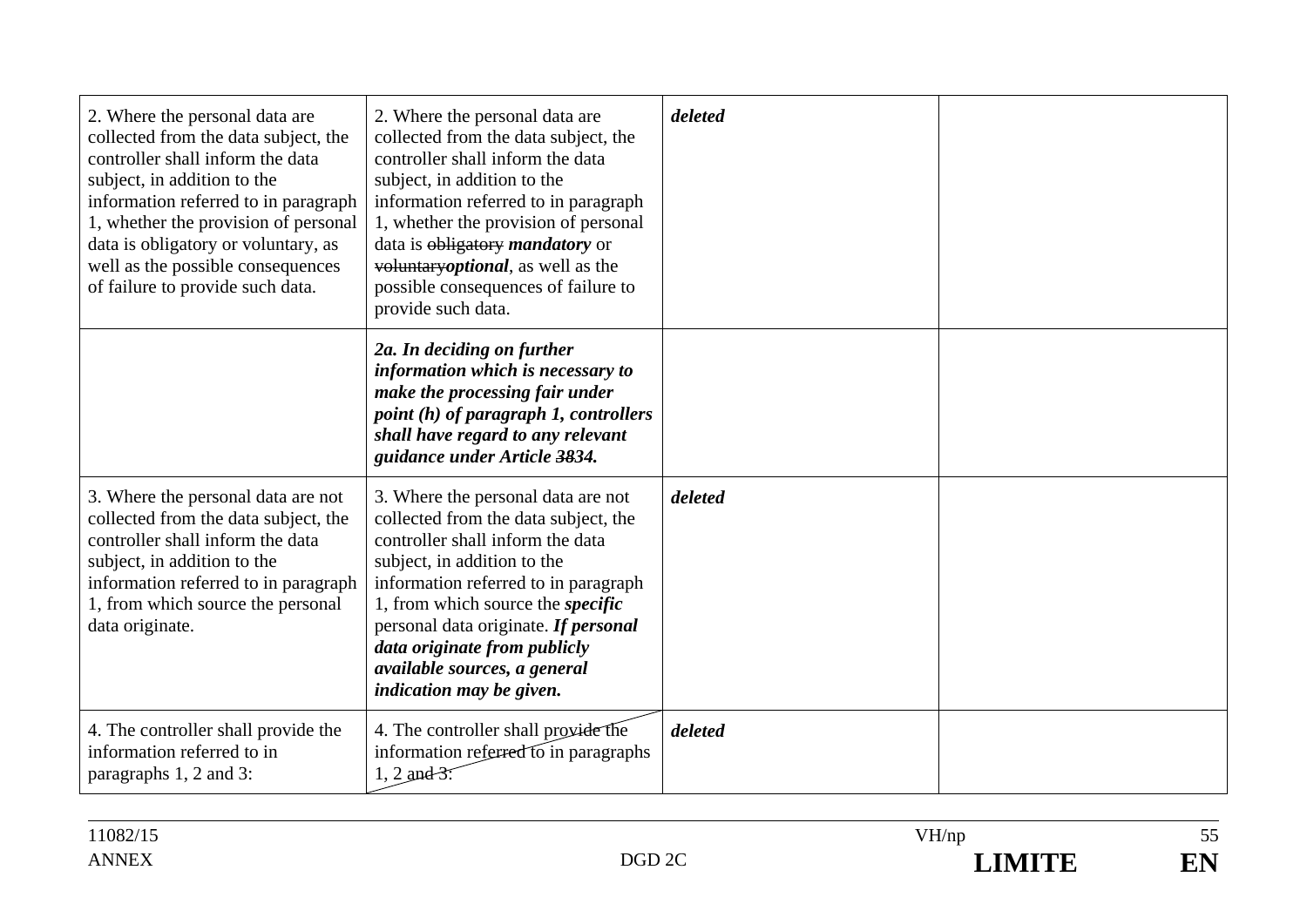| (a) at the time when the personal<br>data are obtained from the data<br>subject; or                                                                                                                                                                                                                                                                                                                 | (a) at the time when the personal<br>data are obtained from the data<br>subject or without undue delay<br>where the above is not feasible; or                                                                                                                                                                                                                                                                                                                                                                                                                                                                                    | deleted |  |
|-----------------------------------------------------------------------------------------------------------------------------------------------------------------------------------------------------------------------------------------------------------------------------------------------------------------------------------------------------------------------------------------------------|----------------------------------------------------------------------------------------------------------------------------------------------------------------------------------------------------------------------------------------------------------------------------------------------------------------------------------------------------------------------------------------------------------------------------------------------------------------------------------------------------------------------------------------------------------------------------------------------------------------------------------|---------|--|
|                                                                                                                                                                                                                                                                                                                                                                                                     | (aa) $\theta$ at the request $\theta$ y of a body,<br>organization or association referred<br>to in Article 73;                                                                                                                                                                                                                                                                                                                                                                                                                                                                                                                  |         |  |
| (b) where the personal data are not<br>collected from the data subject, at<br>the time of the recording or within a<br>reasonable period after the<br>collection, having regard to the<br>specific circumstances in which the<br>data are collected or otherwise<br>processed, or, if a disclosure to<br>another recipient is envisaged, and<br>at the latest when the data are first<br>disclosed. | (b) where the personal data are not<br>collected from the data subject, at the<br>time of the recording or within a<br>reasonable period after the<br>collection, having regard to the<br>specific circumstances in which the<br>data are collected or otherwise<br>processed, or, if a disclosure transfer<br>to another recipient is envisaged, and<br>at the latest when the data are first<br>disclosed at the time of the first<br>transfer, or, if the data are to be<br>used for communication with the<br>data subject concerned, at the latest<br>at the time of the first<br>communication to that data subject;<br>or | deleted |  |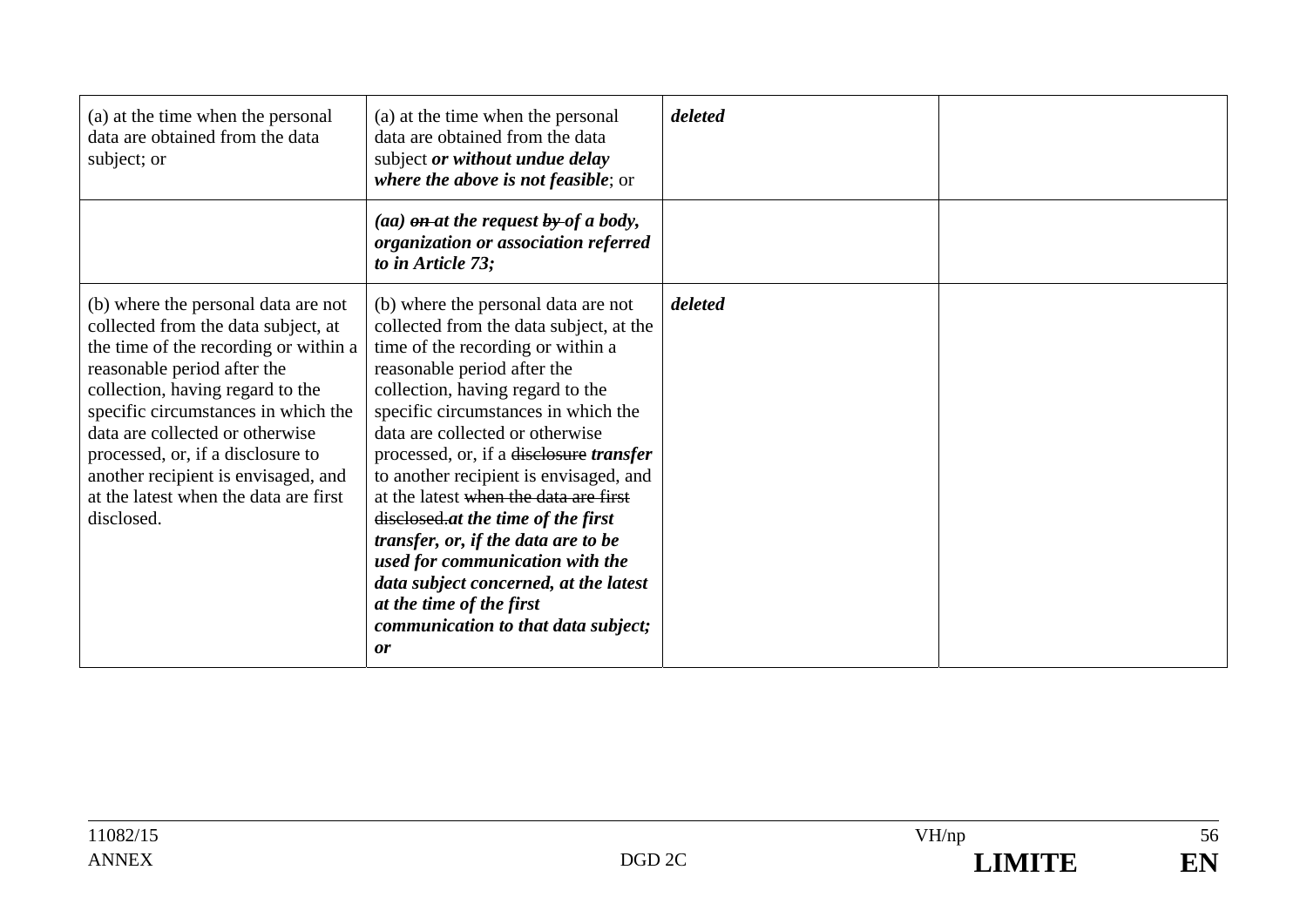|                                                                                                                                                                         | (ba) only on request where the data<br>are processed by a small or micro<br>enterprise which processes personal<br>data only as an ancillary activity.                                                                                                                                                                                                                                                                            |                                                                                                                                    |  |
|-------------------------------------------------------------------------------------------------------------------------------------------------------------------------|-----------------------------------------------------------------------------------------------------------------------------------------------------------------------------------------------------------------------------------------------------------------------------------------------------------------------------------------------------------------------------------------------------------------------------------|------------------------------------------------------------------------------------------------------------------------------------|--|
| 5. Paragraphs 1 to 4 shall not apply,<br>where:                                                                                                                         | 5. Paragraphs 1 to 4 shall not apply,<br>where:                                                                                                                                                                                                                                                                                                                                                                                   | 5. Paragraphs 1, to 41a and 1b<br>shall not apply, where <i>and insofar</i><br>as the data subject already has<br>the information. |  |
| (a) the data subject has already the<br>information referred to in<br>paragraphs 1, 2 and 3; or                                                                         | (a) the data subject has already the<br>information referred to in paragraphs<br>$1, 2$ and 3, or                                                                                                                                                                                                                                                                                                                                 | merged with above 5.                                                                                                               |  |
| (b) the data are not collected from<br>the data subject and the provision<br>of such information proves<br>impossible or would involve a<br>disproportionate effort; or | (b) the data <i>are processed for</i><br>historical, statistical or scientific<br>research purposes subject to the<br>conditions and safeguards referred<br>to in Articles 81 and 83, are not<br>collected from the data subject and<br>the provision of such information<br>proves impossible or would involve<br>a disproportionate effort and the<br>controller has published the<br>information for anyone to retrieve;<br>or | deleted                                                                                                                            |  |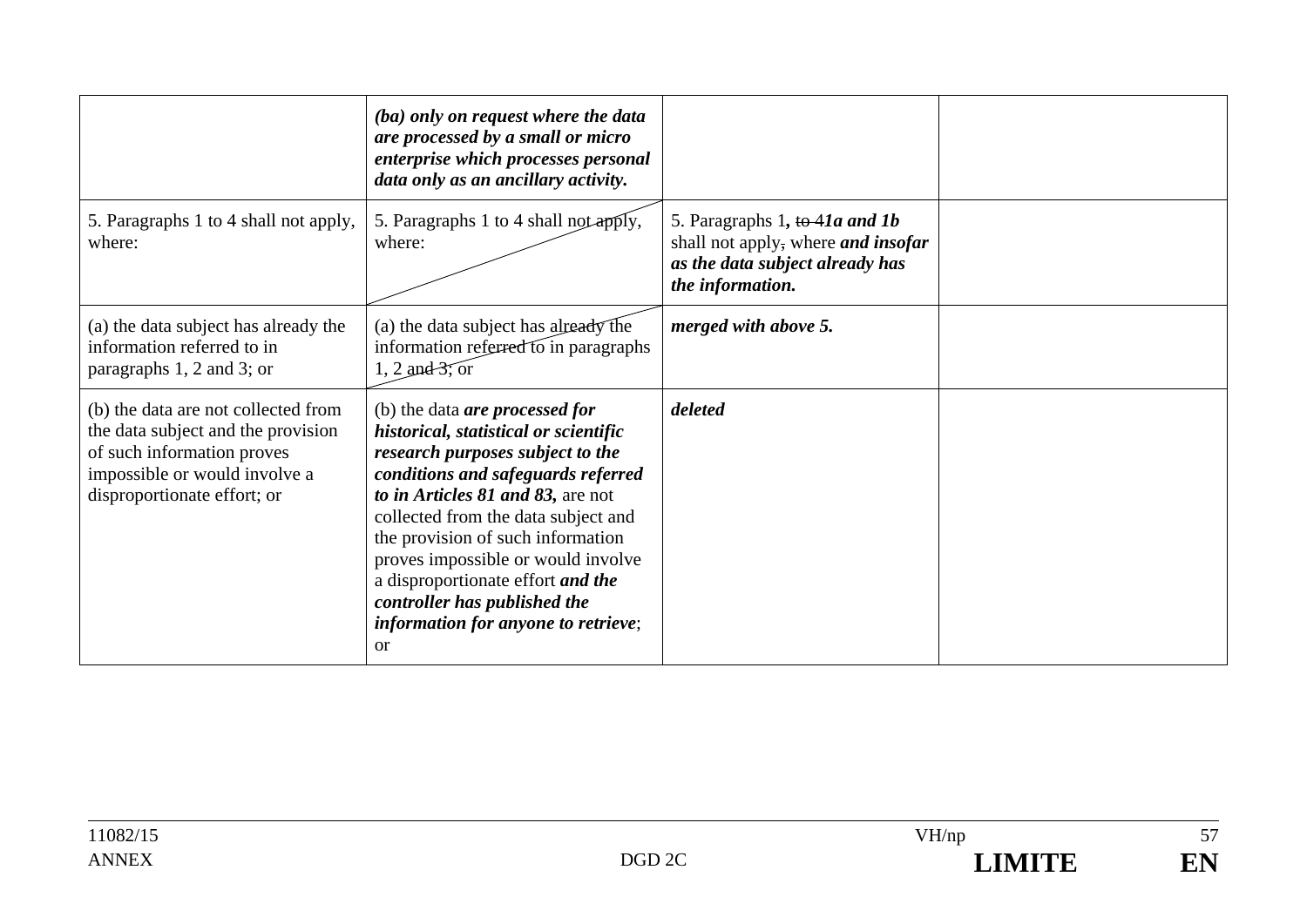| (c) the data are not collected from<br>the data subject and recording or<br>disclosure is expressly laid down by<br>law; or                                                                                                            | (c) the data are not collected from the $\vert$<br>data subject and recording or<br>disclosure is expressly laid down by<br>law to which the controller is<br>subject, which provides appropriate<br>measures to protect the data<br>subject's legitimate interests,<br>considering the risks represented by<br>the processing and the nature of the<br><i>personal data</i> ; or | deleted |  |
|----------------------------------------------------------------------------------------------------------------------------------------------------------------------------------------------------------------------------------------|-----------------------------------------------------------------------------------------------------------------------------------------------------------------------------------------------------------------------------------------------------------------------------------------------------------------------------------------------------------------------------------|---------|--|
| (d) the data are not collected from<br>the data subject and the provision<br>of such information will impair the<br>rights and freedoms of others, as<br>defined in Union law or Member<br>State law in accordance with<br>Article 21. | (d) the data are not collected from<br>the data subject and the provision of<br>such information will impair the<br>rights and freedoms of others other<br><i>natural persons</i> , as defined in Union<br>law or Member State law in<br>accordance with Article 21;                                                                                                              | deleted |  |
|                                                                                                                                                                                                                                        | (da) the data are processed in the<br>exercise of his profession by, or are<br>entrusted or become known to, a<br>person who is subject to an<br>obligation of professional secrecy<br>regulated by Union or Member<br>State law or to a statutory obligation<br>of secrecy, unless the data is<br>collected directly from the data<br>subject.                                   |         |  |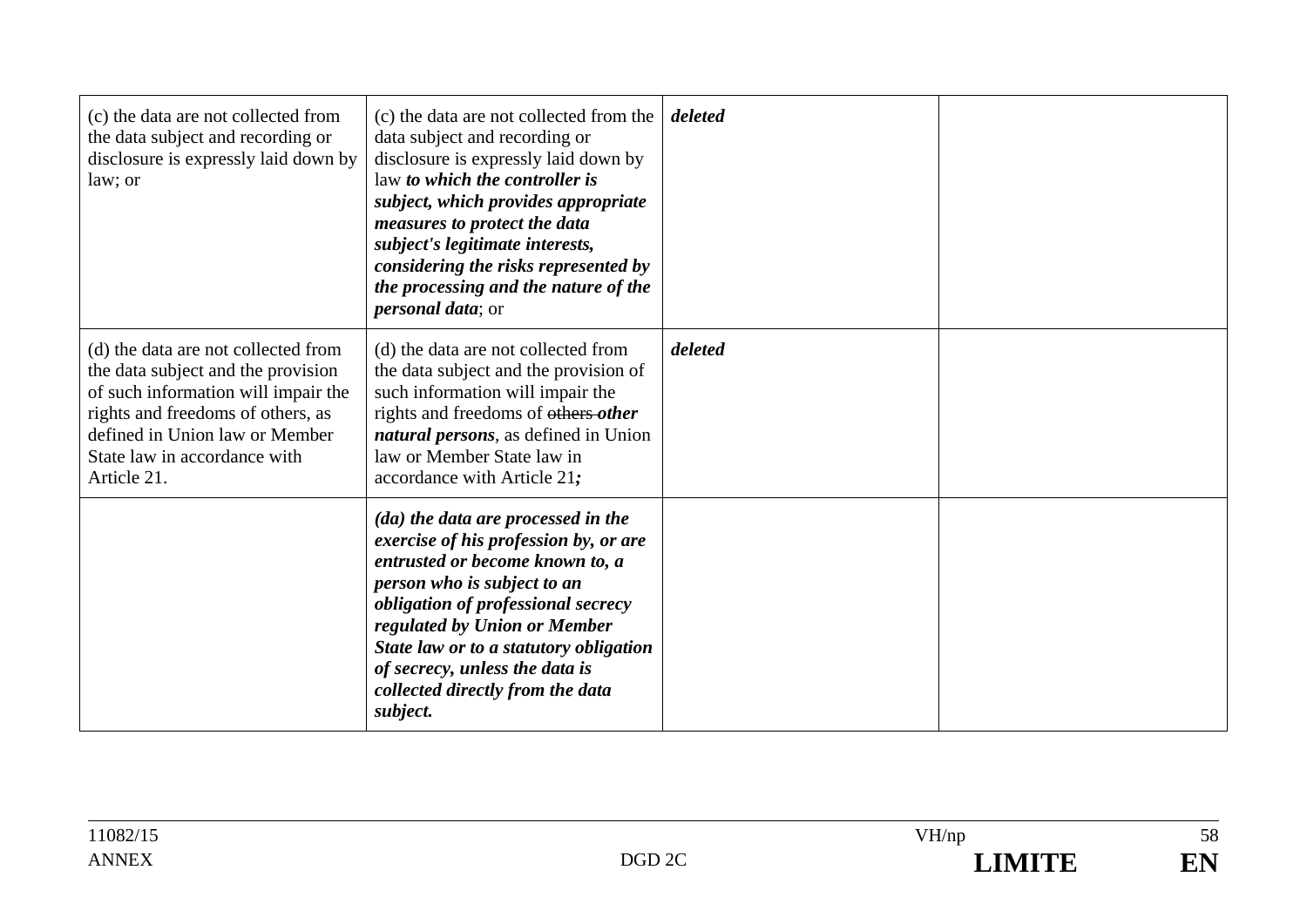| 6. In the case referred to in point (b)<br>of paragraph 5, the controller shall<br>provide appropriate measures to<br>protect the data subject's legitimate<br>interests.                                                                                                                                                                                                                                                                                                                                                                                                                                                                                                                                                         | 6. In the case referred to in point (b)<br>of paragraph 5, the controller shall<br>provide appropriate measures to<br>protect the data subject's rights or<br>legitimate interests. | deleted |  |
|-----------------------------------------------------------------------------------------------------------------------------------------------------------------------------------------------------------------------------------------------------------------------------------------------------------------------------------------------------------------------------------------------------------------------------------------------------------------------------------------------------------------------------------------------------------------------------------------------------------------------------------------------------------------------------------------------------------------------------------|-------------------------------------------------------------------------------------------------------------------------------------------------------------------------------------|---------|--|
| 7. The Commission shall be<br>empowered to adopt delegated acts<br>in accordance with Article 86 for<br>the purpose of further specifying<br>the criteria for categories of<br>recipients referred to in point (f) of<br>paragraph 1, the requirements for<br>the notice of potential access<br>referred to in point (g) of paragraph<br>1, the criteria for the further<br>information necessary referred to in<br>point (h) of paragraph 1 for specific<br>sectors and situations, and the<br>conditions and appropriate<br>safeguards for the exceptions laid<br>down in point (b) of paragraph 5. In<br>doing so, the Commission shall<br>take the appropriate measures for<br>micro, small and medium-sized-<br>enterprises. | deleted                                                                                                                                                                             | deleted |  |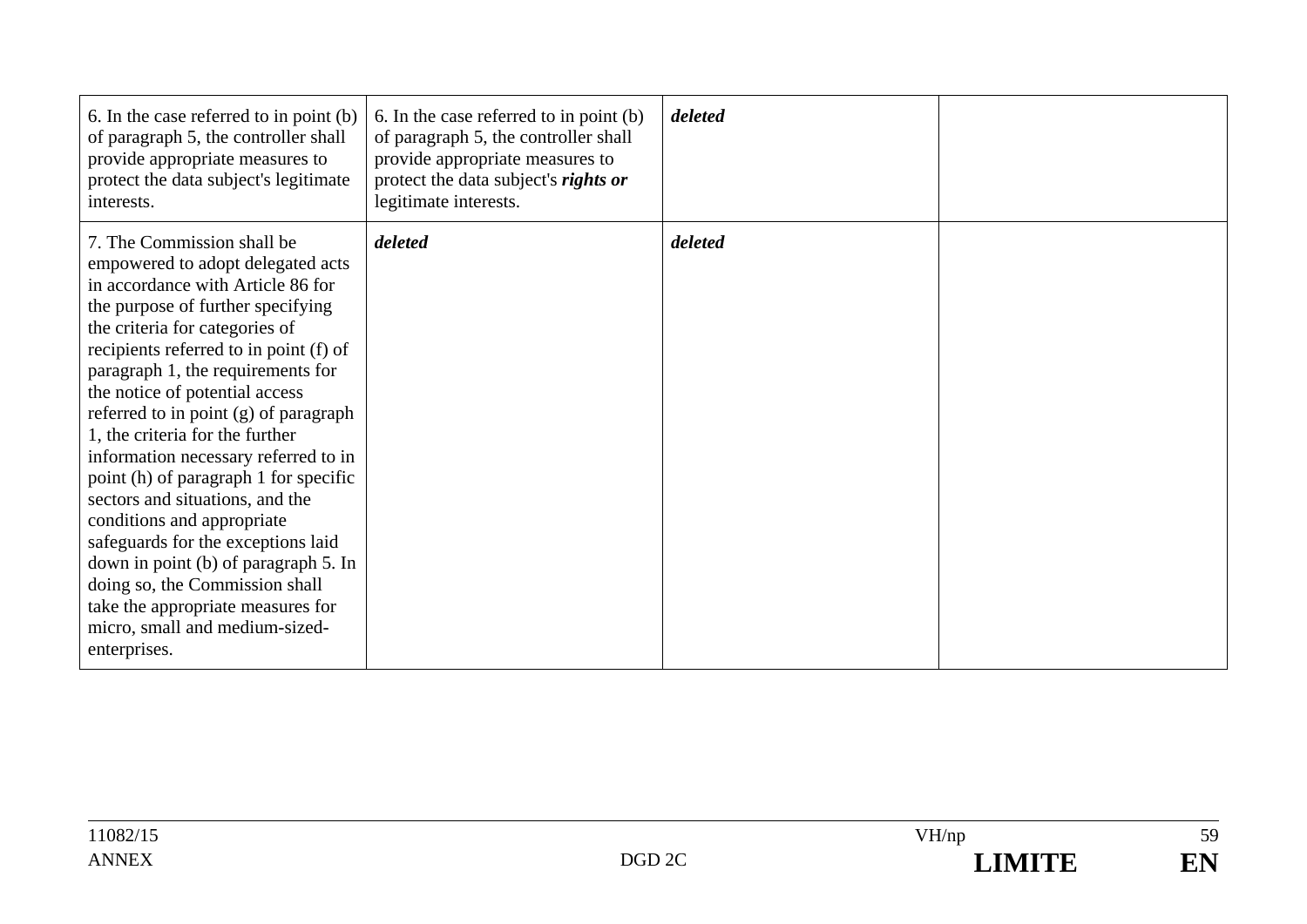| 8. The Commission may lay down       | deleted | deleted |  |
|--------------------------------------|---------|---------|--|
| standard forms for providing the     |         |         |  |
| information referred to in           |         |         |  |
| paragraphs 1 to 3, taking into       |         |         |  |
| account the specific characteristics |         |         |  |
| and needs of various sectors and     |         |         |  |
| data processing situations where     |         |         |  |
| necessary. Those implementing acts   |         |         |  |
| shall be adopted in accordance with  |         |         |  |
| the examination procedure referred   |         |         |  |
| to in Article $87(2)$ .              |         |         |  |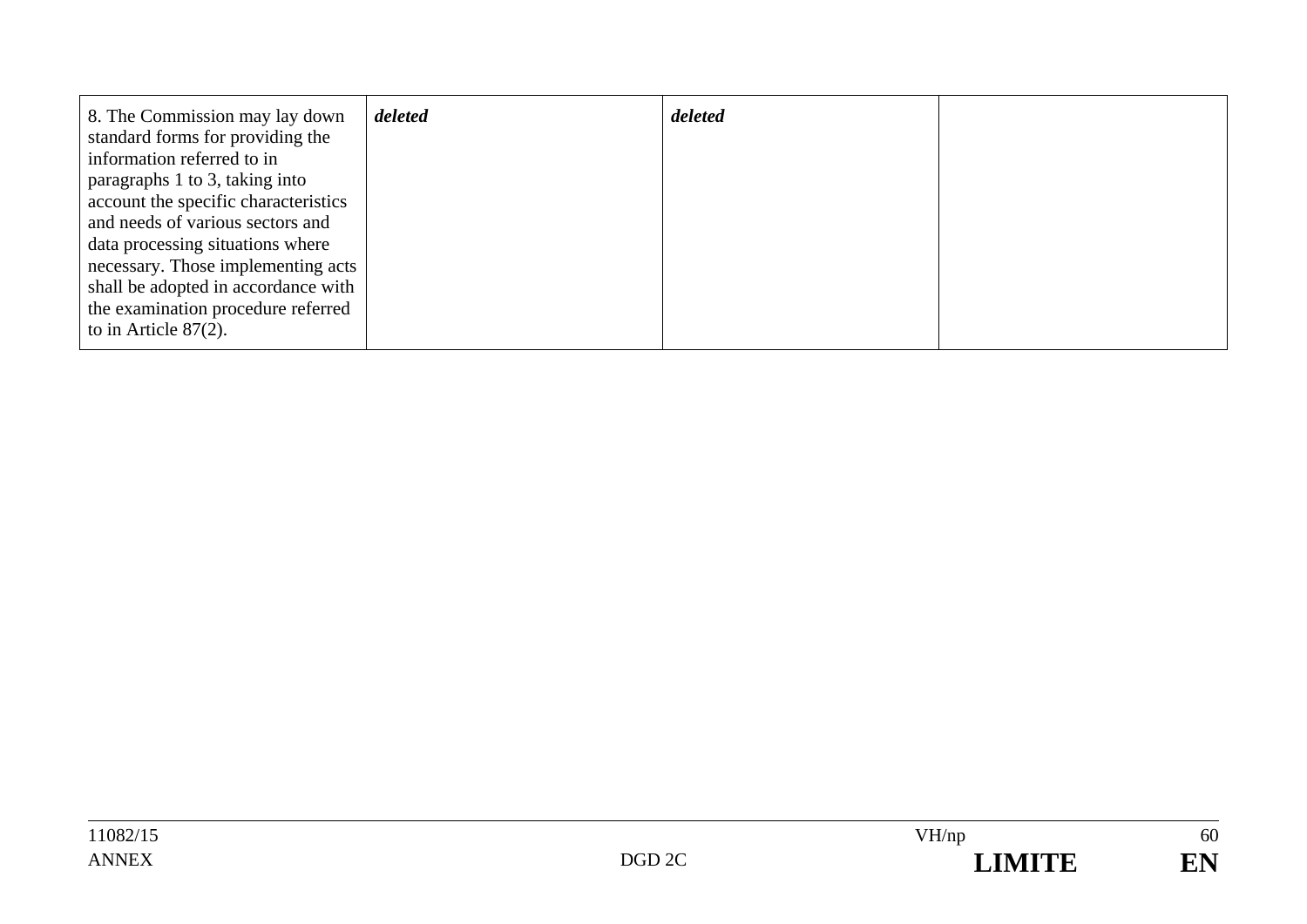|  | <b>Article 14a</b>                                                                                                                                                                                                            |  |
|--|-------------------------------------------------------------------------------------------------------------------------------------------------------------------------------------------------------------------------------|--|
|  | <b>Information to be provided where</b><br>the data have not been obtained<br>from the data subject                                                                                                                           |  |
|  | 1. Where personal data have not<br>been obtained from the data<br>subject, the controller shall<br>provide the data subject with the<br>following information:                                                                |  |
|  | $(a)$ the identity and the contact<br>details of the controller and, if<br>any, of the controller's<br>representative; the controller<br>shall also include the contact<br>details of the data protection<br>officer, if any; |  |
|  | $(b)$ the purposes of the processing<br>for which the personal data are<br>intended as well as the legal basis<br>of the processing.                                                                                          |  |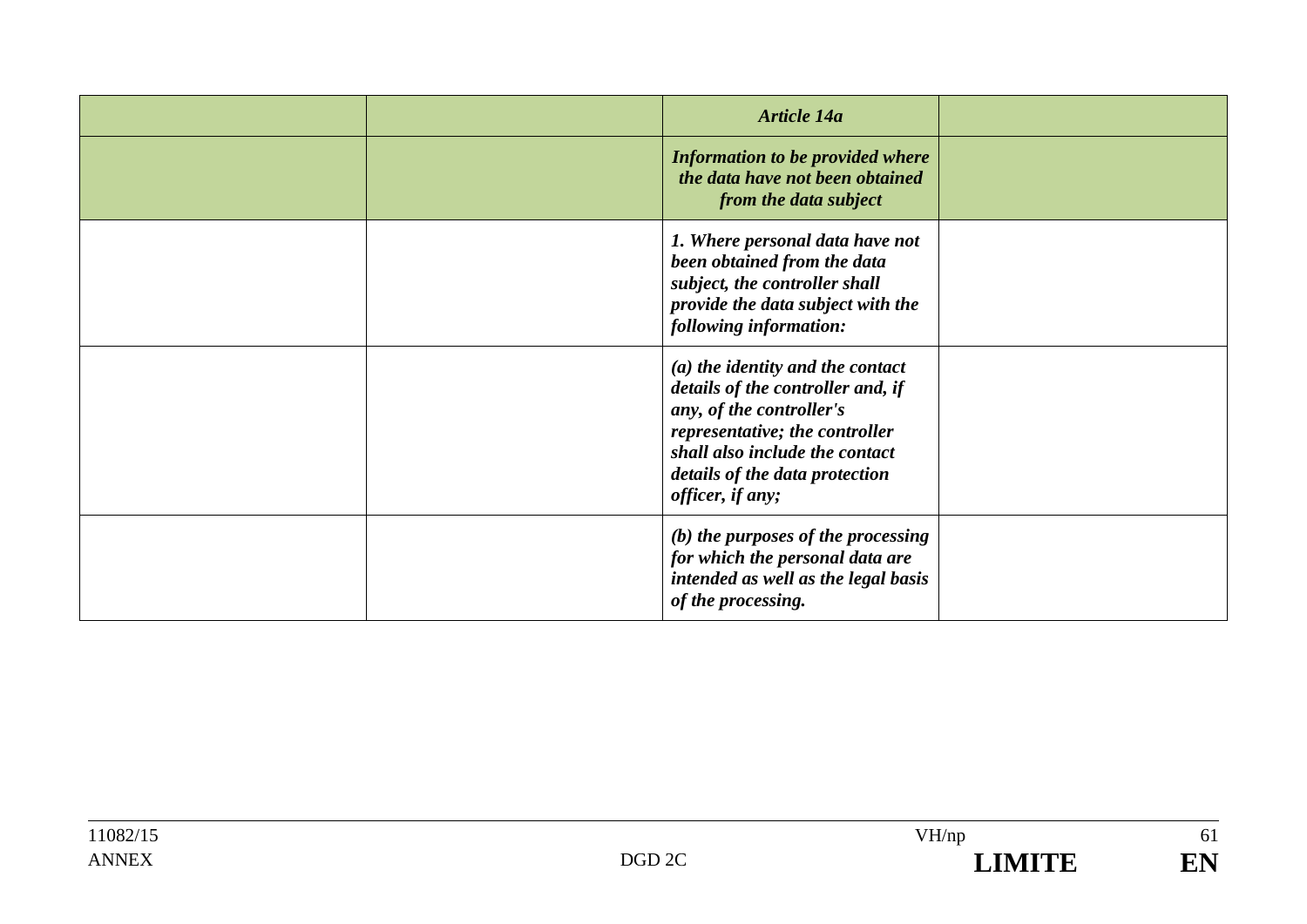| 2. In addition to the information<br>referred to in paragraph 1, the<br>controller shall provide the data<br>subject with such further<br>information that is necessary to<br>ensure fair and transparent<br>processing in respect of the data<br>subject, having regard to the<br>specific circumstances and<br>context in which the personal<br>data are processed : |
|------------------------------------------------------------------------------------------------------------------------------------------------------------------------------------------------------------------------------------------------------------------------------------------------------------------------------------------------------------------------|
| (a) the categories of personal<br>data concerned;                                                                                                                                                                                                                                                                                                                      |
| $\langle b \rangle$                                                                                                                                                                                                                                                                                                                                                    |
| $(c)$ where the processing is based<br>on point (f) of Article $6(1)$ , the<br>legitimate interests pursued by<br>the controller or by a third party;                                                                                                                                                                                                                  |
| $(d)$ the recipients or categories of<br>recipients of the personal data;                                                                                                                                                                                                                                                                                              |
| (da) where applicable, that the<br>controller intends to transfer<br>personal data to a recipient in a<br>third country or international<br>organisatio;                                                                                                                                                                                                               |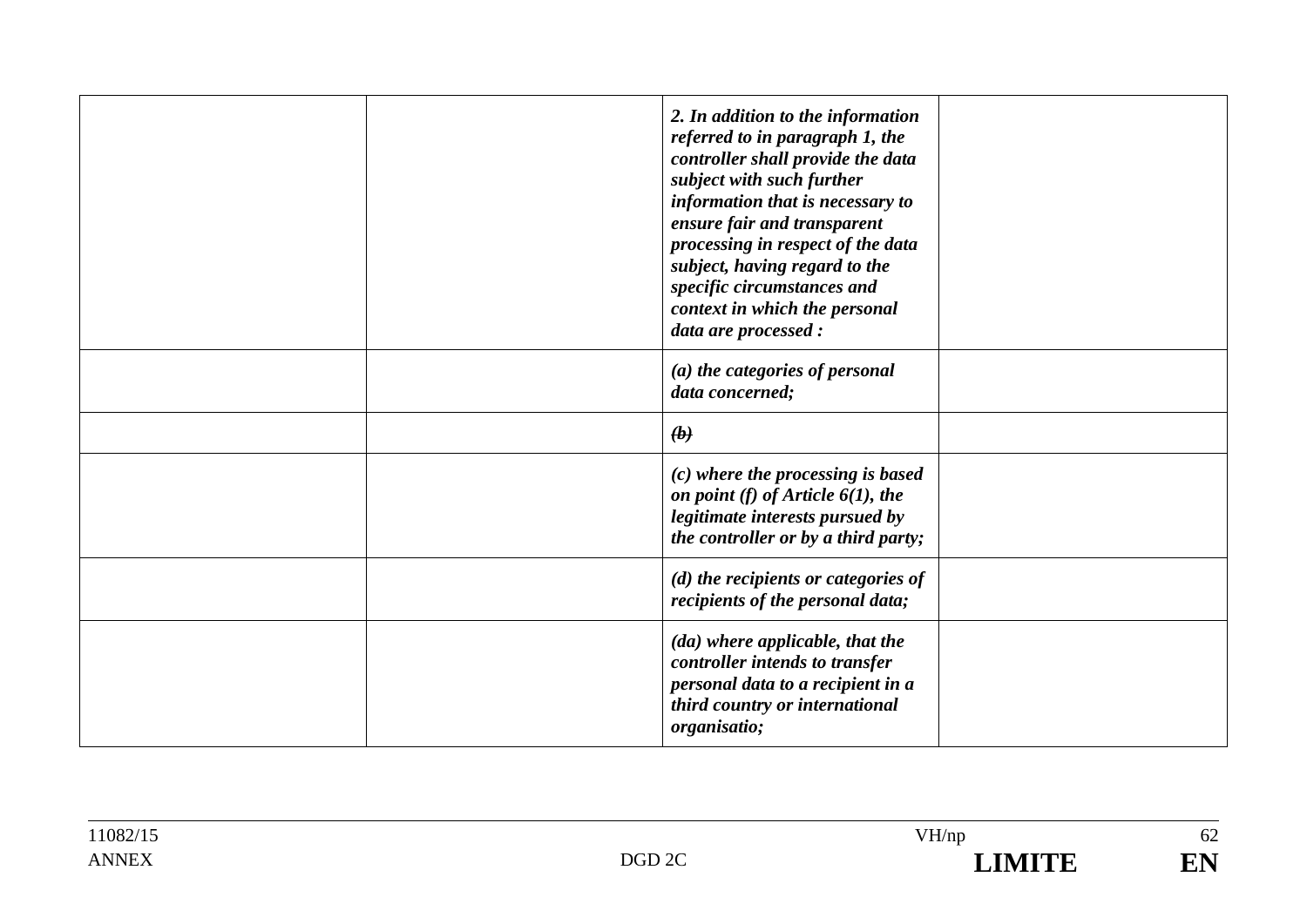| $(e)$ the existence of the right to<br>request from the controller<br>access to and rectification or<br>erasure of the personal data or<br>restriction of processing of<br>personal data concerning the<br>data subject and to object to the<br>processing of such personal data<br>as well as the right to data<br><i>portability;</i> |
|-----------------------------------------------------------------------------------------------------------------------------------------------------------------------------------------------------------------------------------------------------------------------------------------------------------------------------------------|
| (ea) where the processing is<br>based on point (a) of Article $6(1)$<br>or point (a) of Article $9(2)$ , the<br>existence of the right to withdraw<br>consent at any time, without<br>affecting the lawfulness of<br>processing based on consent<br>before its withdrawal;                                                              |
| $(f)$ the right to lodge a complaint<br>to a supervisory authority;                                                                                                                                                                                                                                                                     |
| $(g)$ from which source the<br>personal data originate, unless<br>the data originate from publicly<br><i>accessible sources;</i>                                                                                                                                                                                                        |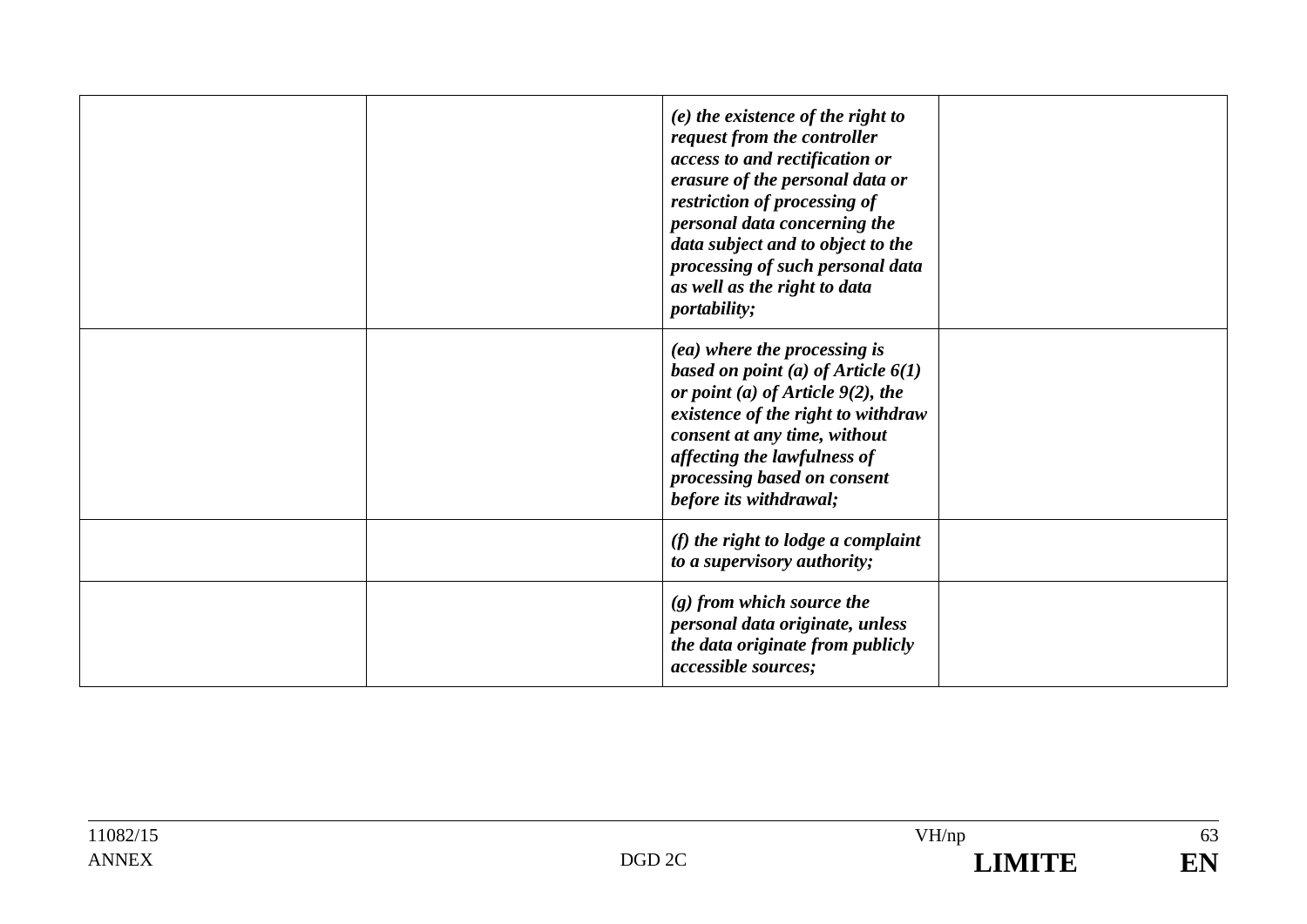|  | $(h)$ the existence of automated<br>decision making including<br>profiling referred to in Article<br>$20(1)$ and (3) and information<br>concerning the logic involved, as<br>well as the significance and the<br>envisaged consequences of such<br>processing for the data subject. |  |
|--|-------------------------------------------------------------------------------------------------------------------------------------------------------------------------------------------------------------------------------------------------------------------------------------|--|
|  | 3. The controller shall provide<br>the information referred to in<br>paragraphs 1 and 2:                                                                                                                                                                                            |  |
|  | (a) within a reasonable period<br>after obtaining the data, but at<br>the latest within one month,<br>having regard to the specific<br>circumstances in which the data<br>are processed, or                                                                                         |  |
|  | (b) if a disclosure to another<br>recipient is envisaged, at the<br>latest when the data are first<br>disclosed.                                                                                                                                                                    |  |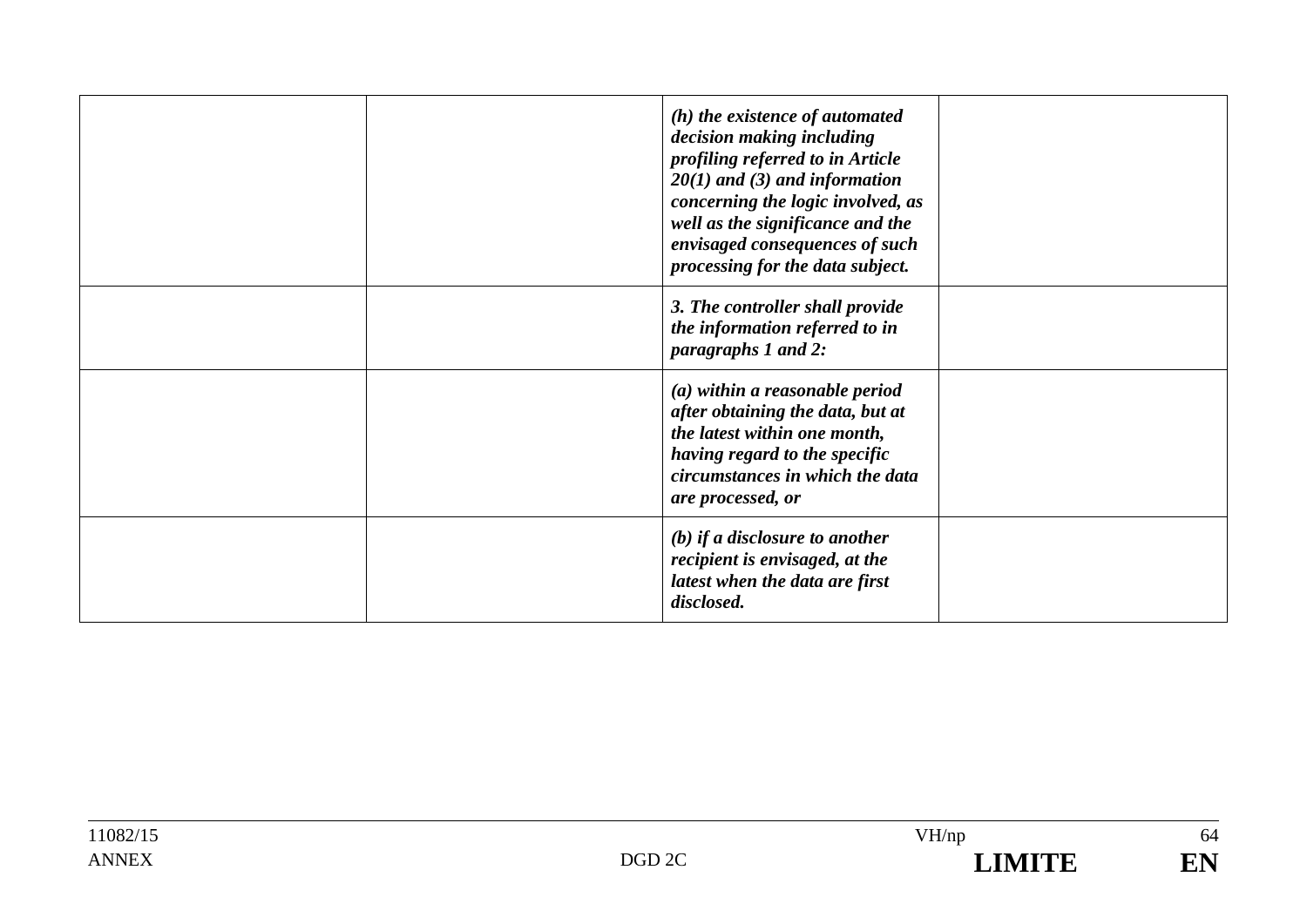| 3a. Where the controller intends<br>to further process the data for a<br>purpose other than the one for<br>which the data were obtained, the<br>controller shall provide the data<br>subject prior to that further<br>processing with information on<br>that other purpose and with any<br>relevant further information as<br>referred to in paragraph 2 |  |
|----------------------------------------------------------------------------------------------------------------------------------------------------------------------------------------------------------------------------------------------------------------------------------------------------------------------------------------------------------|--|
| 4. Paragraphs 1 to 3 shall not<br>apply where and insofar as:                                                                                                                                                                                                                                                                                            |  |
| (a) the data subject already has<br>the information; or                                                                                                                                                                                                                                                                                                  |  |
| $(b)$ the provision of such<br>information proves impossible or<br>would involve a disproportionate<br>effort; in such cases the<br>controller shall take appropriate<br>measures to protect the data<br>subject's rights and freedoms and<br>legitimate interests; or                                                                                   |  |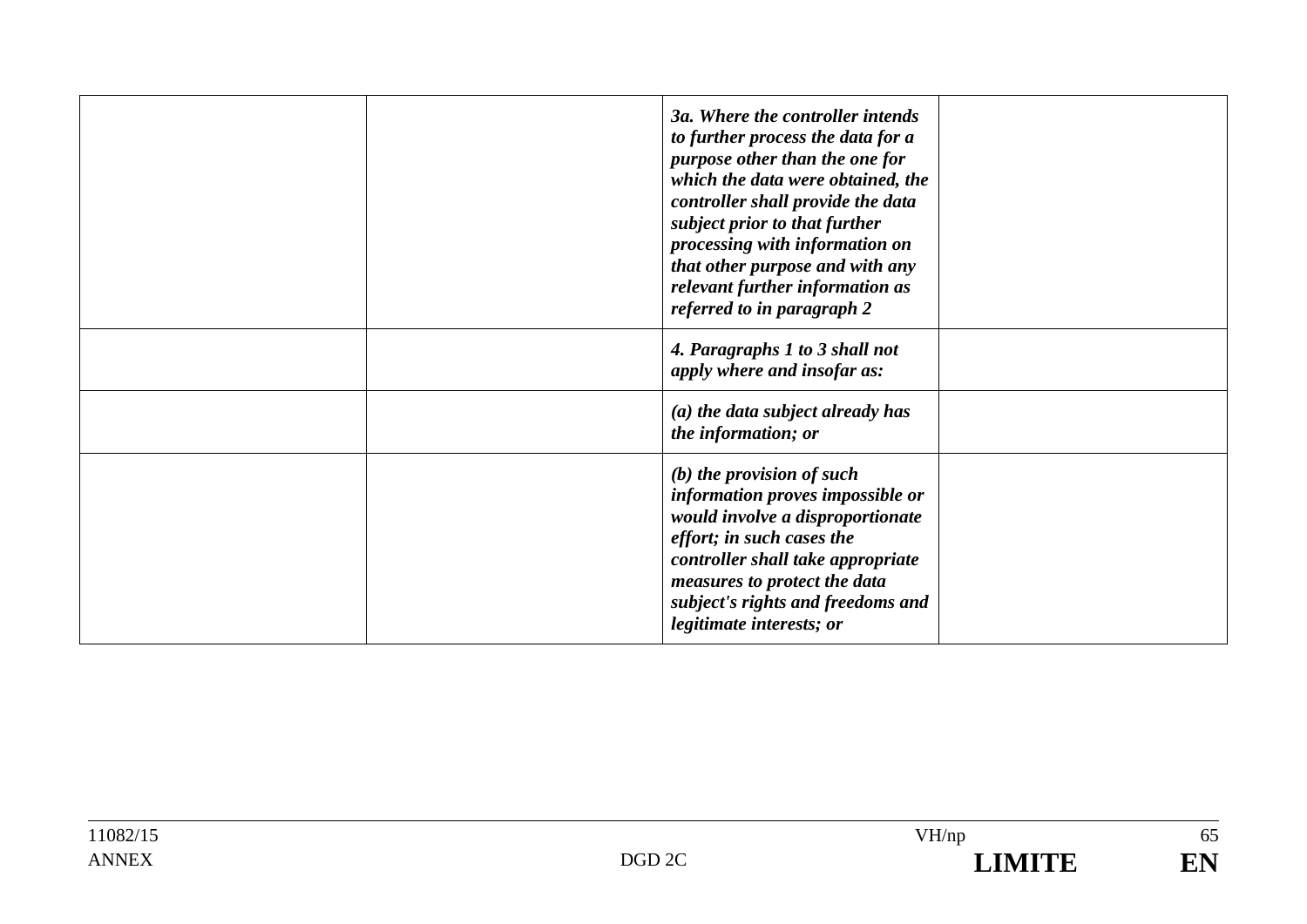|  | $(c)$ obtaining or disclosure is<br>expressly laid down by Union or<br><b>Member State law to which the</b><br>controller is subject, which<br>provides appropriate measures to<br>protect the data subject's<br>legitimate interests; or |  |
|--|-------------------------------------------------------------------------------------------------------------------------------------------------------------------------------------------------------------------------------------------|--|
|  | (d)                                                                                                                                                                                                                                       |  |
|  | $(e)$ where the data must remain<br>confidential in accordance with<br>Union or Member State law.                                                                                                                                         |  |

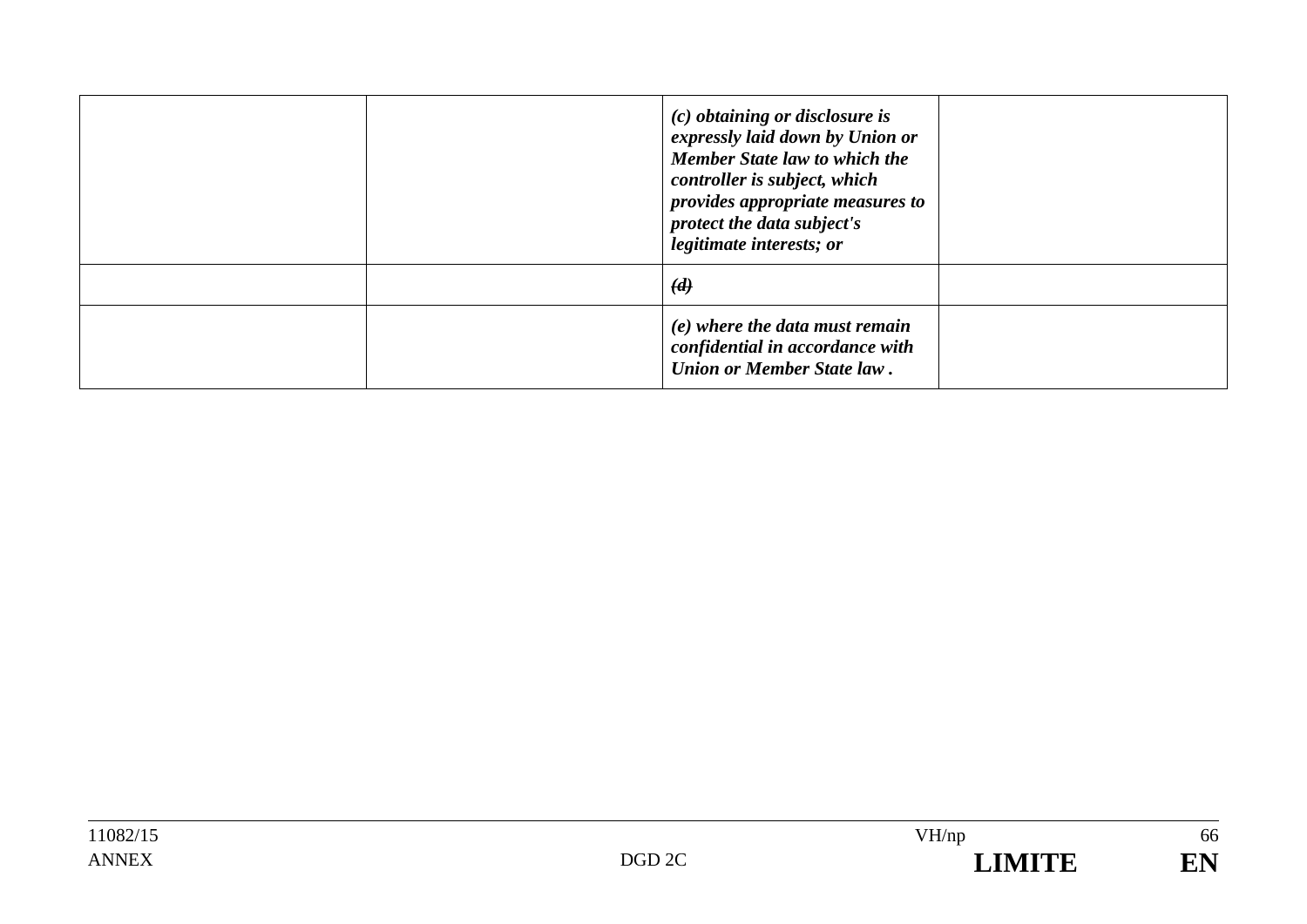| <b>Article 15</b>                                                                                                                                                                                                                                                                                                               | <b>Article 15</b>                                                                                                                                                                                                                                                                                                                                                                                             | <b>Article 15</b>                                                                                                                                                                                                                                                                                                                                                                                                                        |  |
|---------------------------------------------------------------------------------------------------------------------------------------------------------------------------------------------------------------------------------------------------------------------------------------------------------------------------------|---------------------------------------------------------------------------------------------------------------------------------------------------------------------------------------------------------------------------------------------------------------------------------------------------------------------------------------------------------------------------------------------------------------|------------------------------------------------------------------------------------------------------------------------------------------------------------------------------------------------------------------------------------------------------------------------------------------------------------------------------------------------------------------------------------------------------------------------------------------|--|
|                                                                                                                                                                                                                                                                                                                                 | <b>Amendment 111</b>                                                                                                                                                                                                                                                                                                                                                                                          |                                                                                                                                                                                                                                                                                                                                                                                                                                          |  |
| <b>Right of access for the data subject</b>                                                                                                                                                                                                                                                                                     | Right of to access and to obtain data<br>for the data subject                                                                                                                                                                                                                                                                                                                                                 | <b>Right of access for the data</b><br>subject                                                                                                                                                                                                                                                                                                                                                                                           |  |
| 1. The data subject shall have the<br>right to obtain from the controller at<br>any time, on request, confirmation<br>as to whether or not personal data<br>relating to the data subject are<br>being processed. Where such<br>personal data are being processed,<br>the controller shall provide the<br>following information: | 1. $\exists$ heSubject to Article 12(4), the<br>data subject shall have the right to<br>obtain from the controller at any<br>time, on request, confirmation as to<br>whether or not personal data relating<br>to the data subject are being<br>processed. Where such personal data<br>are being processed, and, in clear<br>and plain language, the controller<br>shall provide the following<br>information: | 1. The data subject shall have the<br>right to obtain from the controller<br>at reasonable intervals and free<br>of charge any time, on request,<br>confirmation as to whether or not<br>personal data relating to the data<br>subject-concerning him or her are<br>being processed <i>and</i> . Wwhere<br>such personal data are being<br>processed, the controller shall<br>providencess to the data and the<br>following information: |  |
| (a) the purposes of the processing;                                                                                                                                                                                                                                                                                             | (a) the purposes of the processing $for$<br>each category of personal data;                                                                                                                                                                                                                                                                                                                                   | (a) the purposes of the processing;                                                                                                                                                                                                                                                                                                                                                                                                      |  |
| (b) the categories of personal data<br>concerned;                                                                                                                                                                                                                                                                               | (b) the categories of personal data<br>concerned;                                                                                                                                                                                                                                                                                                                                                             | deleted                                                                                                                                                                                                                                                                                                                                                                                                                                  |  |
| (c) the recipients or categories of<br>recipients to whom the personal<br>data are to be or have been<br>disclosed, in particular to recipients<br>in third countries;                                                                                                                                                          | (c) the recipients or categories of<br>recipients to whom the personal data<br>are to be or have been disclosed, in<br>particular <i>including</i> to recipients in<br>third countries;                                                                                                                                                                                                                       | (c) the recipients or categories of<br>recipients to whom the personal<br>data are to be or have been or will<br>be disclosed, in particular to<br>recipients in third countries or<br><i>international organisations;</i>                                                                                                                                                                                                               |  |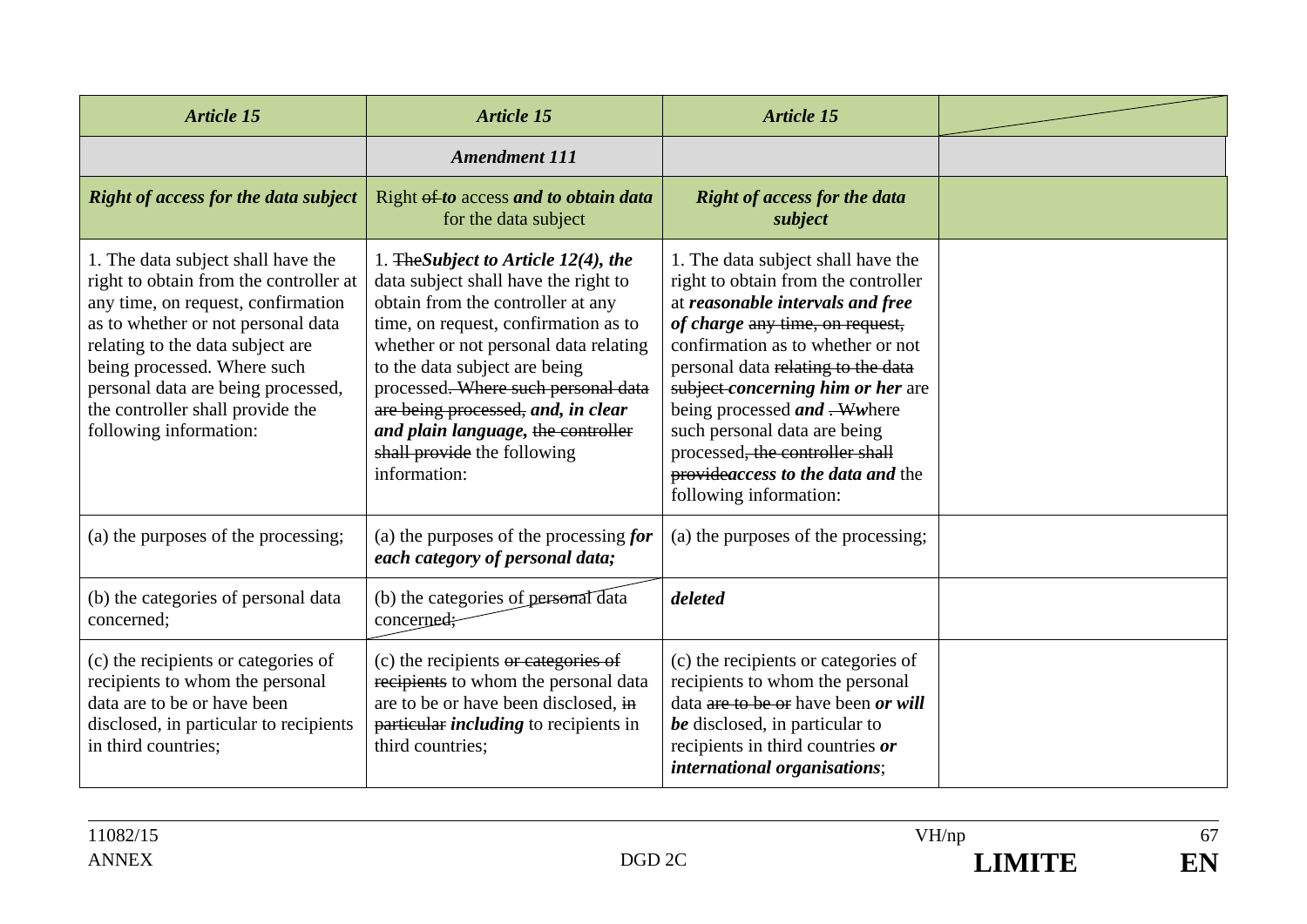| (d) the period for which the<br>personal data will be stored;                                                                                                                                            | (d) the period for which the personal<br>data will be stored, or if this is not<br>possible, the criteria used to<br>determine this period;                                                              | (d) where possible, the envisaged<br>period for which the personal data<br>will be stored;                                                                                                                                                                       |  |
|----------------------------------------------------------------------------------------------------------------------------------------------------------------------------------------------------------|----------------------------------------------------------------------------------------------------------------------------------------------------------------------------------------------------------|------------------------------------------------------------------------------------------------------------------------------------------------------------------------------------------------------------------------------------------------------------------|--|
| (e) the existence of the right to<br>request from the controller<br>rectification or erasure of personal<br>data concerning the data subject or<br>to object to the processing of such<br>personal data; | (e) the existence of the right to<br>request from the controller<br>rectification or erasure of personal<br>data concerning the data subject or to<br>object to the processing of such<br>personal data; | (e) the existence of the right to<br>request from the controller<br>rectification or erasure of personal<br>data or restriction of the<br>processing of personal data<br>concerning the data subject or to<br>object to the processing of such<br>personal data; |  |
| (f) the right to lodge a complaint to<br>the supervisory authority and the<br>contact details of the supervisory<br>authority;                                                                           | (f) the right to lodge a complaint $\leftrightarrow$<br>with the supervisory authority and<br>the contact details of the supervisory<br>authority;                                                       | (f) the right to lodge a complaint<br>to $\alpha$ supervisory authority;                                                                                                                                                                                         |  |
| (g) communication of the personal<br>data undergoing processing and of<br>any available information as to their<br>source;                                                                               | deleted                                                                                                                                                                                                  | $(g)$ where communication of the<br>personal data undergoing<br>processing and of are not<br>collected from the data subject,<br>any available information as to<br>their source;                                                                                |  |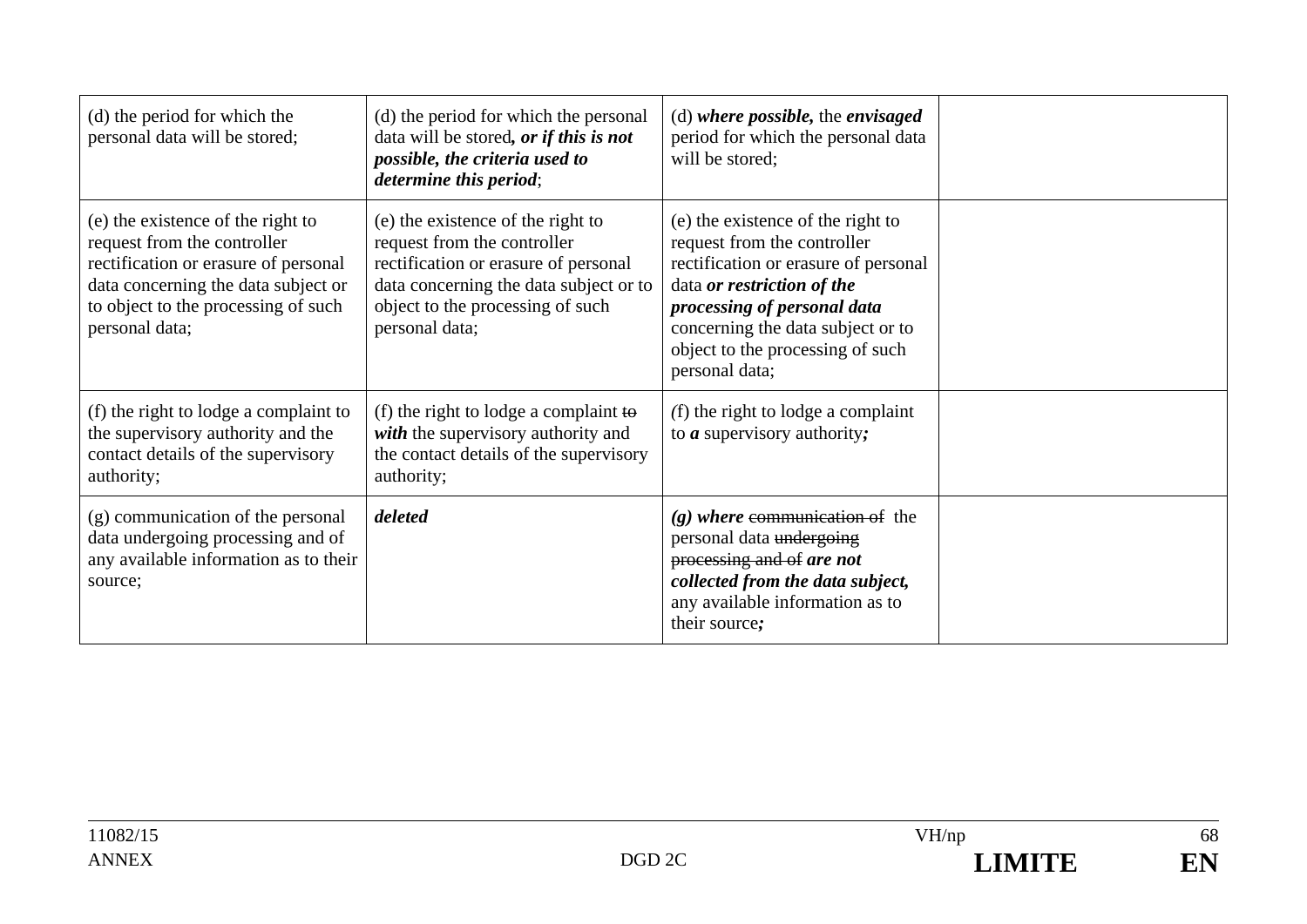| (h) the significance and envisaged<br>consequences of such processing, at<br>least in the case of measures<br>referred to in Article 20. | (h) the significance and envisaged<br>consequences of such processing, at<br>least in the case of measures referred<br>to in Article 20.:                                                                                     | (h) in the case of decisions based<br>on automated processing<br>including profiling referred to in<br>Article $20(1)$ and (3), information<br>concerning the logic involved as<br>well as the significance and<br>envisaged consequences of such<br>processing, at least in the case of<br>measures referred to in Article 20 |  |
|------------------------------------------------------------------------------------------------------------------------------------------|-------------------------------------------------------------------------------------------------------------------------------------------------------------------------------------------------------------------------------|--------------------------------------------------------------------------------------------------------------------------------------------------------------------------------------------------------------------------------------------------------------------------------------------------------------------------------|--|
|                                                                                                                                          | (ha) meaningful information about<br>the logic involved in any automated<br>processing;                                                                                                                                       |                                                                                                                                                                                                                                                                                                                                |  |
|                                                                                                                                          | (hb) without prejudice to Article 21,<br>in the event of disclosure of<br>personal data to a public authority<br>as a result of a public authority<br>request, confirmation of the fact<br>that such a request has been made. |                                                                                                                                                                                                                                                                                                                                |  |
|                                                                                                                                          |                                                                                                                                                                                                                               | 1a. Where personal data are<br>transferred to a third country or<br>to an international organisation,<br>the data subject shall have the<br>right to be informed of the<br>appropriate safeguards pursuant<br>to Article 42 relating to the<br>transfer.                                                                       |  |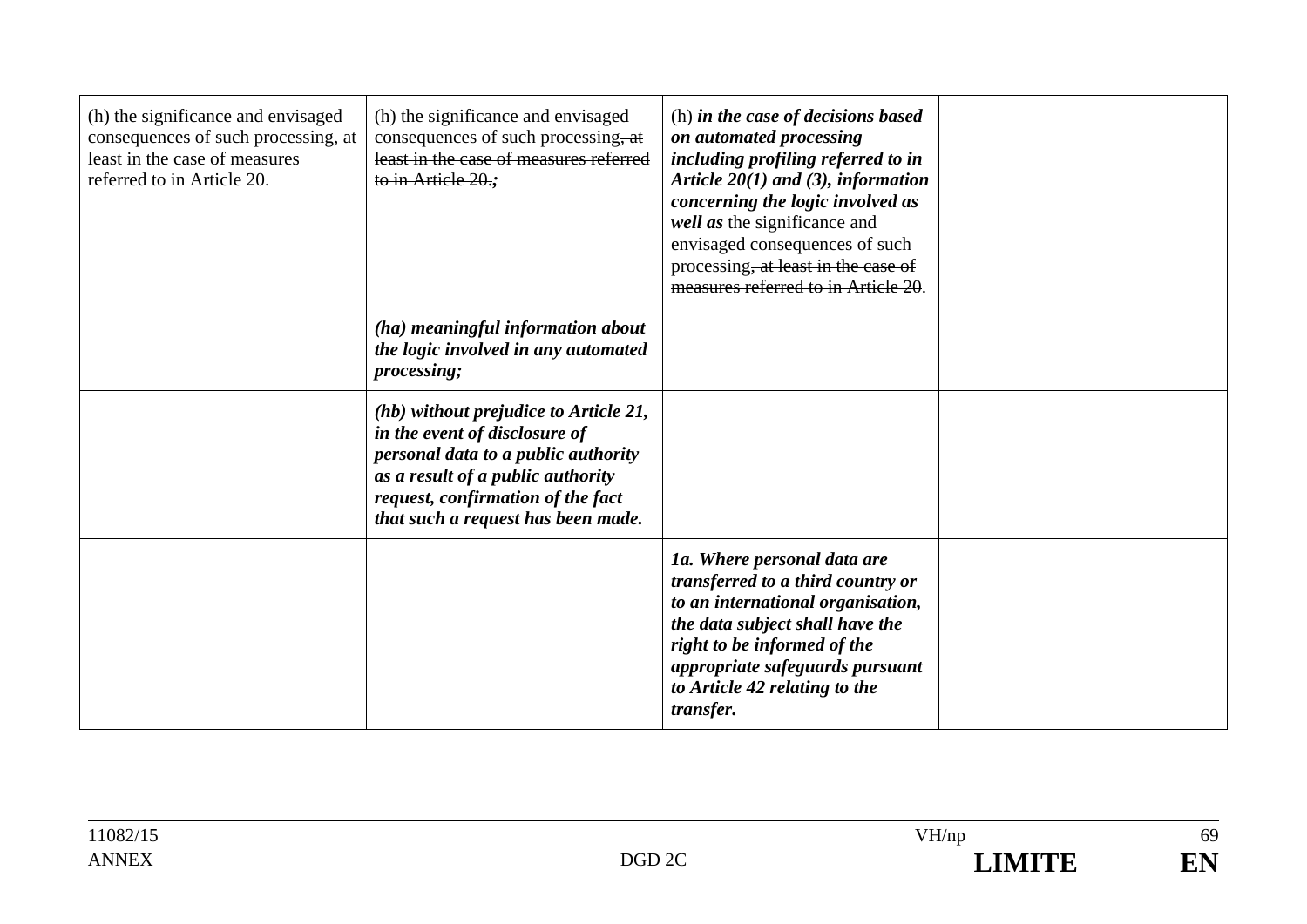|                                                                                                                                                                                                                                                                                                                             |                                                                                                                                                                                                                                                                                                                                                                                                                                                                                                                                    | 1b. On request and without an<br>excessive charge, the controller<br>shall provide a copy of the<br>personal data undergoing<br>processing to the data subject. |  |
|-----------------------------------------------------------------------------------------------------------------------------------------------------------------------------------------------------------------------------------------------------------------------------------------------------------------------------|------------------------------------------------------------------------------------------------------------------------------------------------------------------------------------------------------------------------------------------------------------------------------------------------------------------------------------------------------------------------------------------------------------------------------------------------------------------------------------------------------------------------------------|-----------------------------------------------------------------------------------------------------------------------------------------------------------------|--|
| 2. The data subject shall have the<br>right to obtain from the controller<br>communication of the personal data<br>undergoing processing. Where the<br>data subject makes the request in<br>electronic form, the information<br>shall be provided in electronic<br>form, unless otherwise requested by<br>the data subject. | 2. The data subject shall have the<br>right to obtain from the controller<br>communication of the personal data<br>undergoing processing. Where the<br>data subject makes the request in<br>electronic form, the information shall<br>be provided in $an$ electronic form<br>and structured format, unless<br>otherwise requested by the data<br>subject. Without prejudice to Article<br>10, the controller shall take all<br>reasonable steps to verify that the<br>person requesting access to the data<br>is the data subject. | deleted                                                                                                                                                         |  |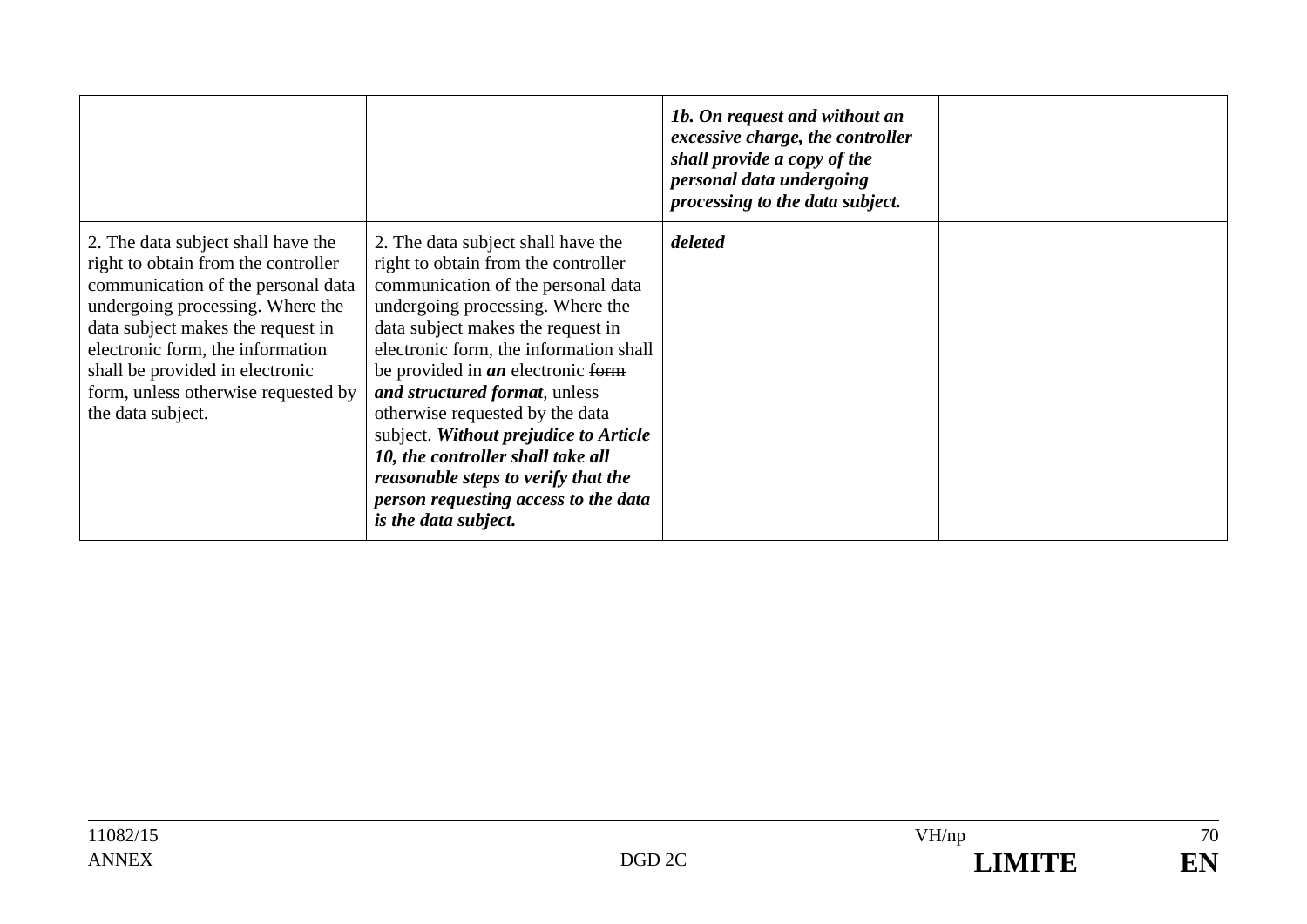| 2a. Where the data subject has<br>provided the personal data where<br>the personal data are processed by<br>electronic means, the data subject<br>shall have the right to obtain from<br>the controller a copy of the provided<br>personal data in an electronic and<br>interoperable format which is<br>commonly used and allows for<br>further use by the data subject<br>without hindrance from the<br>controller from whom the personal<br>data are withdrawn. Where<br>technically feasible and available,<br>the data shall be transferred directly<br>from controller to controller at the<br>request of the data subject. |  |
|-----------------------------------------------------------------------------------------------------------------------------------------------------------------------------------------------------------------------------------------------------------------------------------------------------------------------------------------------------------------------------------------------------------------------------------------------------------------------------------------------------------------------------------------------------------------------------------------------------------------------------------|--|
| 2b. This Article shall be without<br>prejudice to the obligation to delete<br>data when no longer necessary<br>under point (e) of Article $5(1)$ .                                                                                                                                                                                                                                                                                                                                                                                                                                                                                |  |
| 2c. There shall be no right of access<br>in accordance with paragraphs 1<br>and 2 when data within the<br>meaning of point (da) of Article<br>$14(5)$ are concerned, except if the<br>data subject is empowered to lift the<br>secrecy in question and acts<br>accordingly.                                                                                                                                                                                                                                                                                                                                                       |  |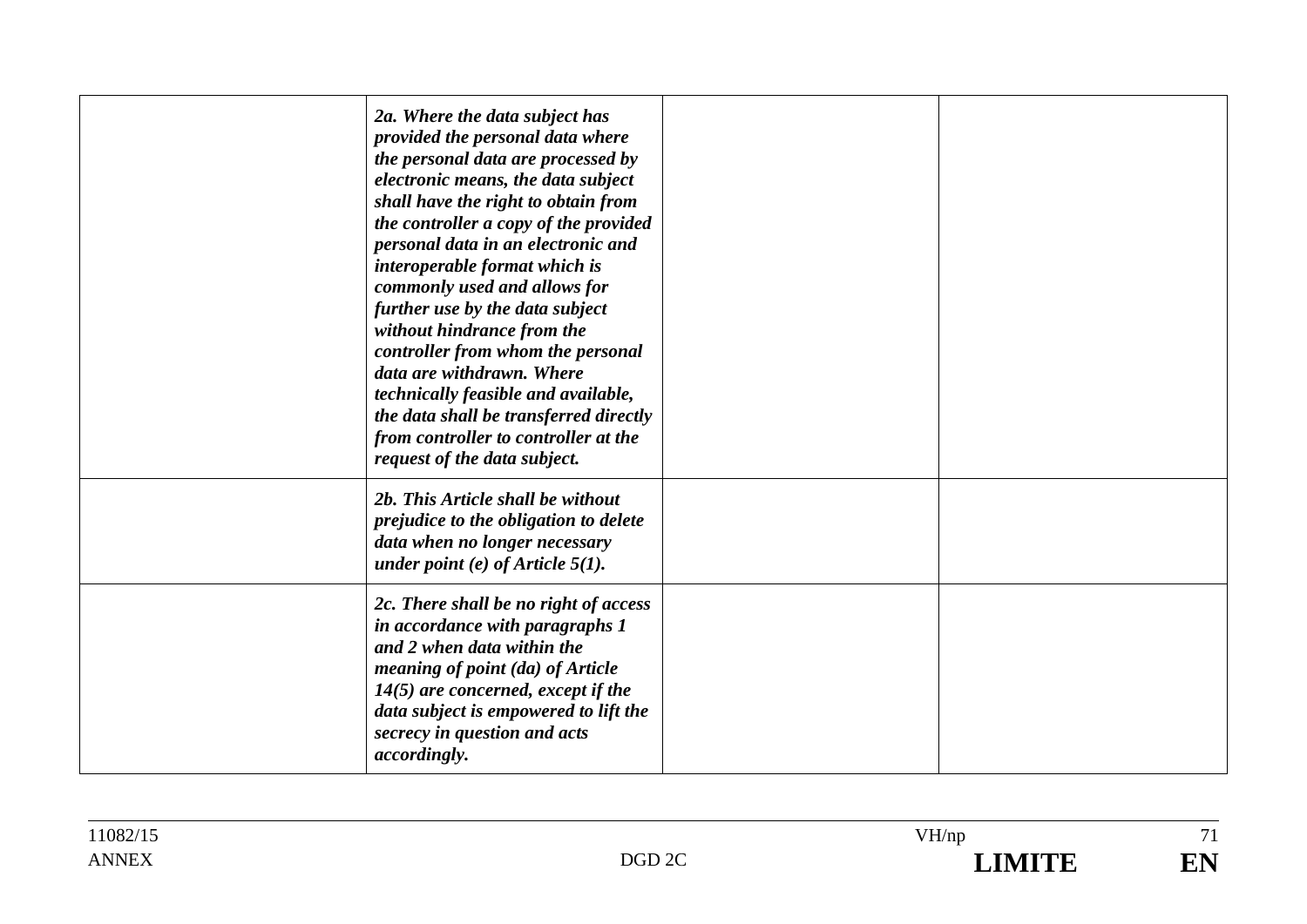|                                                                                                                                                                                                                                                                                                               |         | 2a. The right to obtain a copy<br>referred to in paragraph 1b shall<br>not apply where such copy<br>cannot be provided without<br>disclosing personal data of other<br>data subjects or confidential data<br>of the controller. Furthermore,<br>this right shall not apply if<br>disclosing personal data would<br>infringe intellectual property<br>rights in relation to processing of<br>those personal data. |  |
|---------------------------------------------------------------------------------------------------------------------------------------------------------------------------------------------------------------------------------------------------------------------------------------------------------------|---------|------------------------------------------------------------------------------------------------------------------------------------------------------------------------------------------------------------------------------------------------------------------------------------------------------------------------------------------------------------------------------------------------------------------|--|
| 3. The Commission shall be<br>empowered to adopt delegated acts<br>in accordance with Article 86 for<br>the purpose of further specifying<br>the criteria and requirements for the<br>communication to the data subject<br>of the content of the personal data<br>referred to in point (g) of paragraph<br>1. | deleted | deleted                                                                                                                                                                                                                                                                                                                                                                                                          |  |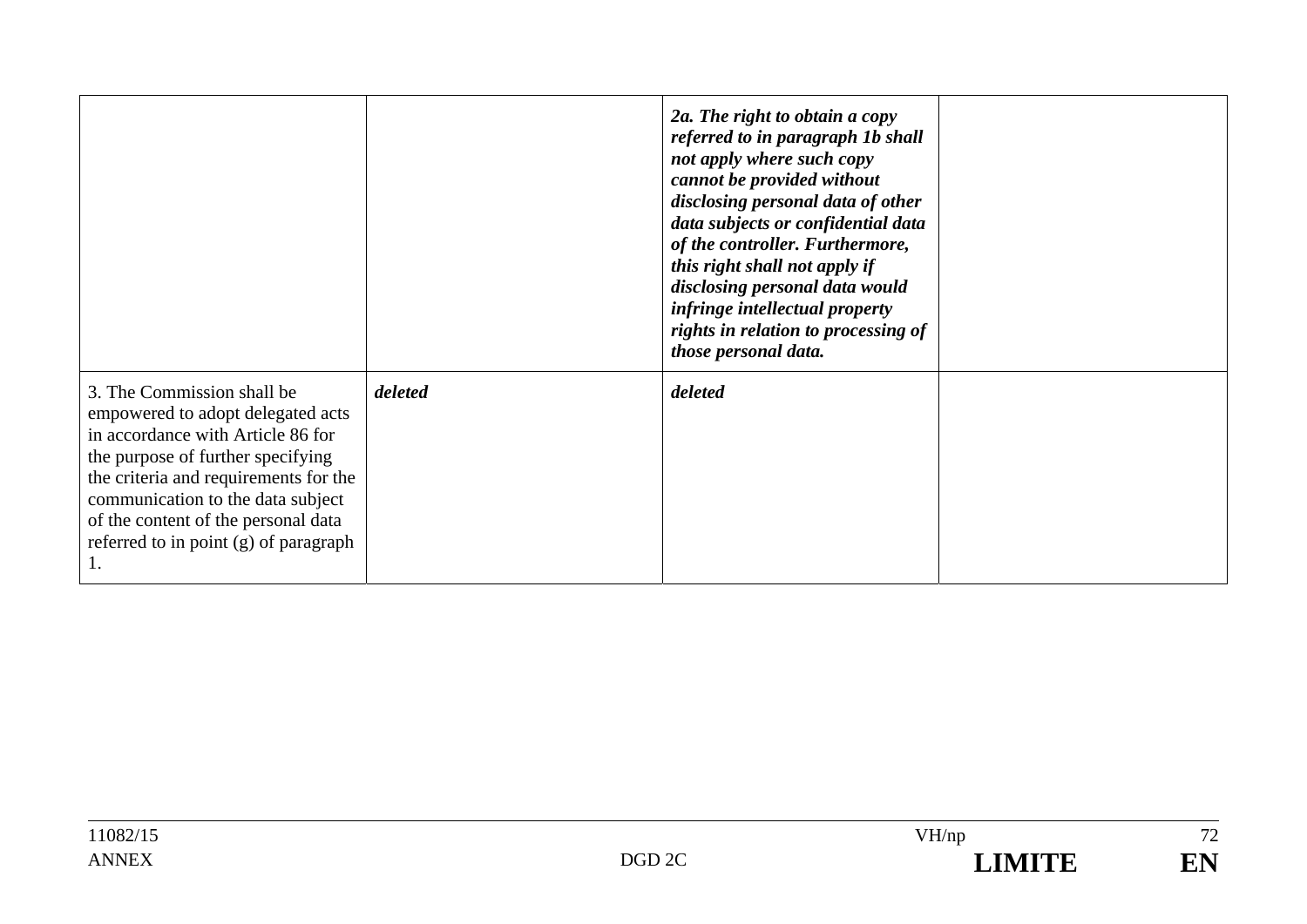| deleted | deleted |  |
|---------|---------|--|
|         |         |  |
|         |         |  |
|         |         |  |
|         |         |  |
|         |         |  |
|         |         |  |
|         |         |  |
|         |         |  |
|         |         |  |
|         |         |  |
|         |         |  |
|         |         |  |
|         |         |  |
|         |         |  |
|         |         |  |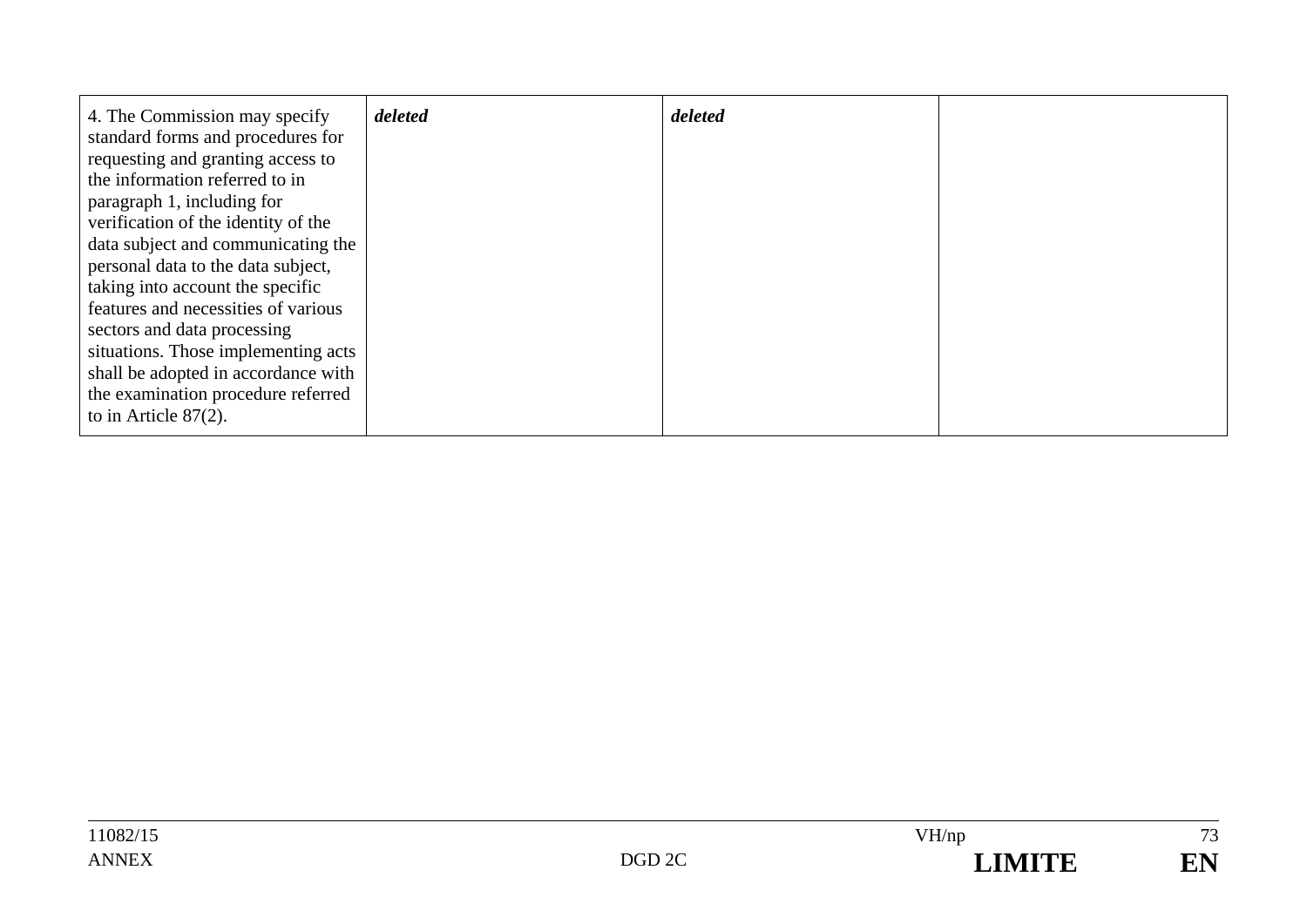| <b>SECTION 3</b><br><b>RECTIFICATION AND</b><br><b>ERASURE</b>                                                                                                                                                                                                                                                          | <b>SECTION 3</b><br><b>RECTIFICATION AND</b><br><b>ERASURE</b>                                                                                                                                                                                                                                                          | <b>SECTION 3</b><br><b>RECTIFICATION AND</b><br><b>ERASURE</b>                                                                                                                                                                                                                                                                                                                                                                                                                  |  |
|-------------------------------------------------------------------------------------------------------------------------------------------------------------------------------------------------------------------------------------------------------------------------------------------------------------------------|-------------------------------------------------------------------------------------------------------------------------------------------------------------------------------------------------------------------------------------------------------------------------------------------------------------------------|---------------------------------------------------------------------------------------------------------------------------------------------------------------------------------------------------------------------------------------------------------------------------------------------------------------------------------------------------------------------------------------------------------------------------------------------------------------------------------|--|
| <b>Article 16</b>                                                                                                                                                                                                                                                                                                       | <b>Article 16</b>                                                                                                                                                                                                                                                                                                       | <b>Article 16</b>                                                                                                                                                                                                                                                                                                                                                                                                                                                               |  |
| <b>Right to rectification</b>                                                                                                                                                                                                                                                                                           | <b>Right to rectification</b>                                                                                                                                                                                                                                                                                           | <b>Right to rectification</b>                                                                                                                                                                                                                                                                                                                                                                                                                                                   |  |
| The data subject shall have the right<br>to obtain from the controller the<br>rectification of personal data<br>relating to them which are<br>inaccurate. The data subject shall<br>have the right to obtain completion<br>of incomplete personal data,<br>including by way of supplementing<br>a corrective statement. | The data subject shall have the right<br>to obtain from the controller the<br>rectification of personal data relating<br>to them which are inaccurate. The<br>data subject shall have the right to<br>obtain completion of incomplete<br>personal data, including by way of<br>supplementing a corrective<br>statement. | The data subject shall have the<br>right to obtain from the controller<br>without undue delay the<br>rectification of personal data<br>relating to them concerning him<br>or her which are inaccurate.<br>Having regard the purposes for<br>which data were processed, The<br>the data subject shall have the<br>right to obtain completion of<br>incomplete personal data,<br>including by way means of<br>supplementing providing a<br>corrective-supplementary<br>statement. |  |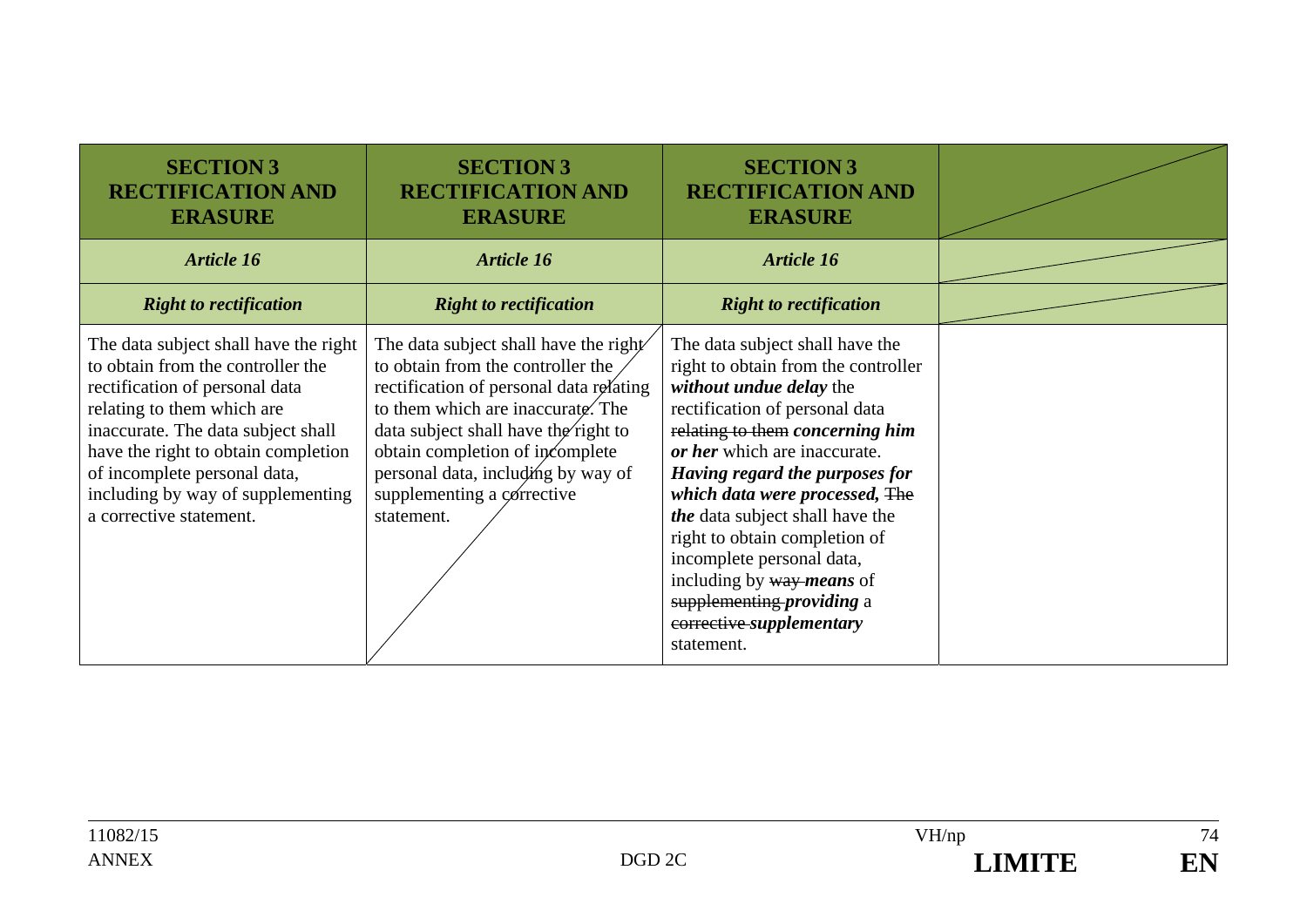| <b>Article 17</b>                                                                                                                                                                                                                                                                                                                                                         | <b>Article 17</b>                                                                                                                                                                                                                                                                                                                                                                                                                                                                         | <b>Article 17</b>                                                                                                                                                                                                                                                                                                                                                                                                                                                                                                                                                                                                                                                    |  |
|---------------------------------------------------------------------------------------------------------------------------------------------------------------------------------------------------------------------------------------------------------------------------------------------------------------------------------------------------------------------------|-------------------------------------------------------------------------------------------------------------------------------------------------------------------------------------------------------------------------------------------------------------------------------------------------------------------------------------------------------------------------------------------------------------------------------------------------------------------------------------------|----------------------------------------------------------------------------------------------------------------------------------------------------------------------------------------------------------------------------------------------------------------------------------------------------------------------------------------------------------------------------------------------------------------------------------------------------------------------------------------------------------------------------------------------------------------------------------------------------------------------------------------------------------------------|--|
|                                                                                                                                                                                                                                                                                                                                                                           | <b>Amendment 112</b>                                                                                                                                                                                                                                                                                                                                                                                                                                                                      |                                                                                                                                                                                                                                                                                                                                                                                                                                                                                                                                                                                                                                                                      |  |
| <b>Right to be forgotten and to</b><br>erasure                                                                                                                                                                                                                                                                                                                            | Right to be forgotten and to erasure                                                                                                                                                                                                                                                                                                                                                                                                                                                      | <b>Right to erasure and to be</b><br>forgotten and to erasure                                                                                                                                                                                                                                                                                                                                                                                                                                                                                                                                                                                                        |  |
| 1. The data subject shall have the<br>right to obtain from the controller<br>the erasure of personal data relating<br>to them and the abstention from<br>further dissemination of such data,<br>especially in relation to personal<br>data which are made available by<br>the data subject while he or she was<br>a child, where one of the following<br>grounds applies: | 1. The data subject shall have the<br>right to obtain from the controller the<br>erasure of personal data relating to<br>him or her and the abstention from<br>further dissemination of such data,<br>especially in relation to personal data<br>which are made available by the data<br>subject while he or she was a child,<br>and to obtain from third parties the<br>erasure of any links to, or copy or<br>replication of, those data where one<br>of the following grounds applies: | 1. The data subject shall have the<br>right to obtain from the controller<br>shall have the obligation to erase<br>the erasure of personal data<br>relating to them and the abstention<br>from further dissemination of such<br>data, especially in relation to<br>personal data which are made<br>available by without undue delay,<br>especially in relation to personal<br>which are collected when the data<br>subject while he or she was a<br>child, and the data subject shall<br>have the right to obtain from the<br>controller the erasure of personal<br>data concerning him or her<br>without undue delay where one of<br>the following grounds applies: |  |
| (a) the data are no longer necessary<br>in relation to the purposes for<br>which they were collected or<br>otherwise processed;                                                                                                                                                                                                                                           | (a) the data are no longer necessary<br>in relation to the purposes for which<br>they were collected or otherwise<br>processed;                                                                                                                                                                                                                                                                                                                                                           | (a) the data are no longer<br>necessary in relation to the<br>purposes for which they were<br>collected or otherwise processed;                                                                                                                                                                                                                                                                                                                                                                                                                                                                                                                                      |  |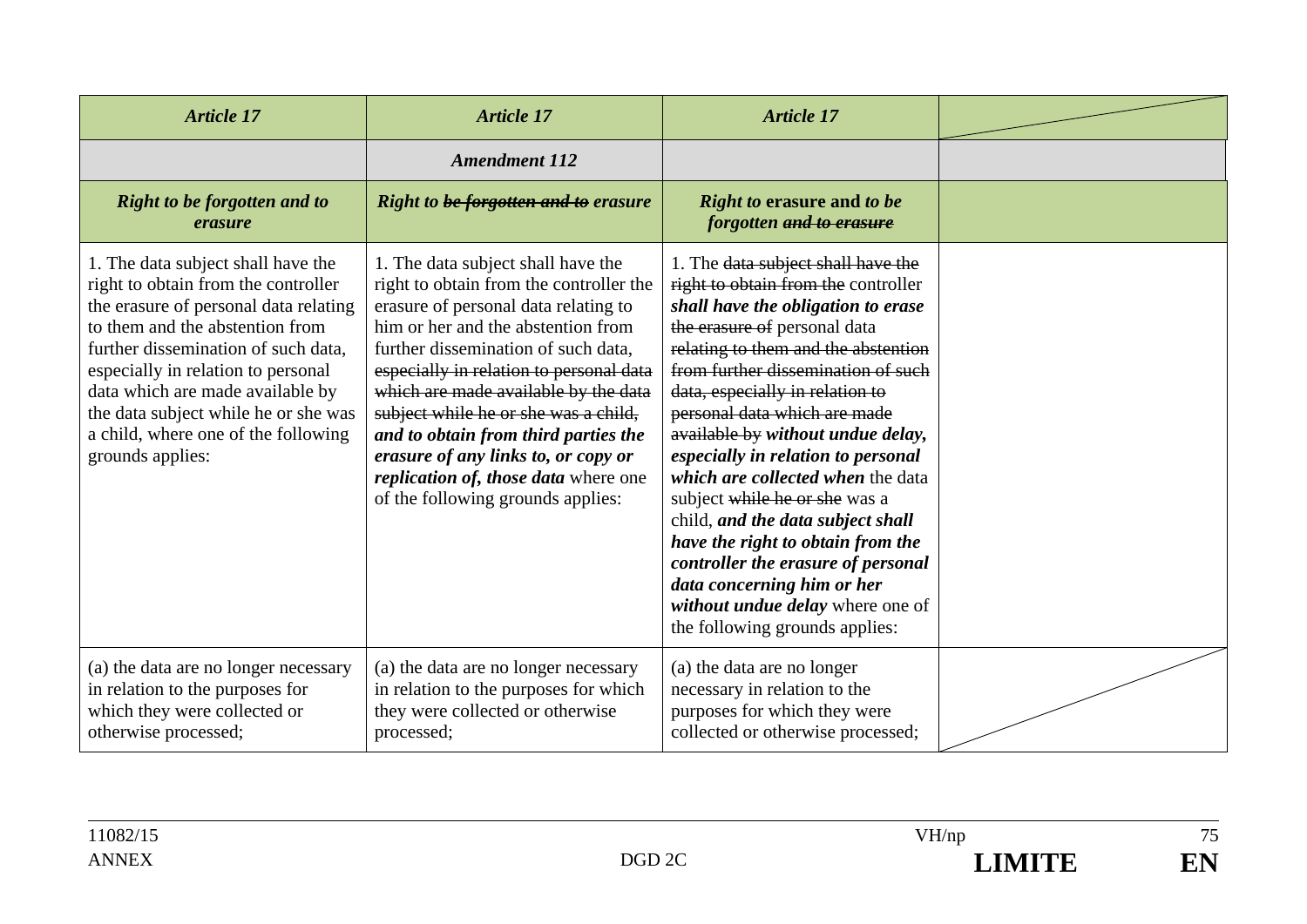| (b) the data subject withdraws<br>consent on which the processing is<br>based according to point (a) of<br>Article $6(1)$ , or when the storage<br>period consented to has expired,<br>and where there is no other legal<br>ground for the processing of the<br>data; | (b) the data subject withdraws<br>consent on which the processing is<br>based according to point $(x)$ of<br>Article $6(1)$ , or when the storage<br>period consented to has expired, and<br>where there is no other legal ground<br>for the processing of the data; | (b) the data subject withdraws<br>consent on which the processing is<br>based according to point (a) of<br>Article $6(1)$ , or <i>point</i> ( <i>a</i> ) of Article<br>$9(2)$ and when the storage period<br>consented to has expired, and<br>where there is no other legal<br>ground for the processing of the<br>data; |  |
|-----------------------------------------------------------------------------------------------------------------------------------------------------------------------------------------------------------------------------------------------------------------------|----------------------------------------------------------------------------------------------------------------------------------------------------------------------------------------------------------------------------------------------------------------------|--------------------------------------------------------------------------------------------------------------------------------------------------------------------------------------------------------------------------------------------------------------------------------------------------------------------------|--|
| (c) the data subject objects to the<br>processing of personal data<br>pursuant to Article 19;                                                                                                                                                                         | (c) the data subject objects to the<br>processing of personal data pursuant<br>to Article 19;                                                                                                                                                                        | (c) the data subject objects to the<br>processing of personal data<br>pursuant to Article $19(1)$ and<br>there are no overriding legitimate<br>grounds for the processing or the<br>data subject objects to the<br>processing of personal data<br>pursuant to Article $19(2)$ ;                                          |  |
|                                                                                                                                                                                                                                                                       | (ca) a court or regulatory authority<br>based in the Union has ruled as<br>final and absolute that the data<br>concerned must be erased;                                                                                                                             |                                                                                                                                                                                                                                                                                                                          |  |
| (d) the processing of the data does<br>not comply with this Regulation for<br>other reasons.                                                                                                                                                                          | (d) the processing of the data does<br>not comply with this Regulation for<br>other reasons has have been<br>unlawfully processed.                                                                                                                                   | ( <i>d</i> ) the processing of the data does<br>not comply with this Regulation<br>for other reasons have been<br>unlawfully processed;                                                                                                                                                                                  |  |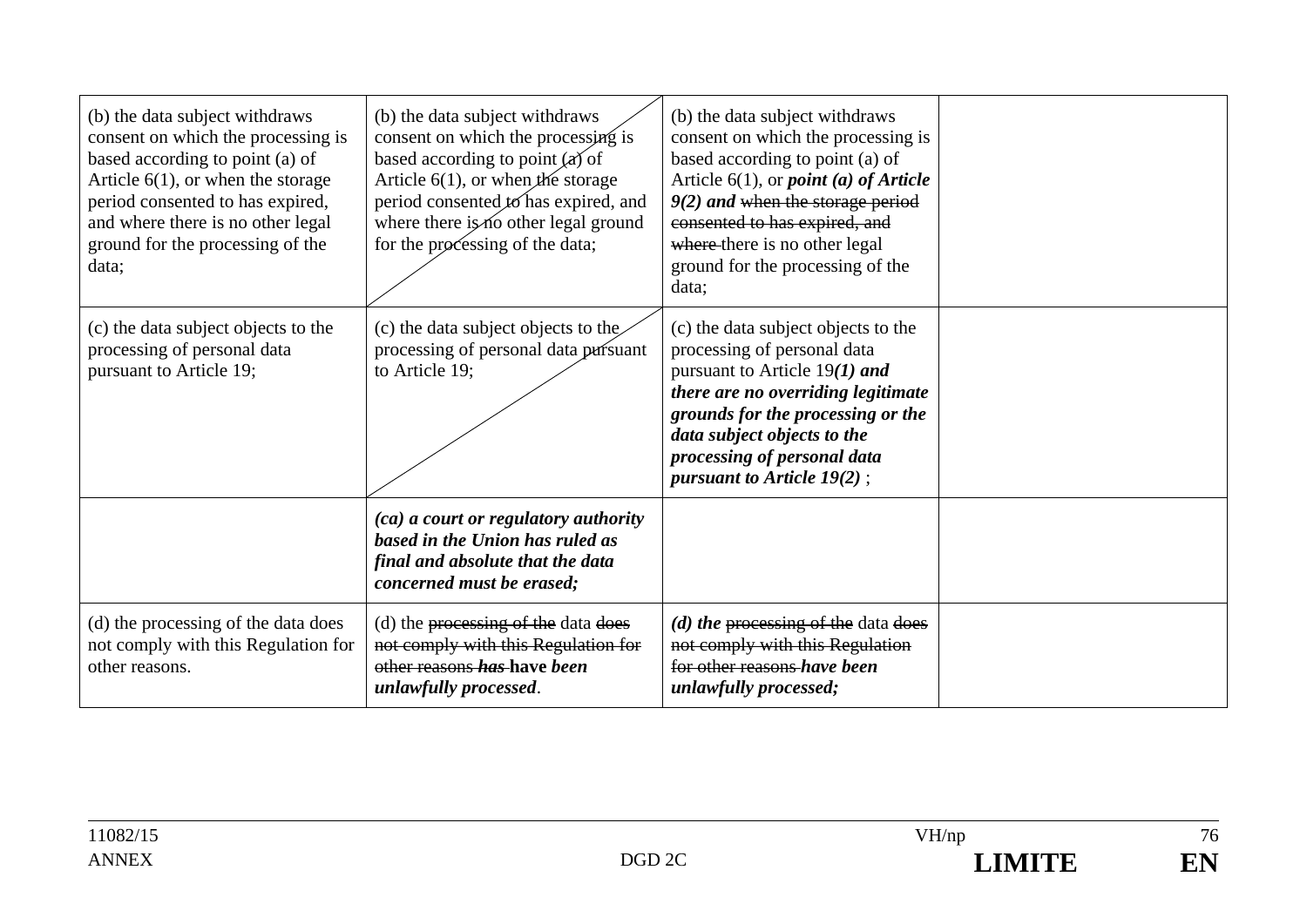|                                                                                                                                                                            | $(e)$ the data have to be erased for<br>compliance with a legal<br>obligation to which the controller<br>is subject.                                                                                                                                                                                      |  |
|----------------------------------------------------------------------------------------------------------------------------------------------------------------------------|-----------------------------------------------------------------------------------------------------------------------------------------------------------------------------------------------------------------------------------------------------------------------------------------------------------|--|
| 1a. The application of paragraph 1<br>shall be dependent upon the ability<br>of the controller to verify that the<br>person requesting the erasure is the<br>data subject. |                                                                                                                                                                                                                                                                                                           |  |
|                                                                                                                                                                            | 1a. The data subject shall have<br>also the right to obtain from the<br>controller the erasure of personal<br>data concerning him or her,<br>without undue delay, if the data<br>have been collected in relation to<br>the offering of information<br>society services referred to in<br>Article $8(1)$ . |  |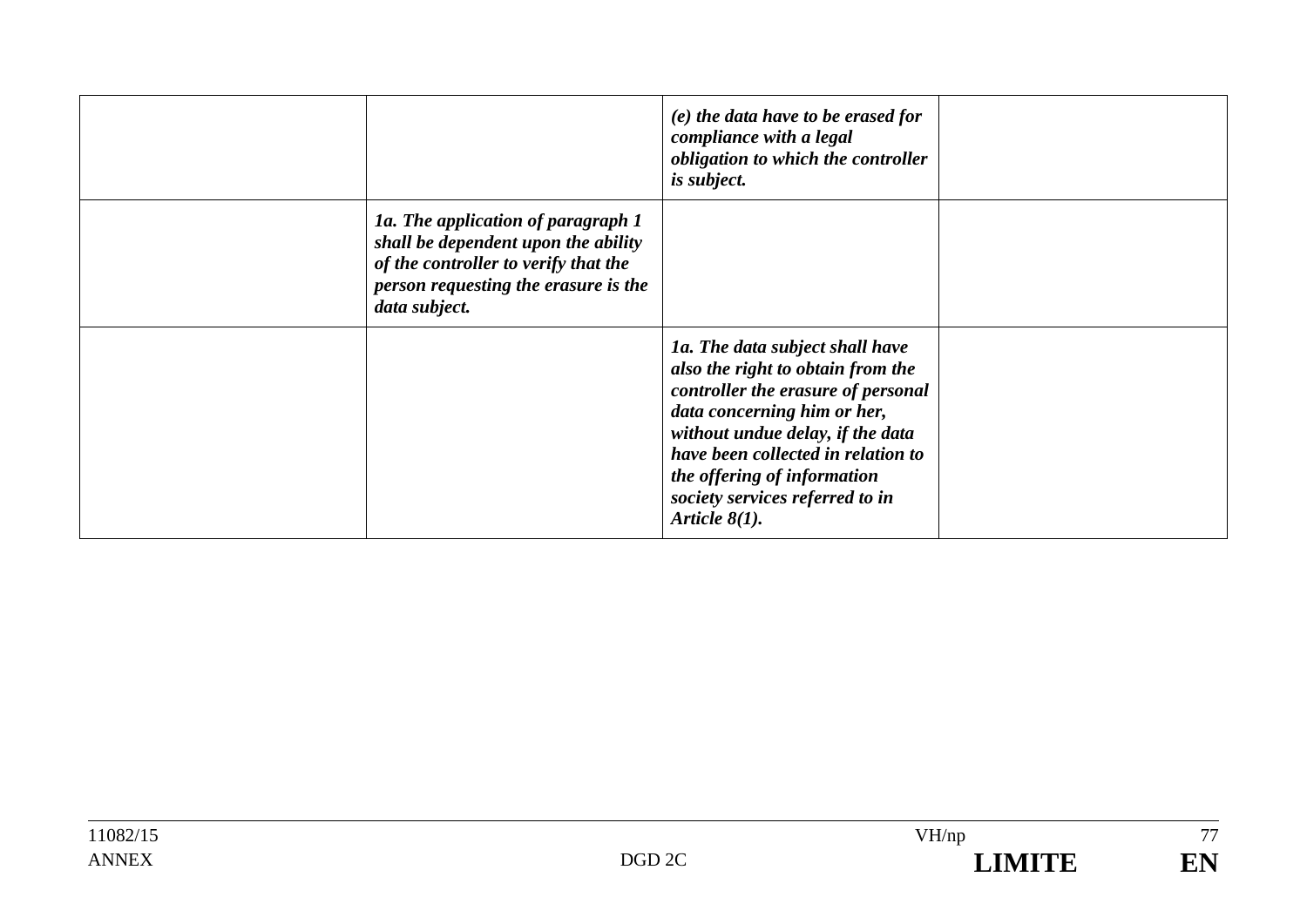| 2. Where the controller referred to<br>in paragraph 1 has made the<br>personal data public, it shall take all<br>reasonable steps, including<br>technical measures, in relation to<br>data for the publication of which<br>the controller is responsible, to<br>inform third parties which are         | 2. Where the controller referred to in<br>paragraph 1 has made the personal<br>data public without a justification<br><b>based on Article 6(1)</b> , it shall take all<br>reasonable steps, including technical<br>measures, in relation to data for the<br>publication of which the controller is<br>responsible, to inform third parties                                                                                                                                                                                               | deleted |  |
|--------------------------------------------------------------------------------------------------------------------------------------------------------------------------------------------------------------------------------------------------------------------------------------------------------|------------------------------------------------------------------------------------------------------------------------------------------------------------------------------------------------------------------------------------------------------------------------------------------------------------------------------------------------------------------------------------------------------------------------------------------------------------------------------------------------------------------------------------------|---------|--|
| processing such data, that a data<br>subject requests them to erase any<br>links to, or copy or replication of<br>that personal data. Where the<br>controller has authorised a third<br>party publication of personal data,<br>the controller shall be considered<br>responsible for that publication. | which are processing such data, that<br>a data subject requests them to erase<br>any links to, or copy or replication of<br>that personal data. Where the<br>controller has authorised a third<br>party publication of personal data,<br>the controller shall be considered<br>responsible for that publication to<br>have the data erased, including by<br>third parties, without prejudice to<br>Article 77. The controller shall<br>inform the data subject, where<br>possible, of the action taken by the<br>relevant third parties. |         |  |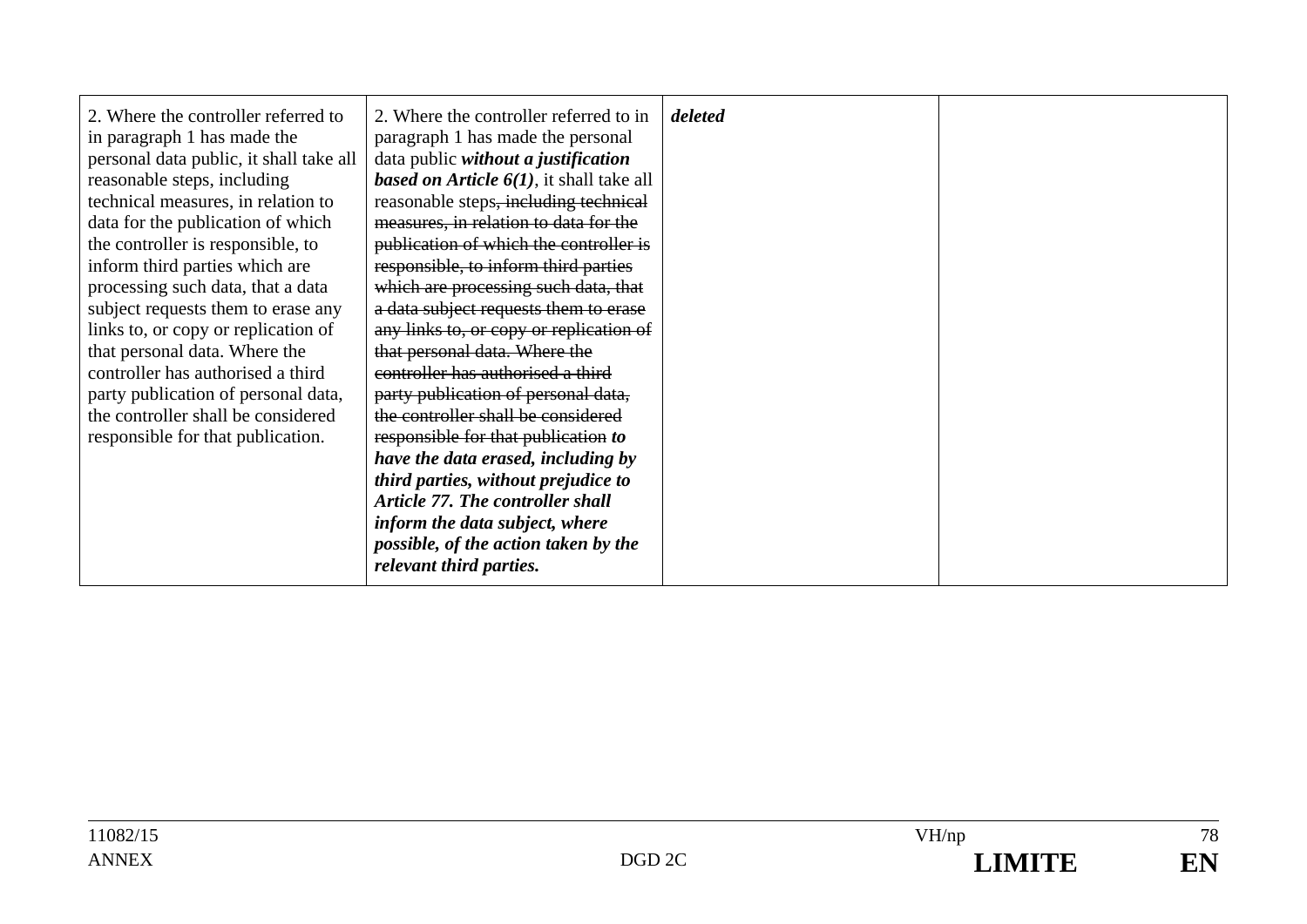|                                                                                                                                                  |                                                                                                                                                                                                           | 2a. Where the controller has<br>made the personal data public<br>and is obliged pursuant to<br>paragraph 1 to erase the data, the<br>controller, taking account of<br>available technology and the cost<br>of implementation, shall take<br>reasonable steps, including<br>technical measures, to inform<br>controllers which are processing<br>the data, that the data subject has<br>requested the erasure by such<br>controllers of any links to, or<br>copy or replication of that<br>personal data. |  |
|--------------------------------------------------------------------------------------------------------------------------------------------------|-----------------------------------------------------------------------------------------------------------------------------------------------------------------------------------------------------------|----------------------------------------------------------------------------------------------------------------------------------------------------------------------------------------------------------------------------------------------------------------------------------------------------------------------------------------------------------------------------------------------------------------------------------------------------------------------------------------------------------|--|
| 3. The controller shall carry out the<br>erasure without delay, except to the<br>extent that the retention of the<br>personal data is necessary: | 3. The controller <i>and</i> , where<br><i>applicable, the third party shall</i><br>carry out the erasure without delay,<br>except to the extent that the retention<br>of the personal data is necessary: | 3. The controller shall carry out<br>the erasure without delay, except<br>Paragraphs 1 and 2a shall not<br><i>apply</i> to the extent that the<br>retention- <i>processing</i> of the<br>personal data is necessary:                                                                                                                                                                                                                                                                                     |  |
| (a) for exercising the right of<br>freedom of expression in<br>accordance with Article 80;                                                       | (a) for exercising the right of<br>freedom of expression in accordance<br>with Article 80,                                                                                                                | (a) for exercising the right of<br>freedom of expression in<br>accordance with Article 80 and<br><i>information</i> ;                                                                                                                                                                                                                                                                                                                                                                                    |  |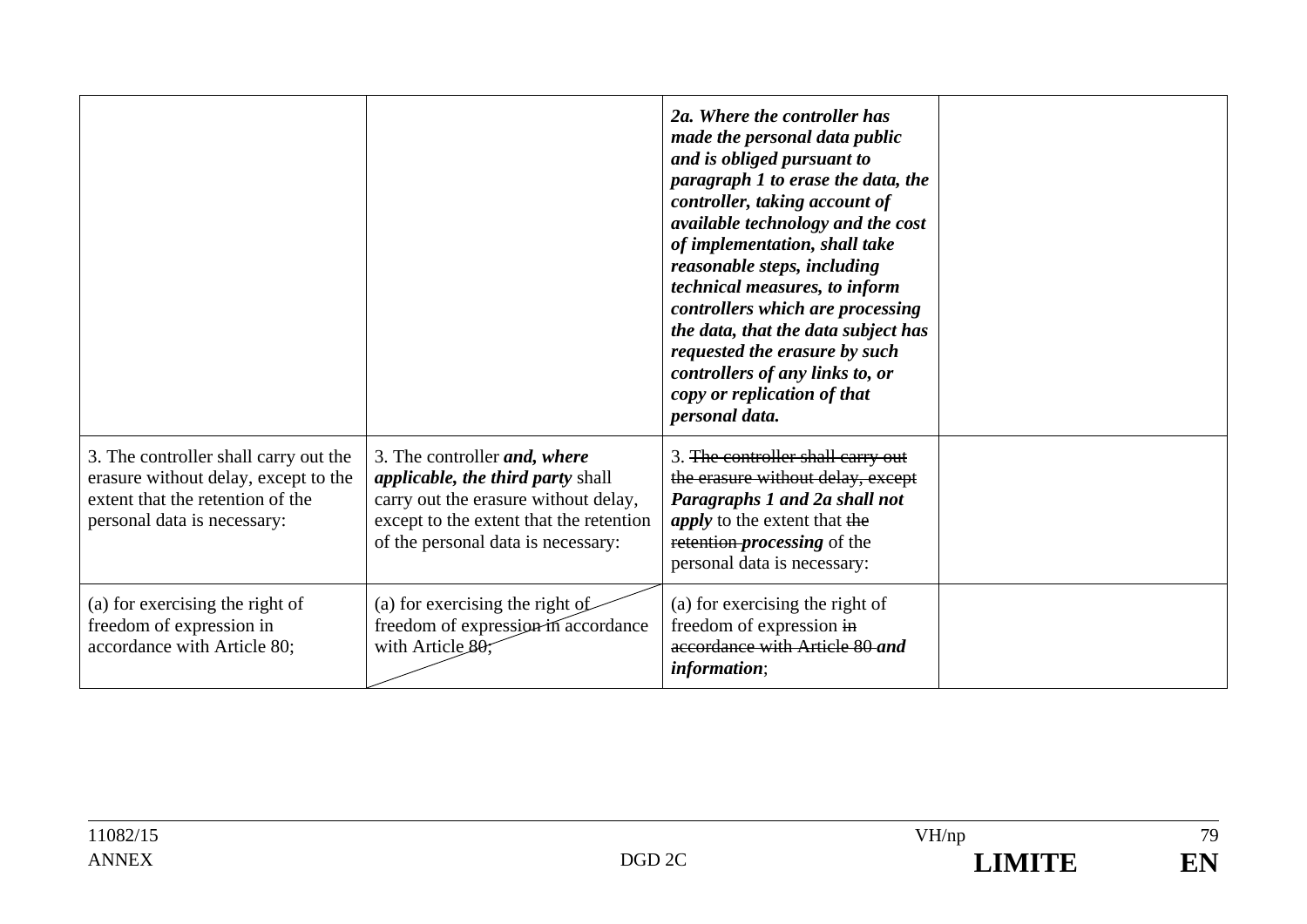|                                                                                                                                                                                                                                                                                                                                                          |                                                                                                                                                                                                                                                                                                                                        | (b) for compliance with a legal<br>obligation which requires<br>processing of personal data by<br><b>Union or Member State law to</b><br>which the controller is subject or<br>for the performance of a task<br>carried out in the public interest<br>or in the exercise of official<br>authority vested in the controller; |  |
|----------------------------------------------------------------------------------------------------------------------------------------------------------------------------------------------------------------------------------------------------------------------------------------------------------------------------------------------------------|----------------------------------------------------------------------------------------------------------------------------------------------------------------------------------------------------------------------------------------------------------------------------------------------------------------------------------------|-----------------------------------------------------------------------------------------------------------------------------------------------------------------------------------------------------------------------------------------------------------------------------------------------------------------------------|--|
| (b) for reasons of public interest in<br>the area of public health in<br>accordance with Article 81;                                                                                                                                                                                                                                                     | (b) for reasons of public interest in<br>the area of public health in<br>accordance with Article 81;                                                                                                                                                                                                                                   | $(bc)$ for reasons of public interest<br>in the area of public health in<br>accordance with Article $819(2)(h)$<br>and (hb) as well as Article $9(4)$ ;                                                                                                                                                                     |  |
| (c) for historical, statistical and<br>scientific research purposes in<br>accordance with Article 83;                                                                                                                                                                                                                                                    | (c) for historical, statistical and<br>scientific research purposes in<br>accordance with Article 83;                                                                                                                                                                                                                                  | $\left(\text{ed}\right)$ for archiving purposes in the<br><i>public interest or for scientific,</i><br>historical, statistical and<br>historicalscientific research<br>purposes in accordance with<br>Article 83;                                                                                                           |  |
| (d) for compliance with a legal<br>obligation to retain the personal<br>data by Union or Member State law<br>to which the controller is subject;<br>Member State laws shall meet an<br>objective of public interest, respect<br>the essence of the right to the<br>protection of personal data and be<br>proportionate to the legitimate aim<br>pursued; | (d) for compliance with a legal<br>obligation to retain the personal data<br>by Union or Member State law to<br>which the controller is subject;<br>Member State laws shall meet an<br>objective of public interest, respect<br>the right to the protection of personal<br>data and be proportionate to the<br>legitimate aim pursued; | deleted                                                                                                                                                                                                                                                                                                                     |  |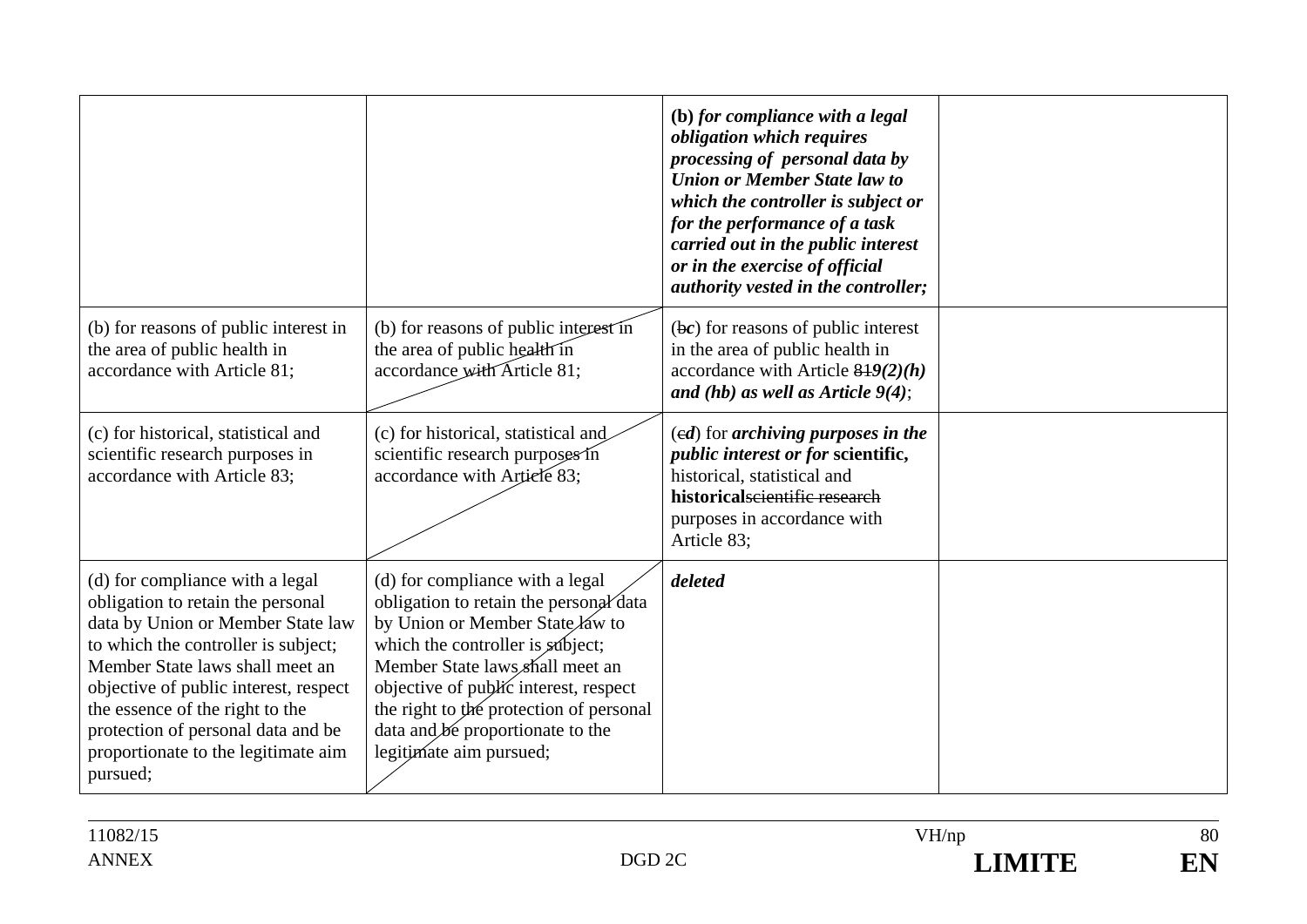| (e) in the cases referred to in<br>paragraph 4.                                                                                                           | (e) in the cases referred to in<br>paragraph 4.                                                                                                                                                                                | deleted                                                              |
|-----------------------------------------------------------------------------------------------------------------------------------------------------------|--------------------------------------------------------------------------------------------------------------------------------------------------------------------------------------------------------------------------------|----------------------------------------------------------------------|
|                                                                                                                                                           |                                                                                                                                                                                                                                | $(g)$ for the establishment, exercise<br>or defence of legal claims. |
| 4. Instead of erasure, the controller<br>shall restrict processing of personal<br>data where:                                                             | 4. Instead of erasure, the controller<br>shall restrict processing of personal<br>data in such a way that it is not<br>subject to the normal data access<br>and processing operations and<br>cannot be changed anymore, where: | deleted                                                              |
| their accuracy is contested by<br>(a)<br>the data subject, for a period<br>enabling the controller to verify the<br>accuracy of the data;                 | (a) their accuracy is contested by the<br>data subject, for a period enabling<br>the controller to verify the accuracy<br>of the data;                                                                                         | deleted                                                              |
| (b) the controller no longer needs<br>the personal data for the<br>accomplishment of its task but they<br>have to be maintained for purposes<br>of proof; | (b) the controller no longer needs the<br>personal data for the accomplishment<br>of its task but they have to be<br>maintained for purposes of proof;                                                                         | deleted                                                              |
| (c) the processing is unlawful and<br>the data subject opposes their<br>erasure and requests the restriction<br>of their use instead;                     | (c) the processing is unlawful and the<br>data subject opposes their erasure<br>and requests the restriction of their<br>use instead;                                                                                          | deleted                                                              |

EN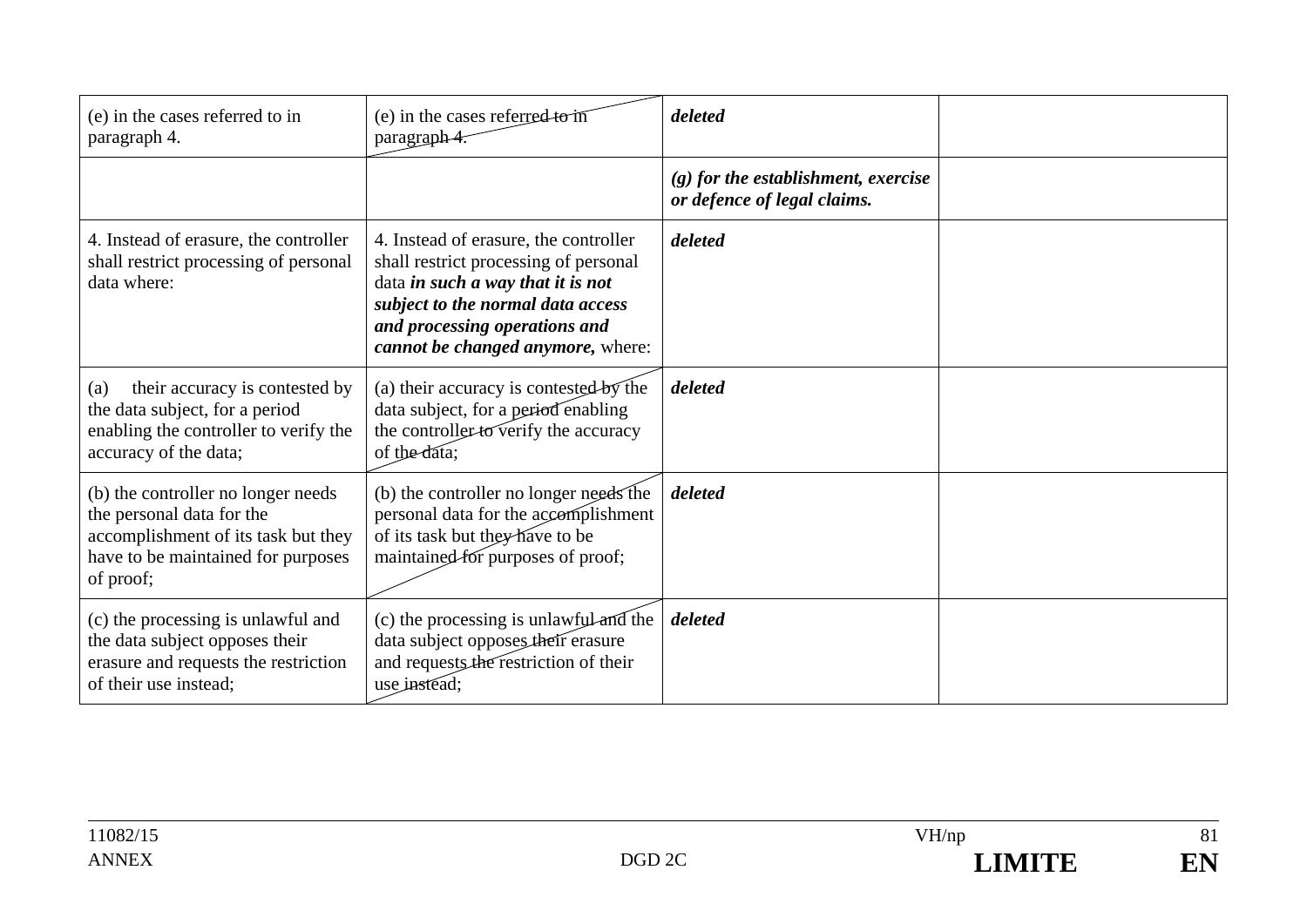|                                                                                                                                                                                                                                                                                                  | (ca) a court or regulatory authority<br>based in the Union has ruled as<br><i>final and absolute than the</i><br>processing that the data concerned<br>must be restricted;                                                                                                                       |         |  |
|--------------------------------------------------------------------------------------------------------------------------------------------------------------------------------------------------------------------------------------------------------------------------------------------------|--------------------------------------------------------------------------------------------------------------------------------------------------------------------------------------------------------------------------------------------------------------------------------------------------|---------|--|
| (d) the data subject requests to<br>transmit the personal data into<br>another automated processing<br>system in accordance with Article<br>$18(2)$ .                                                                                                                                            | (d) the data subject requests to<br>transmit the personal data into<br>another automated processing system<br>in accordance with <i>paragraphs</i> 2 <i>a of</i><br>Article $18(2)$ .15;                                                                                                         | deleted |  |
|                                                                                                                                                                                                                                                                                                  | (da) the particular type of storage<br>technology does not allow for<br>erasure and has been installed<br>before the entry into force of this<br>Regulation.                                                                                                                                     |         |  |
| 5. Personal data referred to in<br>paragraph 4 may, with the<br>exception of storage, only be<br>processed for purposes of proof, or<br>with the data subject's consent, or<br>for the protection of the rights of<br>another natural or legal person or<br>for an objective of public interest. | 5. Personal data referred to in<br>paragraph 4 may, with the execption<br>of storage, only be processed for<br>purposes of proof, or with the data<br>subject's consent, or for the<br>protection of the rights of another<br>natural or legal person or for an<br>objective of public interest. | deleted |  |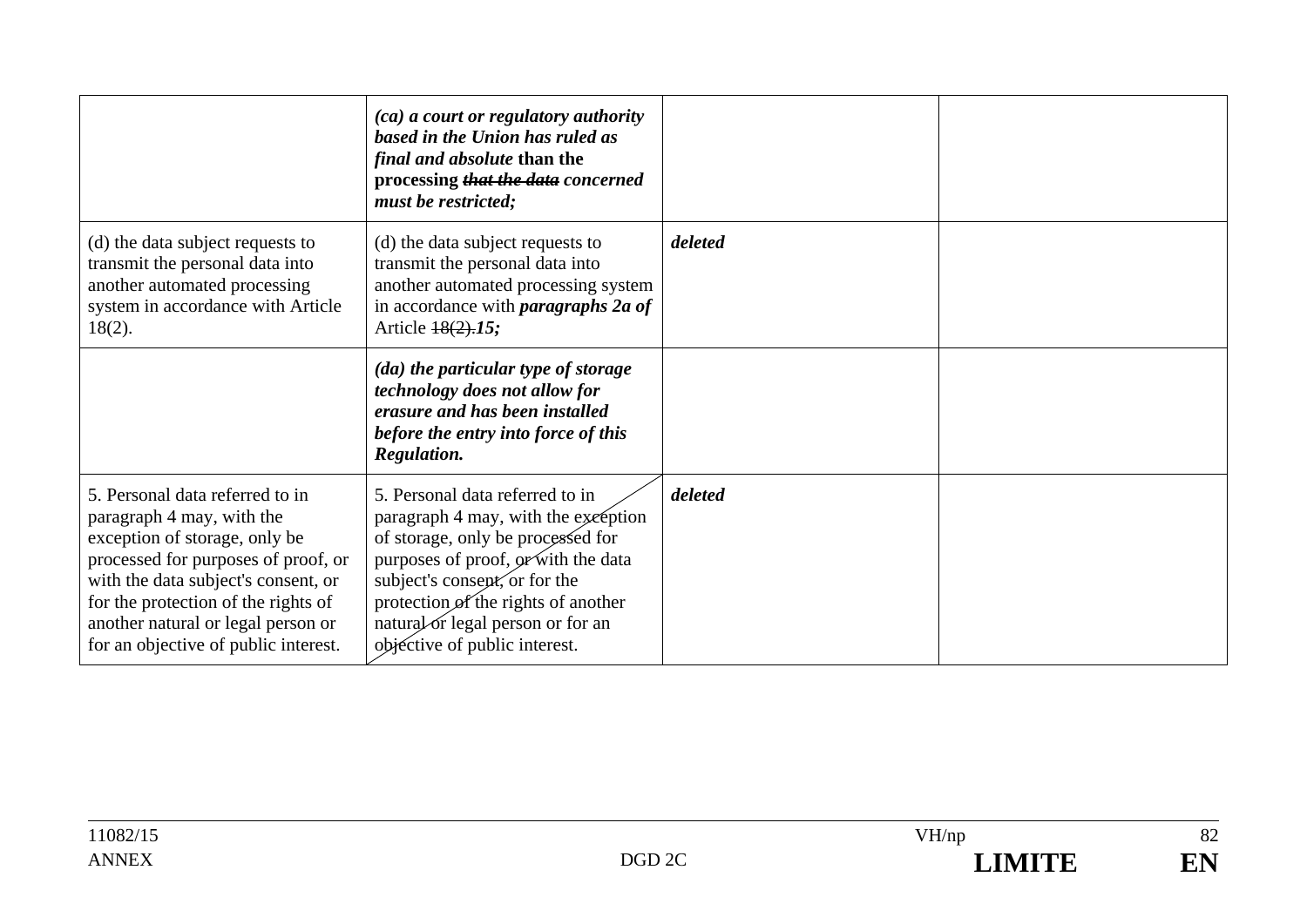| 6. Where processing of personal<br>data is restricted pursuant to<br>paragraph 4, the controller shall<br>inform the data subject before<br>lifting the restriction on processing.                                         | 6. Where processing of personal data<br>is restricted pursuant to paragraph 4,<br>the controller shall inform the data<br>subject before lifting the restriction<br>on processing.                                             | deleted |  |
|----------------------------------------------------------------------------------------------------------------------------------------------------------------------------------------------------------------------------|--------------------------------------------------------------------------------------------------------------------------------------------------------------------------------------------------------------------------------|---------|--|
| 7. The controller shall implement<br>mechanisms to ensure that the time<br>limits established for the erasure of<br>personal data and/or for a periodic<br>review of the need for the storage<br>of the data are observed. | deleted                                                                                                                                                                                                                        | deleted |  |
| 8. Where the erasure is carried out,<br>the controller shall not otherwise<br>process such personal data.                                                                                                                  | 8. Where the erasure is carried out,<br>the controller shall not otherwise<br>process-such personal data.                                                                                                                      | deleted |  |
|                                                                                                                                                                                                                            | 8a. The controller shall implement<br>mechanisms to ensure that the time<br>limits established for the erasure of<br>personal data and/or for a periodic<br>review of the need for the storage of<br>the data are observed.    |         |  |
| 9. The Commission shall be<br>empowered to adopt delegated acts<br>in accordance with Article 86 for<br>the purpose of further specifying:                                                                                 | 9. The Commission shall be<br>empowered to adopt, after<br>requesting an opinion of the<br><b>European Data Protection Board,</b><br>delegated acts in accordance with<br>Article 86 for the purpose of further<br>specifying: | deleted |  |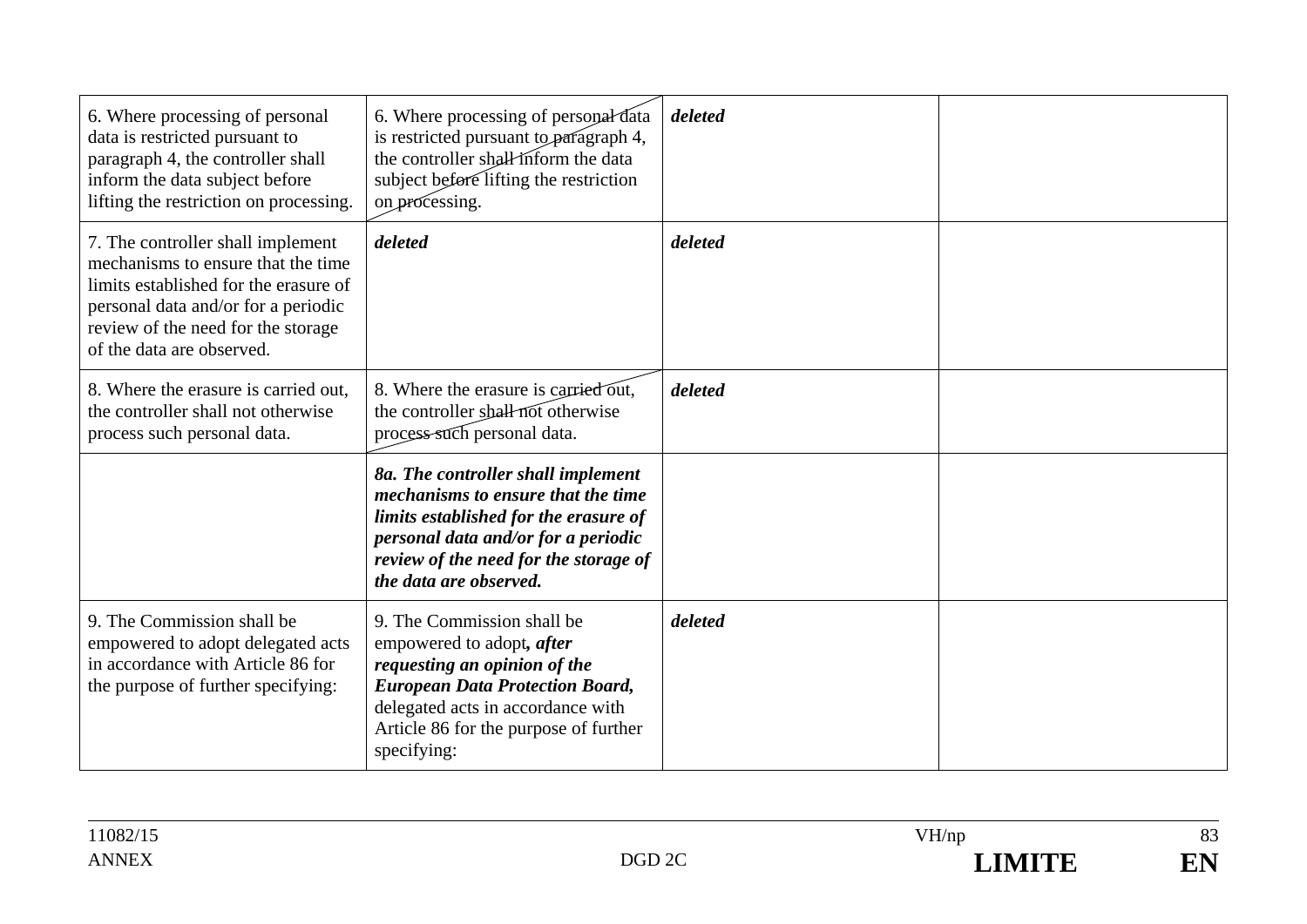| (a) the criteria and requirements for<br>the application of paragraph 1 for<br>specific sectors and in specific data<br>processing situations;                           | (a) the criteria and requirements for<br>the application of paragraph 1 for<br>specific sectors and in specific data<br>processing situations;                           | deleted                                                                                                                                      |  |
|--------------------------------------------------------------------------------------------------------------------------------------------------------------------------|--------------------------------------------------------------------------------------------------------------------------------------------------------------------------|----------------------------------------------------------------------------------------------------------------------------------------------|--|
| (b) the conditions for deleting links,<br>copies or replications of personal<br>data from publicly available<br>communication services as referred<br>to in paragraph 2; | (b) the conditions for deleting links,<br>copies or replications of personal<br>data from publicly available<br>communication services as referred<br>to in paragraph 2; | deleted                                                                                                                                      |  |
| (c) the criteria and conditions for<br>restricting the processing of<br>personal data referred to in<br>paragraph 4.                                                     | (c) the criteria and conditions for<br>restricting the processing of personal<br>data referred to in paragraph 4.                                                        | deleted                                                                                                                                      |  |
|                                                                                                                                                                          |                                                                                                                                                                          | <b>Article 17a</b>                                                                                                                           |  |
|                                                                                                                                                                          |                                                                                                                                                                          |                                                                                                                                              |  |
|                                                                                                                                                                          |                                                                                                                                                                          | <b>Right to restriction of processing</b>                                                                                                    |  |
|                                                                                                                                                                          |                                                                                                                                                                          | 1. The data subject shall have the<br>right to obtain from the<br>controller the restriction of the<br>processing of personal data<br>where: |  |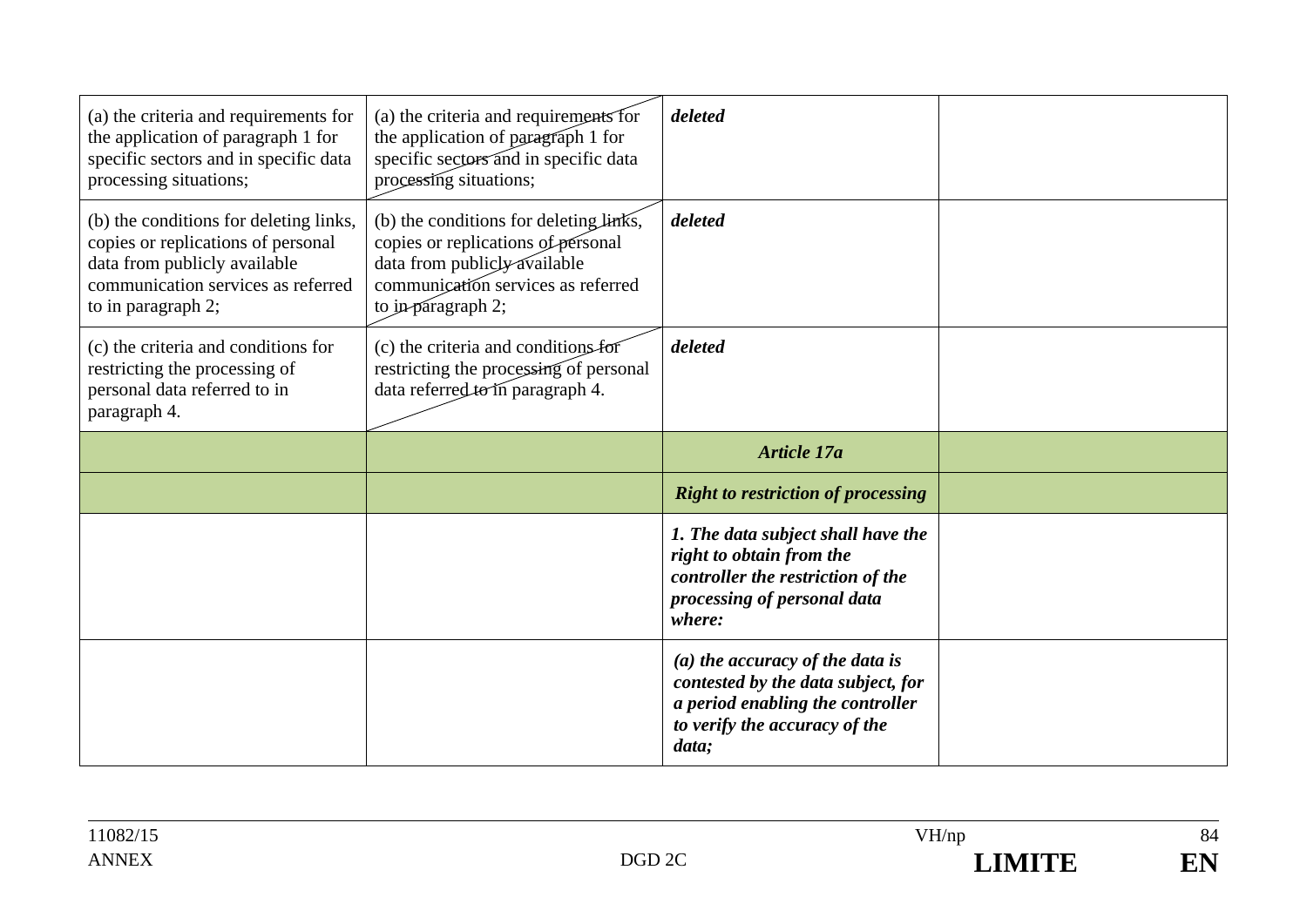| (b) the controller no longer needs<br>the personal data for the<br>purposes of the processing, but<br>they are required by the data<br>subject for the establishment,<br>exercise or defence of legal<br>claims; or                                                                                                                                                                            |  |
|------------------------------------------------------------------------------------------------------------------------------------------------------------------------------------------------------------------------------------------------------------------------------------------------------------------------------------------------------------------------------------------------|--|
| $(c)$ he or she has objected to<br>processing pursuant to Article<br>$19(1)$ pending the verification<br>whether the legitimate grounds of<br>the controller override those of<br>the data subject.                                                                                                                                                                                            |  |
| 2.                                                                                                                                                                                                                                                                                                                                                                                             |  |
| 3. Where processing of personal<br>data has been restricted under<br>paragraph 1, such data may,<br>with the exception of storage,<br>only be processed with the data<br>subject's consent or for the<br>establishment, exercise or<br>defence of legal claims or for the<br>protection of the rights of<br>another natural or legal person<br>or for reasons of important<br>public interest. |  |

| 11082/15     |                   | VH/np         | $\sim$ $\sim$<br>OJ |
|--------------|-------------------|---------------|---------------------|
| <b>ANNEX</b> | DGD <sub>2C</sub> | <b>LIMITE</b> | EN                  |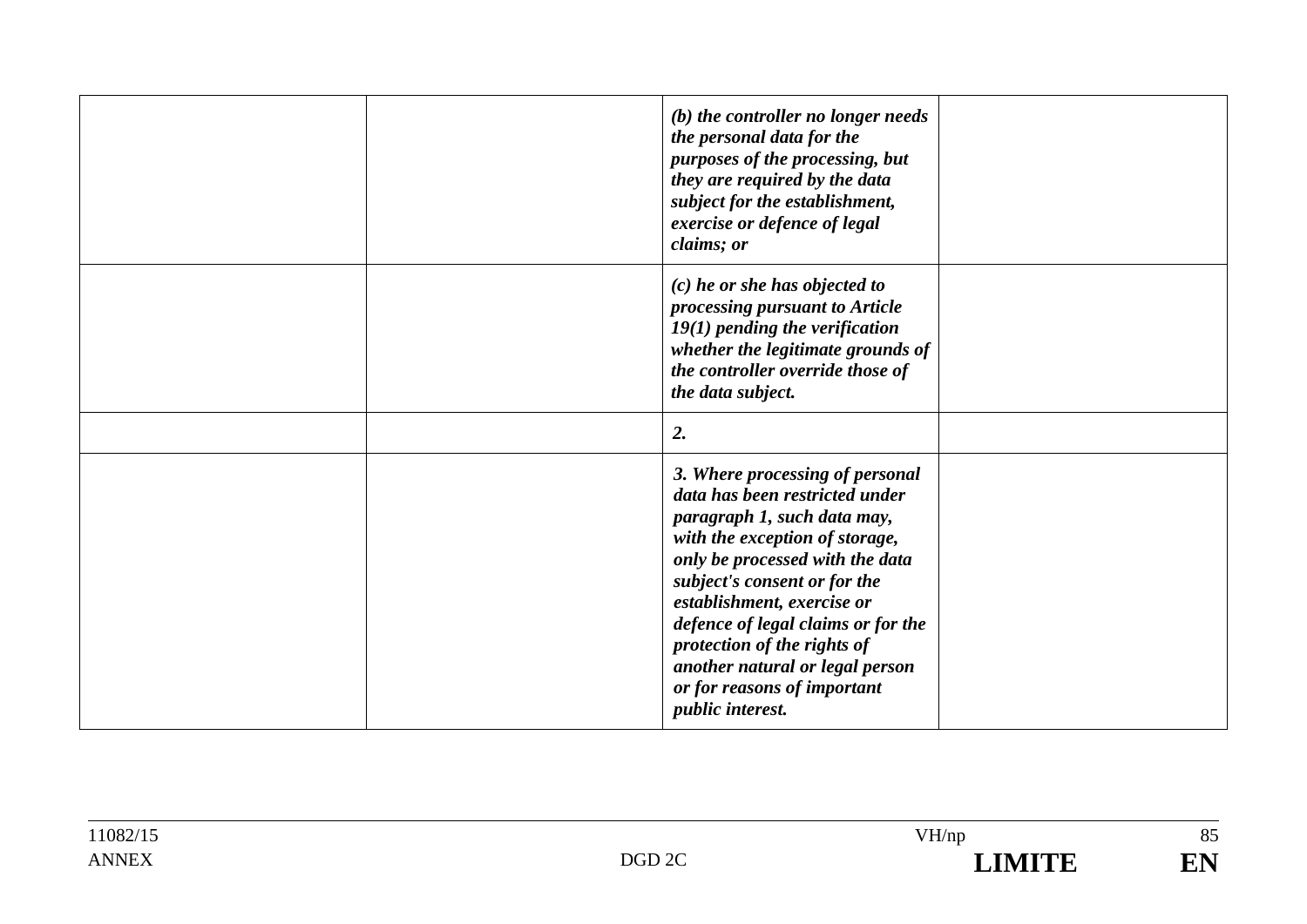|  | 4. A data subject who obtained<br>the restriction of processing<br>pursuant to paragraph 1 shall be<br>informed by the controller before<br>the restriction of processing is<br>lifted.                                                                                                                           |  |
|--|-------------------------------------------------------------------------------------------------------------------------------------------------------------------------------------------------------------------------------------------------------------------------------------------------------------------|--|
|  | <b>Article 17b</b>                                                                                                                                                                                                                                                                                                |  |
|  | <b>Notification obligation regarding</b><br>rectification, erasure or<br>restriction                                                                                                                                                                                                                              |  |
|  | The controller shall<br>communicate any rectification,<br>erasure or restriction of<br>processing carried out in<br>accordance with Articles 16,<br>$17(1)$ and 17a to each recipient to<br>whom the data have been<br>disclosed, unless this proves<br><i>impossible or involves</i><br>disproportionate effort. |  |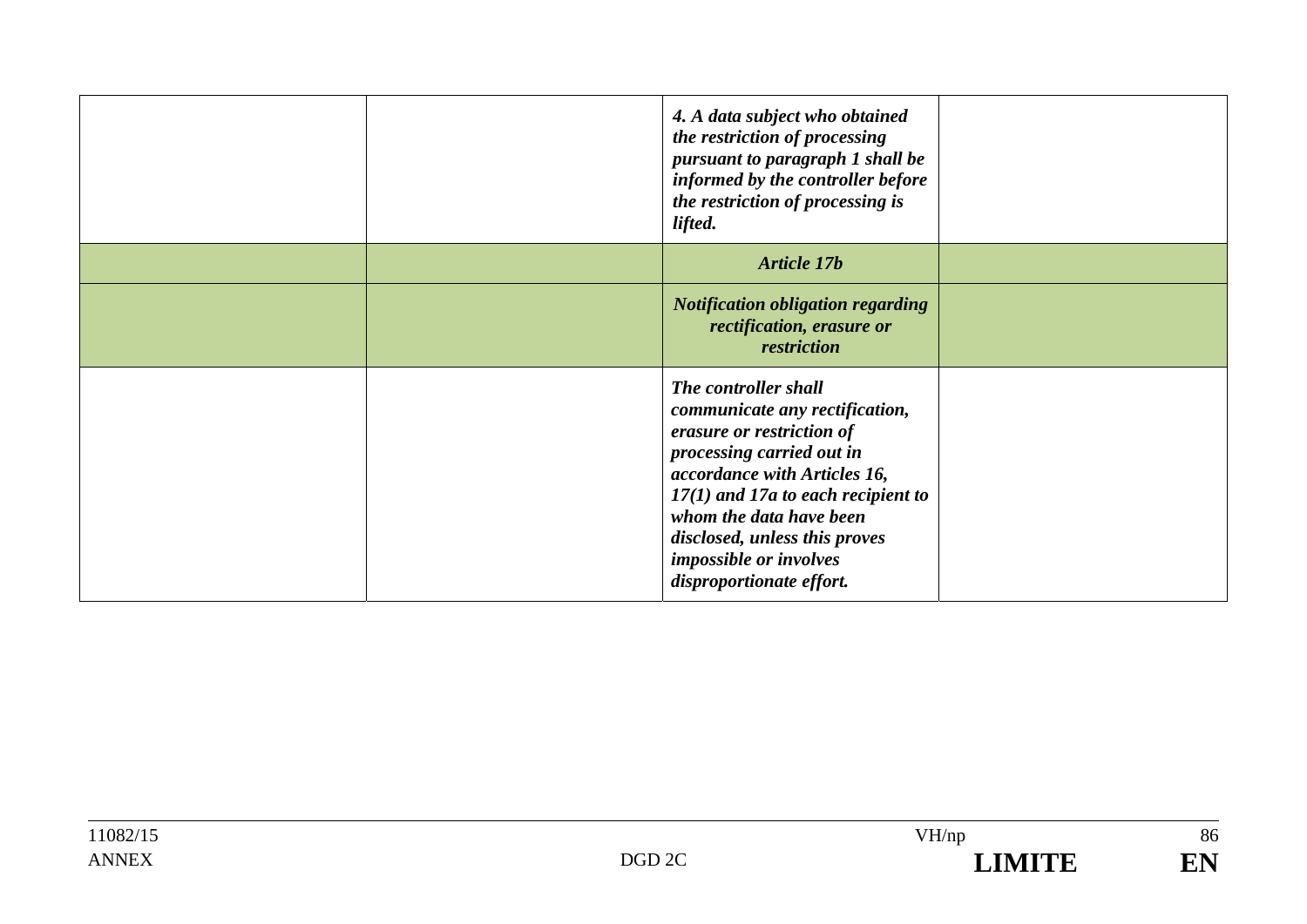| <b>Article 18</b>                                                                                                                                                                                                                                                                                                                                                                                                                                                                        | <b>Article 18</b>                | <b>Article 18</b>                                                                                                                                                                                                                                                                                                                                                                                                                                                    |  |
|------------------------------------------------------------------------------------------------------------------------------------------------------------------------------------------------------------------------------------------------------------------------------------------------------------------------------------------------------------------------------------------------------------------------------------------------------------------------------------------|----------------------------------|----------------------------------------------------------------------------------------------------------------------------------------------------------------------------------------------------------------------------------------------------------------------------------------------------------------------------------------------------------------------------------------------------------------------------------------------------------------------|--|
|                                                                                                                                                                                                                                                                                                                                                                                                                                                                                          | <b>Amendment 113</b>             |                                                                                                                                                                                                                                                                                                                                                                                                                                                                      |  |
| <b>Right to data portability</b>                                                                                                                                                                                                                                                                                                                                                                                                                                                         | <b>Right to data portability</b> | <b>Right to data portability</b>                                                                                                                                                                                                                                                                                                                                                                                                                                     |  |
| 1. The data subject shall have the<br>right, where personal data are<br>processed by electronic means and<br>in a structured and commonly used<br>format, to obtain from the<br>controller a copy of data<br>undergoing processing in an<br>electronic and structured format<br>which is commonly used and<br>allows for further use by the data<br>subject.                                                                                                                             | deleted                          | deleted                                                                                                                                                                                                                                                                                                                                                                                                                                                              |  |
| 2. Where the data subject has<br>provided the personal data and the<br>processing is based on consent or<br>on a contract, the data subject shall<br>have the right to transmit those<br>personal data and any other<br>information provided by the data<br>subject and retained by an<br>automated processing system, into<br>another one, in an electronic format<br>which is commonly used, without<br>hindrance from the controller from<br>whom the personal data are<br>withdrawn. | deleted                          | 2. Where $tT$ he data subject has<br>provided shall have the right to<br><i>receive</i> the personal data<br>concerning him or her, which he<br>or she has provided and the<br>processing is based on consent or<br>on a contract, the data subject<br>shall have the right to transmit<br>those personal data and any other<br>information provided by the data<br>subject and retained by an<br>automated processing system, into<br>another one, in an electronic |  |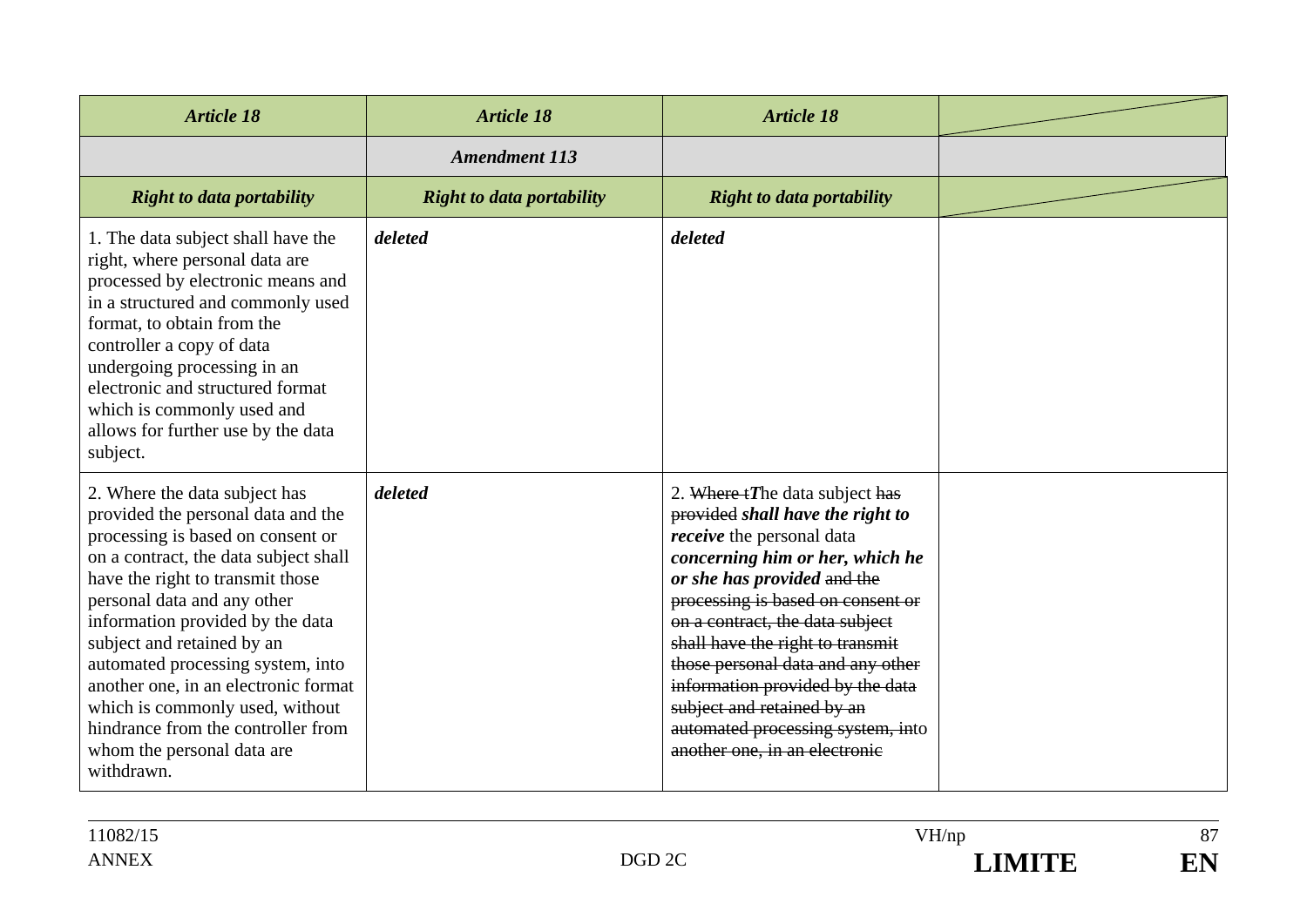| format which is to a ontroller, in<br>a structured and commonly used<br>and machine-readable format<br>and have the right to transmit<br>those data to another controller<br>without hindrance from the<br>controller from whom the<br>personal data are withdrawn to<br>which the data have been<br>provided, where: |  |
|-----------------------------------------------------------------------------------------------------------------------------------------------------------------------------------------------------------------------------------------------------------------------------------------------------------------------|--|
| $(a)$ the processing is based on<br>consent pursuant to point $(a)$ of<br>Article $6(1)$ or point (a) of Article<br>9 (2) or on a contract pursuant to<br>point (b) of Article $6(1)$ ; and                                                                                                                           |  |
| $(b)$ the processing is carried out<br>by automated means.                                                                                                                                                                                                                                                            |  |
| 2a. The exercise of this right<br>shall be without prejudice to<br>Article 17. The right referred to<br>in paragraph 2 shall not apply to<br>processing necessary for the<br>performance of a task carried out<br>in the public interest or in the<br>exercise of official authority<br>vested in the controller.     |  |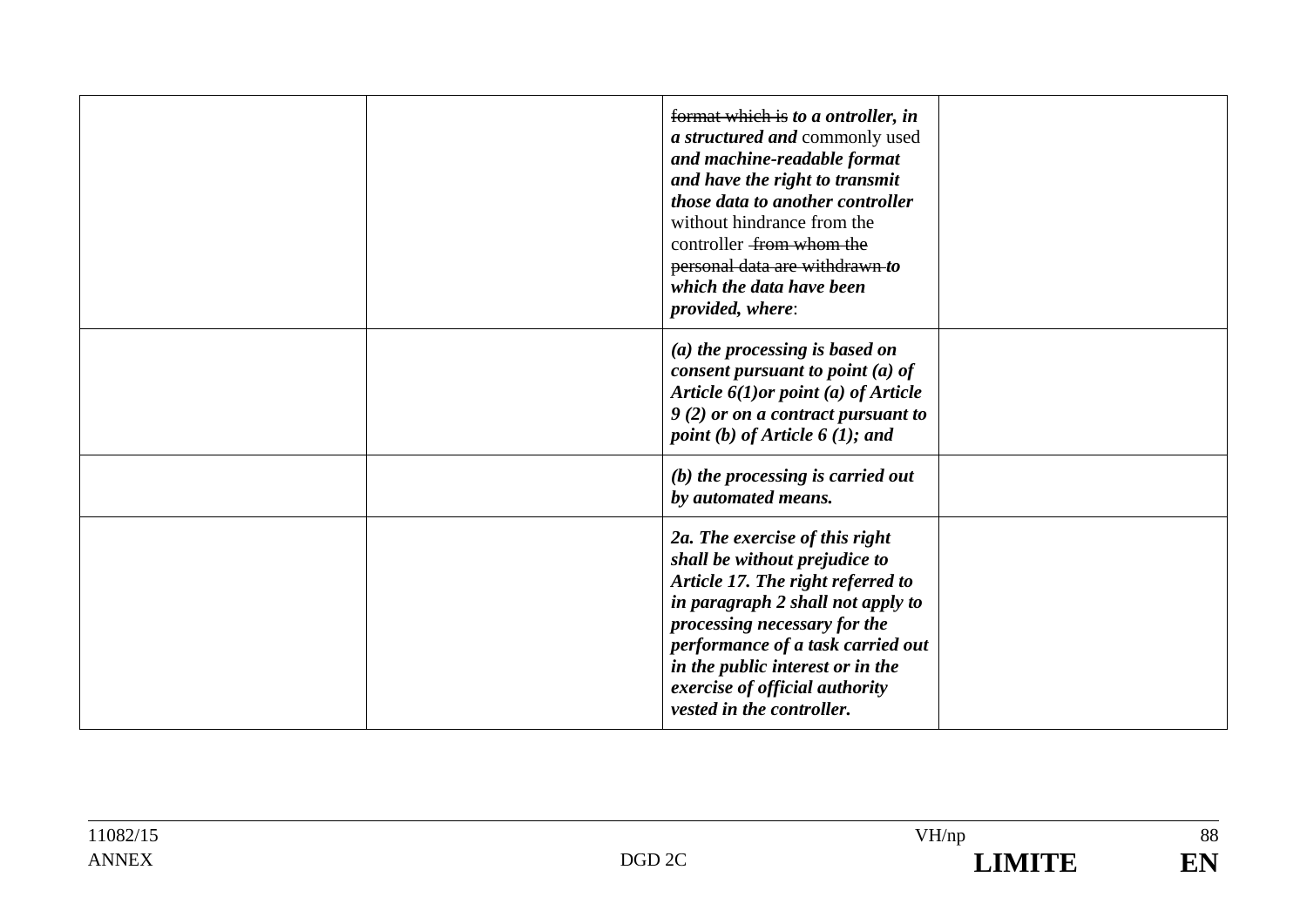|                                                                                                                                                                                                                                                                                                                                                        |         | 2aa. The right referred to in<br>paragraph 2 shall not apply if<br>disclosing personal data would<br>infringe intellectual property<br>rights in relation to the<br>processing of those personal<br>data. |  |
|--------------------------------------------------------------------------------------------------------------------------------------------------------------------------------------------------------------------------------------------------------------------------------------------------------------------------------------------------------|---------|-----------------------------------------------------------------------------------------------------------------------------------------------------------------------------------------------------------|--|
| 3. The Commission may specify the<br>electronic format referred to in<br>paragraph 1 and the technical<br>standards, modalities and<br>procedures for the transmission of<br>personal data pursuant to paragraph<br>2. Those implementing acts shall be<br>adopted in accordance with the<br>examination procedure referred to<br>in Article $87(2)$ . | deleted | deleted                                                                                                                                                                                                   |  |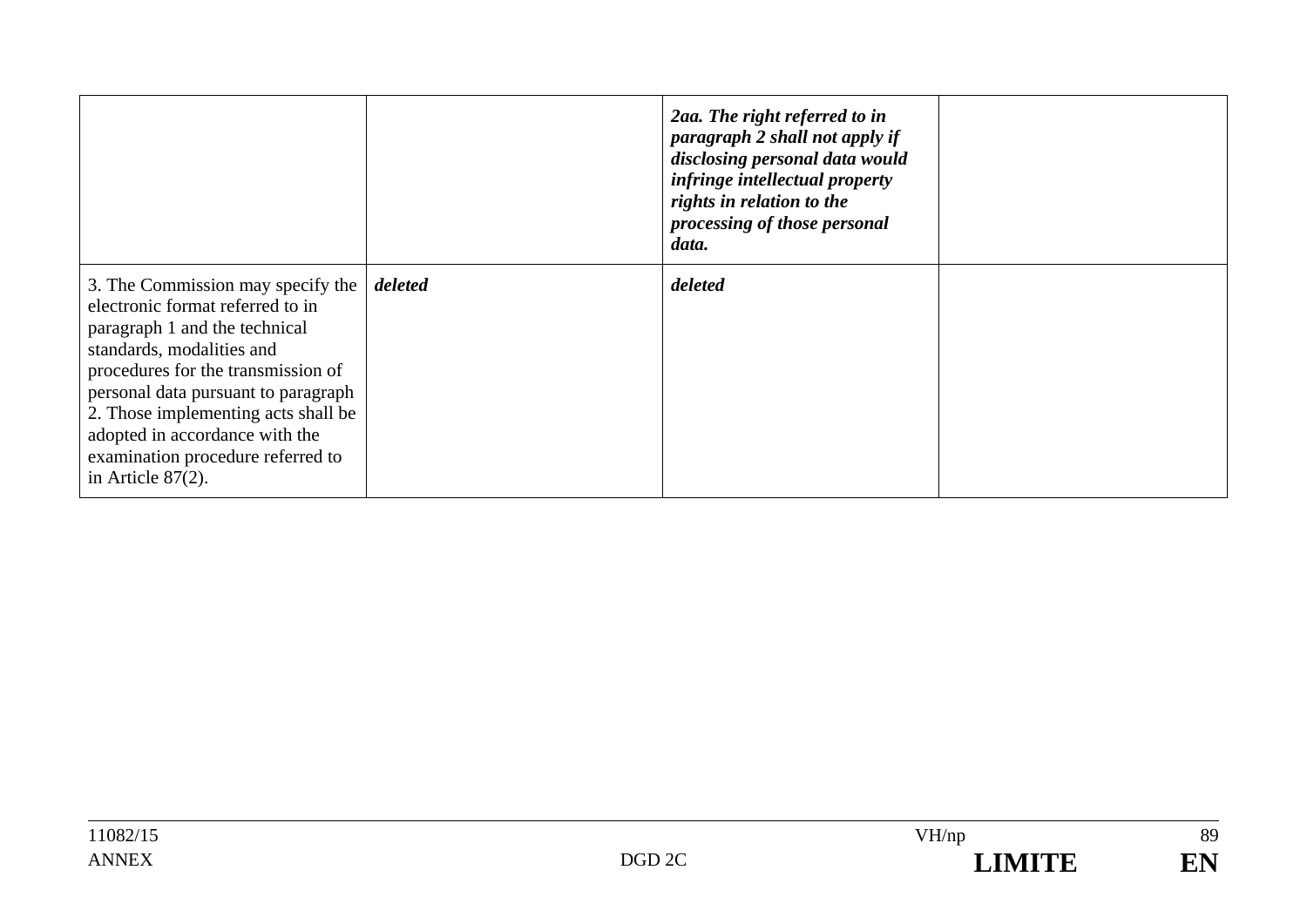| <b>SECTION4</b><br><b>RIGHT TO OBJECT AND</b><br><b>PROFILING</b>                                                                                                                                                                                                                                                                                                                                                          | <b>SECTION 4</b><br><b>RIGHT TO OBJECT AND</b><br><b>PROFILING</b>                                                                                                                                                                                                                                                                                                                                                               | <b>SECTION 4</b><br><b>RIGHT TO OBJECT AND</b><br>PROFILING AUTOMATED<br><b>INDIVIDUAL DECISION</b><br><b>MAKING</b>                                                                                                                                                                                                                                                                                                                                                                                                                                    |  |
|----------------------------------------------------------------------------------------------------------------------------------------------------------------------------------------------------------------------------------------------------------------------------------------------------------------------------------------------------------------------------------------------------------------------------|----------------------------------------------------------------------------------------------------------------------------------------------------------------------------------------------------------------------------------------------------------------------------------------------------------------------------------------------------------------------------------------------------------------------------------|---------------------------------------------------------------------------------------------------------------------------------------------------------------------------------------------------------------------------------------------------------------------------------------------------------------------------------------------------------------------------------------------------------------------------------------------------------------------------------------------------------------------------------------------------------|--|
| <b>Article 19</b>                                                                                                                                                                                                                                                                                                                                                                                                          | <b>Article 19</b>                                                                                                                                                                                                                                                                                                                                                                                                                | <b>Article 19</b>                                                                                                                                                                                                                                                                                                                                                                                                                                                                                                                                       |  |
| <b>Right to object</b>                                                                                                                                                                                                                                                                                                                                                                                                     | <b>Right to object</b>                                                                                                                                                                                                                                                                                                                                                                                                           | <b>Right to object</b>                                                                                                                                                                                                                                                                                                                                                                                                                                                                                                                                  |  |
|                                                                                                                                                                                                                                                                                                                                                                                                                            | <b>Amendment 114</b>                                                                                                                                                                                                                                                                                                                                                                                                             |                                                                                                                                                                                                                                                                                                                                                                                                                                                                                                                                                         |  |
| 1. The data subject shall have the<br>right to object, on grounds relating<br>to their particular situation, at any<br>time to the processing of personal<br>data which is based on points (d),<br>(e) and (f) of Article $6(1)$ , unless<br>the controller demonstrates<br>compelling legitimate grounds for<br>the processing which override the<br>interests or fundamental rights and<br>freedoms of the data subject. | 1. The data subject shall have the<br>right to object, on grounds relating<br>to their particular situation, at any<br>time to the processing of personal<br>data which is based on points $(d)$ ,<br>and (e) and $(f)$ of Article 6(1),<br>unless the controller demonstrates<br>compelling legitimate grounds for<br>the processing which override the<br>interests or fundamental rights and<br>freedoms of the data subject. | 1. The data subject shall have the<br>right to object, on grounds relating<br>to their-his or her particular<br>situation, at any time to the<br>processing of personal data<br>concerning him or her which is<br>based on points (e) and or (f) of<br>Article $6(1)$ ; the first sentence of<br>Article $6(4)$ in conjunction with<br>point (e) of Article $6(1)$ or the<br>second sentence of Article 6(4).<br>The controller shall no longer<br>process the personal data unless<br>the controller demonstrates<br>compelling legitimate grounds for |  |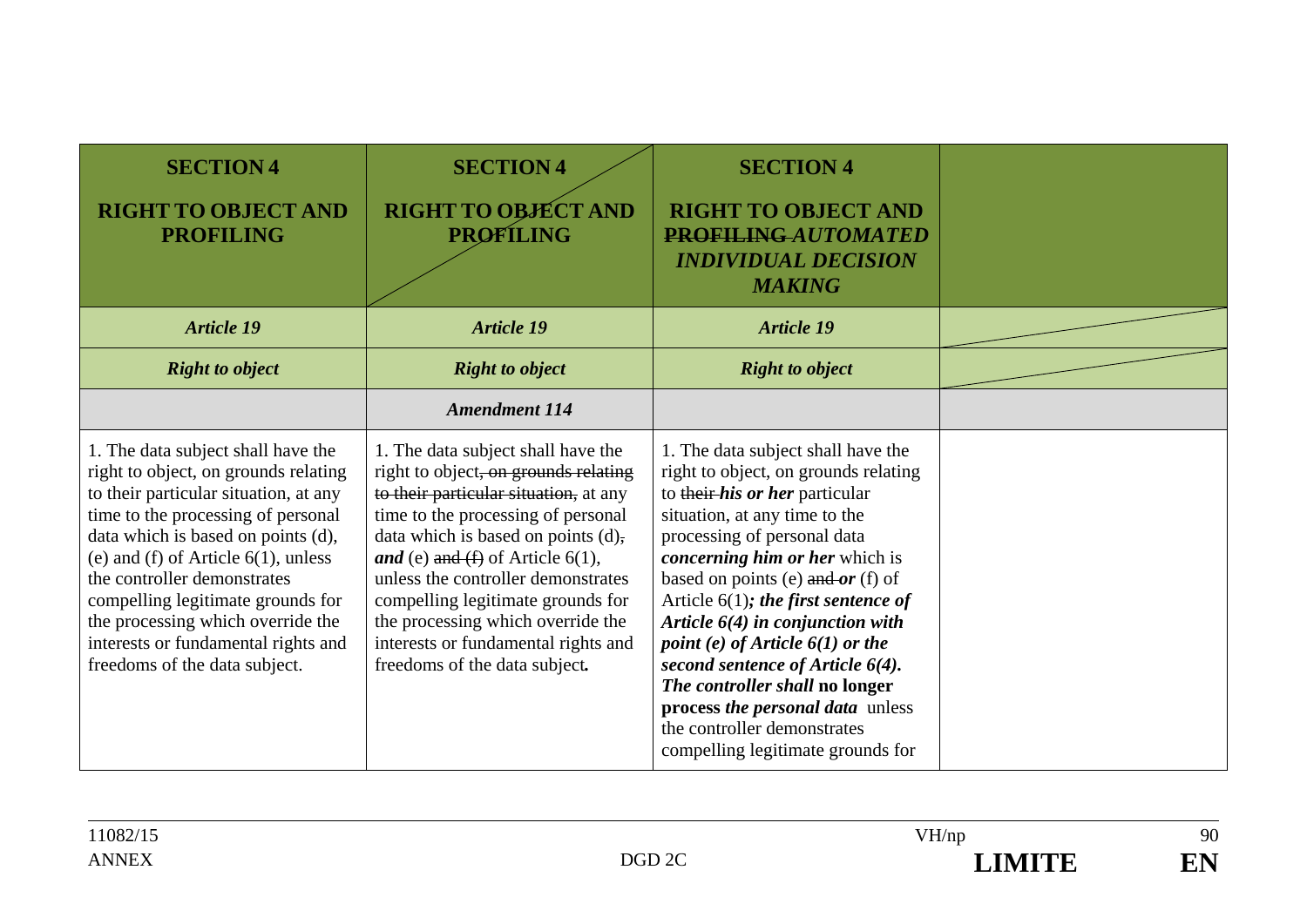|                                                                                                                                                                                                                                                                                                                                                                                 |                                                                                                                                                                                                                                                                                                                                                                                                                                                                                                                                                                 | the processing which override the<br>interests, or fundamental rights and<br>freedoms of the data subject or for<br>the establishment, exercise or<br>defence of legal claims.                                                                                                                                                                                                                                                                                                                                                                                                                                             |  |
|---------------------------------------------------------------------------------------------------------------------------------------------------------------------------------------------------------------------------------------------------------------------------------------------------------------------------------------------------------------------------------|-----------------------------------------------------------------------------------------------------------------------------------------------------------------------------------------------------------------------------------------------------------------------------------------------------------------------------------------------------------------------------------------------------------------------------------------------------------------------------------------------------------------------------------------------------------------|----------------------------------------------------------------------------------------------------------------------------------------------------------------------------------------------------------------------------------------------------------------------------------------------------------------------------------------------------------------------------------------------------------------------------------------------------------------------------------------------------------------------------------------------------------------------------------------------------------------------------|--|
| 2. Where personal data are<br>processed for direct marketing<br>purposes, the data subject shall<br>have the right to object free of<br>charge to the processing of their<br>personal data for such marketing.<br>This right shall be explicitly offered<br>to the data subject in an intelligible<br>manner and shall be clearly<br>distinguishable from other<br>information. | 2. Where the processing of<br>personal data are processed for<br>direct marketing purposes is based<br>on point (f) of Article $6(1)$ , the data<br>subject shall have, at any time and<br>without any further justification,<br>the right to object free of charge in<br>general or for any particular<br><i>purpose</i> to the processing of his or<br>her personal data for such<br>marketing. This right shall be<br>explicitly offered to the data subject<br>in an intelligible manner and shall<br>be clearly distinguishable from<br>other information. | 2. Where personal data are<br>processed for direct marketing<br>purposes, the data subject shall<br>have the right to object free of<br>charge <i>at any time</i> to the<br>processing of their personal data<br><i>concerning him or her for such</i><br>marketing. At the latest at the time<br>of the first communication with<br><i>the data subject</i> , <i>H</i> this right shall be<br>explicitly offered to brought to the<br><i>attention of the data subject in an</i><br>intelligible manner and shall be<br>elearly distinguishable presented<br><i>clearly and separately from any</i><br>other information. |  |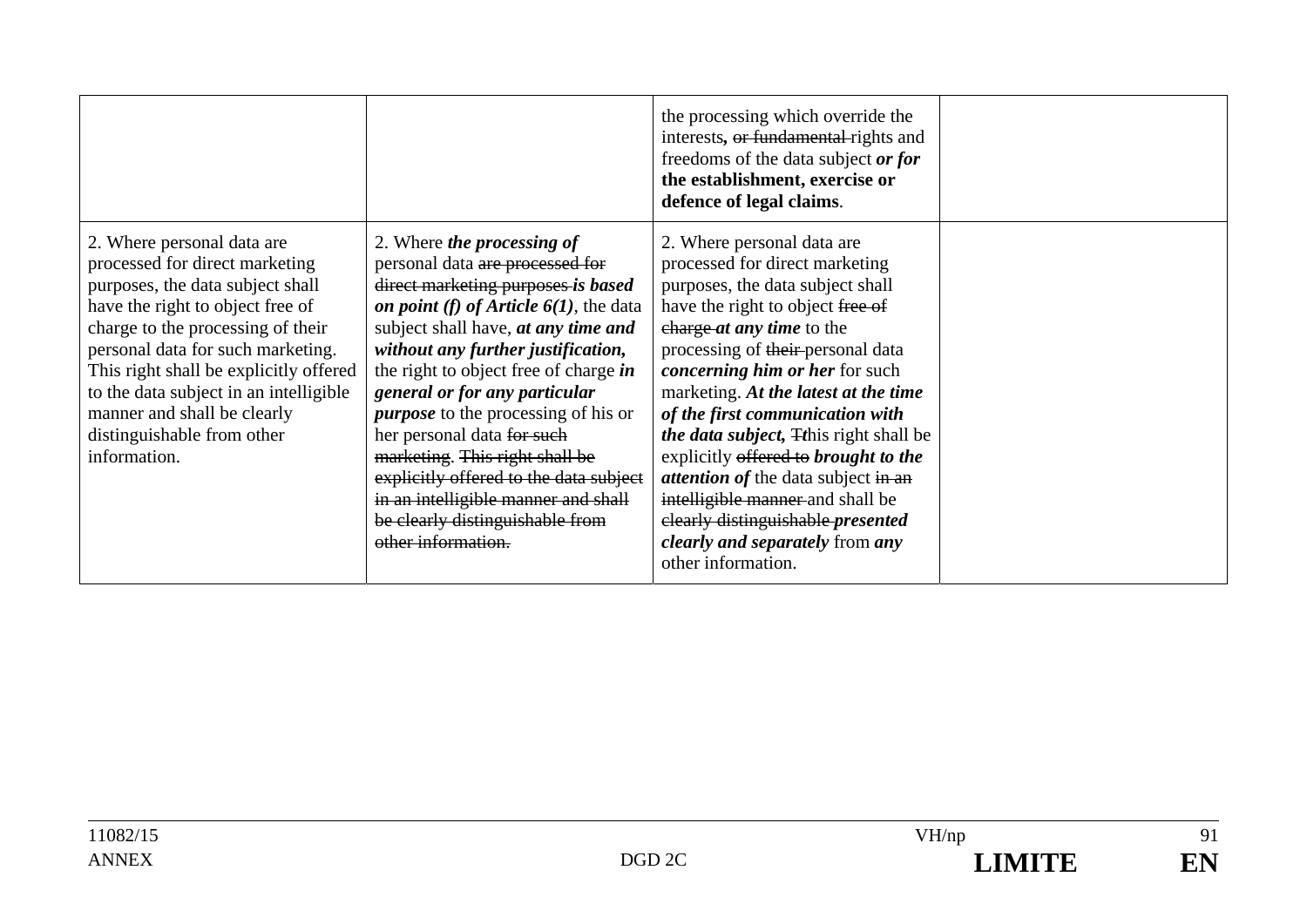| 2a. The right referred to in<br>paragraph 2 shall be explicitly<br>offered to the data subject in an<br>intelligible manner and form,<br>using clear and plain language, in<br>particular if addressed specifically<br>to a child, and shall be clearly<br>distinguishable from other<br>information. |                                                                                                                                                                   |  |
|-------------------------------------------------------------------------------------------------------------------------------------------------------------------------------------------------------------------------------------------------------------------------------------------------------|-------------------------------------------------------------------------------------------------------------------------------------------------------------------|--|
|                                                                                                                                                                                                                                                                                                       | 2a. Where the data subject objects<br>to the processing for direct<br>marketing purposes, the personal<br>data shall no longer be processed<br>for such purposes. |  |
| 2b. In the context of the use of<br>information society services, and<br>notwithstanding Directive<br>2002/58/EC, the right to object<br>may be exercised by automated<br>means using a technical standard<br>which allows the data subject to<br>clearly express his or her wishes.                  |                                                                                                                                                                   |  |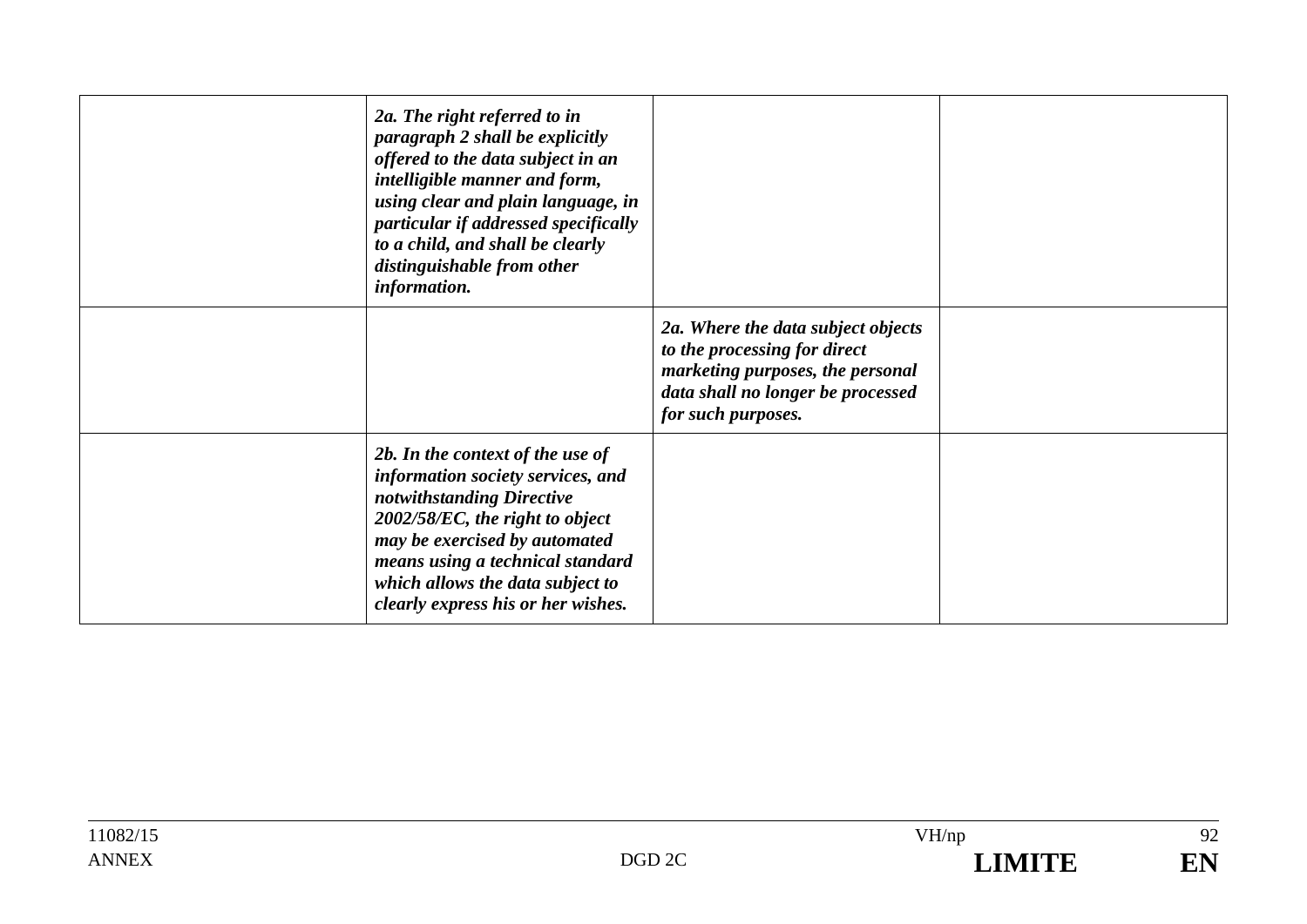|                                                                                                                                                                  |                                                                                                                                                                                                                  | 2aa. Where personal data are<br>processed for historical, statistical<br>or scientific purposes the data<br>subject, on grounds relating to his<br>or her particular situation, shall<br>have the right to object to<br>processing of personal data<br>concerning him or her, unless the<br>processing is necessary for the<br>performance of a task carried out<br>for reasons of public interest. |  |
|------------------------------------------------------------------------------------------------------------------------------------------------------------------|------------------------------------------------------------------------------------------------------------------------------------------------------------------------------------------------------------------|-----------------------------------------------------------------------------------------------------------------------------------------------------------------------------------------------------------------------------------------------------------------------------------------------------------------------------------------------------------------------------------------------------|--|
| 3. Where an objection is upheld<br>pursuant to paragraphs 1 and 2, the<br>controller shall no longer use or<br>otherwise process the personal data<br>concerned. | 3. Where an objection is upheld<br>pursuant to paragraphs 1 and 2, the<br>controller shall no longer use or<br>otherwise process the personal data<br>concerned for the purposes<br>determined in the objection. | deleted                                                                                                                                                                                                                                                                                                                                                                                             |  |

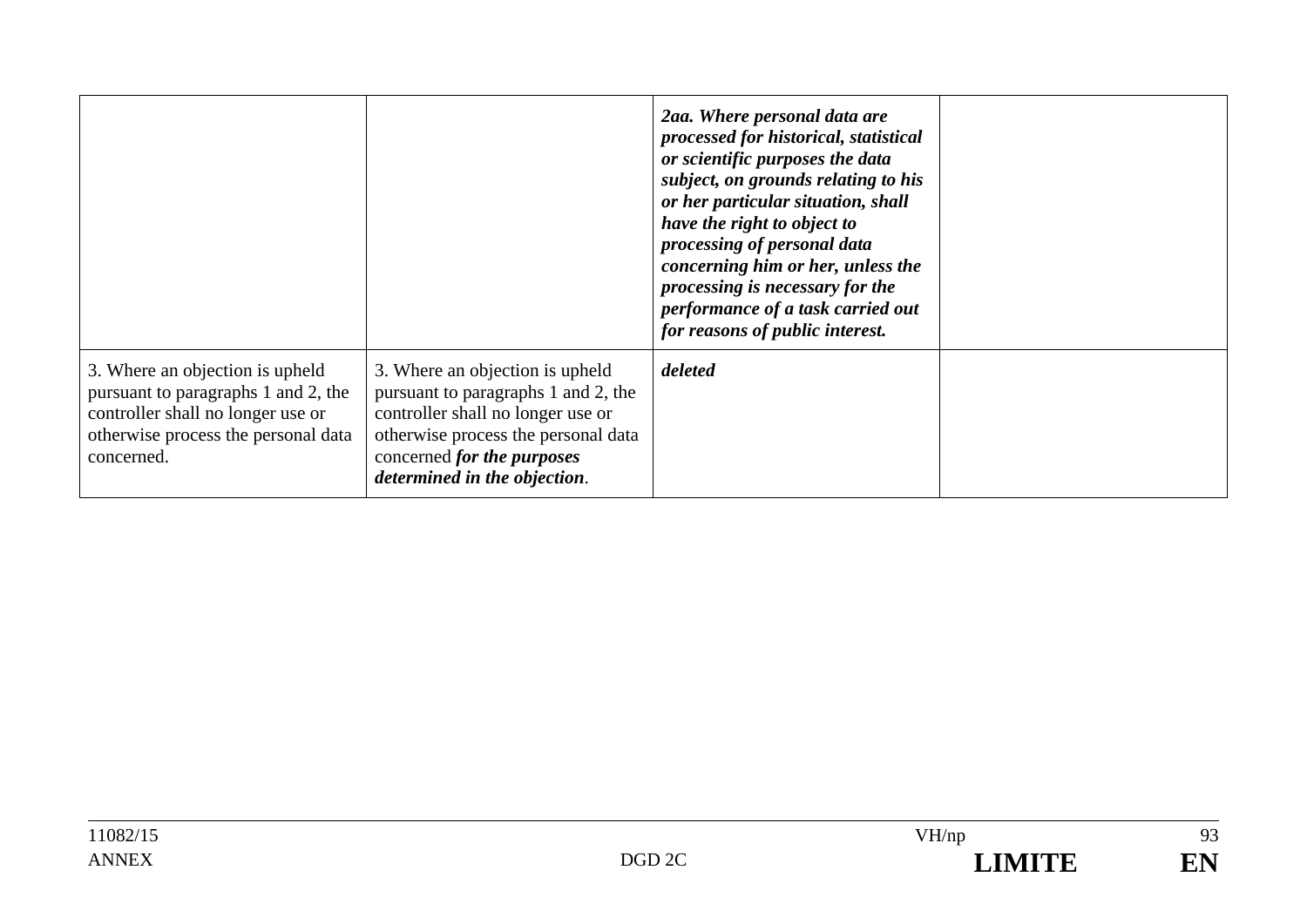| <b>Article 20</b>                                                                                                                                                                                                                                                                                                                                                                                                                                                                                                                      | <b>Article 20</b>                                                                                                                                                                                                                                                                                                                                                                                                                                                                                                                                                                                                                                                                                                                                                                         | <b>Article 20</b>                                                                                                                                                                                                                                                                                                                                                                                                                                                                                                                                                                                                                                                                                   |  |
|----------------------------------------------------------------------------------------------------------------------------------------------------------------------------------------------------------------------------------------------------------------------------------------------------------------------------------------------------------------------------------------------------------------------------------------------------------------------------------------------------------------------------------------|-------------------------------------------------------------------------------------------------------------------------------------------------------------------------------------------------------------------------------------------------------------------------------------------------------------------------------------------------------------------------------------------------------------------------------------------------------------------------------------------------------------------------------------------------------------------------------------------------------------------------------------------------------------------------------------------------------------------------------------------------------------------------------------------|-----------------------------------------------------------------------------------------------------------------------------------------------------------------------------------------------------------------------------------------------------------------------------------------------------------------------------------------------------------------------------------------------------------------------------------------------------------------------------------------------------------------------------------------------------------------------------------------------------------------------------------------------------------------------------------------------------|--|
|                                                                                                                                                                                                                                                                                                                                                                                                                                                                                                                                        | <b>Amendment 115</b>                                                                                                                                                                                                                                                                                                                                                                                                                                                                                                                                                                                                                                                                                                                                                                      |                                                                                                                                                                                                                                                                                                                                                                                                                                                                                                                                                                                                                                                                                                     |  |
| <b>Measures based on profiling</b>                                                                                                                                                                                                                                                                                                                                                                                                                                                                                                     | <b>Measures based on</b><br><i><b>profilingProfiling</b></i>                                                                                                                                                                                                                                                                                                                                                                                                                                                                                                                                                                                                                                                                                                                              | <b>Measures based on</b><br><i>profiling</i> Automated individual<br>decision making                                                                                                                                                                                                                                                                                                                                                                                                                                                                                                                                                                                                                |  |
| 1. Every natural person shall have<br>the right not to be subject to a<br>measure which produces legal<br>effects concerning this natural<br>person or significantly affects this<br>natural person, and which is based<br>solely on automated processing<br>intended to evaluate certain<br>personal aspects relating to this<br>natural person or to analyse or<br>predict in particular the natural<br>person's performance at work,<br>economic situation, location,<br>health, personal preferences,<br>reliability or behaviour. | 1. Without prejudice to the<br><i>provisions in Article 6, Every every</i><br>natural person shall have the right<br>to object not to be subject to a<br>measure which produces legal<br>effects concerning this natural<br>person or significantly affects this<br>natural person, and which is based<br>solely on automated processing<br>intended to evaluate certain<br>personal aspects relating to this<br>natural person or to analyse or<br>predict in particular the natural<br>person's performance at work,<br>economic situation, location,<br>health, personal preferences,<br>reliability or behaviour profiling in<br>accordance with Article 19. The<br>data subject shall be informed<br>about the right to object to<br>profiling in a highly visible<br><i>manner.</i> | 1. Every natural person The data<br><i>subject</i> shall have the right not to<br>be subject to a measure which<br>produces legal effects concerning<br>this natural person or significantly<br>affects this natural person, and<br>which <i>decision</i> is based solely on<br>automated processing, intended to<br>evaluate certain personal aspects<br>relating to this natural person or to<br>analyse or predict in particular the<br>natural person's performance at<br>work, economic situation, location,<br>health, personal preferences,<br>reliability or behaviourincluding<br>profiling, which produces legal<br>effects concerning him or her or<br>significantly affects him or her. |  |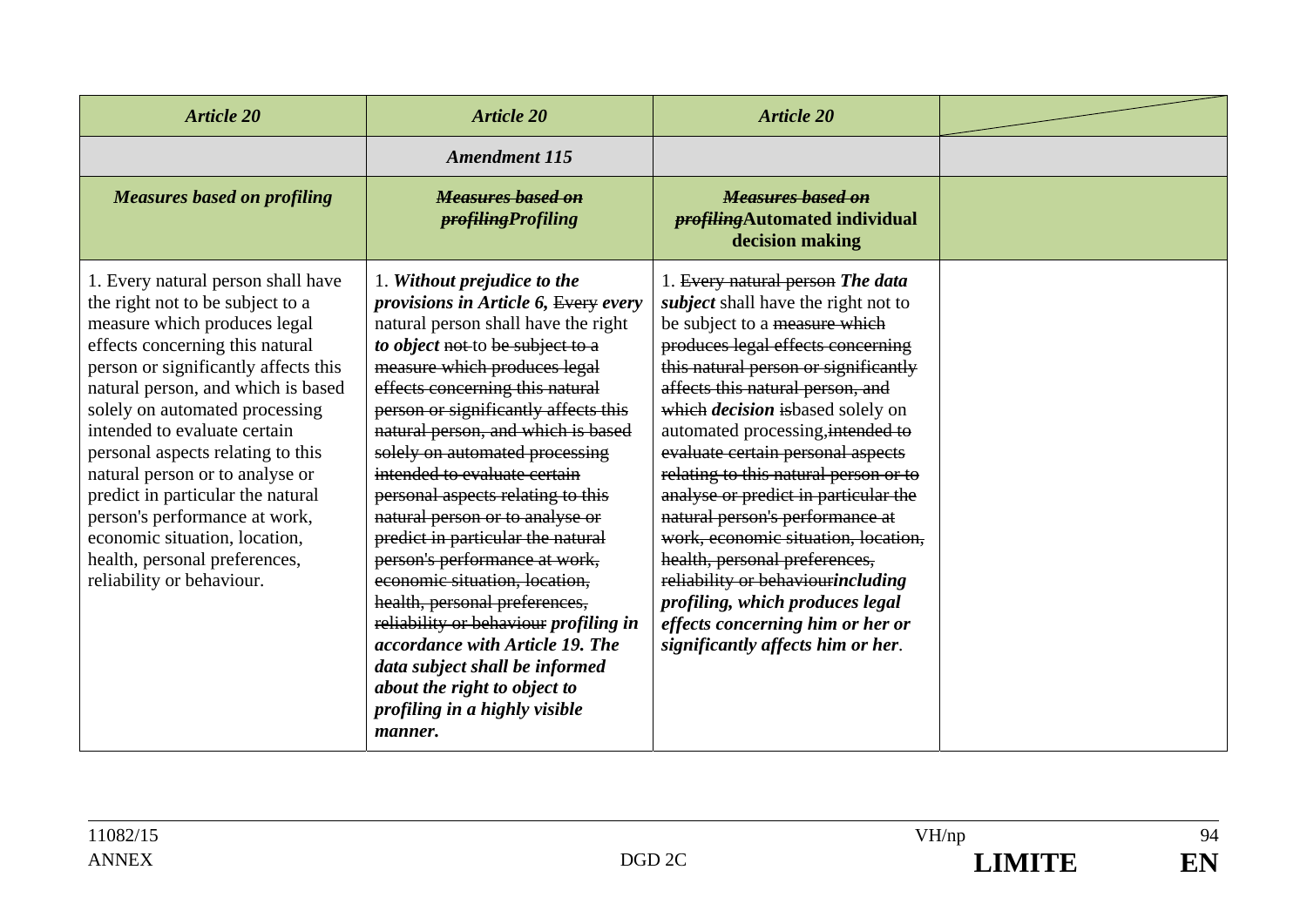|  | 1a. Paragraph 1 shall not apply if<br>the decision:                                                                                                                                                                                                                                                                                                                    |  |
|--|------------------------------------------------------------------------------------------------------------------------------------------------------------------------------------------------------------------------------------------------------------------------------------------------------------------------------------------------------------------------|--|
|  | $(a)$ is necessary for entering into,<br>or performance of, a contract<br>between the data subject and a<br>data controller <sup>;</sup> or                                                                                                                                                                                                                            |  |
|  | $(b)$ is authorized by Union or<br><b>Member State law to which the</b><br>controller is subject and which<br>also lays down suitable measures<br>to safeguard the data subject's<br>rights and freedoms and legitimate<br>interests; or                                                                                                                               |  |
|  | $(c)$ is based on the data subject's<br>explicit consent.                                                                                                                                                                                                                                                                                                              |  |
|  | 1b. In cases referred to in<br>paragraph $1a(a)$ and $(c)$ the data<br>controller shall implement suitable<br>measures to safeguard the data<br>subject's rights and freedoms and<br>legitimate interests, at least the<br>right to obtain human intervention<br>on the part of the controller, to<br>express his or her point of view<br>and to contest the decision. |  |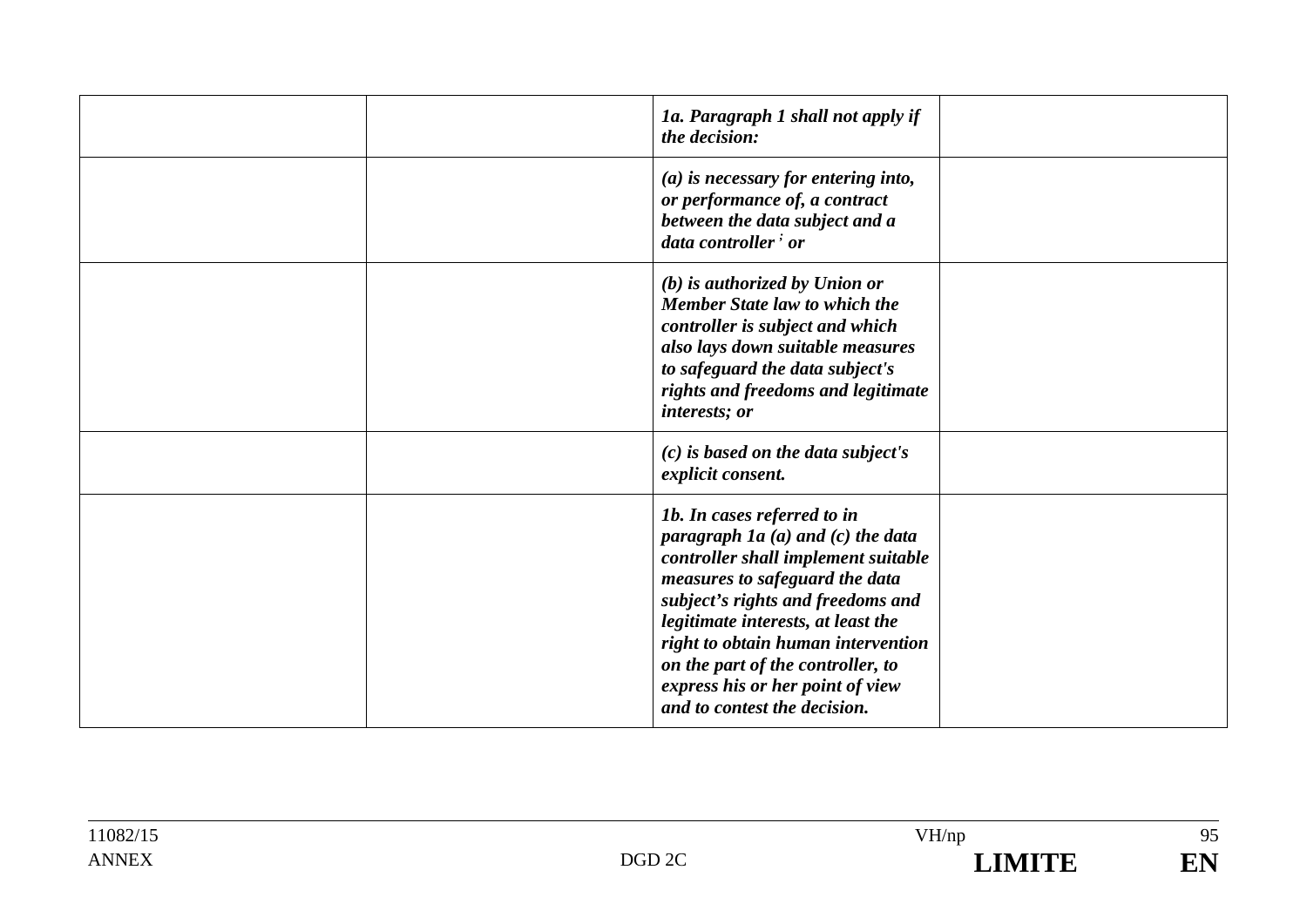| 2. Subject to the other provisions of<br>this Regulation, a person may be<br>subjected to a measure of the kind<br>referred to in paragraph 1 only if<br>the processing:                                                                                                                                                                                                                                        | 2. Subject to the other provisions of<br>this Regulation, a person may be<br>subjected to a measure of the kind<br>referred to in paragraph 1 profiling<br>which leads to measures<br>producing legal effects concerning<br>the data subject or does similarly<br>significantly affect the interests,<br>rights or freedoms of the<br><i>concerned data subject</i> only if the<br>processing:                                                  | deleted |  |
|-----------------------------------------------------------------------------------------------------------------------------------------------------------------------------------------------------------------------------------------------------------------------------------------------------------------------------------------------------------------------------------------------------------------|-------------------------------------------------------------------------------------------------------------------------------------------------------------------------------------------------------------------------------------------------------------------------------------------------------------------------------------------------------------------------------------------------------------------------------------------------|---------|--|
| (a) is carried out in the course of the<br>entering into, or performance of, a<br>contract, where the request for the<br>entering into or the performance of<br>the contract, lodged by the data<br>subject, has been satisfied or where<br>suitable measures to safeguard the<br>data subject's legitimate interests<br>have been adduced, such as the<br>right to obtain human intervention;<br><sub>or</sub> | (a) is carried out in the course of<br>necessary for the entering into, or<br>performance of, a contract, where<br>the request for the entering into or<br>the performance of the contract,<br>lodged by the data subject, has been<br>satisfied or where, provided that<br>suitable measures to safeguard the<br>data subject's legitimate interests<br>have been adduced, such as the<br>right to obtain human intervention;<br><sub>or</sub> | deleted |  |
| (b) is expressly authorized by a<br>Union or Member State law which<br>also lays down suitable measures to<br>safeguard the data subject's<br>legitimate interests; or                                                                                                                                                                                                                                          | (b) is expressly authorized by $\alpha$<br>Union or Member State law which<br>also lays down suitable measures to<br>safeguard the data subject's<br>legitimate interests;                                                                                                                                                                                                                                                                      | deleted |  |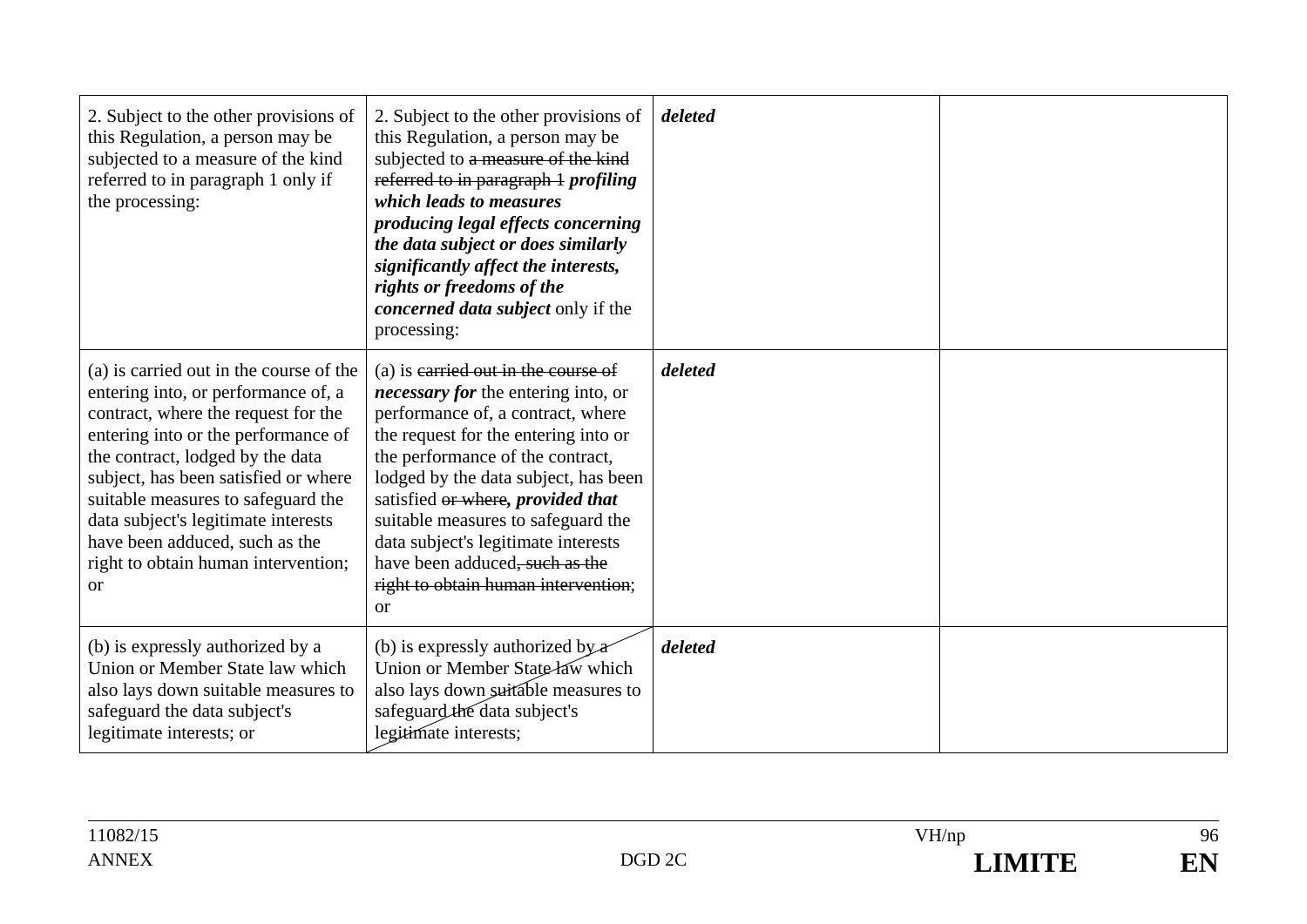| (c) is based on the data subject's<br>consent, subject to the conditions<br>laid down in Article 7 and to<br>suitable safeguards.                                                                                                    | (c) is based on the data subject's<br>consent, subject to the conditions<br>laid down in Article 7 and to<br>suitable safeguards.                                                                                                                                                                                                                                                                                                                                                                                                                                                                                                                                                                   | deleted                                                                                                                                                                                                                                                                                                                                                                                                                                                                |  |
|--------------------------------------------------------------------------------------------------------------------------------------------------------------------------------------------------------------------------------------|-----------------------------------------------------------------------------------------------------------------------------------------------------------------------------------------------------------------------------------------------------------------------------------------------------------------------------------------------------------------------------------------------------------------------------------------------------------------------------------------------------------------------------------------------------------------------------------------------------------------------------------------------------------------------------------------------------|------------------------------------------------------------------------------------------------------------------------------------------------------------------------------------------------------------------------------------------------------------------------------------------------------------------------------------------------------------------------------------------------------------------------------------------------------------------------|--|
| 3. Automated processing of<br>personal data intended to evaluate<br>certain personal aspects relating to<br>a natural person shall not be based<br>solely on the special categories of<br>personal data referred to in<br>Article 9. | 3. Automated processing of<br>personal data intended to evaluate<br>certain personal aspects relating to<br>a natural person-Profiling that has<br>the effect of discriminating against<br>individuals on the basis of race or<br>ethnic origin, political opinions,<br>religion or beliefs, trade union<br>membership, sexual orientation or<br>gender identity, or that results in<br>measures which have such effect,<br>shall be prohibited. The controller<br>shall implement effective<br>protection against possible<br>discrimination resulting from<br><i>profiling. Profiling shall not be</i><br>based solely on the special<br>categories of personal data referred<br>to in Article 9. | 2. Automated processing of<br>personal data intended to evaluate<br>certain personal aspects relating to<br>a natural person Decisions referred<br>to in paragraph 1a shall not be<br>based solely on the special<br>categories of personal data referred<br>to in Article $9(1)$ , unless points (a)<br>or $(g)$ of Article $9(2)$ apply and<br>suitable measures to safeguard the<br>data subject's rights and freedoms<br>and legitimate interests are in<br>place. |  |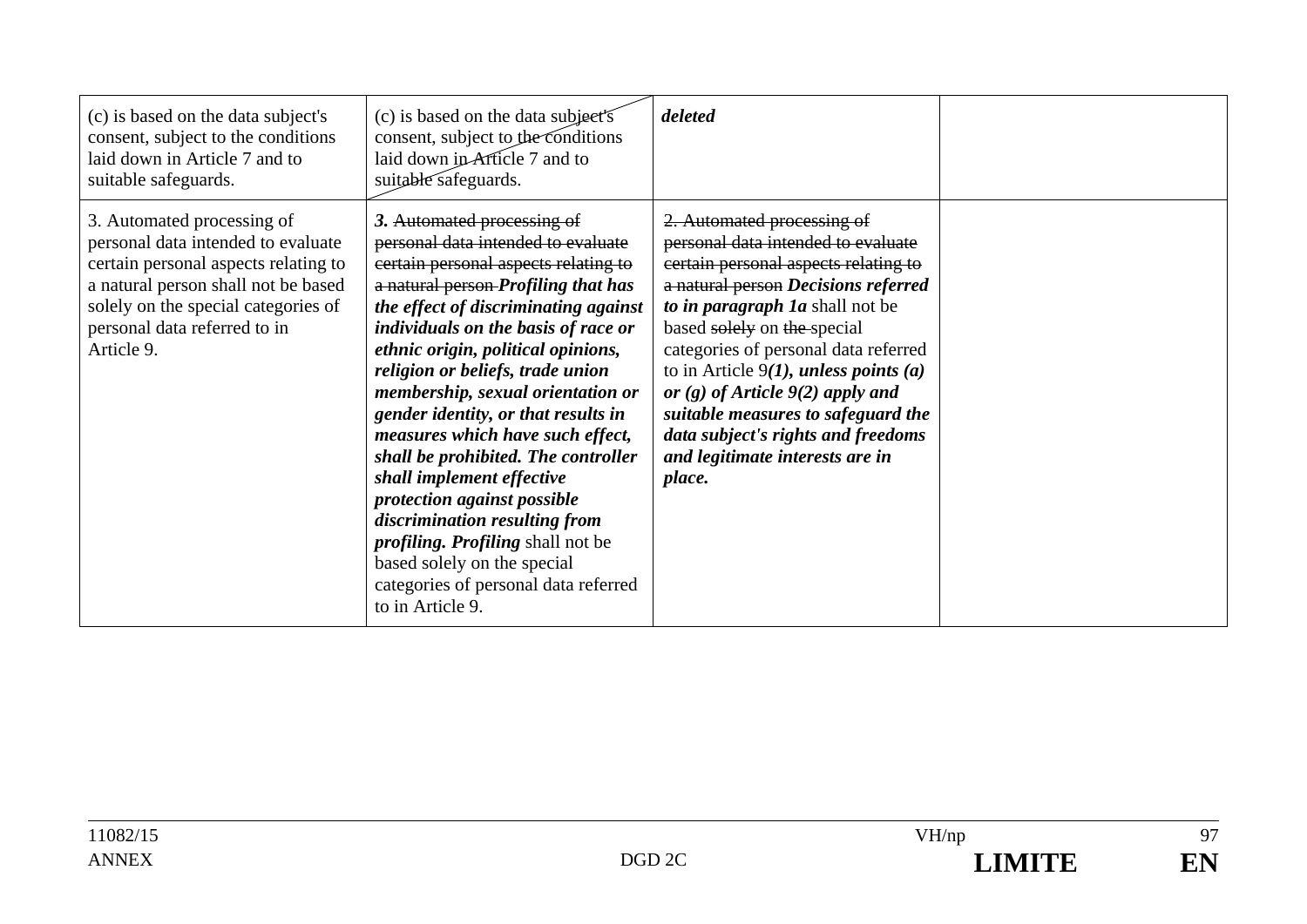| 4. In the cases referred to in<br>paragraph 2, the information to be<br>provided by the controller under<br>Article 14 shall include information<br>as to the existence of processing for<br>a measure of the kind referred to in<br>paragraph 1 and the envisaged<br>effects of such processing on the<br>data subject. | deleted                                                                                                                                                                                                                                                                                                                                                                                                                                                                                                                                                                                                                                                                                                | deleted |  |
|--------------------------------------------------------------------------------------------------------------------------------------------------------------------------------------------------------------------------------------------------------------------------------------------------------------------------|--------------------------------------------------------------------------------------------------------------------------------------------------------------------------------------------------------------------------------------------------------------------------------------------------------------------------------------------------------------------------------------------------------------------------------------------------------------------------------------------------------------------------------------------------------------------------------------------------------------------------------------------------------------------------------------------------------|---------|--|
| 5. The Commission shall be<br>empowered to adopt delegated acts<br>in accordance with Article 86 for<br>the purpose of further specifying<br>the criteria and conditions for<br>suitable measures to safeguard the<br>data subject's legitimate interests<br>referred to in paragraph 2.                                 | 5. The Commission shall be<br>empowered to adopt delegated acts<br>in accordance with Article 86 for<br>the purpose of further specifying<br>the criteria and conditions for<br>Profiling which leads to measures<br>producing legal effects concerning<br>the data subject or does similarly<br>significantly affect the interests,<br>rights or freedoms of the<br>concerned data subject shall not be<br>based solely or predominantly on<br>automated processing and shall<br>include human assessment,<br>including an explanation of the<br>decision reached after such an<br><i>assessment. The suitable measures</i><br>to safeguard the data subject's<br>legitimate interests referred to in | deleted |  |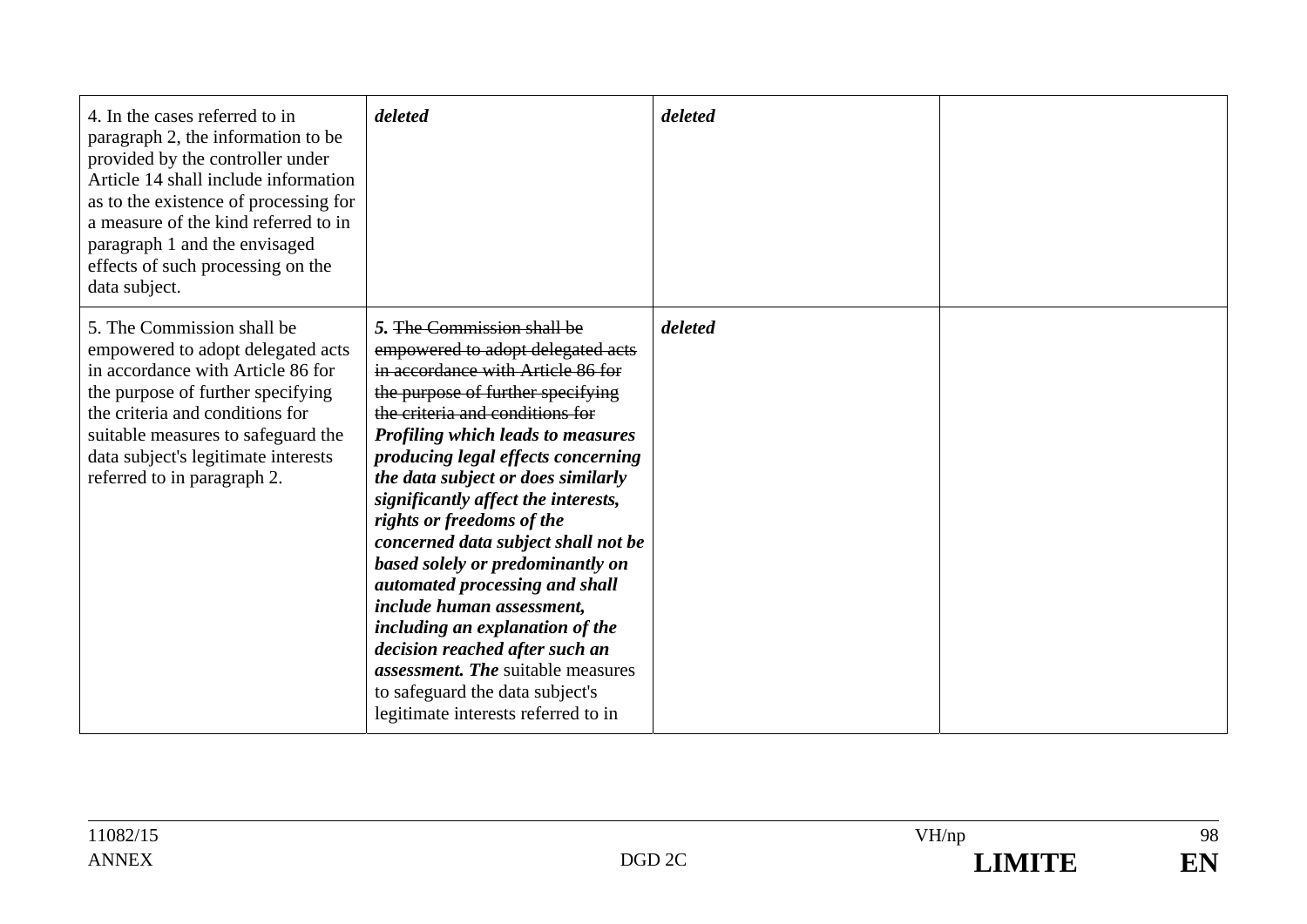| paragraph 2 shall include the right<br>to obtain human assessment and<br>an explanation of the decision<br>reached after such assessment.                                                                                                                                                                  |  |
|------------------------------------------------------------------------------------------------------------------------------------------------------------------------------------------------------------------------------------------------------------------------------------------------------------|--|
| <b>5a. The European Data Protection</b><br>Board shall be entrusted with the<br>task of issuing guidelines,<br>recommendations and best<br>practices in accordance with point<br>(b) of Article $66(1)$ for further<br>specifying the criteria and<br>conditions for profiling pursuant<br>to paragraph 2. |  |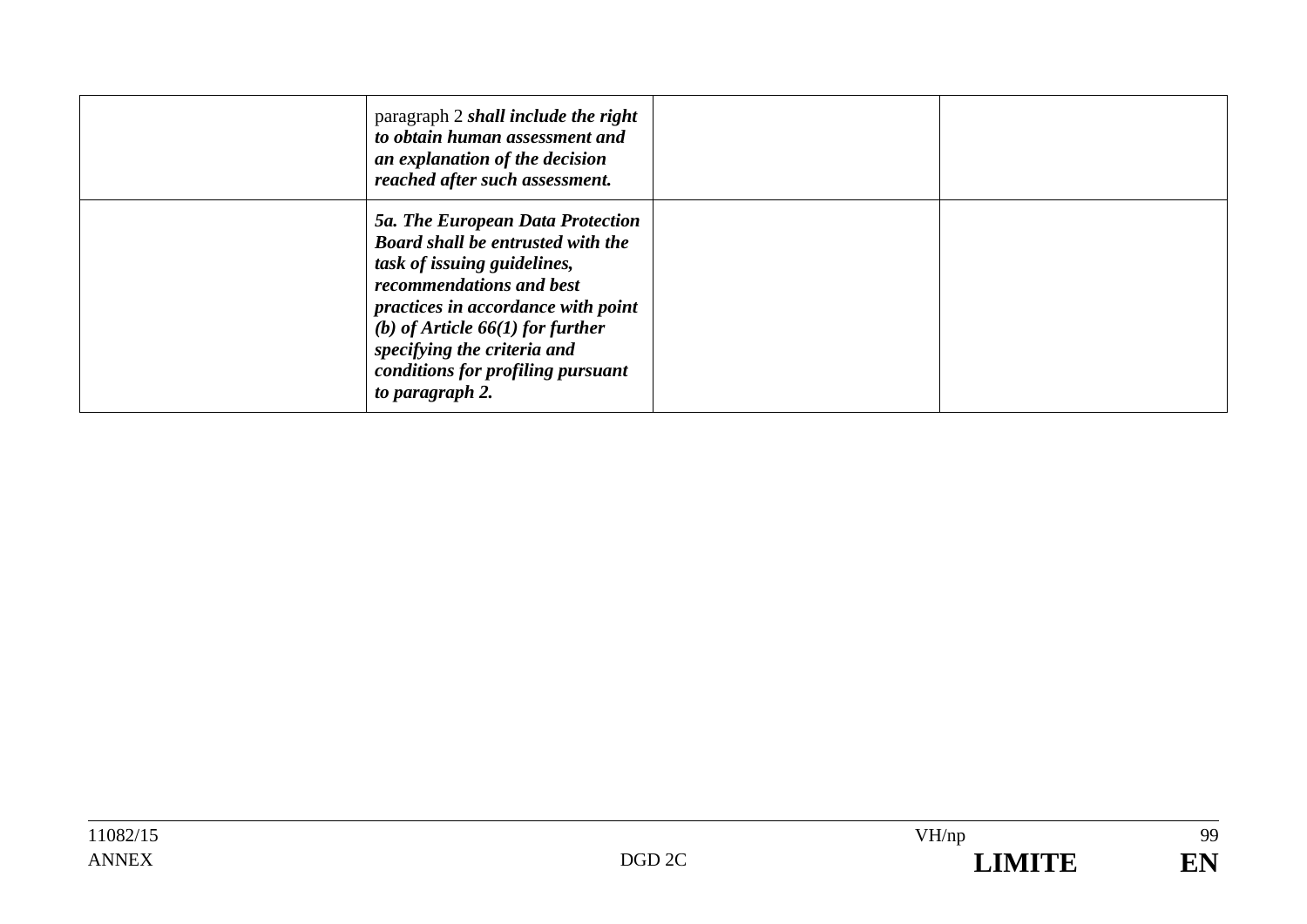| <b>SECTION 5</b><br><b>RESTRICTIONS</b>                                                                                                                                                                                                                                                                                                           | <b>SECTION 5</b><br><b>RESTRICTIONS</b>                                                                                                                                                                                                                                                                                                                                                                                                                                                                                                                                                                                     | <b>SECTION 5</b><br><b>RESTRICTIONS</b>                                                                                                                                                                                                                                                                                                                                                                                                                                                                                                                           |  |
|---------------------------------------------------------------------------------------------------------------------------------------------------------------------------------------------------------------------------------------------------------------------------------------------------------------------------------------------------|-----------------------------------------------------------------------------------------------------------------------------------------------------------------------------------------------------------------------------------------------------------------------------------------------------------------------------------------------------------------------------------------------------------------------------------------------------------------------------------------------------------------------------------------------------------------------------------------------------------------------------|-------------------------------------------------------------------------------------------------------------------------------------------------------------------------------------------------------------------------------------------------------------------------------------------------------------------------------------------------------------------------------------------------------------------------------------------------------------------------------------------------------------------------------------------------------------------|--|
| <b>Article 21</b>                                                                                                                                                                                                                                                                                                                                 | <b>Article 21</b>                                                                                                                                                                                                                                                                                                                                                                                                                                                                                                                                                                                                           | <b>Article 21</b>                                                                                                                                                                                                                                                                                                                                                                                                                                                                                                                                                 |  |
| <b>Restrictions</b>                                                                                                                                                                                                                                                                                                                               | <b>Restrictions</b>                                                                                                                                                                                                                                                                                                                                                                                                                                                                                                                                                                                                         | <b>Restrictions</b>                                                                                                                                                                                                                                                                                                                                                                                                                                                                                                                                               |  |
|                                                                                                                                                                                                                                                                                                                                                   | <b>Amendment 116</b>                                                                                                                                                                                                                                                                                                                                                                                                                                                                                                                                                                                                        |                                                                                                                                                                                                                                                                                                                                                                                                                                                                                                                                                                   |  |
| 1. Union or Member State law may<br>restrict by way of a legislative<br>measure the scope of the<br>obligations and rights provided for<br>in points (a) to (e) of Article 5 and<br>Articles 11 to 20 and Article 32,<br>when such a restriction constitutes a<br>necessary and proportionate<br>measure in a democratic society to<br>safeguard: | 1. Union or Member State law may<br>restrict by way of a legislative<br>measure the scope of the obligations<br>and rights provided for in points $(a)$<br>to (e) of Article 5 and Articles 11 to<br>2019 and Article 32, when such a<br>restriction constitutes meets a clearly<br>defined objective of public interest,<br>respects the essence of the right to<br>protection of personal data, is<br>proportionate to the legitimate aim<br>pursued and respects the<br>fundamental rights and interests of<br>the data subject and is a necessary<br>and proportionate measure in a<br>democratic society to safeguard: | 1. Union or Member State law to<br>which the data controller or<br><i>processor is subject</i> may restrict<br>by way of a legislative measure<br>the scope of the obligations and<br>rights provided for in points $(a)$ to<br>(e) of Article 5 and Articles 11-12<br>to 20 and Article 32, as well as<br>Article 5 in so far as its<br>provisions correspond to the<br>rights and obligations provided<br>for in Articles 12 to 20, when such<br>a restriction constitutes a<br>necessary and proportionate<br>measure in a democratic society to<br>safeguard: |  |
|                                                                                                                                                                                                                                                                                                                                                   |                                                                                                                                                                                                                                                                                                                                                                                                                                                                                                                                                                                                                             | (aa) national security;                                                                                                                                                                                                                                                                                                                                                                                                                                                                                                                                           |  |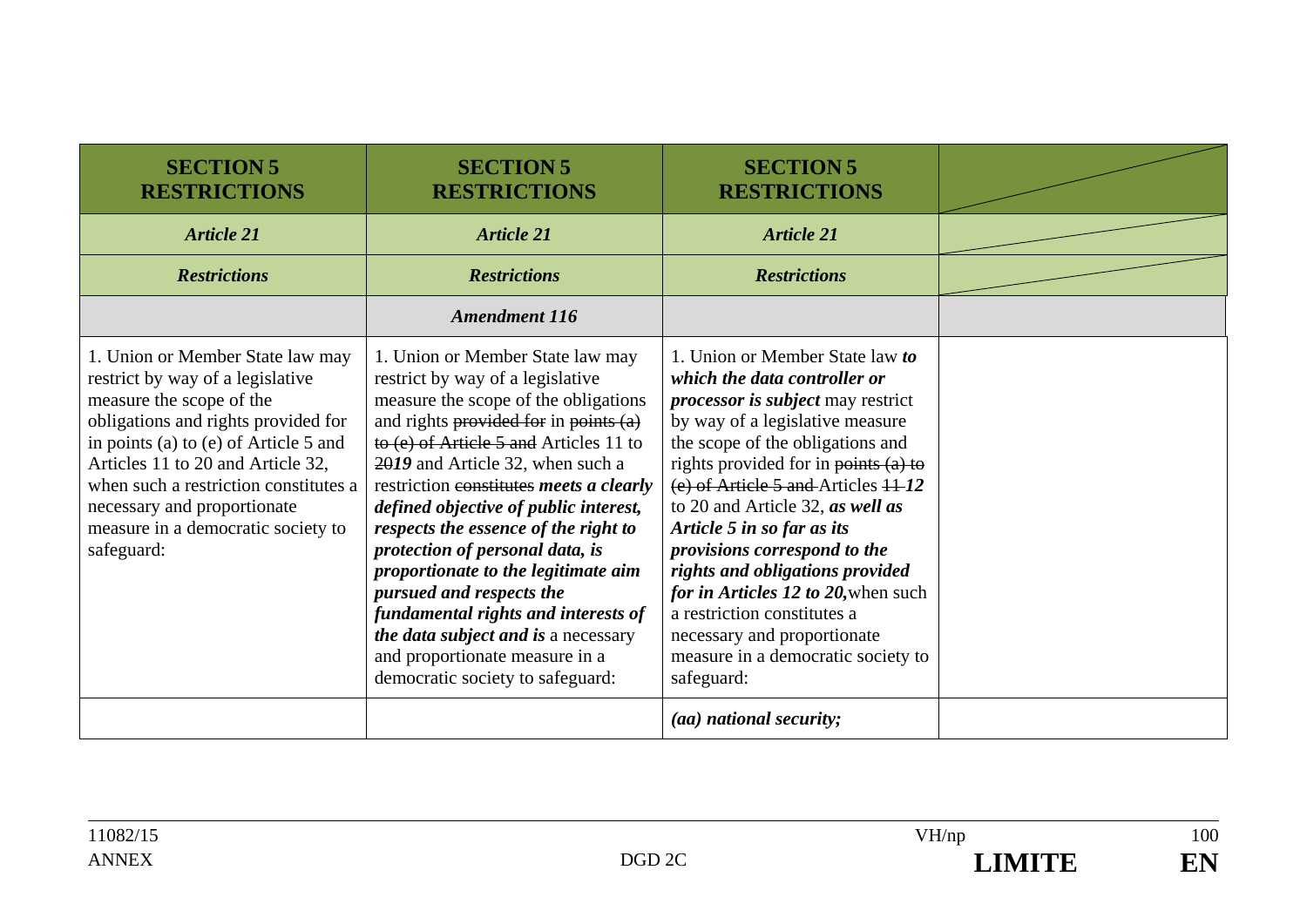|                                                                                                                                                                                                                                                                                          |                                                                                                                                                                                                                                                                                          | $(ab)$ defence;                                                                                                                                                                                                                                                                                                                                                                    |  |
|------------------------------------------------------------------------------------------------------------------------------------------------------------------------------------------------------------------------------------------------------------------------------------------|------------------------------------------------------------------------------------------------------------------------------------------------------------------------------------------------------------------------------------------------------------------------------------------|------------------------------------------------------------------------------------------------------------------------------------------------------------------------------------------------------------------------------------------------------------------------------------------------------------------------------------------------------------------------------------|--|
| (a) public security;                                                                                                                                                                                                                                                                     | (a) public security;                                                                                                                                                                                                                                                                     | (a) public security;                                                                                                                                                                                                                                                                                                                                                               |  |
| (b) the prevention, investigation,<br>detection and prosecution of<br>criminal offences;                                                                                                                                                                                                 | (b) the prevention, investigation,<br>detection and prosecution of criminal<br>offences;                                                                                                                                                                                                 | (b) the prevention, investigation,<br>detection and or prosecution of<br>criminal offences or the execution<br>of criminal penalties or the<br>safeguarding against and the<br>prevention of threats to public<br>security;                                                                                                                                                        |  |
| (c) other public interests of the<br>Union or of a Member State, in<br>particular an important economic or<br>financial interest of the Union or of<br>a Member State, including<br>monetary, budgetary and taxation<br>matters and the protection of<br>market stability and integrity; | (c) other public interests of the<br>Union or of a Member State, in<br>particular an important economic or<br>financial interest of the Union or of a<br>Member State, including monetary,<br>budgetary and taxation matters and<br>the protection of market stability and<br>integrity; | $(c)$ other <i>important objectives of</i><br><i>general</i> public interests of the<br>Union or of a Member State, in<br>particular an important economic<br>or financial interest of the Union<br>or of a Member State, including<br>monetary, budgetary and taxation<br>matters, public health and social<br>security, and the protection of<br>market stability and integrity; |  |
|                                                                                                                                                                                                                                                                                          |                                                                                                                                                                                                                                                                                          | (ca) the protection of judicial<br>independence and judicial<br><i>proceedings;</i>                                                                                                                                                                                                                                                                                                |  |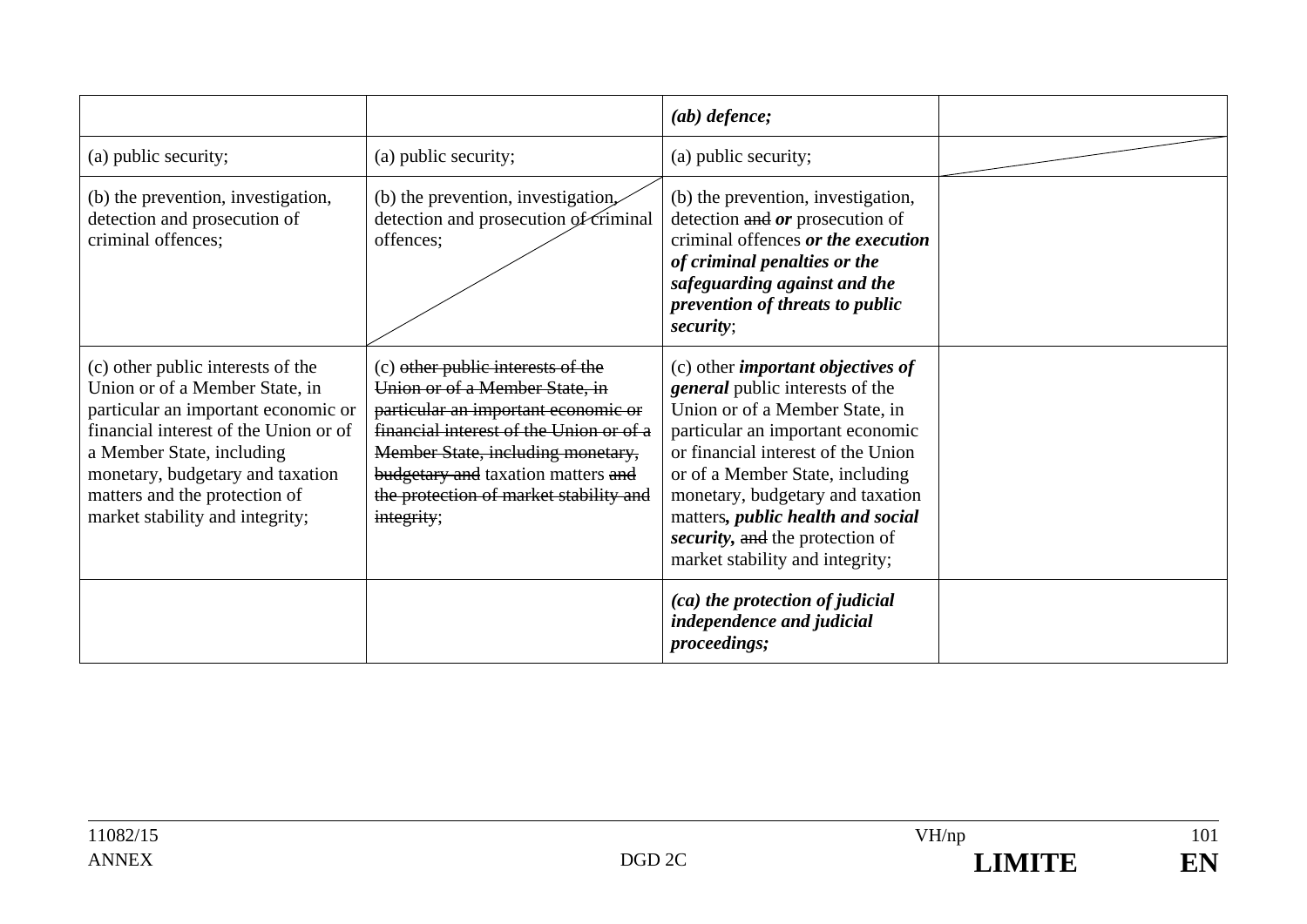| (d) the prevention, investigation,<br>detection and prosecution of<br>breaches of ethics for regulated<br>professions;                                                                                                       | (d) the prevention, investigation,<br>detection and prosecution of<br>breaches of ethics for regulated<br>professions;                                                                                                                                                                                                                                             | (d) the prevention, investigation,<br>detection and prosecution of<br>breaches of ethics for regulated<br>professions;                                                                                                                                                                                                                                                                                                                |  |
|------------------------------------------------------------------------------------------------------------------------------------------------------------------------------------------------------------------------------|--------------------------------------------------------------------------------------------------------------------------------------------------------------------------------------------------------------------------------------------------------------------------------------------------------------------------------------------------------------------|---------------------------------------------------------------------------------------------------------------------------------------------------------------------------------------------------------------------------------------------------------------------------------------------------------------------------------------------------------------------------------------------------------------------------------------|--|
| (e) a monitoring, inspection or<br>regulatory function connected, even<br>occasionally, with the exercise of<br>official authority in cases referred<br>to in (a), (b), (c) and (d);                                         | (e) a monitoring, inspection or<br>regulatory function connected, even<br>occasionally, with in the framework<br>of the exercise of $\theta$ fficial a<br>competent public authority in cases<br>referred to in $(a)$ , $(b)$ , $(c)$ and $(d)$ ;                                                                                                                  | (e) a monitoring, inspection or<br>regulatory function connected,<br>even occasionally, with the<br>exercise of official authority in<br>cases referred to in $(aa)$ , $(ab)$ , $(a)$<br>$(b)$ , $(c)$ and $(d)$ ;                                                                                                                                                                                                                    |  |
| (f) the protection of the data subject<br>or the rights and freedoms of<br>others.                                                                                                                                           | (f) the protection of the data subject<br>or the rights and freedoms of others.                                                                                                                                                                                                                                                                                    | (f) the protection of the data<br>subject or the rights and freedoms<br>of others.;                                                                                                                                                                                                                                                                                                                                                   |  |
|                                                                                                                                                                                                                              |                                                                                                                                                                                                                                                                                                                                                                    | $(g)$ the enforcement of civil law<br>claims.                                                                                                                                                                                                                                                                                                                                                                                         |  |
| 2. In particular, any legislative<br>measure referred to in paragraph 1<br>shall contain specific provisions at<br>least as to the objectives to be<br>pursued by the processing and the<br>determination of the controller. | 2. In particular, any legislative<br>measure referred to in paragraph 1<br>must be necessary and<br>proportionate in a democratic<br>society and shall contain specific<br>provisions at least as to the<br>objectives to be pursued by the<br>processing and the determination of<br>the controller.:<br>$(a)$ the objectives to be pursued by<br>the processing; | 2. In particular, aAny legislative<br>measure referred to in paragraph 1<br>shall contain specific provisions at<br>least, where relevant, as to the<br>objectives to be pursued by the<br>processing and the determination<br>purposes of the processing or<br>categories of processing, the<br>categories of personal data, the<br>scope of the restrictions<br>introduced, the specification of<br>the controller or categories of |  |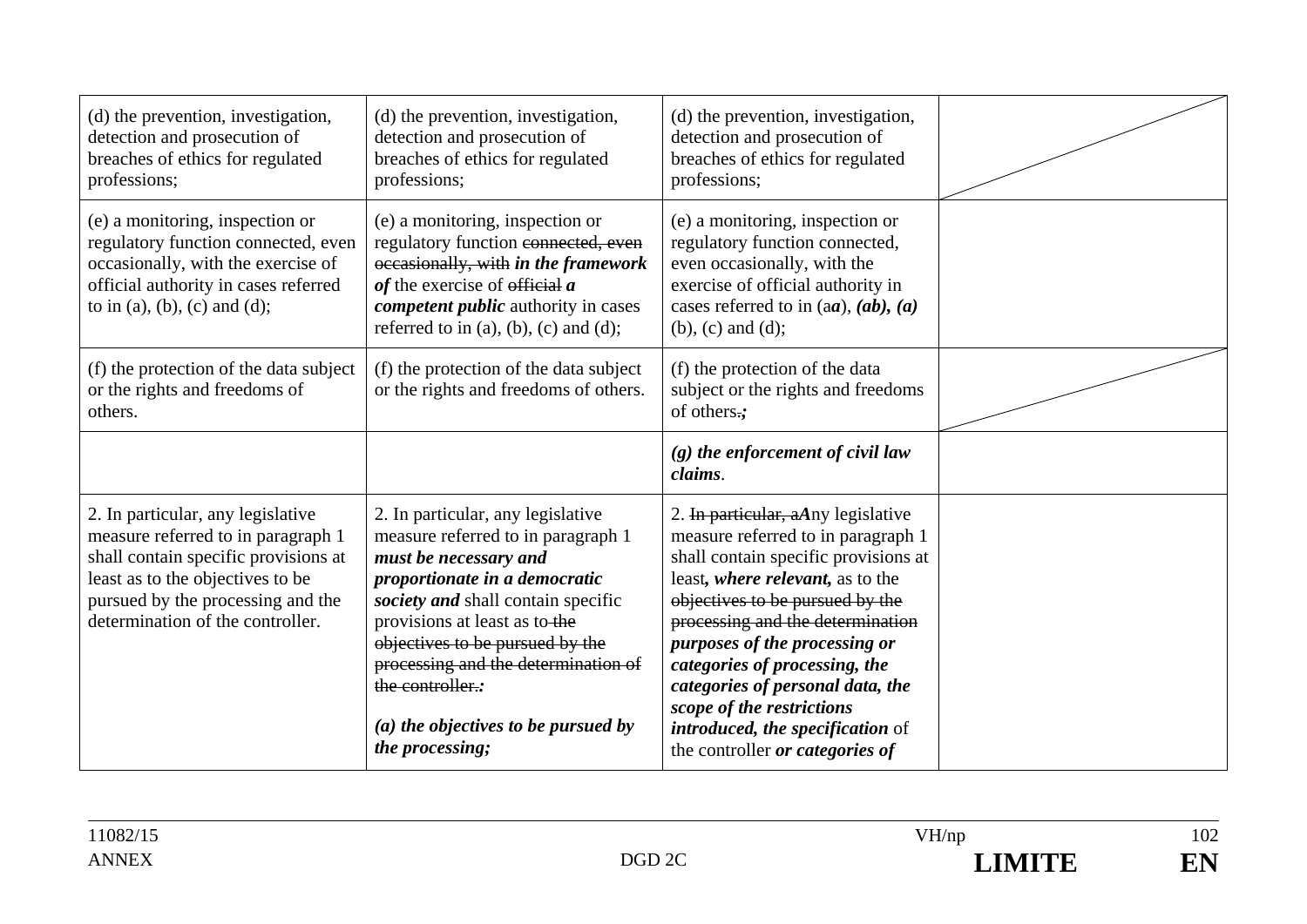| $(b)$ the determination of the<br><i>controller;</i><br>$(c)$ the specific purposes and means<br>of processing;<br>(d) the safeguards to prevent abuse<br>or unlawful access or transfer;<br>$(e)$ the right of data subjects to be<br>informed about the restriction. | controllers, the storage periods<br>and the applicable safeguards<br>taking into account the nature,<br>scope and purposes of the<br>processing or categories of<br>processing and the risks for the<br>rights and freedoms of data<br>subjects. |  |
|------------------------------------------------------------------------------------------------------------------------------------------------------------------------------------------------------------------------------------------------------------------------|--------------------------------------------------------------------------------------------------------------------------------------------------------------------------------------------------------------------------------------------------|--|
| 2a. Legislative measures referred to<br>in paragraph 1 shall neither permit<br>nor oblige private controllers to<br>retain data additional to those<br>strictly necessary for the original<br><i>purpose.</i>                                                          |                                                                                                                                                                                                                                                  |  |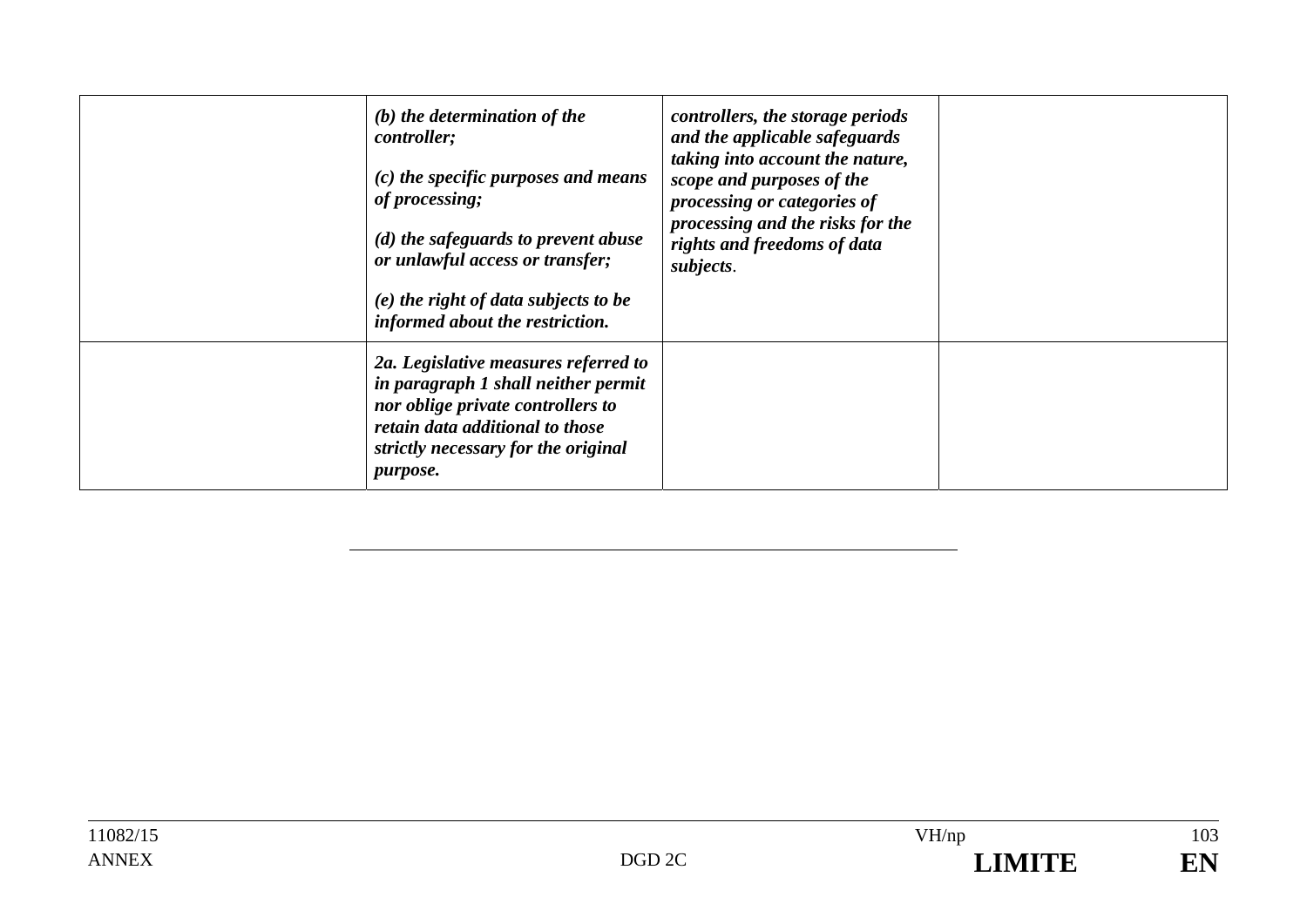| <b>Amendment 207</b>                                                 |  |
|----------------------------------------------------------------------|--|
| Annex (new)                                                          |  |
| <b>Presentation of the particulars</b><br>referred to in Article 13a |  |

*1) Having regard to the proportions referred to in point 6, particulars shall be provided as follows:* 

EN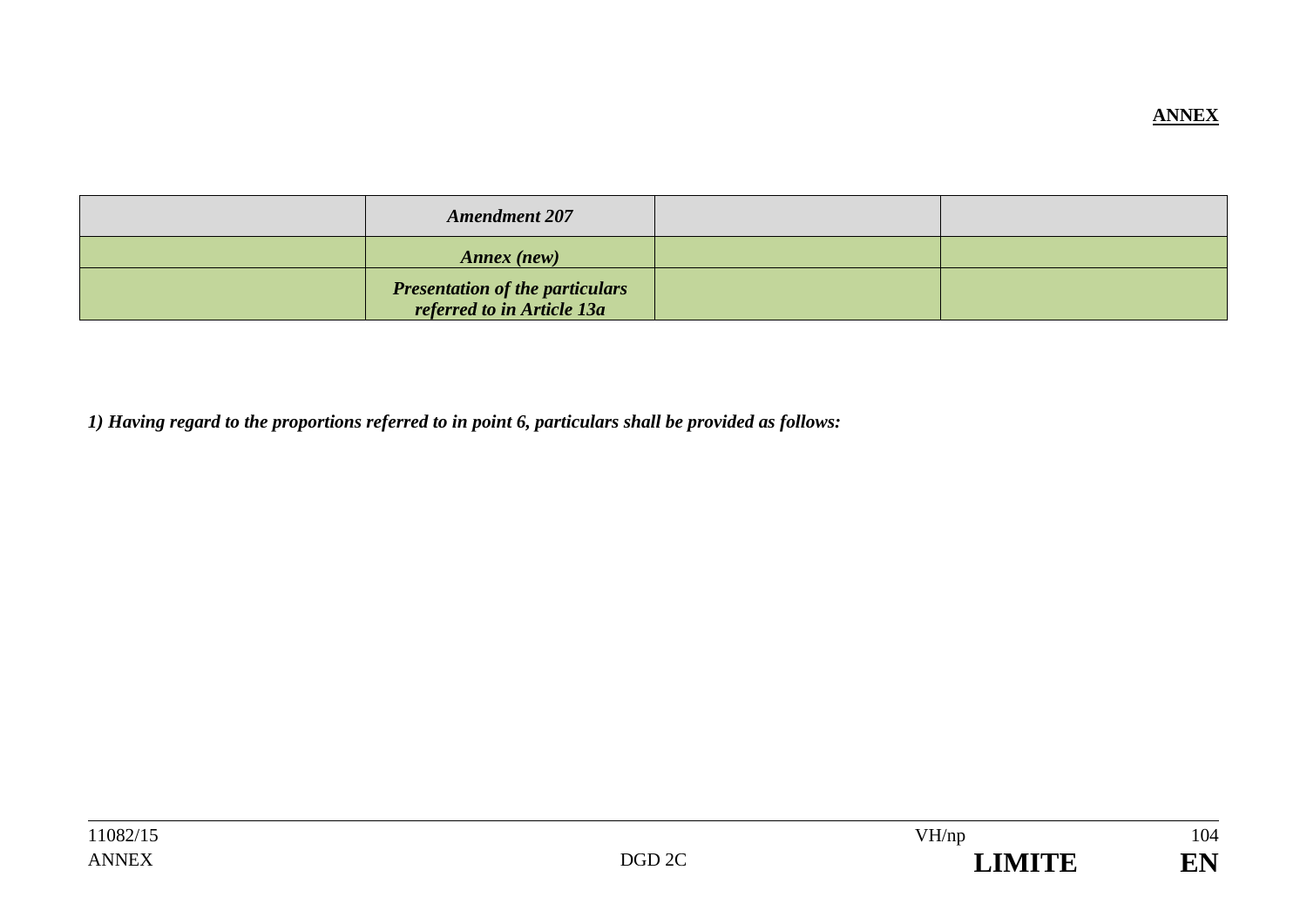| No personal data are collected<br>beyond the minimum<br>necessary for each specific<br>purpose of the processing |  |
|------------------------------------------------------------------------------------------------------------------|--|
| No personal data are retained<br>beyond the minimum<br>necessary for each specific<br>purpose of the processing  |  |
| No personal data are<br>processed for purposes other<br>than the purposes for which<br>they were collected       |  |
| No personal data are<br>disseminated to commercial<br>third parties                                              |  |
| No personal data are sold or<br>rented out                                                                       |  |
| No personal data are retained<br>in unencrypted form                                                             |  |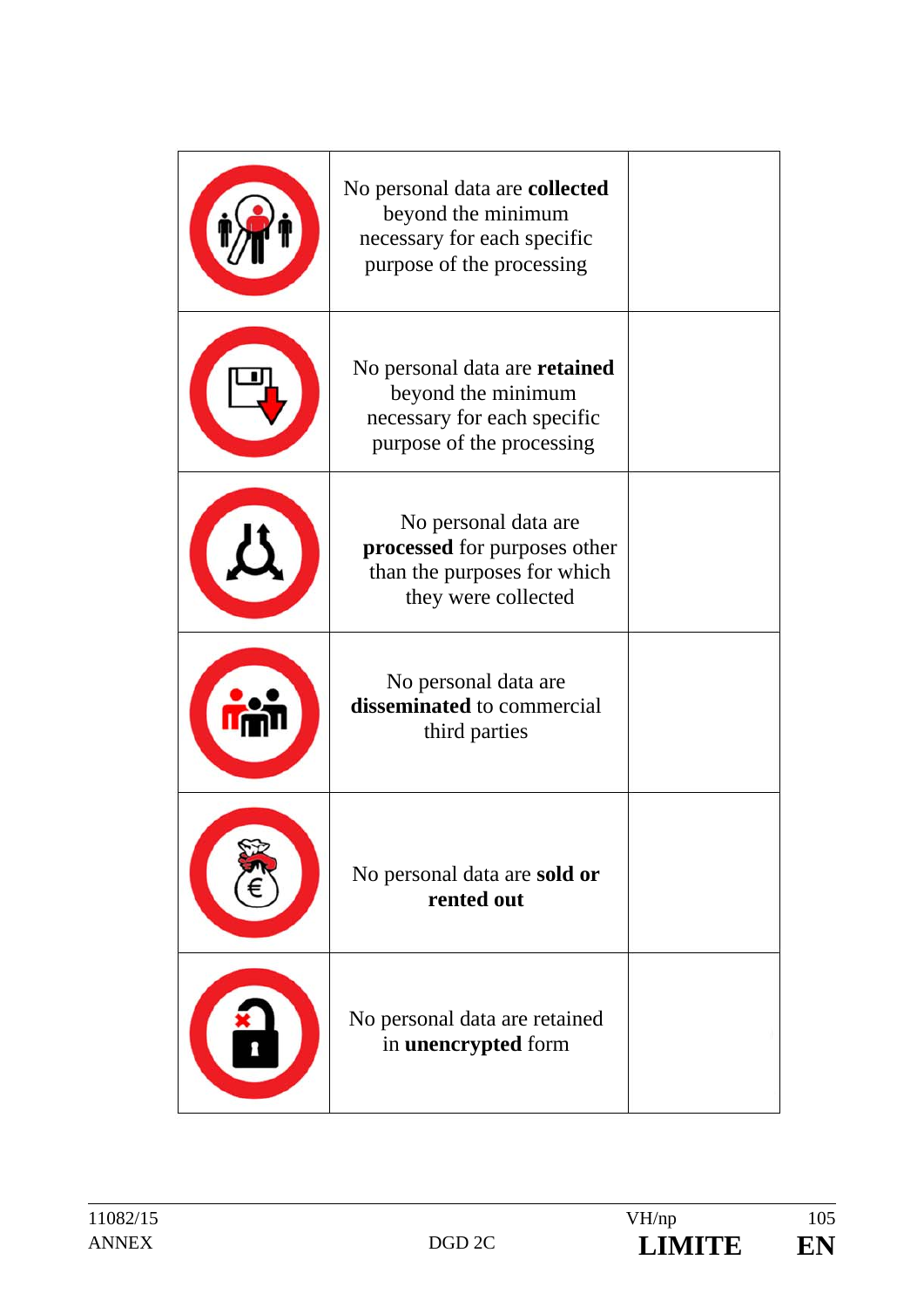*2) The following words in the rows in the second column of the table in point 1, entitled "ESSENTIAL INFORMATION", shall be formatted as bold:* 

*a) the word "collected" in the first row of the second column;* 

*b) the word "retained" in the second row of the second column;* 

*c) the word "processed" in the third row of the second column;* 

*d) the word "disseminated" in the fourth row of the second column;* 

*e) the word "sold and rented out" in the fifth row of the second column;* 

*f) the word "unencrypted" in the sixth row of the second column.* 

*3) Having regard to the proportions referred to in point 6, the rows in the third column of the table in point 1, entitled "FULFILLED", shall be completed with one of the following two graphical forms in accordance with the conditions laid down under point 4:* 

*a)* 



*b)* 



*4)* 

*a) If no personal data are collected beyond the minimum necessary for each specific purpose of the processing, the first row of the third column of the table in point 1 shall entail the graphical form referred to in point 3a.* 

*b) If personal data are collected beyond the minimum necessary for each specific purpose of the processing, the first row of the third column of the table in point 1 shall entail the graphical form referred to in point 3b.* 

*c) If no personal data are retained beyond the minimum necessary for each specific purpose of the processing, the second row of the third column of the table in point 1 shall entail the graphical form referred to in point 3a.*